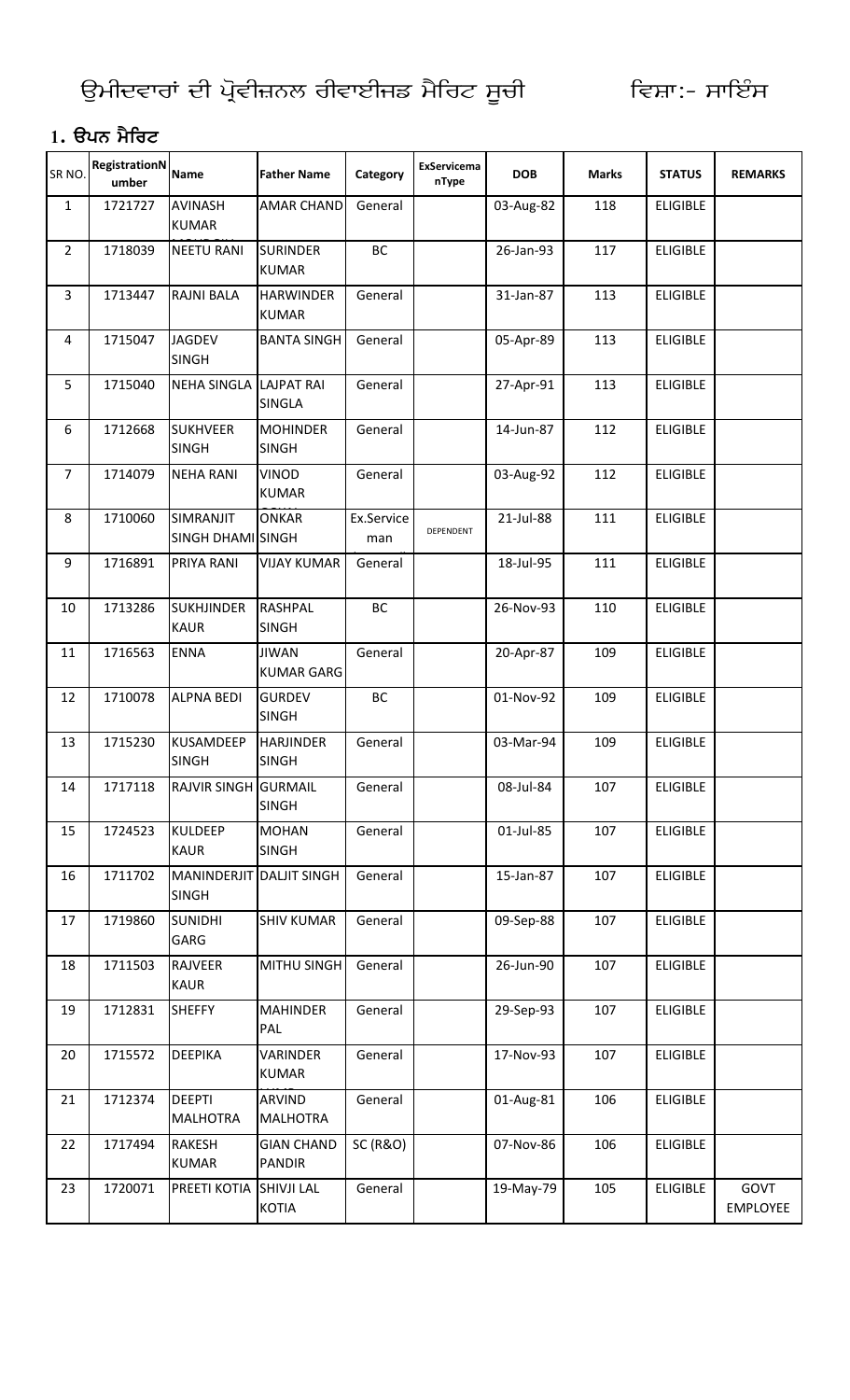| SR <sub>NO</sub> | RegistrationN<br>umber | <b>Name</b>                           | <b>Father Name</b>                    | Category  | <b>ExServicema</b><br>nType | <b>DOB</b> | <b>Marks</b> | <b>STATUS</b>   | <b>REMARKS</b>   |
|------------------|------------------------|---------------------------------------|---------------------------------------|-----------|-----------------------------|------------|--------------|-----------------|------------------|
| 24               | 1716237                | <b>NARINDER</b><br><b>PAUL MITTAL</b> | <b>LEEL KUMAR</b><br><b>MITTAL</b>    | General   |                             | 04-Dec-80  | 105          | <b>ELIGIBLE</b> |                  |
| 25               | 1724198                | SIMRANJEET<br><b>KAUR</b>             | <b>BHUPINDER</b><br><b>SINGH</b>      | BC        |                             | 19-Jan-90  | 105          | <b>ELIGIBLE</b> |                  |
| 26               | 1714393                | <b>SOURAV JAIN</b>                    | <b>TARSEM</b><br><b>KUMAR</b>         | General   |                             | 27-Mar-90  | 105          | <b>ELIGIBLE</b> | Govt<br>Employee |
| 27               | 1717034                | <b>PAPINDER</b><br><b>SINGH</b>       | <b>RAM SINGH</b>                      | General   |                             | 27-Apr-95  | 105          | <b>ELIGIBLE</b> |                  |
| 28               | 1713122                | <b>RINKI JAIN</b>                     | <b>NAVEEN</b><br><b>KUMAR JAIN</b>    | General   |                             | 07-Aug-81  | 104          | <b>ELIGIBLE</b> |                  |
| 29               | 1711590                | VANDANA<br><b>KUMARI</b>              | <b>BALBIR</b><br><b>MITTER</b>        | General   |                             | 18-Jul-84  | 104          | <b>ELIGIBLE</b> |                  |
| 30               | 1719617                | <b>NEETU</b><br><b>SHARMA</b>         | <b>BABU RAM</b>                       | General   |                             | 02-Apr-93  | 104          | <b>ELIGIBLE</b> |                  |
| 31               | 1711756                | <b>RITIKA</b><br><b>MIDDA</b>         | <b>RAJ KUMAR</b>                      | General   |                             | 22-Jun-93  | 104          | <b>ELIGIBLE</b> |                  |
| 32               | 1718128                | <b>KARAMJIT</b><br><b>KAUR</b>        | <b>GULAB SINGH</b>                    | <b>BC</b> |                             | 20-Mar-94  | 104          | <b>ELIGIBLE</b> |                  |
| 33               | 1718344                | PAWANDEEP<br><b>SINGH</b>             | <b>JASPREET</b><br><b>SINGH</b>       | General   |                             | 30-Aug-87  | 103          | <b>ELIGIBLE</b> |                  |
| 34               | 1721578                | <b>VANISHA</b><br><b>KAMBOJ</b>       | <b>JAI CHAND</b>                      | BC        |                             | 09-Sep-93  | 103          | <b>ELIGIBLE</b> |                  |
| 35               | 1723378                | <b>TEJINDER</b><br><b>KUMAR</b>       | PURSHOTAM<br><b>SHARMA</b>            | General   |                             | 12-Oct-80  | 102          | <b>ELIGIBLE</b> |                  |
| 36               | 1714969                | LOVELEEN<br><b>KAUR</b>               | <b>TRILOCHAN</b><br><b>SINGH</b>      | General   |                             | 01-Sep-83  | 102          | <b>ELIGIBLE</b> |                  |
| 37               | 1722751                | <b>RAVNEET</b><br><b>KAUR</b>         | <b>KULDIP</b><br>SINGH SIDHU          | General   |                             | 29-Apr-86  | 102          | <b>ELIGIBLE</b> |                  |
| 38               | 1716512                | <b>NIRMAL</b><br><b>SINGH</b>         | ANGREJ<br><b>SINGH</b>                | ВC        |                             | 13-Oct-88  | 102          | <b>ELIGIBLE</b> |                  |
| 39               | 1719689                | <b>VERSHA</b><br><b>BHARTI</b>        | <b>HANUMANT</b><br><b>KUMAR</b>       | General   |                             | 27-Jul-92  | 102          | <b>ELIGIBLE</b> |                  |
| 40               | 1721386                | <b>NISHANT</b><br><b>MONGIA</b>       | <b>GULSHAN</b><br><b>DAS MONGIA</b>   | General   |                             | 07-Apr-85  | 101          | <b>ELIGIBLE</b> |                  |
| 41               | 1710134                | <b>BRISHPAN</b><br>GARG               | <b>SUBASH</b><br><b>CHAND</b>         | General   |                             | 26-Feb-88  | 101          | <b>ELIGIBLE</b> |                  |
| 42               | 1725820                | <b>SATINDER</b><br><b>KAUR</b>        | <b>GULZAR DAS</b>                     | General   |                             | 22-Apr-88  | 101          | <b>ELIGIBLE</b> |                  |
| 43               | 1712566                | <b>SURINDER</b><br><b>KAUR</b>        | <b>CHAMKAUR</b><br><b>SINGH</b>       | General   |                             | 09-Nov-89  | 101          | <b>ELIGIBLE</b> |                  |
| 44               | 1713723                | <b>SHEEVI SALDI</b>                   | <b>NARINDER</b><br><b>KUMAR SALDI</b> | General   |                             | 10-Jan-92  | 101          | <b>ELIGIBLE</b> |                  |
| 45               | 1710307                | <b>CHETNA</b><br><b>BAJAJ</b>         | <b>MUKESH</b><br><b>BAJAJ</b>         | General   |                             | 10-Feb-92  | 101          | <b>ELIGIBLE</b> |                  |
| 46               | 1711078                | PRIYA RANI                            | <b>JAGDISH RAI</b>                    | General   |                             | 28-May-92  | 101          | <b>ELIGIBLE</b> |                  |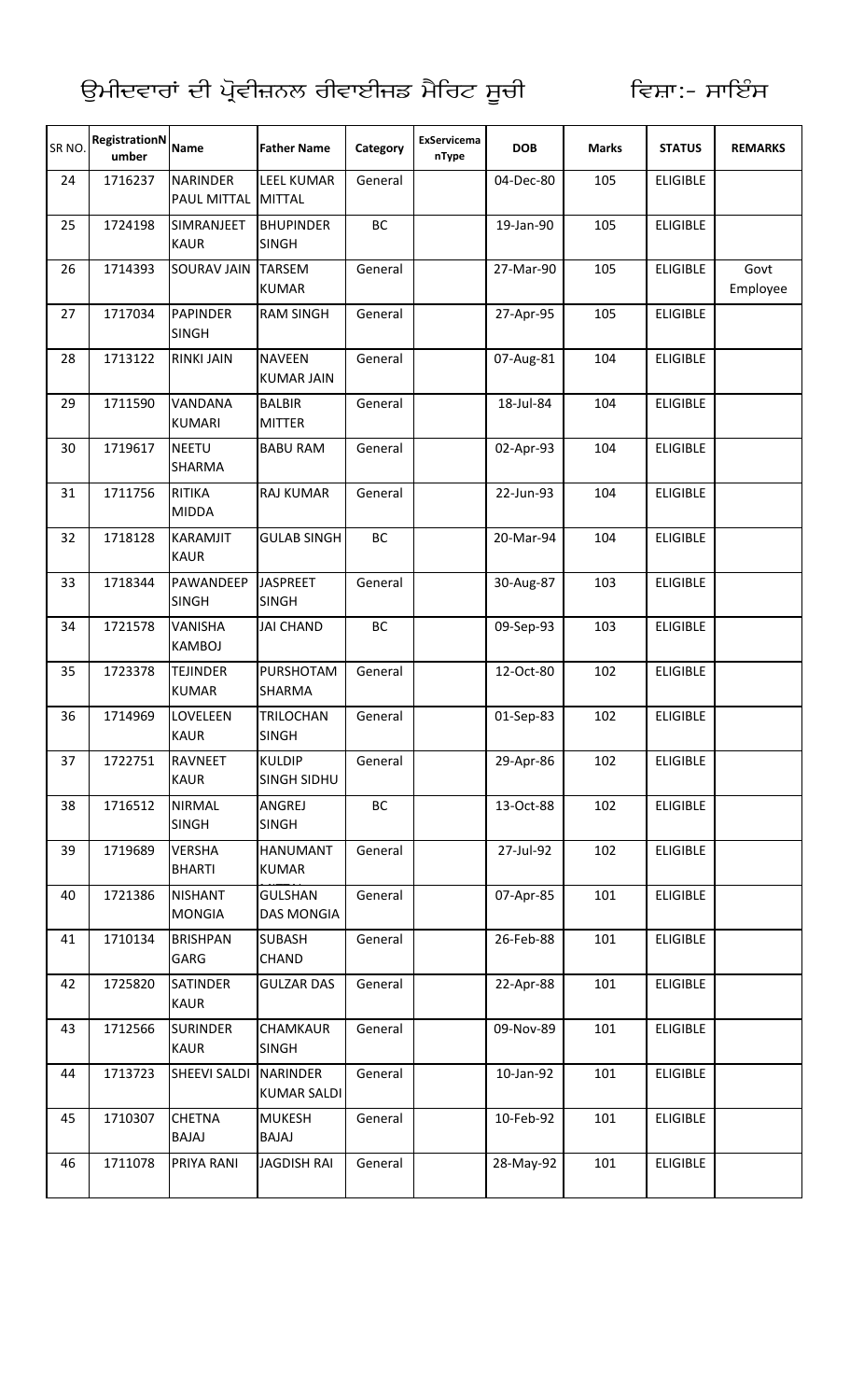| SR <sub>NO</sub> | RegistrationN<br>umber | <b>Name</b>                                  | <b>Father Name</b>                      | Category               | ExServicema<br>nType | <b>DOB</b> | <b>Marks</b> | <b>STATUS</b>   | <b>REMARKS</b> |
|------------------|------------------------|----------------------------------------------|-----------------------------------------|------------------------|----------------------|------------|--------------|-----------------|----------------|
| 47               | 1720688                | <b>NAVJEET</b><br><b>SINGH</b>               | <b>GURBACHAN</b><br><b>SINGH</b>        | <b>SC (R&amp;O)</b>    |                      | 26-Sep-92  | 101          | <b>ELIGIBLE</b> |                |
| 48               | 1710198                | <b>NANDNI</b>                                | <b>RAJINDER</b><br><b>KUMAR</b>         | General                |                      | 04-May-94  | 101          | <b>ELIGIBLE</b> |                |
| 49               | 1718038                | <b>INDU PRITAM HARI RAM</b><br><b>KUMARI</b> |                                         | BC                     |                      | 28-Jun-94  | 101          | <b>ELIGIBLE</b> |                |
| 50               | 1710819                | <b>SONIKA</b><br><b>BANSAL</b>               | <b>OM PARKASH</b><br><b>BANSAL</b>      | General                |                      | 22-Jul-86  | 100          | <b>ELIGIBLE</b> |                |
| 51               | 1724386                | POONAM<br>SAINI                              | <b>SAT PAUL</b><br><b>SAINI</b>         | BC                     |                      | 10-Sep-86  | 100          | <b>ELIGIBLE</b> |                |
| 52               | 1726171                | VANIT<br><b>KAHLON</b>                       | <b>GURMEET</b><br><b>SINGH</b>          | General                |                      | 05-Dec-86  | 100          | <b>ELIGIBLE</b> |                |
| 53               | 1717232                | AMRITPAL<br><b>KAUR</b>                      | <b>HARWINDER</b><br><b>SINGH</b>        | General                |                      | 03-Apr-88  | 100          | <b>ELIGIBLE</b> |                |
| 54               | 1719294                | RAMANDEEP<br><b>KAUR</b>                     | <b>RANBIR</b><br><b>SINGH</b>           | BC                     |                      | 25-Oct-91  | 100          | <b>ELIGIBLE</b> |                |
| 55               | 1713241                | <b>ANCHAL</b><br><b>CHUGH</b>                | <b>PARVEEN</b><br><b>KUMAR</b>          | General                |                      | 11-Feb-92  | 100          | <b>ELIGIBLE</b> |                |
| 56               | 1718642                | SHIVAM<br><b>VIKHANA</b>                     | <b>RAMESH</b><br><b>VIKHANA</b>         | General                |                      | 29-Nov-92  | 100          | <b>ELIGIBLE</b> |                |
| 57               | 1715333                | <b>SUNIL</b><br><b>KUMAR</b>                 | <b>RAMESH</b><br><b>KUMAR</b>           | General                |                      | 01-Feb-93  | 100          | <b>ELIGIBLE</b> |                |
| 58               | 1710085                | <b>MOHD</b><br><b>SHAMSHAD</b>               | <b>ABDUS</b><br><b>SHAKOOR</b>          | <b>BC</b>              |                      | 12-Mar-85  | 99           | <b>ELIGIBLE</b> |                |
| 59               | 1727399                |                                              | SABIHA IQBAL MOHD. IQBAL                | BC                     |                      | 20-Mar-86  | 99           | <b>ELIGIBLE</b> |                |
| 60               | 1714617                | <b>NAVDEEP</b><br><b>KAUR</b>                | <b>KULDEEP</b><br><b>SINGH</b>          | General                |                      | 05-Dec-86  | 99           | <b>ELIGIBLE</b> |                |
| 61               | 1712477                | <b>REKHA</b><br><b>RAJPUT</b>                | <b>ROMESH</b><br><b>SINGH</b>           | General                |                      | 08-Mar-89  | 99           | eLIGIBLE        |                |
| 62               | 1718879                |                                              | SATVIR SINGH SUKHWINDER<br><b>SINGH</b> | BC                     |                      | 18-Jan-90  | 99           | <b>ELIGIBLE</b> |                |
| 63               | 1719774                | <b>NEHA RANI</b>                             | <b>MOHINDER</b><br>PAL                  | General                |                      | 29-Sep-91  | 99           | <b>ELIGIBLE</b> |                |
| 64               | 1715329                | YASHPREET<br><b>KAUR</b>                     | SANT<br>PARKASH                         | General                |                      | 20-Oct-91  | 99           | <b>ELIGIBLE</b> |                |
| 65               | 1710031                | <b>SUMIT</b><br><b>KUMAR</b>                 | <b>GOPAL RAM</b>                        | General                |                      | 17-Apr-92  | 99           | <b>ELIGIBLE</b> |                |
| 66               | 1717191                | YODHA<br><b>SINGH</b>                        | <b>KASHMIR</b><br><b>SINGH</b>          | Handicape<br>d (Ortho) |                      | 01-Jan-93  | 99           | <b>ELIGIBLE</b> |                |
| 67               | 1712548                | <b>JAGJIT SINGH</b>                          | <b>GURMINDER</b><br><b>SINGH</b>        | BC                     |                      | 10-Nov-93  | 99           | <b>ELIGIBLE</b> |                |
| 68               | 1710367                | <b>NAVPREET</b><br><b>KAUR</b>               | <b>GURTEJ</b><br><b>SINGH</b>           | BC                     |                      | 21-Apr-94  | 99           | <b>ELIGIBLE</b> |                |
| 69               | 1717987                | <b>GANESH</b><br><b>KUMAR</b>                | SATPAL<br>SINGLA                        | General                |                      | 17-Sep-94  | 99           | <b>ELIGIBLE</b> |                |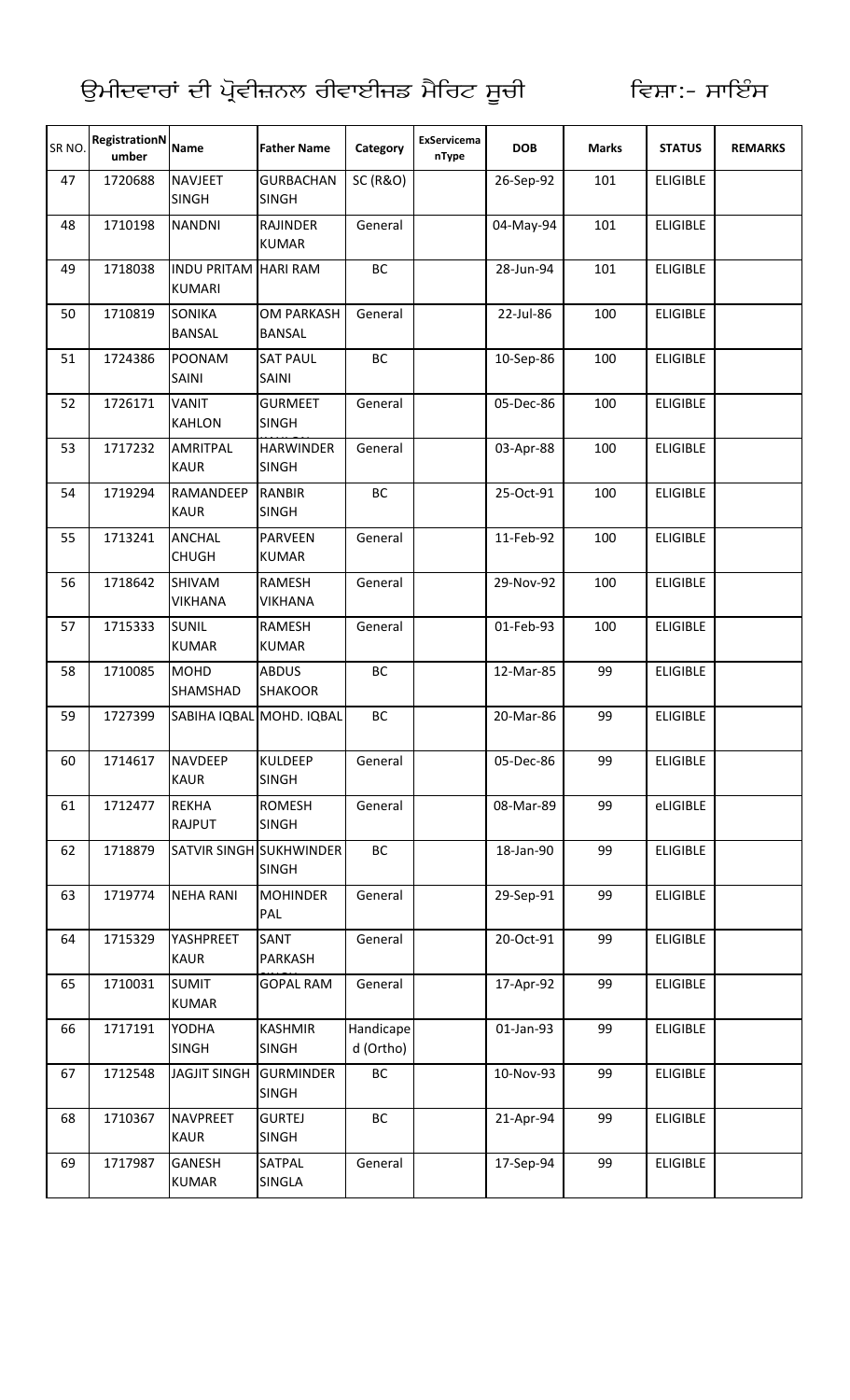| SR <sub>NO</sub> | RegistrationN<br>umber | <b>Name</b>                      | <b>Father Name</b>                  | Category | ExServicema<br>nType | <b>DOB</b> | <b>Marks</b> | <b>STATUS</b>   | <b>REMARKS</b>         |
|------------------|------------------------|----------------------------------|-------------------------------------|----------|----------------------|------------|--------------|-----------------|------------------------|
| 70               | 1718034                | <b>ANURADHA</b><br><b>SHARMA</b> | DHARAMPAL                           | General  |                      | 31-Aug-82  | 98           | <b>ELIGIBLE</b> |                        |
| 71               | 1718626                | <b>HARPREET</b><br><b>KAUR</b>   | <b>TEJWANT</b><br><b>SINGH</b>      | General  |                      | 15-Jun-83  | 98           | <b>ELIGIBLE</b> |                        |
| 72               | 1716448                | <b>SHAVETA</b>                   | <b>MEGH RAJ</b>                     | General  |                      | 18-Jun-85  | 98           | <b>ELIGIBLE</b> |                        |
| 73               | 1720074                | PARAMPREET MAJOR<br><b>KAUR</b>  | <b>SINGH</b>                        | General  |                      | 05-Mar-87  | 98           | <b>ELIGIBLE</b> |                        |
| 74               | 1711572                | <b>SHALINI</b><br><b>SHARMA</b>  | <b>SUBHASH</b><br><b>CHANDER</b>    | General  |                      | 10-Sep-88  | 98           | <b>ELIGIBLE</b> |                        |
| 75               | 1717539                | JYOTI BANSAL SOM NATH            |                                     | General  |                      | 01-Jan-89  | 98           | <b>ELIGIBLE</b> |                        |
| 76               | 1717211                | <b>VIRENDER</b><br><b>KUMAR</b>  | <b>MEHAR</b><br><b>CHAND</b>        | General  |                      | 06-Aug-91  | 98           | <b>ELIGIBLE</b> |                        |
| 77               | 1711428                | SHABNAM                          | <b>JANAK SINGH</b>                  | General  |                      | 23-Aug-92  | 98           | <b>ELIGIBLE</b> |                        |
| 78               | 1717979                | <b>KAMALDEEP</b>                 | <b>JANAK RAJ</b>                    | General  |                      | 11-Mar-94  | 98           | <b>ELIGIBLE</b> |                        |
| 79               | 1719662                | <b>NIDHI</b>                     | RAJESH<br><b>KUMAR SYAL</b>         | General  |                      | 22-May-95  | 98           | <b>ELIGIBLE</b> |                        |
| 80               | 1720177                | <b>GEETA</b><br><b>MARWAHA</b>   | <b>VARINDER</b><br><b>KUMAR</b>     | General  |                      | 04-Jun-80  | 97           | <b>ELIGIBLE</b> |                        |
| 81               | 1718732                | AMARJEET<br><b>SINGH</b>         | <b>NAHAR</b><br><b>SINGH</b>        | General  |                      | 14-Mar-81  | 97           | <b>ELIGIBLE</b> | GOVT<br><b>EMPLOYE</b> |
| 82               | 1715339                | SATPAL<br><b>SINGH</b>           | NARANJAN<br><b>SINGH</b>            | ВC       |                      | 03-Aug-85  | 97           | <b>ELIGIBLE</b> |                        |
| 83               | 1716621                | PRIYANKA<br><b>MAHAJAN</b>       | <b>ASHOK</b><br><b>KUMAR</b>        | General  |                      | 15-Jan-87  | 97           | eLIGIBLE        |                        |
| 84               | 1717968                | <b>MANPREET</b><br><b>KAUR</b>   | <b>BALBIR SINGH</b>                 | General  |                      | 13-Sep-88  | 97           | <b>ELIGIBLE</b> |                        |
| 85               | 1716597                | <b>PREETI</b>                    | <b>SURINDER</b><br>PAL              | General  |                      | 28-Oct-91  | 97           | <b>ELIGIBLE</b> |                        |
| 86               | 1711630                | PARAMVIR<br><b>KAUR</b>          | <b>BALDEV</b><br><b>SINGH KHOSA</b> | General  |                      | 21-Dec-92  | 97           | <b>ELIGIBLE</b> |                        |
| 87               | 1718216                | ABHILASH<br><b>GUPTA</b>         | <b>RAKESH</b><br><b>KUMAR</b>       | General  |                      | 28-Apr-93  | 97           | <b>ELIGIBLE</b> |                        |
| 88               | 1716272                | <b>MEGHA</b>                     | <b>SHIV KUMAR</b><br><b>KANSAL</b>  | General  |                      | 06-Jun-93  | 97           | eLIGIBLE        |                        |
| 89               | 1717284                | SATNAM<br><b>SINGH</b>           | <b>BALDEV</b><br><b>SINGH</b>       | BC       |                      | 29-Sep-93  | 97           | <b>ELIGIBLE</b> |                        |
| 90               | 1713791                | KULWANT<br><b>SINGH</b>          | <b>JASBIR SINGH</b>                 | ВC       |                      | 01-Mar-94  | 97           | <b>ELIGIBLE</b> |                        |
| 91               | 1717536                | <b>BANITA RANI</b>               | <b>SH KHARAITI</b><br>LAL           | General  |                      | 05-Dec-80  | 96           | eLIGIBLE        |                        |
| 92               | 1717628                | HEENA JULKA MR NARESH            | <b>THAPAR</b>                       | General  |                      | 08-Apr-87  | 96           | <b>ELIGIBLE</b> |                        |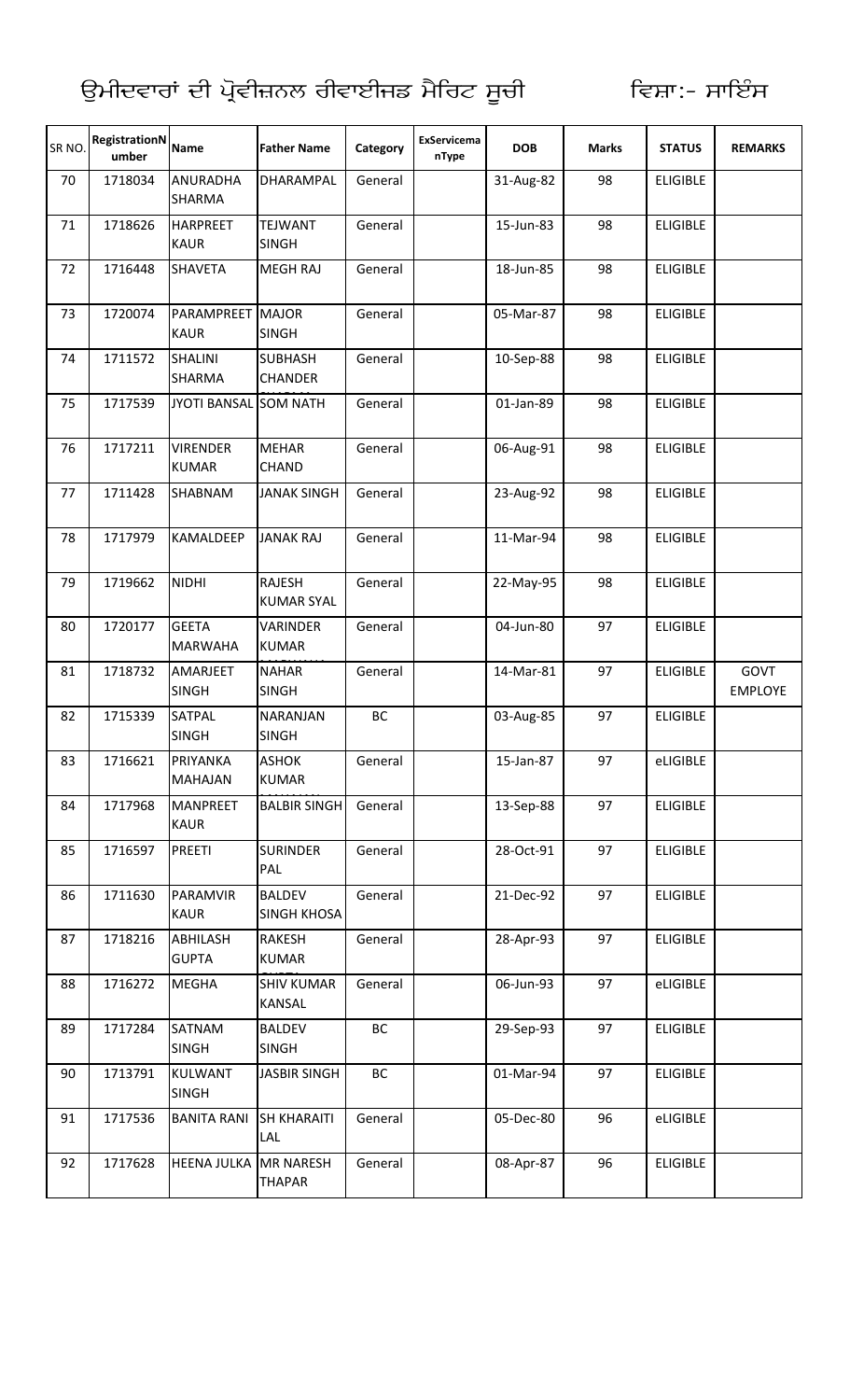| SR NO. | <b>RegistrationN</b><br>umber | <b>Name</b>                      | <b>Father Name</b>                | Category            | ExServicema<br>nType | <b>DOB</b> | <b>Marks</b> | <b>STATUS</b>                               | <b>REMARKS</b>                                                                                                                                                  |
|--------|-------------------------------|----------------------------------|-----------------------------------|---------------------|----------------------|------------|--------------|---------------------------------------------|-----------------------------------------------------------------------------------------------------------------------------------------------------------------|
| 93     | 1722384                       | RISHAV<br><b>GARGAS</b>          | <b>PAWAN</b><br><b>KUMAR</b>      | General             |                      | 11-Sep-87  | 96           | <b>ELIGIBLE</b>                             |                                                                                                                                                                 |
| 94     | 1710799                       | MADHU<br><b>SMITA</b>            | <b>SINDER PAL</b><br>BANSAL       | General             |                      | 19-Jun-88  | 96           | <b>ELIGIBLE</b>                             |                                                                                                                                                                 |
| 95     | 1713538                       | <b>RUHI GOYAL</b>                | SADHU RAM<br>GOYAL                | General             |                      | 08-Sep-89  | 96           | <b>ELIGIBLE</b>                             |                                                                                                                                                                 |
| 96     | 1713963                       | GAGANDEEP<br><b>KAUR</b>         | <b>SUKHPAL</b><br><b>SINGH</b>    | General             |                      | 09-Oct-89  | 96           | <b>ELIGIBLE</b>                             |                                                                                                                                                                 |
| 97     | 1712454                       | AMANPREET<br><b>KAUR SIDHU</b>   | <b>RAJINDER</b><br><b>SINGH</b>   | General             |                      | 09-Sep-92  | 96           | <b>ELIGIBLE</b>                             |                                                                                                                                                                 |
| 98     | 1729053                       | <b>BHUPINDER</b><br><b>SINGH</b> | <b>ONKAR</b><br><b>SINGH</b>      | <b>SC (R&amp;O)</b> |                      | 02-Oct-93  | 96           | <b>ELIGIBLE</b>                             |                                                                                                                                                                 |
| 99     | 1715340                       | <b>GURPREET</b><br><b>KUMAR</b>  | RAJ KUMAR                         | General             |                      | 04-Nov-93  | 96           | <b>ELIGIBLE</b>                             |                                                                                                                                                                 |
| 100    | 1711603                       | <b>MAHIMA</b>                    | SANJAY<br><b>VERMA</b>            | BC                  |                      | 12-Jul-94  | 96           | <b>ELIGIBLE</b>                             |                                                                                                                                                                 |
| 101    | 1716553                       | <b>PROMILA</b>                   | AMARJEET<br><b>BEHAL</b>          | Freedom<br>Fighter  |                      | 21-Jul-77  | 95           | <b>ELIGIBLE</b>                             | GOVT<br><b>EMPLOYE</b>                                                                                                                                          |
| 102    | 1721499                       | <b>GURMINDER</b><br><b>KAUR</b>  | <b>CHHINDA</b><br><b>SINGH</b>    | ВC                  |                      | 19-May-82  | 95           | <b>RESULT</b><br><b>WITH</b><br><b>HELD</b> | 1) ALL EDUCATION<br>FROM RAJSTHAN.<br>2) B.C.<br>CERTIFICATE IS OF<br>FATHER AS WELL<br>AS HUSBAND<br>NAME &RESIDENT<br><b>CERTIFICATE WITH</b><br>HUSBAND NAME |
| 103    | 1712656                       | <b>JASBIR KAUR</b>               | <b>INDERJIT</b><br><b>SINGH</b>   | General             |                      | 08-Sep-83  | 95           | <b>ELIGIBLE</b>                             |                                                                                                                                                                 |
| 104    | 1727438                       | <b>MANINDER</b><br><b>KUMAR</b>  | <b>DES RAJ</b>                    | <b>SC (R&amp;O)</b> |                      | 21-Sep-83  | 95           | <b>ELIGIBLE</b>                             |                                                                                                                                                                 |
| 105    | 1716022                       | <b>IQBALDEEP</b><br><b>SINGH</b> | <b>BARA SINGH</b>                 | General             |                      | 05-Dec-86  | 95           | <b>ELIGIBLE</b>                             |                                                                                                                                                                 |
| 106    | 1718232                       | NEHA ARORA V P ARORA             |                                   | General             |                      | 23-Mar-87  | 95           | <b>ELIGIBLE</b>                             |                                                                                                                                                                 |
| 107    | 1715771                       | <b>GAURAB</b><br><b>KUMAR</b>    | <b>NARESH</b><br><b>CHAND</b>     | General             |                      | 09-Jul-87  | 95           | <b>ELIGIBLE</b>                             |                                                                                                                                                                 |
| 108    | 1714410                       | PRABHJOT<br><b>KAUR</b>          | <b>BHAGAT</b><br><b>BHUPINDER</b> | General             |                      | 30-Oct-87  | 95           | <b>ELIGIBLE</b>                             |                                                                                                                                                                 |
| 109    | 1715785                       | <b>ASHWANI</b><br><b>GOYAL</b>   | J C GOYAL                         | General             |                      | 12-Mar-88  | 95           | <b>ELIGIBLE</b>                             |                                                                                                                                                                 |
| 110    | 1719151                       | <b>SONIA RANI</b>                | <b>SHAMBHU</b><br>RAM             | General             |                      | 16-Jul-88  | 95           | <b>ELIGIBLE</b>                             |                                                                                                                                                                 |
| 111    | 1710421                       | MANDEEP<br><b>KAUR</b>           | <b>BALDEV</b><br><b>SINGH</b>     | BC                  |                      | 25-Feb-89  | 95           | <b>ELIGIBLE</b>                             |                                                                                                                                                                 |
| 112    | 1715121                       | <b>USHA</b><br><b>MANKOTIA</b>   | <b>RAN SINGH</b>                  | General             |                      | 10-Mar-89  | 95           | <b>ELIGIBLE</b>                             |                                                                                                                                                                 |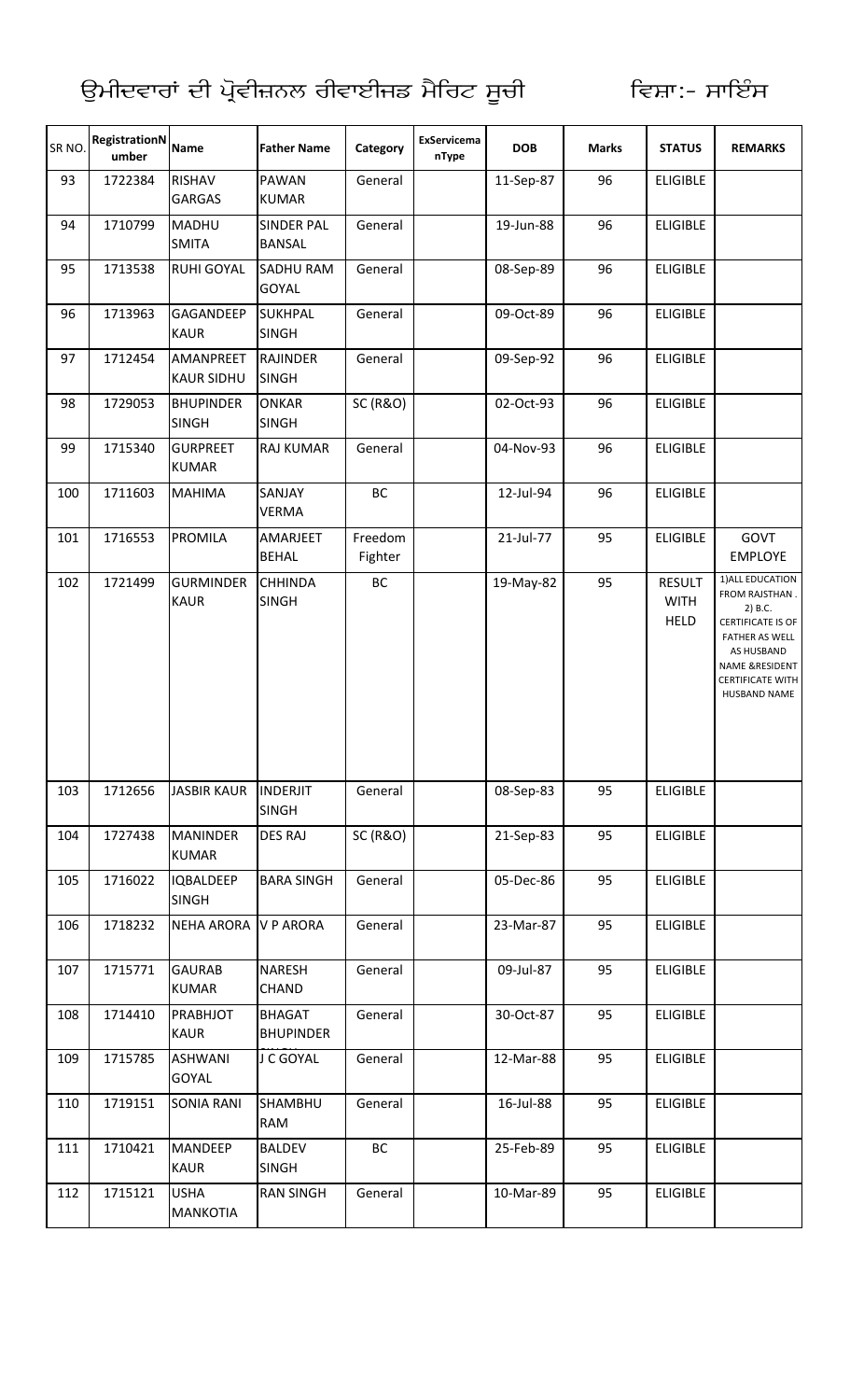| SR <sub>NO</sub> | RegistrationN<br>umber | <b>Name</b>                     | <b>Father Name</b>                  | Category               | ExServicema<br>nType | <b>DOB</b> | <b>Marks</b> | <b>STATUS</b>                        | <b>REMARKS</b>                                                                                                                                        |
|------------------|------------------------|---------------------------------|-------------------------------------|------------------------|----------------------|------------|--------------|--------------------------------------|-------------------------------------------------------------------------------------------------------------------------------------------------------|
| 113              | 1713019                | <b>SIMPY JEERH</b>              | <b>PREM KUMAR</b>                   | General                |                      | 05-Aug-91  | 95           | <b>ELIGIBLE</b>                      |                                                                                                                                                       |
| 114              | 1726709                | <b>SHILPA</b><br><b>GUPTA</b>   | <b>RAJINDER</b><br><b>KUMAR</b>     | General                |                      | 15-Apr-92  | 95           | <b>ELIGIBLE</b>                      |                                                                                                                                                       |
| 115              | 1711807                | <b>AJAY KUMAR</b>               | <b>LACHHMAN</b><br><b>DASS</b>      | General                |                      | 11-Jun-92  | 95           | <b>ELIGIBLE</b>                      |                                                                                                                                                       |
| 116              | 1726124                | <b>PAWAN</b><br><b>KAMBOJ</b>   | <b>VED PARKASH</b>                  | BC                     |                      | 21-Dec-94  | 95           | <b>ELIGIBLE</b>                      |                                                                                                                                                       |
| 117              | 1729427                | <b>NEETU SAINI</b>              | <b>SATPAL</b><br><b>KHANNA</b>      | General                |                      | 10-Dec-74  | 94           | <b>ELIGIBLE</b>                      |                                                                                                                                                       |
| 118              | 1724374                | <b>KAMAL JEET</b>               | <b>GURBAX</b><br><b>SINGH</b>       | General                | 6060                 | 03-Nov-78  | 94           | <b>ELIGIBLE</b>                      | <b>APPLIED IN</b><br>6060 SO AGE                                                                                                                      |
| 119              | 1711039                | <b>ARCHANA</b>                  | <b>KRISHAN</b><br><b>KUMAR</b>      | General                |                      | 22-Feb-81  | 94           | <b>ELIGIBLE</b>                      |                                                                                                                                                       |
| 120              | 1713422                | <b>RAJDEEP</b><br><b>KAUR</b>   | <b>KEHAR SINGH</b>                  | BC                     |                      | 27-Feb-82  | 94           | <b>ELIGIBLE</b>                      |                                                                                                                                                       |
| 121              | 1710707                | <b>SAPNA</b><br>SHARMA          | SOM DUTT                            | General                |                      | 16-Jan-83  | 94           | <b>ELIGIBLE</b>                      |                                                                                                                                                       |
| 122              | 1712928                | <b>RITU BANSAL</b>              | <b>RAMESH</b><br><b>BANSAL</b>      | General                |                      | 07-Mar-84  | 94           | <b>ELIGIBLE</b>                      |                                                                                                                                                       |
| 123              | 1717545                | <b>KAVITA</b><br><b>BANSAL</b>  | <b>PYARE LAL</b><br><b>BANSAL</b>   | General                |                      | 20-Jul-85  | 94           | <b>ELIGIBLE</b>                      |                                                                                                                                                       |
| 124              | 1714606                | <b>NISHU</b><br><b>BHARTI</b>   | RAJINDER PAL                        | General                |                      | 23-Oct-85  | 94           | <b>ELIGIBLE</b>                      |                                                                                                                                                       |
| 125              | 1721935                | <b>DONY GOYAL</b>               | <b>HEM RAJ</b>                      | Handicape<br>d (Ortho) |                      | 03-Jan-87  | 94           | <b>ELIGIBLE</b>                      |                                                                                                                                                       |
| 126              | 1710713                | <b>MANMEET</b><br><b>KAUR</b>   | <b>IQBAL SINGH</b>                  | ВC                     |                      | 04-Feb-88  | 94           | RESULT<br><b>WITH</b><br><b>HELD</b> | 1) BC CASTE<br><b>CERTIFICATE</b><br><b>TO BE APPLIED</b><br>BY CANDIDATE<br><b>BUT 2)FATHER</b><br>CASTE<br>CERTIFICATE<br>SUBMITTED BY<br>CANDIDATE |
| 127              | 1711911                | <b>GURPREET</b><br><b>KAUR</b>  | <b>JAGAT SINGH</b>                  | General                |                      | 11-Dec-88  | 94           | <b>ELIGIBLE</b>                      |                                                                                                                                                       |
| 128              | 1717169                | <b>PREETI</b>                   | VARYAM<br><b>SINGH</b>              | BC                     |                      | 03-Feb-89  | 94           | <b>ELIGIBLE</b>                      |                                                                                                                                                       |
| 129              | 1717100                | <b>RAVNEET</b><br><b>KAUR</b>   | <b>JAGIR SINGH</b>                  | General                |                      | 07-Sep-89  | 94           | <b>ELIGIBLE</b>                      |                                                                                                                                                       |
| 130              | 1718202                | <b>ANU BHATIA</b>               | <b>KRISHAN LAL</b><br><b>BHATIA</b> | General                |                      | 02-Dec-89  | 94           | <b>ELIGIBLE</b>                      |                                                                                                                                                       |
| 131              | 1729755                | VEERPAL<br><b>KAUR</b>          | <b>AMAR SINGH</b>                   | General                |                      | 13-Jan-90  | 94           | <b>ELIGIBLE</b>                      |                                                                                                                                                       |
| 132              | 1716178                | <b>BALWINDER</b><br><b>KAUR</b> | <b>AMRIK SINGH</b>                  | General                |                      | 02-Mar-90  | 94           | <b>ELIGIBLE</b>                      |                                                                                                                                                       |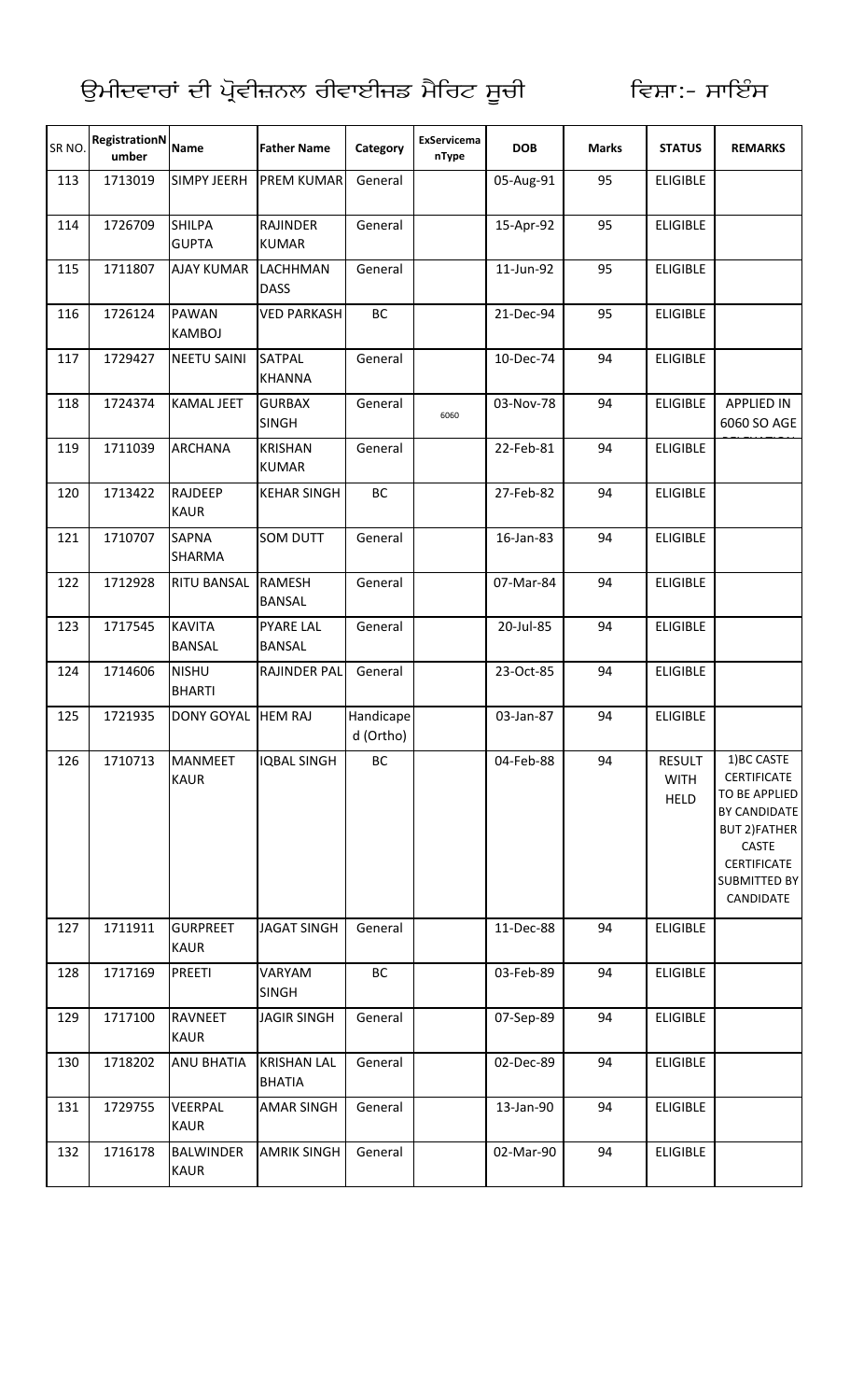| SR NO. | <b>RegistrationN</b><br>umber | <b>Name</b>                     | <b>Father Name</b>                  | Category          | <b>ExServicema</b><br>nType | <b>DOB</b> | <b>Marks</b> | <b>STATUS</b>   | <b>REMARKS</b> |
|--------|-------------------------------|---------------------------------|-------------------------------------|-------------------|-----------------------------|------------|--------------|-----------------|----------------|
| 133    | 1712724                       | <b>GURINDER</b><br><b>KAUR</b>  | <b>SAROOP</b><br><b>SINGH</b>       | General           |                             | 27-Mar-90  | 94           | <b>ELIGIBLE</b> |                |
| 134    | 1720293                       | <b>INDERJEET</b><br><b>KAUR</b> | <b>GURDIP</b><br><b>SINGH</b>       | General           |                             | 30-Apr-91  | 94           | <b>ELIGIBLE</b> |                |
| 135    | 1712017                       | <b>RAHUL</b><br><b>GOYAL</b>    | <b>SATPAL</b><br><b>GOYAL</b>       | General           |                             | 12-Jan-92  | 94           | <b>ELIGIBLE</b> |                |
| 136    | 1720756                       | <b>AARTI</b><br><b>BANSAL</b>   | <b>SITA RAM</b>                     | General           |                             | 03-Sep-93  | 94           | <b>ELIGIBLE</b> |                |
| 137    | 1728018                       | <b>NEERU</b>                    | <b>RATAN LAL</b>                    | General           |                             | 04-Dec-93  | 94           | <b>ELIGIBLE</b> |                |
| 138    | 1721608                       | <b>PARVEEN</b><br>RANI          | <b>RAMESH</b><br><b>KUMAR</b>       | BC                |                             | 20-Dec-93  | 94           | <b>ELIGIBLE</b> |                |
| 139    | 1714908                       | <b>AMRIK SINGH JASWINDER</b>    | <b>SINGH</b>                        | BC-<br>Ex.Service | DEPENDENT                   | 20-Jul-94  | 94           | <b>ELIGIBLE</b> |                |
| 140    | 1717312                       | LAJWINDER<br><b>SINGH</b>       | <b>MOHINDER</b><br><b>SINGH</b>     | General           |                             | 01-May-80  | 93           | <b>ELIGIBLE</b> |                |
| 141    | 1711699                       | <b>GURDEEP</b><br><b>KAUR</b>   | <b>BALDEV</b><br><b>SINGH</b>       | General           |                             | 01-Sep-80  | 93           | <b>ELIGIBLE</b> |                |
| 142    | 1716395                       | <b>TARUNA</b><br>BHARDWAJ       | <b>PURAN</b><br><b>CHAND</b>        | BC                |                             | 08-May-82  | 93           | <b>ELIGIBLE</b> |                |
| 143    | 1727703                       | <b>JASVIR KAUR</b>              | <b>KULJIT SINGH</b>                 | General           |                             | 10-May-83  | 93           | <b>ELIGIBLE</b> |                |
| 144    | 1728155                       | <b>ANKIT GULATI NARESH</b>      | <b>KUMAR</b>                        | General           |                             | 02-Aug-85  | 93           | <b>ELIGIBLE</b> |                |
| 145    | 1710542                       | <b>JASPREET</b><br><b>KAUR</b>  | HARBHAJAN<br><b>SINGH</b>           | General           |                             | 04-Dec-85  | 93           | <b>ELIGIBLE</b> |                |
| 146    | 1714217                       | <b>NAMITA</b><br><b>JINDAL</b>  | <b>VIJAY KUMAR</b><br><b>JINDAL</b> | General           |                             | 04-Mar-86  | 93           | <b>ELIGIBLE</b> |                |
| 147    | 1712317                       | <b>SUMAN</b><br><b>KAKKAR</b>   | <b>MOHINDER</b><br>PAL KAKKAR       | General           |                             | 13-Jan-87  | 93           | <b>ELIGIBLE</b> |                |
| 148    | 1724800                       | <b>KAMALJEET</b><br><b>KAUR</b> | <b>BEANT SINGH</b>                  | General           |                             | 15-Mar-87  | 93           | <b>ELIGIBLE</b> |                |
| 149    | 1711929                       | <b>T KAUR</b>                   | <b>CHARANPREE JASPAL SINGH</b>      | General           |                             | 12-Jun-87  | 93           | <b>ELIGIBLE</b> |                |
| 150    | 1710400                       | <b>BHAWNA</b><br><b>GUPTA</b>   | <b>NIRMAL</b><br><b>CHAND GARG</b>  | General           |                             | 27-Oct-87  | 93           | <b>ELIGIBLE</b> |                |
| 151    | 1717785                       | <b>NAVJOT</b><br>GREWAL         | <b>BALJEET</b><br><b>SINGH</b>      | General           |                             | 17-Dec-87  | 93           | <b>ELIGIBLE</b> |                |
| 152    | 1729735                       | <b>PANKAJ</b>                   | SARABJITPAL                         | General           |                             | 04-Mar-88  | 93           | <b>ELIGIBLE</b> |                |
| 153    | 1714430                       | <b>AJAY KUMAR</b>               | <b>MAHESH</b><br><b>KUMAR</b>       | General           |                             | 23-Mar-88  | 93           | <b>ELIGIBLE</b> |                |
| 154    | 1728293                       | PRIYA<br><b>SHARMA</b>          | <b>JUGAL</b><br><b>KISHORE</b>      | General           |                             | 15-Aug-88  | 93           | <b>ELIGIBLE</b> |                |
| 155    | 1717166                       | SOURAV                          | <b>SUBASH</b><br><b>CHAND</b>       | General           |                             | 21-Sep-88  | 93           | <b>ELIGIBLE</b> |                |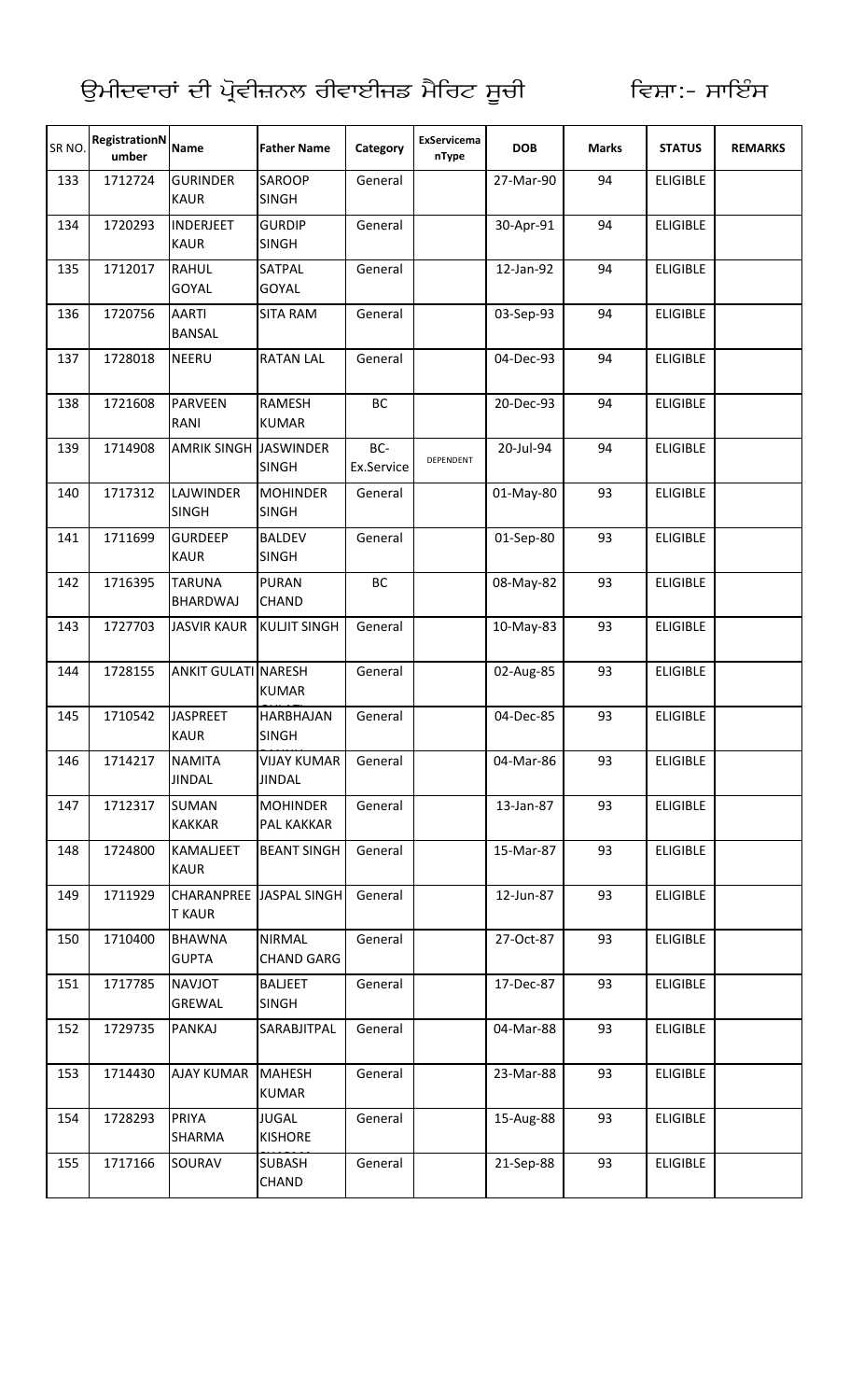| SR NO. | RegistrationN<br>umber | <b>Name</b>                       | <b>Father Name</b>               | Category | <b>ExServicema</b><br>nType | <b>DOB</b> | <b>Marks</b> | <b>STATUS</b>                               | <b>REMARKS</b>                                                                                                                                                               |
|--------|------------------------|-----------------------------------|----------------------------------|----------|-----------------------------|------------|--------------|---------------------------------------------|------------------------------------------------------------------------------------------------------------------------------------------------------------------------------|
| 156    | 1721355                | <b>SHIKHA</b><br><b>GUPTA</b>     | VIKRAMJEET<br><b>GUPTA</b>       | General  |                             | 26-Oct-88  | 93           | <b>ELIGIBLE</b>                             |                                                                                                                                                                              |
| 157    | 1725809                | <b>MEENAKSHI</b><br><b>BANSAL</b> | LACHHMAN<br><b>DASS</b>          | General  |                             | 07-Oct-89  | 93           | <b>ELIGIBLE</b>                             |                                                                                                                                                                              |
| 158    | 1716200                | <b>RAVINDER</b><br><b>FARTYAL</b> | <b>MANOHAR</b><br><b>SINGH</b>   | General  |                             | 02-Jan-90  | 93           | <b>ELIGIBLE</b>                             |                                                                                                                                                                              |
| 159    | 1728308                | <b>HARCHARN</b><br><b>KAUR</b>    | <b>JASPAL SINGH</b>              | General  |                             | 05-Feb-90  | 93           | <b>ELIGIBLE</b>                             |                                                                                                                                                                              |
| 160    | 1714874                | SHALU DEVI                        | <b>RADHA</b><br><b>KRISHAN</b>   | BC       |                             | 15-Nov-90  | 93           | <b>ELIGIBLE</b>                             |                                                                                                                                                                              |
| 161    | 1711649                | <b>JAGMEET</b><br><b>SINGH</b>    | <b>JASBIR SINGH</b>              | BC       |                             | 12-Mar-91  | 93           | <b>ELIGIBLE</b>                             |                                                                                                                                                                              |
| 162    | 1718791                | <b>JEEVANJOT</b><br><b>KAUR</b>   | <b>NACHHATER</b><br><b>SINGH</b> | General  |                             | 21-Sep-91  | 93           | <b>RESULT</b><br><b>WITH</b><br><b>HELD</b> | 1)B.ED FINAL<br><b>DMC AND</b><br><b>DEGREE NOT</b><br><b>ATTCHED</b><br>2) PROVISIONA<br><b>L B.ED FINAL</b><br><b>DMC</b><br><b>ATTACHED</b><br><b>DATED</b><br>06.09.2017 |
| 163    | 1714986                | RAMANDEEP<br><b>KAUR</b>          | <b>SUKHDEV</b><br><b>SINGH</b>   | General  |                             | 06-Jan-93  | 93           | <b>ELIGIBLE</b>                             |                                                                                                                                                                              |
| 164    | 1711311                | <b>HARDAS</b><br><b>SINGH</b>     | <b>ROHIRAM</b><br><b>SINGH</b>   | General  |                             | 08-Oct-93  | 93           | <b>ELIGIBLE</b>                             |                                                                                                                                                                              |
| 165    | 1714869                | <b>ANAMIKA</b>                    | <b>RAVINDER</b><br><b>KUMAR</b>  | BC       |                             | 23-Jan-95  | 93           | <b>ELIGIBLE</b>                             |                                                                                                                                                                              |
| 166    | 1728704                | <b>DEEPTI</b><br><b>DHAWAN</b>    | <b>RAJENDER</b><br><b>DHAWAN</b> | General  |                             | 25-Nov-82  | 92           | <b>ELIGIBLE</b>                             |                                                                                                                                                                              |
| 167    | 1717620                | <b>KANWARDEE</b><br>P KAUR        | RACHHBIR<br><b>SINGH</b>         | General  |                             | 24-Jan-83  | 92           | <b>ELIGIBLE</b>                             |                                                                                                                                                                              |
| 168    | 1719255                | <b>SUSHANT</b><br>SHARMA          | <b>SURINDER</b><br><b>MOHAN</b>  | General  |                             | 12-Mar-83  | 92           | <b>ELIGIBLE</b>                             |                                                                                                                                                                              |
| 169    | 1714294                | <b>RAJDEEP</b><br><b>SINGH</b>    | NARINDERJIT<br><b>SINGH</b>      | BC       |                             | 08-Sep-84  | 92           | <b>ELIGIBLE</b>                             |                                                                                                                                                                              |
| 170    | 1712170                | <b>HARPREET</b><br><b>KAUR</b>    | <b>RANJIT SINGH</b>              | General  |                             | 23-Nov-85  | 92           | <b>ELIGIBLE</b>                             |                                                                                                                                                                              |
| 171    | 1717596                | <b>RENU BALA</b>                  | <b>MAKHAN LAL</b>                | General  |                             | 10-Apr-86  | 92           | <b>ELIGIBLE</b>                             |                                                                                                                                                                              |
| 172    | 1714447                | TANU SINGLA VINOD                 | <b>KUMAR</b>                     | General  |                             | 17-Nov-86  | 92           | <b>ELIGIBLE</b>                             |                                                                                                                                                                              |
| 173    | 1710504                | <b>SARIKA</b>                     | <b>SURINDER</b><br><b>SINGH</b>  | General  |                             | 19-Jan-87  | 92           | <b>ELIGIBLE</b>                             |                                                                                                                                                                              |
| 174    | 1718661                | <b>HARPREET</b><br><b>KAUR</b>    | KAMALJEET<br><b>SINGH</b>        | General  |                             | 08-Jan-88  | 92           | <b>ELIGIBLE</b>                             |                                                                                                                                                                              |
| 175    | 1724052                | <b>KAVISH</b>                     | <b>ASHOK</b><br><b>KUMAR</b>     | General  |                             | 23-Dec-88  | 92           | <b>ELIGIBLE</b>                             |                                                                                                                                                                              |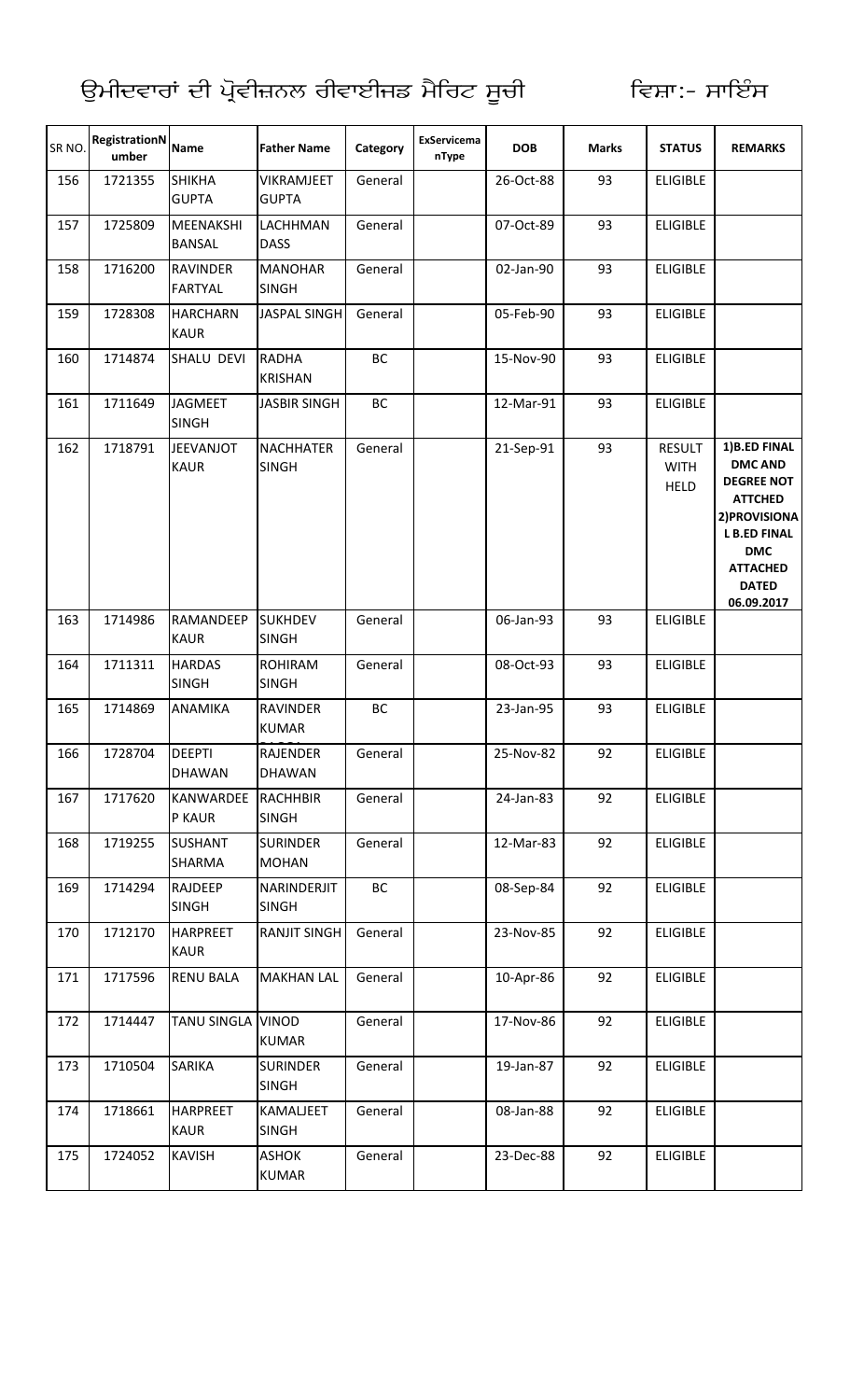| SR NO. | RegistrationN<br>umber | <b>Name</b>                                 | <b>Father Name</b>                    | Category | <b>ExServicema</b><br>nType | <b>DOB</b> | <b>Marks</b> | <b>STATUS</b>   | <b>REMARKS</b> |
|--------|------------------------|---------------------------------------------|---------------------------------------|----------|-----------------------------|------------|--------------|-----------------|----------------|
| 176    | 1716388                | <b>HARPREET</b><br><b>KAUR</b>              | <b>JASDEV</b><br><b>SINGH</b>         | General  |                             | 22-Feb-89  | 92           | <b>ELIGIBLE</b> |                |
| 177    | 1715672                | <b>KIRANDEEP</b><br><b>KAUR</b>             | PARAMJIT<br><b>SINGH</b>              | General  |                             | 12-Feb-92  | 92           | <b>ELIGIBLE</b> |                |
| 178    | 1717745                | CHEENU<br><b>CHAWLA</b>                     | <b>SATISH</b><br><b>CHAWLA</b>        | General  |                             | 18-Feb-92  | 92           | <b>ELIGIBLE</b> |                |
| 179    | 1715298                | <b>VIPNEET</b><br>KAUR PANNU SINGH          | SATNAM                                | General  |                             | 03-Dec-81  | 91           | <b>ELIGIBLE</b> |                |
| 180    | 1714878                | <b>SAGAR</b>                                | <b>DEVINDER</b><br><b>KUMAR</b>       | General  |                             | 10-Feb-82  | 91           | <b>ELIGIBLE</b> |                |
| 181    | 1713548                | GAGANDEEP<br><b>KAUR</b>                    | <b>HARDEV</b><br><b>SINGH</b>         | General  |                             | 15-Sep-83  | 91           | <b>ELIGIBLE</b> |                |
| 182    | 1710061                | SIMRANDEEP<br><b>SINGH</b>                  | <b>SATWANT</b><br><b>SINGH</b>        | General  |                             | 31-Jul-84  | 91           | <b>ELIGIBLE</b> |                |
| 183    | 1720557                | <b>PRIYA</b>                                | <b>SURINDER</b><br><b>NATH</b>        | General  |                             | 24-Oct-84  | 91           | <b>ELIGIBLE</b> |                |
| 184    | 1713780                | <b>NAVPREET</b><br><b>KAUR</b>              | <b>JOGINDER</b><br><b>SINGH</b>       | General  |                             | 06-Aug-85  | 91           | <b>ELIGIBLE</b> |                |
| 185    | 1722729                | <b>DEVENDER</b><br><b>SINGH</b>             | <b>SURENDER</b><br><b>SINGH</b>       | General  |                             | 13-Nov-86  | 91           | <b>ELIGIBLE</b> |                |
| 186    | 1722775                | <b>HANISHA</b><br><b>DHINGRA</b>            | <b>INDERJEET</b><br><b>DHINGRA</b>    | General  |                             | 19-Dec-86  | 91           | <b>ELIGIBLE</b> |                |
| 187    | 1723582                | <b>HARMINDERJI SANTOKH</b><br><b>T KAUR</b> | <b>SINGH</b>                          | General  |                             | 20-Dec-86  | 91           | <b>ELIGIBLE</b> |                |
| 188    | 1724349                | <b>SUKHDEEP</b><br><b>KAUR</b>              | <b>SURJIT SINGH</b>                   | General  |                             | 24-Feb-87  | 91           | <b>ELIGIBLE</b> |                |
| 189    | 1712739                | <b>IVRINDER</b><br><b>SINGH</b>             | <b>GURPREET</b><br><b>SINGH</b>       | General  |                             | 12-Mar-87  | 91           | <b>ELIGIBLE</b> |                |
| 190    | 1717182                | HARMANDEE JOGINDER<br>P SINGH               | <b>SINGH</b>                          | BC       |                             | 07-Dec-87  | 91           | <b>ELIGIBLE</b> |                |
| 191    | 1712878                | AMANDEEP<br><b>SINGH</b>                    | <b>LABH SINGH</b>                     | General  |                             | 18-Jul-88  | 91           | <b>ELIGIBLE</b> |                |
| 192    | 1710951                | <b>MEENU</b>                                | <b>VIGYAN</b><br><b>BHUSHAN</b>       | General  |                             | 24-Jul-88  | 91           | <b>ELIGIBLE</b> |                |
| 193    | 1715196                | <b>JYOTI</b>                                | VINOD<br><b>KUMAR</b>                 | General  |                             | 23-Sep-89  | 91           | <b>ELIGIBLE</b> |                |
| 194    | 1720627                | <b>PROMILA</b><br>RANI                      | <b>RAMAN</b><br><b>KUMAR</b>          | General  |                             | 30-Sep-89  | 91           | <b>ELIGIBLE</b> |                |
| 195    | 1718510                | <b>KAUR</b>                                 | PAWANPREET LAKHWINDER<br><b>SINGH</b> | General  |                             | 29-Oct-89  | 91           | <b>ELIGIBLE</b> |                |
| 196    | 1721229                | <b>KIRAN BALA</b>                           | <b>AMRIT LAL</b>                      | General  |                             | 17-Nov-89  | 91           | <b>ELIGIBLE</b> |                |
| 197    | 1716903                | <b>MANDEEP</b><br>SAINI                     | <b>RAVINDER</b><br><b>SINGH</b>       | General  |                             | 17-Dec-89  | 91           | <b>ELIGIBLE</b> |                |
| 198    | 1710264                | <b>NEHA</b><br>SANGAR                       | <b>SATISH</b><br>SANGAR               | BC       |                             | 26-Dec-89  | 91           | <b>ELIGIBLE</b> |                |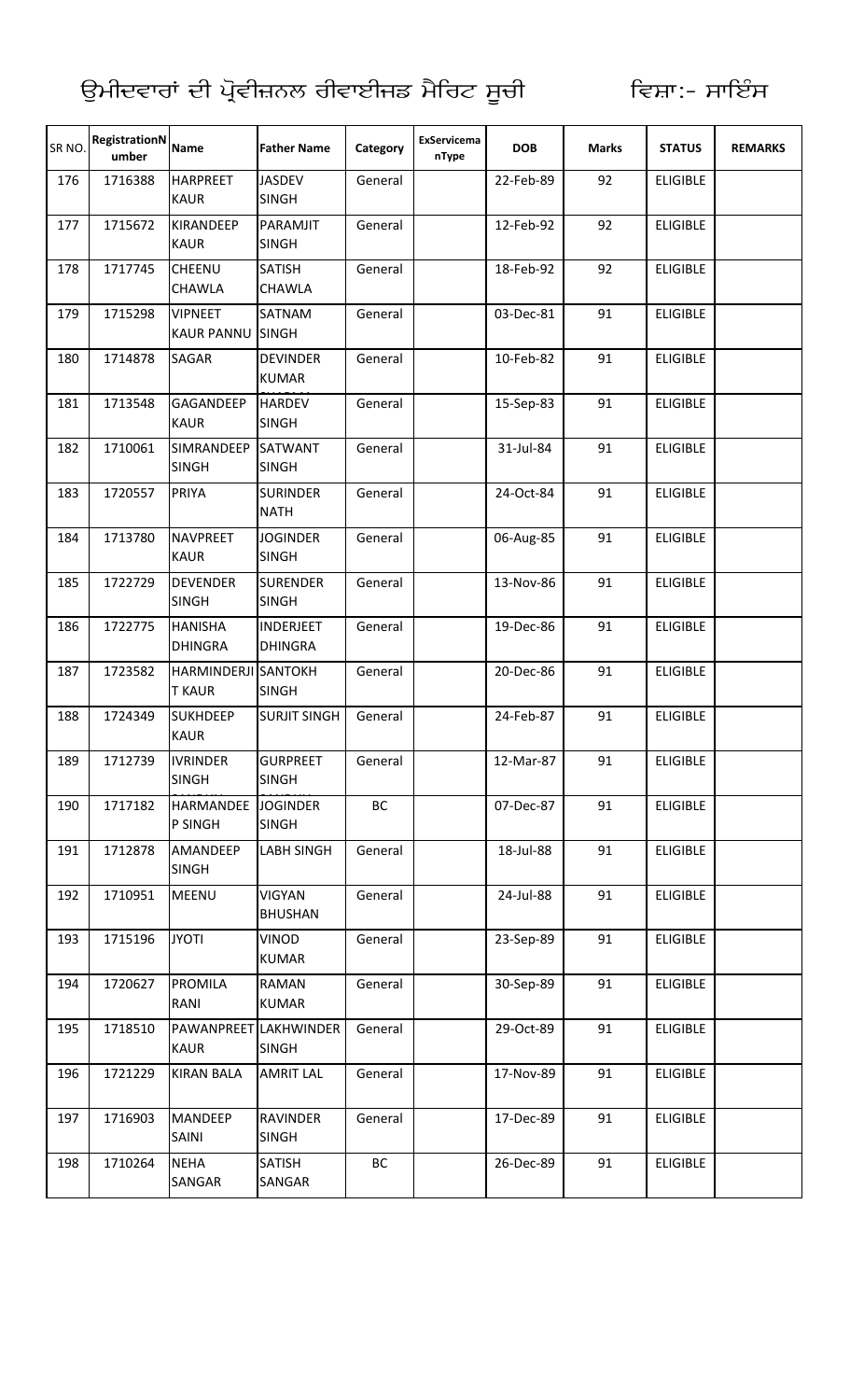| SR <sub>NO</sub> | RegistrationN<br>umber | <b>Name</b>                      | <b>Father Name</b>                     | Category            | ExServicema<br>nType | <b>DOB</b> | <b>Marks</b> | <b>STATUS</b>   | <b>REMARKS</b> |
|------------------|------------------------|----------------------------------|----------------------------------------|---------------------|----------------------|------------|--------------|-----------------|----------------|
| 199              | 1724528                | <b>SHAFALI</b>                   | <b>SUBHASH</b><br><b>CHAND</b>         | General             |                      | 01-Jan-90  | 91           | <b>ELIGIBLE</b> |                |
| 200              | 1711650                | <b>CHINU GARG</b>                | <b>PARVEEN</b><br><b>KUMAR</b>         | General             |                      | 24-Apr-90  | 91           | <b>ELIGIBLE</b> |                |
| 201              | 1723257                | <b>KARANDEEP</b><br><b>KAUR</b>  | PARAMJIT<br><b>SINGH</b>               | General             |                      | 02-Oct-90  | 91           | <b>ELIGIBLE</b> |                |
| 202              | 1710314                | <b>HARWINDER</b><br><b>SINGH</b> | <b>JALOUR</b><br><b>SINGH</b>          | <b>SC (R&amp;O)</b> |                      | 17-Nov-90  | 91           | <b>ELIGIBLE</b> |                |
| 203              | 1714974                | <b>KIRNA RANI</b>                | <b>BABU LAL</b>                        | <b>SC (R&amp;O)</b> |                      | 07-Feb-91  | 91           | <b>ELIGIBLE</b> |                |
| 204              | 1720469                | <b>NAVNEET</b><br><b>KAUR</b>    | <b>RAJ SINGH</b>                       | General             |                      | 17-Mar-91  | 91           | <b>ELIGIBLE</b> |                |
| 205              | 1717397                | KARANDEEP<br><b>SINGH</b>        | <b>BALWINDER</b><br><b>SINGH</b>       | General             |                      | 03-Nov-91  | 91           | <b>ELIGIBLE</b> |                |
| 206              | 1715430                | PRIYA<br><b>BANSAL</b>           | RANJEEV<br><b>KUMAR</b>                | General             |                      | 30-Aug-92  | 91           | <b>ELIGIBLE</b> |                |
| 207              | 1710211                | <b>LOVEPREET</b><br><b>KAUR</b>  | <b>SURJIT SINGH</b>                    | BC                  |                      | 28-Sep-92  | 91           | <b>ELIGIBLE</b> |                |
| 208              | 1710234                | <b>JATINDER</b><br><b>SINGH</b>  | <b>HARPAL</b><br><b>SINGH</b>          | BC                  |                      | 14-Feb-93  | 91           | <b>ELIGIBLE</b> |                |
| 209              | 1716843                | <b>SURAJ</b><br><b>KUMAR</b>     | <b>RATTAN</b><br><b>BAHADUR</b>        | General             |                      | 25-Dec-93  | 91           | <b>ELIGIBLE</b> |                |
| 210              | 1719510                | ANEE                             | <b>SHUBHASH</b><br><b>SINGLA</b>       | General             |                      | 15-Jun-80  | 90           | <b>ELIGIBLE</b> |                |
| 211              | 1719301                | MEENU<br><b>TOMAR</b>            | <b>KAMAL</b><br><b>SINGH</b>           | General             |                      | 14-Sep-83  | 90           | <b>ELIGIBLE</b> |                |
| 212              | 1711219                | KAMALJEET<br><b>SINGH</b>        | AMARJEET<br><b>SINGH</b>               | General             |                      | 09-Sep-84  | 90           | <b>ELIGIBLE</b> |                |
| 213              | 1714560                | <b>RAMA</b><br><b>KUMARI</b>     | <b>RAM ASRA</b><br>SHARMA              | General             |                      | 06-Jan-85  | 90           | <b>ELIGIBLE</b> |                |
| 214              | 1715486                | <b>NITIN ARORA</b>               | <b>MUKESH</b><br><b>DHINGRA</b>        | General             |                      | 12-Sep-85  | 90           | <b>ELIGIBLE</b> |                |
| 215              | 1725373                | <b>SHAFALI</b><br><b>PAHUJA</b>  | <b>SURESH</b><br><b>KUMAR</b>          | General             |                      | 12-Dec-86  | 90           | <b>ELIGIBLE</b> |                |
| 216              | 1711052                | <b>PARVEEN</b><br><b>KUMAR</b>   | SOMNATH<br><b>JINDAL</b>               | General             |                      | 02-Mar-87  | 90           | <b>ELIGIBLE</b> |                |
| 217              | 1710963                | <b>KULVEER</b><br><b>SINGH</b>   | <b>SURINDER</b><br><b>PAL SINGH</b>    | General             |                      | 05-Mar-87  | 90           | <b>ELIGIBLE</b> |                |
| 218              | 1720413                | <b>GURPREET</b><br><b>KAUR</b>   | <b>HARBINDER</b><br><b>SINGH SODHI</b> | General             |                      | 08-Nov-87  | 90           | <b>ELIGIBLE</b> |                |
| 219              | 1713329                | <b>JASMEEN</b><br><b>KAUR</b>    | HARBHAJAN<br><b>SINGH</b>              | General             |                      | 09-Apr-88  | 90           | <b>ELIGIBLE</b> |                |
| 220              | 1719740                | PARAMJIT<br><b>SINGH</b>         | <b>CHANAN</b><br><b>SINGH</b>          | General             |                      | 01-May-88  | 90           | <b>ELIGIBLE</b> |                |
| 221              | 1710359                | <b>JASPREET</b><br><b>KAUR</b>   | <b>JASWINDER</b><br><b>SINGH</b>       | General             |                      | 03-May-88  | 90           | <b>ELIGIBLE</b> |                |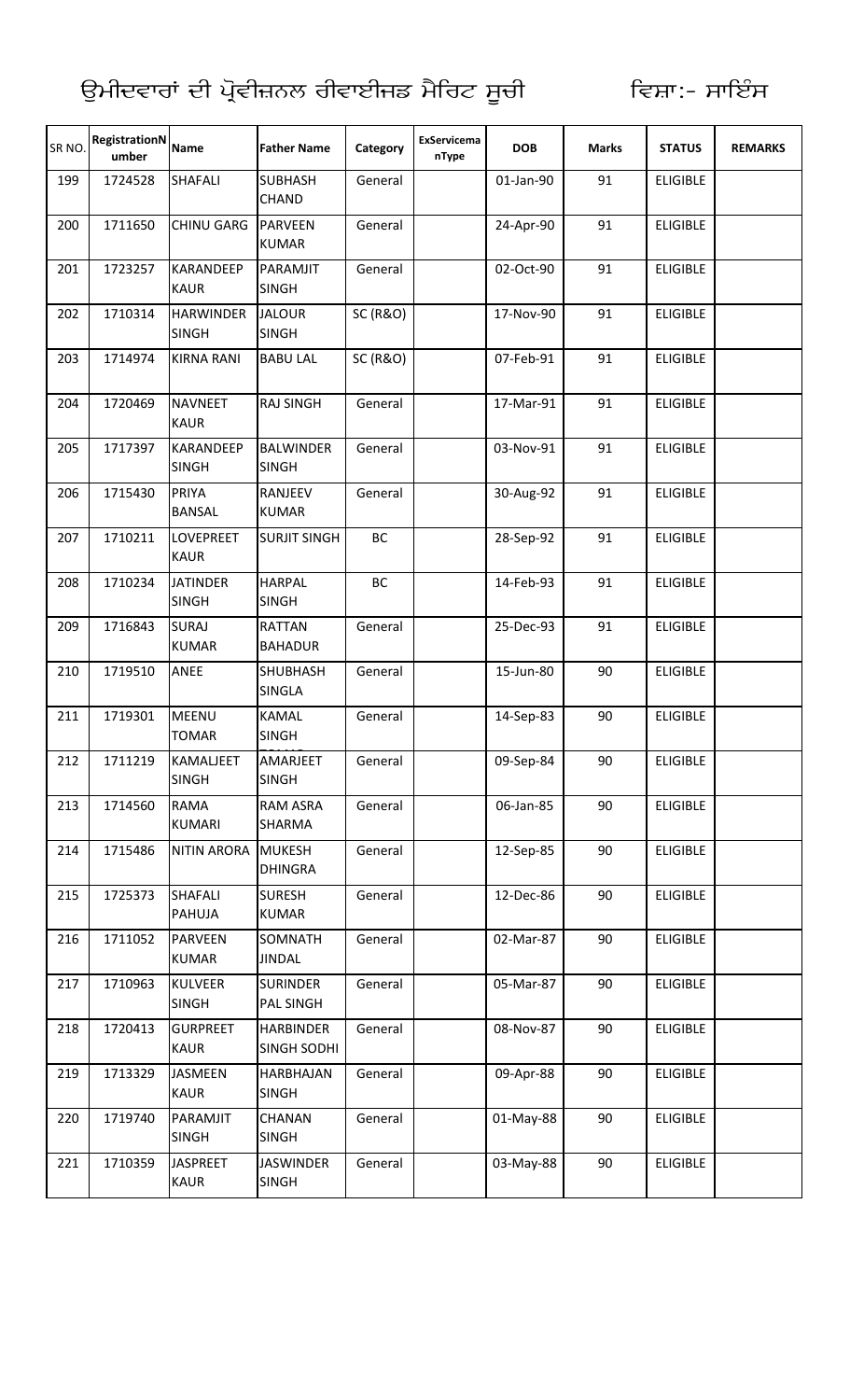| SR NO. | RegistrationN<br>umber | <b>Name</b>                               | <b>Father Name</b>                       | Category            | <b>ExServicema</b><br>nType | <b>DOB</b> | <b>Marks</b> | <b>STATUS</b>                                                                                                                     | <b>REMARKS</b>                                   |
|--------|------------------------|-------------------------------------------|------------------------------------------|---------------------|-----------------------------|------------|--------------|-----------------------------------------------------------------------------------------------------------------------------------|--------------------------------------------------|
| 222    | 1711151                | <b>VICKRAM</b><br><b>TULI</b>             | <b>PREM NATH</b><br><b>TULI</b>          | General             |                             | 09-Jul-88  | 90           | <b>ELIGIBLE</b>                                                                                                                   |                                                  |
| 223    | 1714968                | RAMANDEEP<br>KAUR BHATIA BHATIA           | <b>AVTAR SINGH</b>                       | General             |                             | 05-Apr-89  | 90           | <b>ELIGIBLE</b>                                                                                                                   |                                                  |
| 224    | 1722665                | <b>RUHI GARG</b>                          | <b>GOVIND RAM</b><br>GARG                | General             |                             | 12-Aug-89  | 90           | <b>ELIGIBLE</b>                                                                                                                   |                                                  |
| 225    | 1728326                | <b>MONICA</b><br><b>DIXIT</b>             | <b>DINESH</b><br><b>CHAND DIXIT</b>      | General             |                             | 24-Oct-89  | 90           | <b>ELIGIBLE</b>                                                                                                                   |                                                  |
| 226    | 1716320                | <b>DALPREET</b><br><b>KAUR</b>            | <b>KARNAIL</b><br><b>SINGH</b>           | BC                  |                             | 20-Nov-89  | 90           | <b>ELIGIBLE</b>                                                                                                                   |                                                  |
| 227    | 1725467                | <b>ANKITA</b><br><b>THAKUR</b>            | YASHPAL<br><b>THAKUR</b>                 | General             |                             | 05-Dec-89  | 90           | <b>ELIGIBLE</b>                                                                                                                   |                                                  |
| 228    | 1719979                | SANDEEP<br><b>KAUR</b>                    | <b>DALIP SINGH</b>                       | General             |                             | 20-Feb-90  | 90           | <b>ELIGIBLE</b>                                                                                                                   |                                                  |
| 229    | 1711761                | <b>REETU BALA</b>                         | <b>TARSEM LAL</b>                        | <b>SC (R&amp;O)</b> |                             | 25-Mar-90  | 90           | <b>ELIGIBLE</b>                                                                                                                   |                                                  |
| 230    | 1711313                | <b>KOMAL</b>                              | <b>JAGDEV RAJ</b>                        | <b>SC (R&amp;O)</b> |                             | 13-May-90  | 90           | <b>ELIGIBLE</b>                                                                                                                   |                                                  |
| 231    | 1710200                | <b>MANJINDER</b><br><b>SINGH</b>          | <b>AMRIK SINGH</b>                       | BC                  |                             | 16-Aug-90  | 90           | <b>ELIGIBLE</b>                                                                                                                   |                                                  |
| 232    | 1718543                | <b>RUPINDER</b><br><b>KAUR</b>            | <b>JASMAIL</b><br><b>SINGH</b>           | BC                  |                             | 01-Jun-91  | 90           | <b>ELIGIBLE</b>                                                                                                                   |                                                  |
| 233    | 1717249                | <b>ROMMY</b>                              | <b>KASTURI LAL</b>                       | General             |                             | 15-Oct-91  | 90           | <b>ELIGIBLE</b>                                                                                                                   |                                                  |
| 234    | 1712940                | <b>NEHA</b><br>SHARMA                     | <b>BALDEV RAJ</b><br><b>SHARMA</b>       | General             |                             | 25-Dec-91  | 90           | <b>ELIGIBLE</b>                                                                                                                   |                                                  |
| 235    | 1712463                | <b>HARPINDERD</b><br><b>EEP KAUR</b>      | LAKHVIR<br><b>SINGH</b>                  | General             |                             | 24-Aug-92  | 90           | <b>ELIGIBLE</b>                                                                                                                   |                                                  |
| 236    | 1718662                | SANDEEP<br><b>KAUR</b>                    | <b>AMRIK SINGH</b>                       | Ex.Service<br>man   | DEPENDENT                   | 15-Dec-92  | 90           | <b>ELIGIBLE</b>                                                                                                                   |                                                  |
| 237    | 1714997                | MANINDERJE DALJIT SINGH<br><b>ET KAUR</b> |                                          | BC                  |                             | 18-Jan-93  | 90           | <b>ELIGIBLE</b>                                                                                                                   |                                                  |
| 238    | 1718722                | <b>ABHIRUCHI</b>                          | <b>CHANDER</b><br><b>PARKASH</b>         | General             |                             | 15-Jun-93  | 90           | <b>ELIGIBLE</b>                                                                                                                   |                                                  |
| 239    | 1710366                | <b>KAMALDEEP</b><br><b>KAUR</b>           | PREM SINGH                               | BC                  |                             | 27-Aug-94  | 90           | <b>ELIGIBLE</b>                                                                                                                   |                                                  |
| 240    | 1718608                | <b>GURPREET</b><br><b>SINGH</b><br>CHAHAL | AMARJIT<br><b>SINGH</b><br><b>CHAHAL</b> | Freedom<br>Fighter  |                             | 20-Jul-82  | 89           | <b>REJECTED</b><br>$\sf IN$<br><b>FREEDOM</b><br><b>FIGHTER</b><br>CATEGOR<br>Y BUT<br><b>ELIGIBLE</b><br>IN OPEN<br><b>MERIT</b> | freedom<br>fighter<br>certficate not<br>attached |
| 241    | 1710277                | <b>VANITA RANI</b>                        | <b>SHIV LAL</b>                          | General             |                             | 21-Mar-83  | 89           | <b>ELIGIBLE</b>                                                                                                                   |                                                  |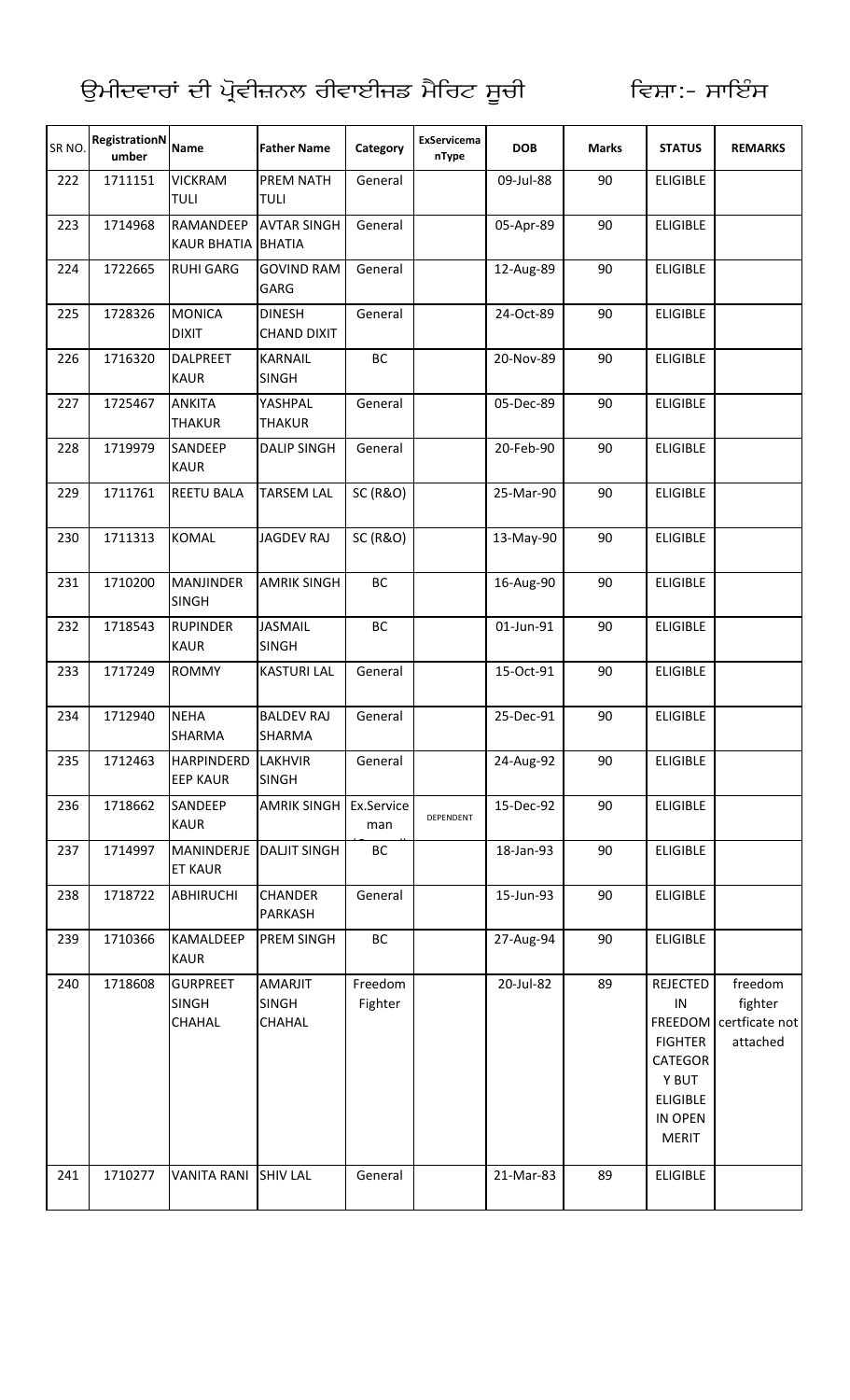| SR NO. | RegistrationN<br>umber | <b>Name</b>                      | <b>Father Name</b>               | Category            | ExServicema<br>nType | <b>DOB</b> | <b>Marks</b> | <b>STATUS</b>   | <b>REMARKS</b> |
|--------|------------------------|----------------------------------|----------------------------------|---------------------|----------------------|------------|--------------|-----------------|----------------|
| 242    | 1712109                | <b>BALJINDER</b><br><b>KAUR</b>  | <b>AVTAR SINGH</b>               | General             |                      | 14-Dec-83  | 89           | <b>ELIGIBLE</b> |                |
| 243    | 1716416                | <b>BALJEET</b><br><b>SINGH</b>   | <b>DARSHAN</b><br><b>SINGH</b>   | General             |                      | 27-Dec-84  | 89           | <b>ELIGIBLE</b> |                |
| 244    | 1715431                | <b>RAJNI RANI</b>                | <b>PAWAN</b><br><b>KUMAR</b>     | General             |                      | 27-Aug-85  | 89           | <b>ELIGIBLE</b> |                |
| 245    | 1714392                | REETIKA                          | <b>VIJAY KUMAR</b>               | General             |                      | 11-Sep-85  | 89           | <b>ELIGIBLE</b> |                |
| 246    | 1719789                | <b>MEHAK</b>                     | <b>RAM</b><br><b>DARSHAN</b>     | General             |                      | 17-May-86  | 89           | <b>ELIGIBLE</b> |                |
| 247    | 1715752                | <b>SHEHNAZ</b><br><b>KHANAM</b>  | <b>ABDUL KAVI</b>                | General             |                      | 04-Jan-87  | 89           | <b>ELIGIBLE</b> |                |
| 248    | 1714530                | <b>AMIT MEHTA</b>                | <b>SURINDER</b><br><b>MEHTA</b>  | General             |                      | 09-Feb-87  | 89           | <b>ELIGIBLE</b> |                |
| 249    | 1723139                | <b>GUNWANT</b><br>SANDHU         | <b>SOHAN LAL</b>                 | General             |                      | 11-Dec-87  | 89           | <b>ELIGIBLE</b> |                |
| 250    | 1714772                | <b>MONIKA</b><br>SAINI           | <b>SAT PAL SAINI</b>             | <b>BC</b>           |                      | 08-Jan-88  | 89           | <b>ELIGIBLE</b> |                |
| 251    | 1717155                | <b>HARLOVLEEN</b><br><b>KAUR</b> | <b>JASBIR SINGH</b>              | General             |                      | 25-Sep-89  | 89           | <b>ELIGIBLE</b> |                |
| 252    | 1711073                | <b>HARVEER</b><br><b>KAUR</b>    | <b>RANDHIR</b><br><b>SINGH</b>   | General             |                      | 16-Dec-89  | 89           | <b>ELIGIBLE</b> |                |
| 253    | 1712634                | PRIYA<br><b>MAJGOTRA</b>         | JR.<br><b>MAJGOTRA</b>           | <b>SC (R&amp;O)</b> |                      | 21-Dec-89  | 89           | <b>ELIGIBLE</b> |                |
| 254    | 1727385                | <b>RUBY</b>                      | <b>BHAGWAN</b><br>DAS KUKKAR     | General             |                      | 22-Aug-90  | 89           | <b>ELIGIBLE</b> |                |
| 255    | 1724718                | <b>JASPREET</b><br><b>KAUR</b>   | AMARJEET<br><b>SINGH</b>         | General             |                      | 23-Sep-90  | 89           | <b>ELIGIBLE</b> |                |
| 256    | 1712073                | <b>TOLIANA</b><br><b>KAUR</b>    | <b>BALWINDER</b><br><b>SINGH</b> | General             |                      | 16-Nov-90  | 89           | <b>ELIGIBLE</b> |                |
| 257    | 1712771                | <b>GITANJALI</b><br>SHARMA       | <b>CHANDER</b><br><b>SHEKHAR</b> | General             |                      | 22-Jul-91  | 89           | <b>ELIGIBLE</b> |                |
| 258    | 1716869                | <b>ANAM</b>                      | <b>SUDHIR</b><br><b>KUMAR</b>    | General             |                      | 13-Oct-91  | 89           | <b>ELIGIBLE</b> |                |
| 259    | 1715800                | <b>SUNITA</b>                    | <b>HARNEK</b>                    | General             |                      | 15-Oct-91  | 89           | <b>ELIGIBLE</b> |                |
| 260    | 1717290                | <b>GURLAL</b><br><b>SINGH</b>    | <b>KHARAK</b><br><b>SINGH</b>    | General             |                      | 12-May-92  | 89           | <b>ELIGIBLE</b> |                |
| 261    | 1715941                | RAMANDEEP<br><b>KAUR</b>         | <b>LAL SINGH</b>                 | General             |                      | 30-May-92  | 89           | <b>ELIGIBLE</b> |                |
| 262    | 1716489                | <b>GARIMA</b>                    | <b>ASHWANI</b><br><b>KUMAR</b>   | General             |                      | 08-Jul-92  | 89           | <b>ELIGIBLE</b> |                |
| 263    | 1714305                | SANPREET<br><b>KAUR</b>          | <b>AVTAR SINGH</b>               | General             |                      | 21-Aug-92  | 89           | <b>ELIGIBLE</b> |                |
| 264    | 1710365                | PAYAL                            | <b>KEWAL</b><br><b>KRISHAN</b>   | General             |                      | 11-Dec-92  | 89           | <b>ELIGIBLE</b> |                |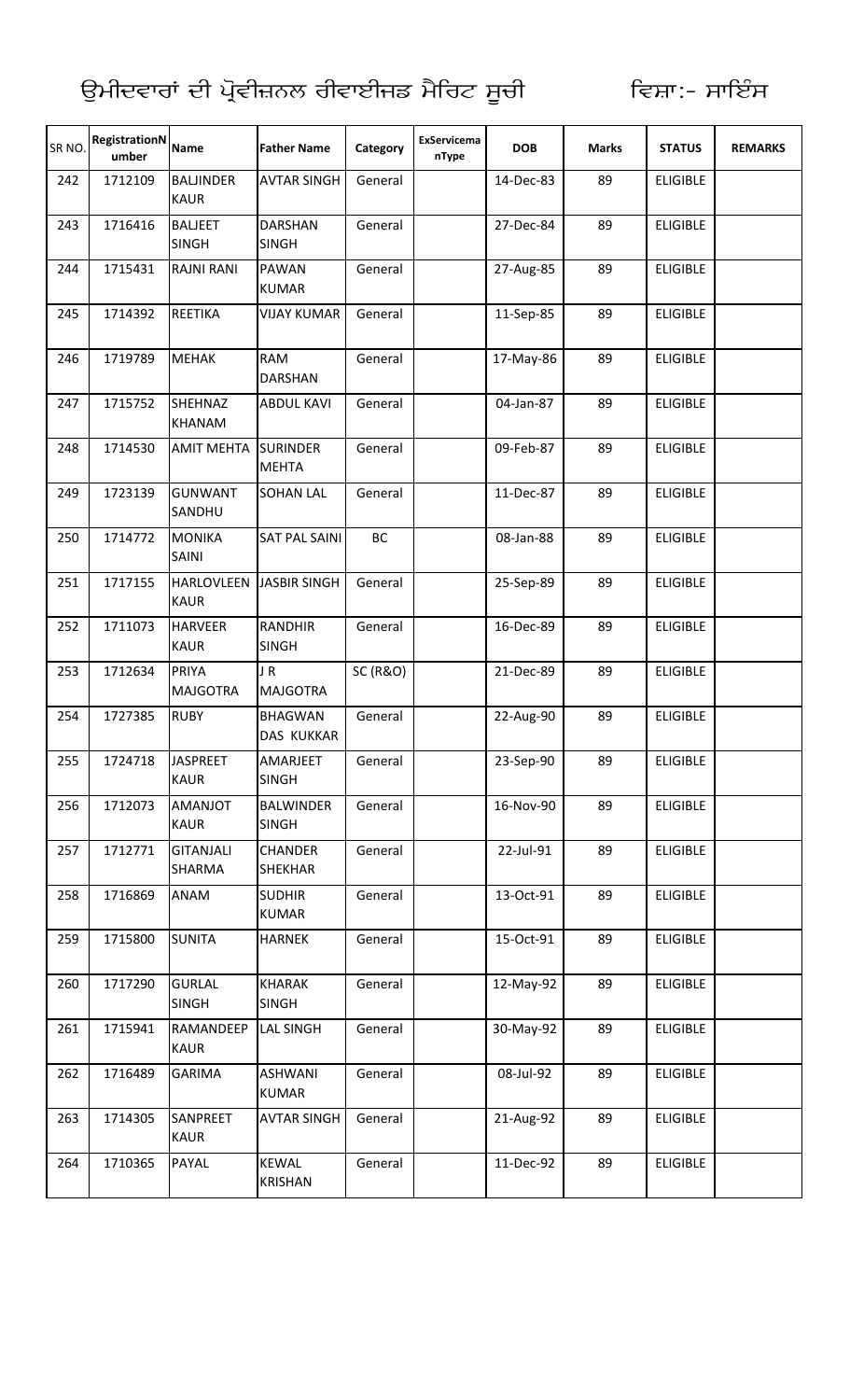| SR NO. | RegistrationN<br>umber | <b>Name</b>                         | <b>Father Name</b>                 | Category            | <b>ExServicema</b><br>nType | <b>DOB</b> | <b>Marks</b> | <b>STATUS</b>   | <b>REMARKS</b>         |
|--------|------------------------|-------------------------------------|------------------------------------|---------------------|-----------------------------|------------|--------------|-----------------|------------------------|
| 265    | 1710024                | <b>SAKSHI RANI</b>                  | SANJAY<br><b>MONGA</b>             | General             |                             | 08-Aug-93  | 89           | <b>ELIGIBLE</b> |                        |
| 266    | 1713536                | SONAMDEEP<br><b>KAUR</b>            | PARAMJIT<br><b>SINGH</b>           | SC (M&B)            |                             | 12-Aug-94  | 89           | <b>ELIGIBLE</b> |                        |
| 267    | 1720975                | <b>NEENU</b>                        | <b>JOGINDER</b><br>PAL             | General             |                             | 05-Oct-95  | 89           | <b>ELIGIBLE</b> |                        |
| 268    | 1711947                | <b>MOHINDER</b><br><b>PAL SINGH</b> | <b>JASWANT</b><br><b>SINGH</b>     | General             |                             | 29-May-77  | 88           | <b>ELIGIBLE</b> | GOVT<br><b>EMPLOYE</b> |
| 269    | 1723376                | <b>RAMINDER</b><br><b>KAUR</b>      | <b>DALIP SINGH</b>                 | General             |                             | 10-Sep-81  | 88           | <b>ELIGIBLE</b> |                        |
| 270    | 1719353                | <b>DALJEET</b><br><b>SINGH</b>      | <b>MANGE RAM</b>                   | General             |                             | 08-Oct-81  | 88           | <b>ELIGIBLE</b> |                        |
| 271    | 1722019                | <b>KUMARI</b><br><b>JYOTI</b>       | <b>RAVINDER</b><br><b>KUMAR</b>    | BC                  |                             | 06-Aug-84  | 88           | <b>ELIGIBLE</b> |                        |
| 272    | 1717442                | <b>VANITA JAIN</b>                  | <b>BHAWAN</b><br><b>KUMAR JAIN</b> | General             |                             | 07-Sep-85  | 88           | <b>ELIGIBLE</b> |                        |
| 273    | 1714603                | <b>SHIKHA</b>                       | <b>RAJKUMAR</b><br><b>SHARMA</b>   | General             |                             | 28-Sep-85  | 88           | <b>ELIGIBLE</b> |                        |
| 274    | 1715767                | <b>MANJEET</b><br><b>KAUR</b>       | <b>MAJOR</b><br><b>SINGH</b>       | <b>SC (R&amp;O)</b> |                             | 02-Oct-85  | 88           | <b>ELIGIBLE</b> |                        |
| 275    | 1714050                | <b>NAVNEET</b><br><b>KAUR</b>       | <b>AMRIT PAL</b><br><b>SINGH</b>   | General             |                             | 04-Dec-85  | 88           | <b>ELIGIBLE</b> |                        |
| 276    | 1718348                | <b>JAGAT</b><br><b>DEEPAK</b>       | <b>SUKHRAJ</b>                     | BC                  |                             | 10-Nov-86  | 88           | <b>ELIGIBLE</b> |                        |
| 277    | 1723348                | RAMANDEEP<br><b>KAUR</b>            | AMARJEET<br><b>SINGH</b>           | General             |                             | 23-Apr-87  | 88           | <b>ELIGIBLE</b> |                        |
| 278    | 1725453                | PRITI SETHI                         | <b>SURINDER</b><br><b>SETHI</b>    | General             |                             | 01-Aug-87  | 88           | <b>ELIGIBLE</b> |                        |
| 279    | 1714173                | <b>SUKHJEET</b><br><b>KAUR</b>      | <b>SUKHBIR</b><br><b>SINGH</b>     | General             |                             | 16-Oct-87  | 88           | <b>ELIGIBLE</b> |                        |
| 280    | 1711730                | <b>SUNANDA</b><br>SHARMA            | LAXMAN<br><b>DASS</b>              | General             |                             | 29-Jan-88  | 88           | <b>ELIGIBLE</b> |                        |
| 281    | 1711717                | <b>TARLOCHAN</b><br><b>SINGH</b>    | <b>JASPAL SINGH</b>                | General             |                             | 09-Jun-88  | 88           | <b>ELIGIBLE</b> |                        |
| 282    | 1716212                | <b>SOURABH</b><br>SHARMA            | <b>KULDEEPAK</b><br>SHARMA         | General             |                             | 14-May-89  | 88           | <b>ELIGIBLE</b> |                        |
| 283    | 1711986                | <b>NAVKIRAN</b><br><b>KAUR</b>      | AMARPAL<br><b>SINGH</b>            | General             |                             | 20-Jun-89  | 88           | <b>ELIGIBLE</b> |                        |
| 284    | 1713343                | AMANDEEP<br><b>KAUR</b>             | <b>JANTA SINGH</b>                 | General             |                             | 25-Jan-90  | 88           | <b>ELIGIBLE</b> |                        |
| 285    | 1710649                | <b>MANDEEP</b><br><b>KAUR</b>       | RAJWANT<br><b>SINGH</b>            | General             |                             | 22-Feb-90  | 88           | <b>ELIGIBLE</b> |                        |
| 286    | 1728807                | <b>JASPREET</b><br><b>KAUR</b>      | HARBHAJAN<br><b>SINGH</b>          | General             |                             | 15-Jun-90  | 88           | <b>ELIGIBLE</b> |                        |
| 287    | 1713898                | <b>NIDHI</b><br><b>MONGA</b>        | PRITHVI RAJ<br><b>MONGA</b>        | General             |                             | 19-Nov-90  | 88           | <b>ELIGIBLE</b> |                        |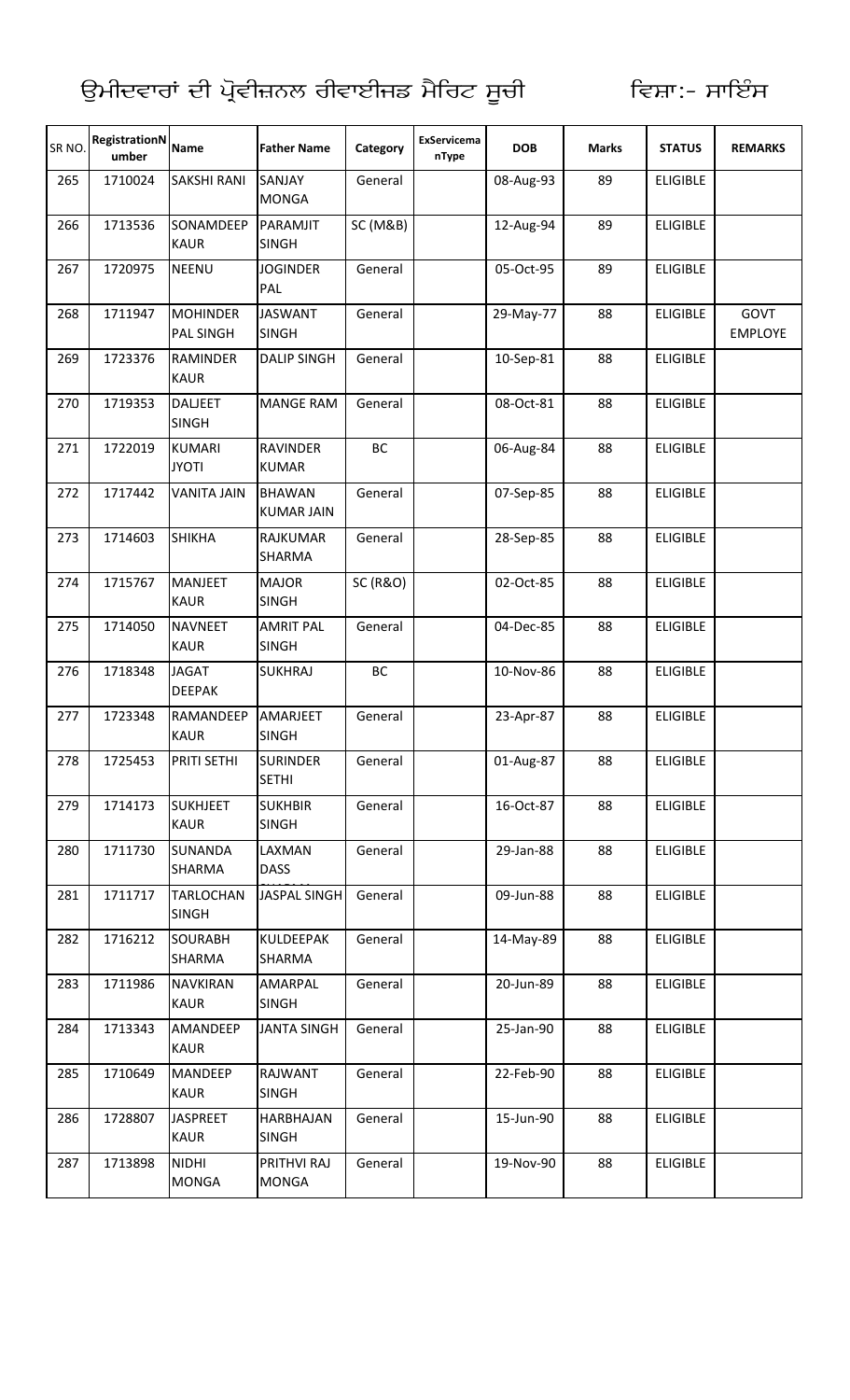| SR NO. | <b>RegistrationN</b><br>umber | <b>Name</b>                          | <b>Father Name</b>                      | Category                       | ExServicema<br>nType | <b>DOB</b> | <b>Marks</b> | <b>STATUS</b>                                                                  | <b>REMARKS</b>                          |
|--------|-------------------------------|--------------------------------------|-----------------------------------------|--------------------------------|----------------------|------------|--------------|--------------------------------------------------------------------------------|-----------------------------------------|
| 288    | 1712725                       | <b>MANPREET</b><br><b>KAUR</b>       | SATNAM<br><b>SINGH</b>                  | General                        |                      | 01-Feb-91  | 88           | <b>ELIGIBLE</b>                                                                |                                         |
| 289    | 1712546                       | <b>SUKHVIR</b><br><b>KAUR</b>        | <b>RAJINDER</b><br><b>KUMAR</b>         | General                        |                      | 02-Jul-91  | 88           | <b>ELIGIBLE</b>                                                                |                                         |
| 290    | 1720406                       | SAHIL<br><b>GANDHI</b>               | <b>NARESH</b><br><b>GANDHI</b>          | General                        |                      | 25-Aug-91  | 88           | <b>ELIGIBLE</b>                                                                |                                         |
| 291    | 1727339                       | <b>ASHRAF ALI</b>                    | AKBAR ALI                               | BC                             |                      | 04-Dec-91  | 88           | <b>ELIGIBLE</b>                                                                |                                         |
| 292    | 1715143                       | <b>KULDEEP</b><br><b>KAUR</b>        | <b>JARNAIL</b><br><b>SINGH</b>          | General(S<br>ports)            |                      | 22-Jun-92  | 88           | <b>ELIGIBLE</b>                                                                |                                         |
| 293    | 1720501                       | <b>HARPREET</b><br><b>KAUR</b>       | <b>DARSHAN</b><br><b>SINGH</b>          | General                        |                      | 05-Aug-92  | 88           | <b>ELIGIBLE</b>                                                                |                                         |
| 294    | 1710584                       | <b>MANDEEP</b><br><b>KAUR</b>        | SADHU SINGH                             | General                        |                      | 16-Sep-92  | 88           | <b>ELIGIBLE</b>                                                                |                                         |
| 295    | 1710416                       | <b>BINNY</b>                         | <b>GORA LAL</b>                         | General                        |                      | 17-Oct-92  | 88           | <b>ELIGIBLE</b>                                                                |                                         |
| 296    | 1712836                       | <b>RAMAN</b><br>GOYAL                | <b>TARSEM</b><br><b>CHAND</b>           | General                        |                      | 07-Nov-92  | 88           | <b>ELIGIBLE</b>                                                                |                                         |
| 297    | 1714520                       | <b>GAGANPREET</b><br><b>KAUR</b>     | <b>RANJIT SINGH</b>                     | General                        |                      | 10-Jul-93  | 88           | <b>ELIGIBLE</b>                                                                |                                         |
| 298    | 1714394                       | SUKHMANJIT<br><b>KAUR</b>            | <b>HARPAL</b><br><b>SINGH</b>           | Ex.Service<br>man<br>(General) | DEPENDENT            | 03-Nov-93  | 88           | <b>REJECTED</b><br>IN GEN<br>ESM<br><b>ELIGIBLE</b><br>IN OPEN<br><b>MERIT</b> | ORIGINAL<br>LDC NOT<br><b>ATTACHED</b>  |
| 299    | 1718815                       | <b>SURINDER</b><br><b>PAL SINGH</b>  | <b>FATEH SINGH</b>                      | ВC                             |                      | 19-Dec-93  | 88           | <b>ELIGIBLE</b>                                                                |                                         |
| 300    | 1720306                       | <b>SUMITPAL</b><br>SINGH SODHI SODHI | <b>AFRIK SINGH</b>                      | General                        |                      | 29-Dec-93  | 88           | <b>ELIGIBLE</b>                                                                |                                         |
| 301    | 1720689                       | <b>NISHA</b>                         | <b>DES RAJ</b>                          | BC                             |                      | 25-Feb-94  | 88           | <b>ELIGIBLE</b>                                                                |                                         |
| 302    | 1718965                       | <b>MANPREET</b><br><b>KAUR</b>       | PARMJEET<br><b>SINGH</b>                | General                        |                      | 30-Mar-94  | 88           | <b>ELIGIBLE</b>                                                                |                                         |
| 303    | 1721656                       | SANDEEP<br><b>VERMA</b>              | <b>SURINDER</b><br><b>KUMAR</b>         | General                        | 6060                 | 08-Feb-78  | 87           | <b>ELIGIBLE</b>                                                                | APPLIED IN 6060<br>SO AGE<br>RELEXATION |
| 304    | 1716910                       | <b>REENA</b><br><b>GAMBHIR</b>       | LTDAAA<br><b>KISHAN</b><br><b>CHAND</b> | General                        |                      | 04-Oct-78  | 87           | <b>ELIGIBLE</b>                                                                | GOVT<br><b>EMPLOYE</b>                  |
| 305    | 1727118                       | <b>SHIPRA</b><br><b>SHOREE</b>       | PREM<br><b>NARAIN</b>                   | General                        |                      | 14-Jul-79  | 87           | <b>ELIGIBLE</b>                                                                | GOVT<br><b>EMPLOYE</b>                  |
| 306    | 1712168                       | MADHU BALA KRISHAN                   | <b>KUMAR</b>                            | General                        |                      | 16-Jul-80  | 87           | <b>ELIGIBLE</b>                                                                |                                         |
| 307    | 1719687                       | <b>RITU BALA</b>                     | <b>KEWAL</b><br>CHAND                   | General                        |                      | 25-Jul-81  | 87           | <b>ELIGIBLE</b>                                                                |                                         |
| 308    | 1720524                       | <b>SAMRITI</b><br><b>SHARMA</b>      | <b>NARESH</b><br><b>SHARMA</b>          | General                        |                      | 06-Jun-82  | 87           | <b>ELIGIBLE</b>                                                                |                                         |
| 309    | 1717234                       | <b>KARUN</b><br><b>BATISH</b>        | <b>DEVINDER</b><br><b>SHARMA</b>        | General                        |                      | 30-Dec-82  | 87           | <b>ELIGIBLE</b>                                                                |                                         |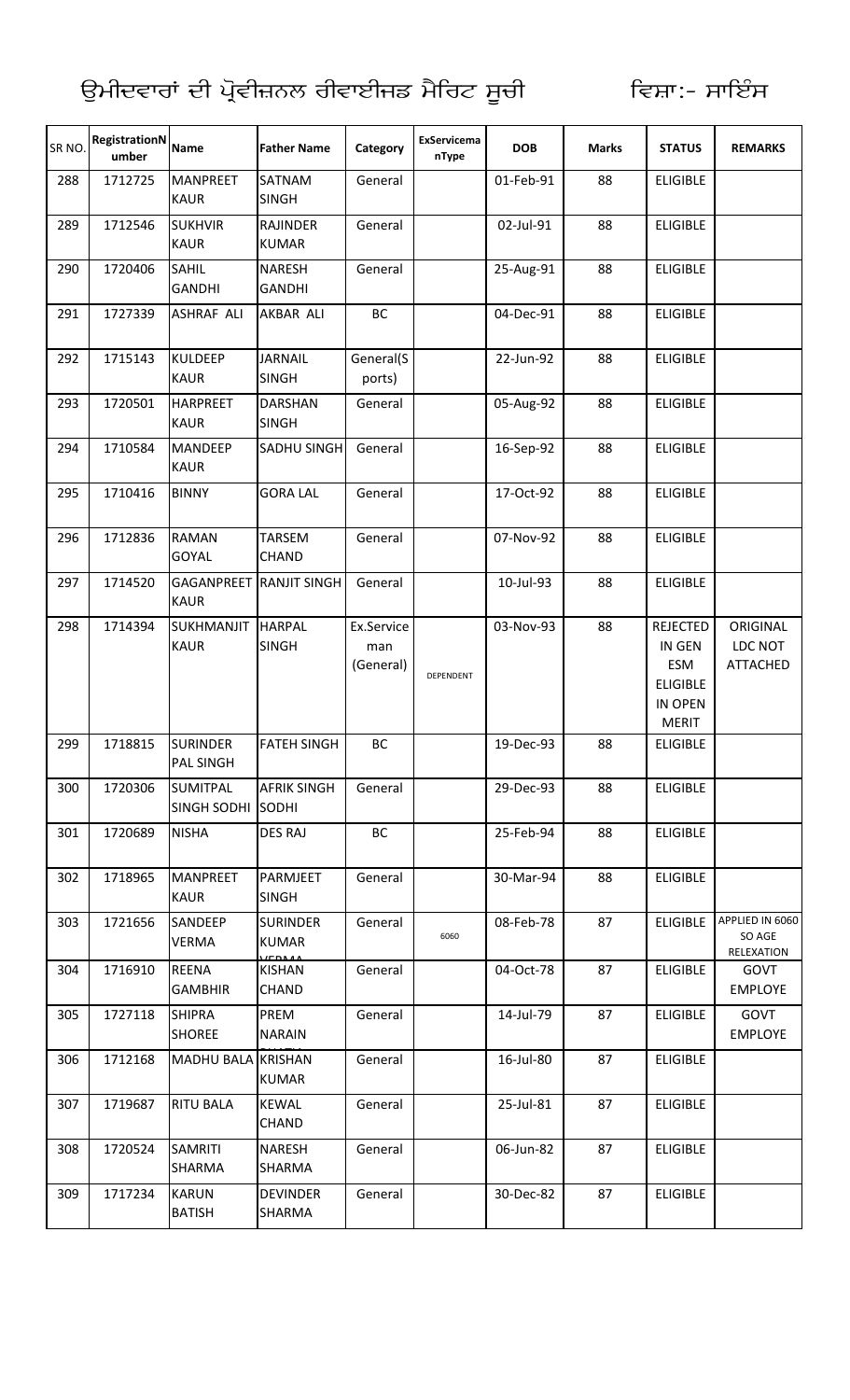| SR NO. | <b>RegistrationN</b><br>umber | <b>Name</b>                      | <b>Father Name</b>                  | Category            | ExServicema<br>nType | <b>DOB</b> | <b>Marks</b> | <b>STATUS</b>                               | <b>REMARKS</b>                                                                                                                                   |
|--------|-------------------------------|----------------------------------|-------------------------------------|---------------------|----------------------|------------|--------------|---------------------------------------------|--------------------------------------------------------------------------------------------------------------------------------------------------|
| 310    | 1719236                       | <b>MANJEET</b><br><b>SINGH</b>   | <b>MOHINDER</b><br><b>PAL SINGH</b> | General             |                      | 07-Jan-83  | 87           | <b>ELIGIBLE</b>                             |                                                                                                                                                  |
| 311    | 1720827                       | <b>JATINDER</b><br><b>KUMAR</b>  | RAM<br><b>PARKASH</b>               | General             |                      | 16-Feb-84  | 87           | <b>ELIGIBLE</b>                             |                                                                                                                                                  |
| 312    | 1722097                       | <b>DEEPAK</b><br><b>SHARMA</b>   | <b>KRISHAN</b><br><b>KUMAR</b>      | General             |                      | 23-Oct-84  | 87           | <b>ELIGIBLE</b>                             |                                                                                                                                                  |
| 313    | 1713357                       | <b>BABY</b><br>PRIYANKA          | RAMESH<br><b>KUMAR</b>              | General             |                      | 24-Aug-85  | 87           | <b>ELIGIBLE</b>                             |                                                                                                                                                  |
| 314    | 1717081                       | RITTU MITTAL BIRBHAN             | <b>MITTAL</b>                       | General             |                      | 28-Mar-86  | 87           | <b>ELIGIBLE</b>                             |                                                                                                                                                  |
| 315    | 1729796                       | <b>PREETI</b><br><b>MEHTA</b>    | <b>NARESH</b><br><b>KUMAR</b>       | General             |                      | 18-Apr-86  | 87           | <b>ELIGIBLE</b>                             |                                                                                                                                                  |
| 316    | 1713463                       | <b>GURPREET</b><br><b>KAUR</b>   | <b>SWRAN</b><br><b>SINGH</b>        | BC                  |                      | 08-Jul-86  | 87           | <b>RESULT</b><br><b>WITH</b><br><b>HELD</b> | <b>HUSBAND</b><br><b>RESIDENCE</b><br><b>AND</b><br><b>FATHERCATE</b><br><b>GORY</b><br><b>CERTIFICATE</b><br><b>WITH SAME</b><br><b>ADDRESS</b> |
| 317    | 1710445                       | <b>SALONI</b><br><b>GUPTA</b>    | <b>VINOD</b><br><b>GUPTA</b>        | General             |                      | 01-Sep-86  | 87           | <b>ELIGIBLE</b>                             |                                                                                                                                                  |
| 318    | 1727161                       | <b>NISHA RANI</b>                | <b>NARESH</b><br><b>KUMAR</b>       | General             |                      | 18-Apr-87  | 87           | <b>ELIGIBLE</b>                             |                                                                                                                                                  |
| 319    | 1719727                       | <b>SHIWANI</b><br><b>KUMARI</b>  | <b>GURNAM</b><br><b>SINGH</b>       | General             |                      | 30-Oct-87  | 87           | <b>ELIGIBLE</b>                             |                                                                                                                                                  |
| 320    | 1715595                       | VARINDER<br>PREET MOUR           | <b>HARI CHAND</b>                   | <b>SC (R&amp;O)</b> |                      | 28-Mar-88  | 87           | <b>ELIGIBLE</b>                             |                                                                                                                                                  |
| 321    | 1718872                       | <b>NANCY</b><br>GOYAL            | <b>KESHO RAM</b>                    | General             |                      | 09-Dec-88  | 87           | <b>ELIGIBLE</b>                             |                                                                                                                                                  |
| 322    | 1719231                       | <b>JASPREET</b><br><b>KAUR</b>   | <b>MALKEET</b><br><b>SINGH</b>      | General             |                      | 03-Apr-89  | 87           | <b>ELIGIBLE</b>                             |                                                                                                                                                  |
| 323    | 1713579                       | PAYAL GOYAL VINOD                | <b>KUMAR</b>                        | General             |                      | 22-Dec-89  | 87           | <b>ELIGIBLE</b>                             |                                                                                                                                                  |
| 324    | 1710437                       | AMARJEET<br><b>KAUR</b>          | <b>KABALSINGH</b>                   | General             |                      | 03-Feb-90  | 87           | <b>ELIGIBLE</b>                             |                                                                                                                                                  |
| 325    | 1721996                       | <b>SUDHIR</b>                    | RAM<br><b>CHANDER</b>               | General             |                      | 04-Mar-90  | 87           | <b>ELIGIBLE</b>                             |                                                                                                                                                  |
| 326    | 1713616                       | <b>GURPARTAP</b><br><b>SINGH</b> | <b>GOPAL SINGH</b>                  | General             |                      | 05-Jan-91  | 87           | <b>ELIGIBLE</b>                             |                                                                                                                                                  |
| 327    | 1719684                       | <b>MANPREET</b><br><b>KAUR</b>   | <b>JASVIR SINGH</b>                 | BC                  |                      | 02-Feb-91  | 87           | <b>ELIGIBLE</b>                             |                                                                                                                                                  |
| 328    | 1719667                       | <b>KRISHAN</b><br><b>KUMAR</b>   | <b>VIJAY KUMAR</b>                  | General             |                      | 14-Apr-91  | 87           | <b>ELIGIBLE</b>                             |                                                                                                                                                  |
| 329    | 1710635                       | RIMAL GOYAL RAM PAL              | GOYAL                               | General             |                      | 14-Jun-91  | 87           | <b>ELIGIBLE</b>                             |                                                                                                                                                  |
| 330    | 1720241                       | PREETIKA<br><b>BHADOO</b>        | <b>RAJINDER</b><br><b>KUMAR</b>     | General             |                      | 05-Jul-91  | 87           | <b>ELIGIBLE</b>                             |                                                                                                                                                  |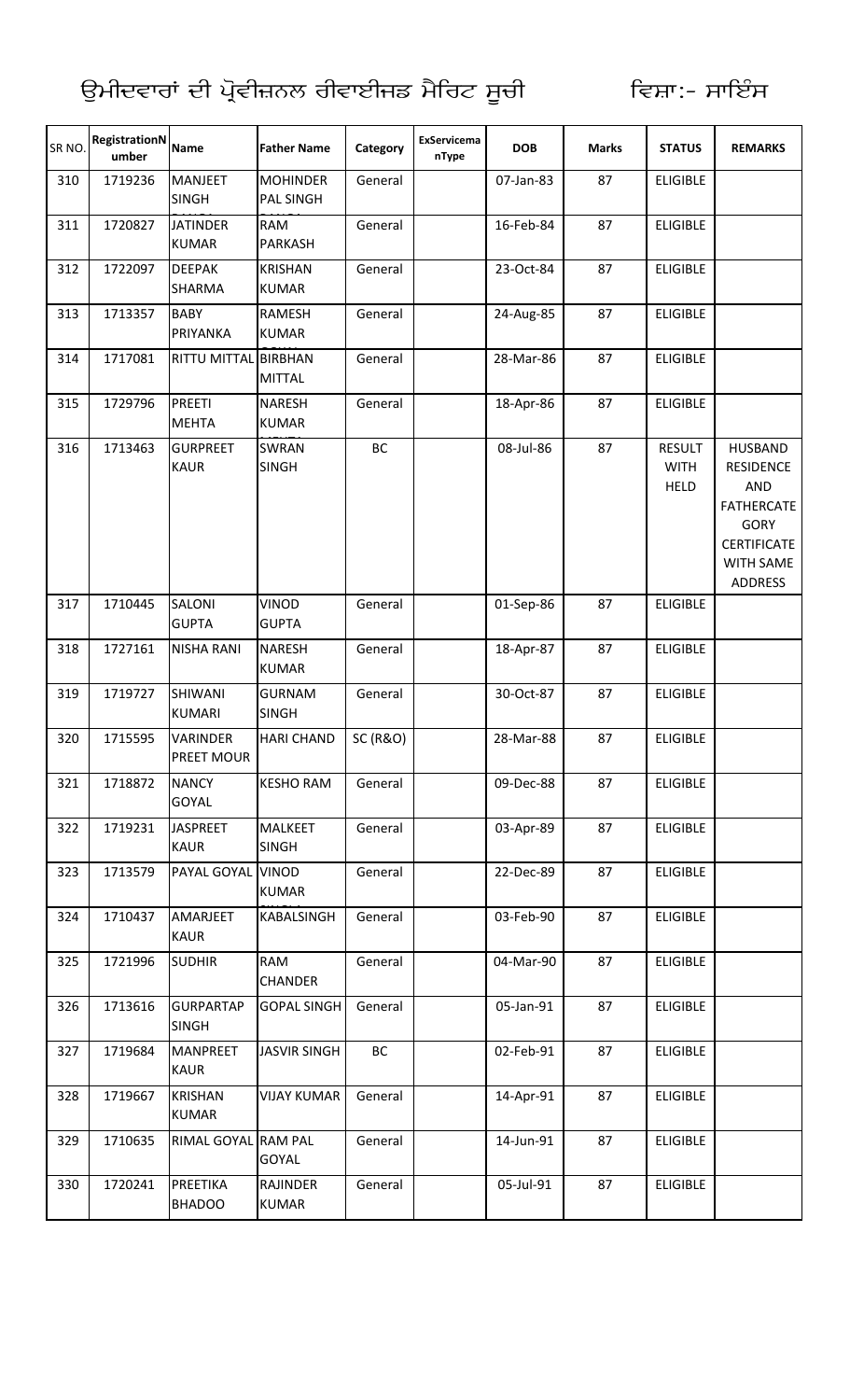| SR NO. | RegistrationN<br>umber | <b>Name</b>                        | <b>Father Name</b>                  | Category            | ExServicema<br>nType | <b>DOB</b> | <b>Marks</b> | <b>STATUS</b>   | <b>REMARKS</b> |
|--------|------------------------|------------------------------------|-------------------------------------|---------------------|----------------------|------------|--------------|-----------------|----------------|
| 331    | 1712238                | RAJVEER<br><b>KAUR</b>             | SOHAN<br><b>SINGH</b>               | General             |                      | 17-Jul-91  | 87           | <b>ELIGIBLE</b> |                |
| 332    | 1728929                | <b>HARMANPRE</b><br><b>ET KAUR</b> | <b>BALWINDER</b><br><b>SINGH</b>    | General             |                      | 14-Dec-91  | 87           | <b>ELIGIBLE</b> |                |
| 333    | 1714039                | <b>MANDEEP</b><br><b>KAUR</b>      | <b>NARINDER</b><br><b>SINGH</b>     | General             |                      | 27-Jun-92  | 87           | <b>ELIGIBLE</b> |                |
| 334    | 1719218                | ARSHDEEP<br><b>KAUR</b>            | <b>DARSHAN</b><br><b>SINGH</b>      | General             |                      | 28-Aug-92  | 87           | <b>ELIGIBLE</b> |                |
| 335    | 1710908                | <b>EKTA RANI</b>                   | <b>ASHOK</b><br><b>KUMAR</b>        | General             |                      | 05-Jan-93  | 87           | <b>ELIGIBLE</b> |                |
| 336    | 1718471                | <b>ANITA RANI</b>                  | <b>PIARA SINGH</b>                  | <b>SC (R&amp;O)</b> |                      | 25-Feb-93  | 87           | <b>ELIGIBLE</b> |                |
| 337    | 1719221                | <b>HARPREET</b><br><b>KAUR</b>     | <b>GURBAKSH</b><br><b>SINGH</b>     | BC                  |                      | 07-Nov-93  | 87           | <b>ELIGIBLE</b> |                |
| 338    | 1714898                | AKANKASHA<br><b>SINGLA</b>         | <b>ASHOK</b><br><b>KUMAR</b>        | General             |                      | 15-Dec-93  | 87           | <b>ELIGIBLE</b> |                |
| 339    | 1711401                | <b>NEERAJ</b><br><b>SHARMA</b>     | <b>HARVINDER</b><br><b>SINGH</b>    | BC                  |                      | 27-Mar-95  | 87           | <b>ELIGIBLE</b> |                |
| 340    | 1711938                | AMANDEEP<br>VASHISHT               | PREM CHAND<br><b>VASHISHT</b>       | General             |                      | 11-Oct-83  | 86           | <b>ELIGIBLE</b> |                |
| 341    | 1716555                | <b>ANJALI</b><br>SHARMA            | RAMESH<br><b>CHAND</b>              | General             |                      | 27-Jun-84  | 86           | <b>ELIGIBLE</b> |                |
| 342    | 1710339                | AMANJEET<br><b>SINGH</b>           | <b>ARJAN SINGH</b>                  | General             |                      | 14-Sep-84  | 86           | <b>ELIGIBLE</b> |                |
| 343    | 1713971                | ANURAG<br><b>SINGH</b>             | SHARANJEET<br><b>SINGH</b>          | General             |                      | 04-Mar-85  | 86           | <b>ELIGIBLE</b> |                |
| 344    | 1718396                | <b>DAYA RANI</b>                   | <b>ROSHAN LAL</b><br><b>KATARIA</b> | General             |                      | 05-Oct-85  | 86           | <b>ELIGIBLE</b> |                |
| 345    | 1721890                | <b>DEEPTI</b><br><b>GUPTA</b>      | RAMESH<br>KUMAR                     | General             |                      | 04-Feb-86  | 86           | <b>ELIGIBLE</b> |                |
| 346    | 1725878                | <b>SUNANDA</b><br>SHARMA           | <b>SHAKTI DHAR</b><br><b>SHARMA</b> | General             |                      | 11-May-86  | 86           | <b>ELIGIBLE</b> |                |
| 347    | 1718504                | <b>MEENU RANI</b>                  | <b>DARSHAN</b><br><b>KUMAR</b>      | General             |                      | 23-Jul-86  | 86           | <b>ELIGIBLE</b> |                |
| 348    | 1719611                | <b>RITU BALA</b>                   | <b>TARSEM LAL</b>                   | BC                  |                      | 20-Jan-87  | 86           | <b>ELIGIBLE</b> |                |
| 349    | 1714742                | NEHA KANSAL SURINDER               | KANSAL                              | General             |                      | 13-Jun-87  | 86           | <b>ELIGIBLE</b> |                |
| 350    | 1721225                | <b>HARMINDER</b><br><b>KAUR</b>    | <b>SUKHWINDER</b><br><b>SINGH</b>   | General             |                      | 18-Feb-88  | 86           | <b>ELIGIBLE</b> |                |
| 351    | 1718228                | <b>JIWAN JYOTI</b>                 | <b>GIAN CHAND</b>                   | General             |                      | 06-Jan-89  | 86           | <b>ELIGIBLE</b> |                |
| 352    | 1711661                | <b>ASHWANI</b><br><b>KUMAR</b>     | <b>PAWAN</b><br><b>KUMAR</b>        | General             |                      | 12-Aug-89  | 86           | <b>ELIGIBLE</b> |                |
| 353    | 1717936                | <b>PUJA</b>                        | <b>RAM SARUP</b>                    | General             |                      | 06-Nov-89  | 86           | <b>ELIGIBLE</b> |                |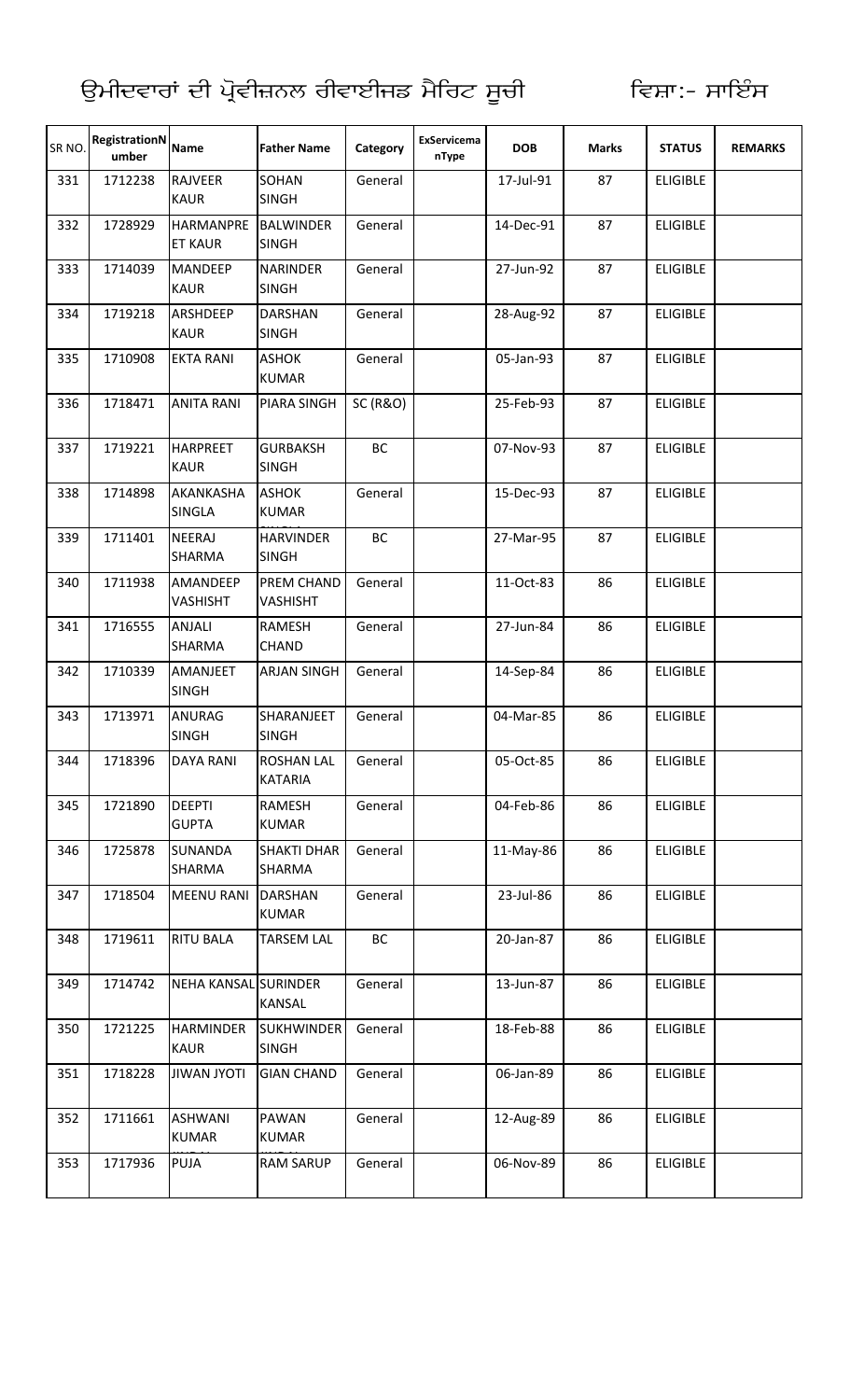| SR <sub>NO</sub> | RegistrationN<br>umber | <b>Name</b>                     | <b>Father Name</b>                | Category               | ExServicema<br>nType | <b>DOB</b> | <b>Marks</b> | <b>STATUS</b>   | <b>REMARKS</b> |
|------------------|------------------------|---------------------------------|-----------------------------------|------------------------|----------------------|------------|--------------|-----------------|----------------|
| 354              | 1714838                | SIMRANJEET<br><b>KAUR</b>       | <b>BALLU SIGH</b>                 | Handicape<br>d (Ortho) |                      | 05-Oct-90  | 86           | <b>ELIGIBLE</b> |                |
| 355              | 1712403                | SIMRANJIT<br><b>KAUR</b>        | <b>GURJIT SINGH</b>               | BC                     |                      | 22-Mar-91  | 86           | <b>ELIGIBLE</b> |                |
| 356              | 1713601                | PRIYA BALI                      | VINOD<br><b>KUMAR BALI</b>        | General                |                      | 09-Jun-91  | 86           | <b>ELIGIBLE</b> |                |
| 357              | 1717248                | RASHMI                          | <b>SHIV KUMAR</b>                 | General                |                      | 11-Jun-91  | 86           | <b>ELIGIBLE</b> |                |
| 358              | 1713625                | <b>MANPREET</b><br><b>KAUR</b>  | <b>BAHADAR</b><br><b>SINGH</b>    | General                |                      | 30-Jan-92  | 86           | <b>ELIGIBLE</b> |                |
| 359              | 1719181                | MANILA RANI AVINASH             | <b>CHANDER</b>                    | General                |                      | 27-Jul-92  | 86           | <b>ELIGIBLE</b> |                |
| 360              | 1720326                | <b>MEENU</b><br><b>BANSAL</b>   | PARSHOTAM<br><b>KUMAR</b>         | General                |                      | 19-Sep-92  | 86           | <b>ELIGIBLE</b> |                |
| 361              | 1713598                | <b>RAVDEEP</b><br><b>KAUR</b>   | <b>VARINDER</b><br><b>SINGH</b>   | General                |                      | 03-Dec-92  | 86           | <b>ELIGIBLE</b> |                |
| 362              | 1719080                | <b>JOSHINA</b>                  | <b>SURINDER</b><br><b>KUMAR</b>   | General                |                      | 23-Jan-93  | 86           | <b>ELIGIBLE</b> |                |
| 363              | 1710763                | SANDEEP<br><b>SINGH</b>         | <b>AMARJIT</b><br><b>SINGH</b>    | <b>SC (R&amp;O)</b>    |                      | 08-Aug-93  | 86           | <b>ELIGIBLE</b> |                |
| 364              | 1710573                | <b>JASPREET</b><br><b>KAUR</b>  | <b>SURINDER</b><br><b>SINGH</b>   | <b>SC (R&amp;O)</b>    |                      | 14-Aug-93  | 86           | <b>ELIGIBLE</b> |                |
| 365              | 1724286                | <b>ABHISHEK</b><br><b>KUMAR</b> | RAJINDER PAL                      | General                |                      | 24-Nov-93  | 86           | <b>ELIGIBLE</b> |                |
| 366              | 1711308                | <b>SAKSHI</b><br><b>SHARMA</b>  | <b>SUNIL</b><br><b>SHARMA</b>     | General                |                      | 21-Jan-94  | 86           | <b>ELIGIBLE</b> |                |
| 367              | 1720893                | <b>GURVINDER</b><br><b>KAUR</b> | <b>SUNDER</b><br><b>SINGH</b>     | <b>SC (R&amp;O)</b>    |                      | 16-Apr-94  | 86           | <b>ELIGIBLE</b> |                |
| 368              | 1728187                | <b>STAFFI</b><br>BANSAL         | PARVESH<br><b>BANSAL</b>          | General                |                      | 16-Jun-94  | 86           | <b>ELIGIBLE</b> |                |
| 369              | 1713677                | GAGANDEEP<br><b>SINGH</b>       | <b>GURDEV</b><br><b>SINGH</b>     | General                |                      | 17-Jul-94  | 86           | <b>ELIGIBLE</b> |                |
| 370              | 1711512                | <b>ANKITA</b>                   | <b>CHIMAN LAL</b>                 | BC                     |                      | 21-Jun-95  | 86           | <b>ELIGIBLE</b> |                |
| 371              | 1718397                | <b>ASHISH</b><br><b>KUMAR</b>   | <b>NIRANJAN</b><br><b>DASS</b>    | General                |                      | 12-Mar-80  | 85           | <b>ELIGIBLE</b> |                |
| 372              | 1720588                | <b>MONIKA</b><br><b>KATHPAL</b> | <b>ROSHAN LAL</b>                 | General                |                      | 15-Aug-80  | 85           | <b>ELIGIBLE</b> |                |
| 373              | 1723495                | AMARJIT<br><b>KAUR</b>          | LACHHMAN<br><b>CHAND</b>          | <b>SC (R&amp;O)</b>    |                      | 04-Jul-82  | 85           | <b>ELIGIBLE</b> |                |
| 374              | 1710614                | <b>RENU ARORA</b>               | <b>HARBANS LAL</b>                | General                |                      | 11-Jul-82  | 85           | <b>ELIGIBLE</b> |                |
| 375              | 1712786                | <b>PREETI</b><br><b>MAHAJAN</b> | <b>VARINDER</b><br><b>MAHAJAN</b> | General                |                      | 20-Nov-82  | 85           | <b>ELIGIBLE</b> |                |
| 376              | 1728295                | <b>RUPINDER</b><br><b>KAUR</b>  | <b>AVTAR SINGH</b>                | General                |                      | 27-Dec-82  | 85           | <b>ELIGIBLE</b> |                |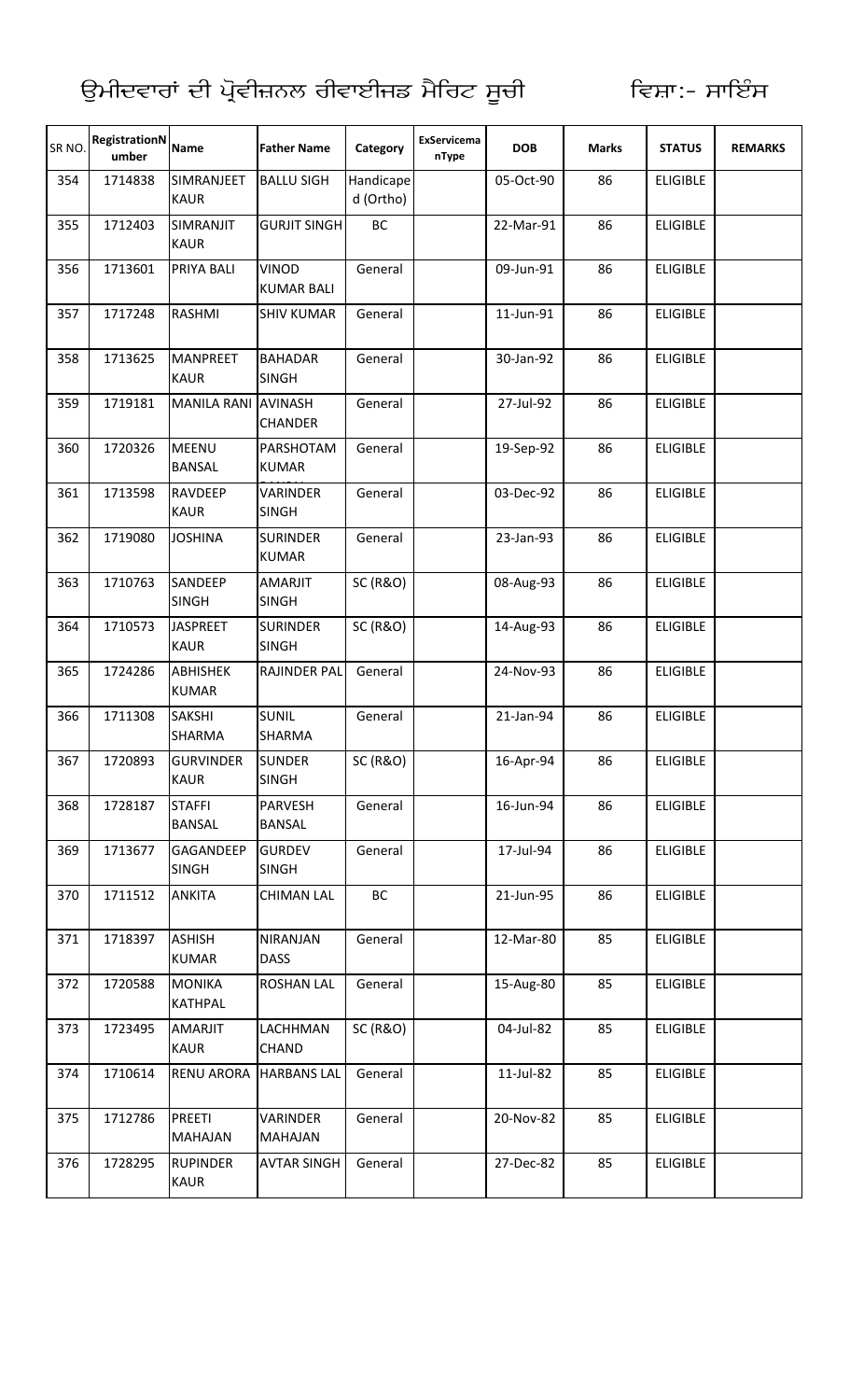GARG

| SR NO. | RegistrationN<br>umber | <b>Name</b>                        | <b>Father Name</b>                 | Category            | <b>ExServicema</b><br>nType | <b>DOB</b> | <b>Marks</b> | <b>STATUS</b>   | <b>REMARKS</b> |
|--------|------------------------|------------------------------------|------------------------------------|---------------------|-----------------------------|------------|--------------|-----------------|----------------|
| 377    | 1721841                | <b>JASBIR PAUL</b>                 | <b>BALWINDER</b><br><b>SINGH</b>   | BC                  |                             | 12-Jun-83  | 85           | <b>ELIGIBLE</b> |                |
| 378    | 1716281                | <b>ANUPAM</b><br><b>AULAKH</b>     | <b>SUKHVINDER</b><br><b>SINGH</b>  | General             |                             | 04-Aug-83  | 85           | <b>ELIGIBLE</b> |                |
| 379    | 1714056                | <b>DAVINDER</b><br><b>SINGH</b>    | <b>HARILEEN</b><br><b>SINGH</b>    | General             |                             | 31-Dec-83  | 85           | <b>ELIGIBLE</b> |                |
| 380    | 1716440                | <b>SHIKHA</b><br><b>BANSAL</b>     | PARMANAND<br><b>BANSAL</b>         | General             |                             | 12-Feb-84  | 85           | <b>ELIGIBLE</b> |                |
| 381    | 1710823                | PARMINDER<br><b>KUMAR</b>          | SATNAM<br><b>SINGH</b>             | <b>SC (R&amp;O)</b> |                             | 08-Jun-84  | 85           | <b>ELIGIBLE</b> |                |
| 382    | 1710075                | <b>JASHANDEEP</b><br><b>KAUR</b>   | <b>DALJEET</b><br><b>SINGH</b>     | General             |                             | 22-Jun-84  | 85           | <b>ELIGIBLE</b> |                |
| 383    | 1715068                | <b>GOURAVJEET</b><br><b>SINGH</b>  | <b>SATKARTAR</b><br><b>SINGH</b>   | General             |                             | 03-Feb-85  | 85           | <b>ELIGIBLE</b> |                |
| 384    | 1719451                | LOVELEEN<br><b>MAAN</b>            | <b>RANJIT SINGH</b><br><b>MAAN</b> | General             |                             | 25-Nov-85  | 85           | <b>ELIGIBLE</b> |                |
| 385    | 1716916                | <b>RAMNEET</b><br><b>KAUR</b>      | <b>JAGAN DASS</b>                  | BC                  |                             | 10-Mar-87  | 85           | <b>ELIGIBLE</b> |                |
| 386    | 1718678                | <b>JIGYASA</b>                     | <b>RAKESH</b><br><b>DHAWAN</b>     | General             |                             | 15-Nov-88  | 85           | <b>ELIGIBLE</b> |                |
| 387    | 1713215                | <b>MANDEEP</b><br><b>KAUR</b>      | <b>RAM SINGH</b>                   | <b>SC (R&amp;O)</b> |                             | 06-Feb-89  | 85           | <b>ELIGIBLE</b> |                |
| 388    | 1714731                | <b>JUGAL</b><br><b>SHARMA</b>      | <b>RAMESH</b><br><b>KUMAR</b>      | General             |                             | 12-Feb-89  | 85           | <b>ELIGIBLE</b> |                |
| 389    | 1714181                | <b>SUKHMANDE</b><br><b>EP KAUR</b> | <b>BHUPINDER</b><br><b>SINGH</b>   | General             |                             | 26-Feb-89  | 85           | <b>ELIGIBLE</b> |                |
| 390    | 1712459                | <b>SHIKHA</b><br>PARASHER          | <b>SHIV KUMAR</b><br>PARASHER      | General             |                             | 25-Mar-89  | 85           | <b>ELIGIBLE</b> |                |
| 391    | 1714691                | <b>SACHIN</b><br><b>KUMAR</b>      | <b>MOHAN LAL</b>                   | General             |                             | 24-May-89  | 85           | <b>ELIGIBLE</b> |                |
| 392    | 1710478                | <b>PARAS</b><br><b>KUMAR</b>       | <b>VIJAY KUMAR</b>                 | General             |                             | 06-Jan-90  | 85           | <b>ELIGIBLE</b> |                |
| 393    | 1714400                | <b>GURPREET</b><br><b>SINGH</b>    | SATNAM<br><b>SINGH</b>             | General             |                             | 17-Feb-90  | 85           | <b>ELIGIBLE</b> |                |
| 394    | 1712828                | AMANPREET<br><b>KAUR</b>           | <b>BALDEV</b><br><b>SINGH</b>      | ВC                  |                             | 26-Mar-90  | 85           | <b>ELIGIBLE</b> |                |
| 395    | 1713870                | <b>MANDEEP</b><br><b>SINGH</b>     | <b>BALWINDER</b><br><b>SINGH</b>   | BC                  |                             | 30-Jan-91  | 85           | <b>ELIGIBLE</b> |                |
| 396    | 1710224                | PRIYANKA                           | MANOJ<br><b>KAPOOR</b>             | General             |                             | 20-Jun-91  | 85           | <b>ELIGIBLE</b> |                |
| 397    | 1719079                | <b>JASVEER</b><br><b>KAUR</b>      | <b>BHUPINDER</b><br><b>SINGH</b>   | BC                  |                             | 25-Jul-91  | 85           | <b>ELIGIBLE</b> |                |
| 398    | 1719043                | SANDEEP<br><b>SINGH</b>            | <b>SUKHDEV</b><br><b>SINGH</b>     | <b>SC (R&amp;O)</b> |                             | 12-Aug-91  | 85           | <b>ELIGIBLE</b> |                |
| 399    | 1715474                | <b>KIRTI GARG</b>                  | <b>BHARAT</b><br><b>BHUSHAN</b>    | General             |                             | 27-Oct-91  | 85           | <b>ELIGIBLE</b> |                |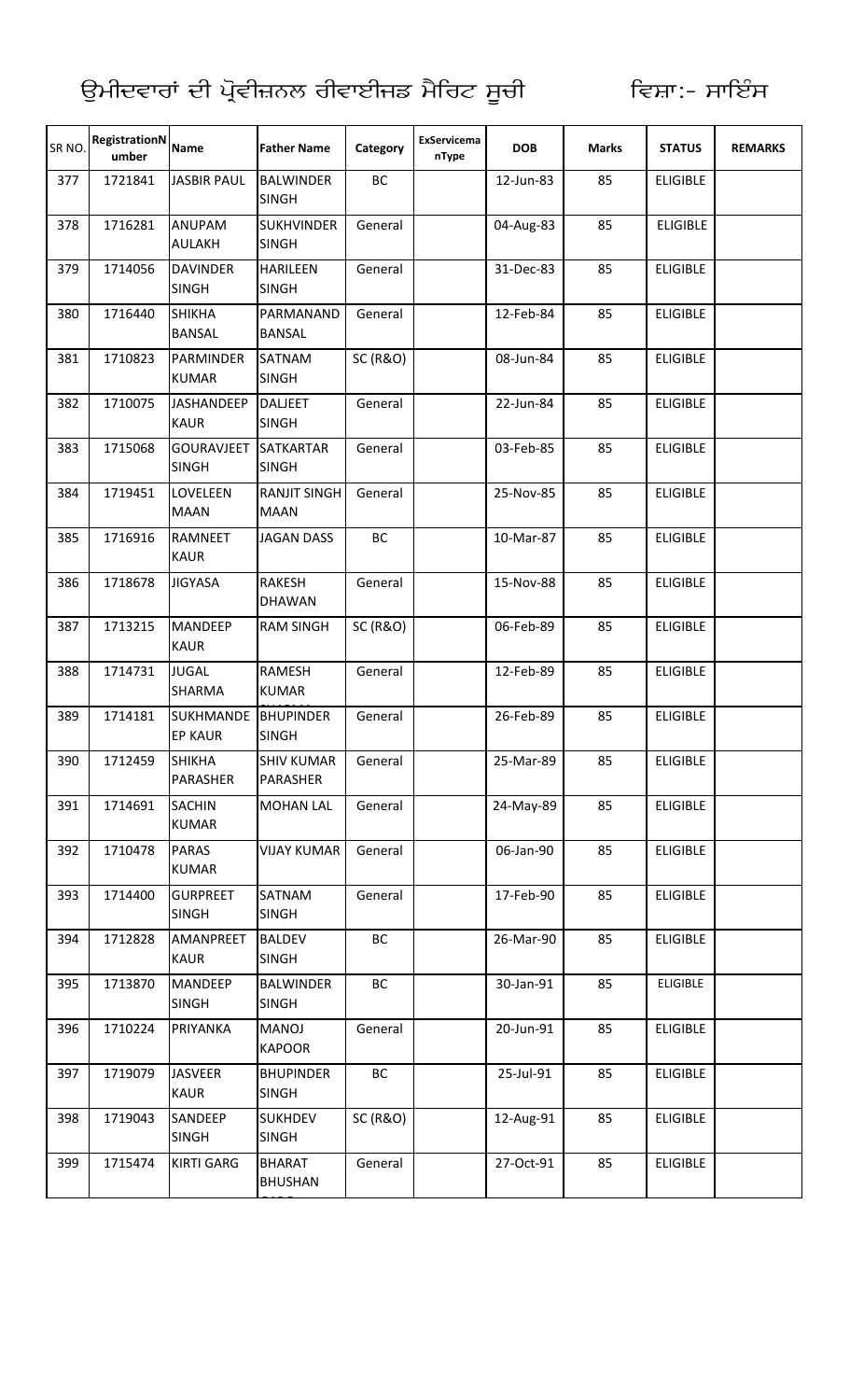| SR NO. | <b>RegistrationN</b><br>umber | <b>Name</b>                           | <b>Father Name</b>               | Category            | <b>ExServicema</b><br>nType | <b>DOB</b> | <b>Marks</b> | <b>STATUS</b>                               | <b>REMARKS</b>                                                                                                       |
|--------|-------------------------------|---------------------------------------|----------------------------------|---------------------|-----------------------------|------------|--------------|---------------------------------------------|----------------------------------------------------------------------------------------------------------------------|
| 400    | 1712651                       | <b>JASPREET</b><br><b>KAUR</b>        | SANTOKH<br><b>SINGH</b>          | <b>SC (R&amp;O)</b> |                             | 07-Jan-92  | 85           | <b>ELIGIBLE</b>                             |                                                                                                                      |
| 401    | 1713815                       | PRIYANKA                              | PRITHVI RAJ<br><b>MONGA</b>      | General             |                             | 29-Feb-92  | 85           | <b>ELIGIBLE</b>                             |                                                                                                                      |
| 402    | 1716557                       | <b>SUKHVEER</b><br><b>KAUR</b>        | <b>MAJOR</b><br><b>SINGH</b>     | General             |                             | 09-Oct-92  | 85           | <b>ELIGIBLE</b>                             |                                                                                                                      |
| 403    | 1710716                       | <b>RUPINDER</b><br><b>KAUR</b>        | CHARANJEET<br><b>SINGH</b>       | General             |                             | 26-Dec-92  | 85           | <b>RESULT</b><br><b>WITH</b><br><b>HELD</b> | ORIGINAL<br><b>FORM</b><br><b>REQUIRED</b><br><b>FATHER'NAM</b><br>E SPELLING<br>DIFFERENT IN<br>10TH<br>CERTIFICATE |
| 404    | 1719839                       | <b>CHINU</b><br><b>MITTAL</b>         | <b>KEWAL</b><br><b>KRISHAN</b>   | General             |                             | 24-Jan-93  | 85           | <b>ELIGIBLE</b>                             |                                                                                                                      |
| 405    | 1713008                       | RAMANDEEP<br><b>KAUR</b>              | <b>SUBA SINGH</b>                | General             |                             | 02-Sep-93  | 85           | <b>ELIGIBLE</b>                             |                                                                                                                      |
| 406    | 1720119                       | ARSHDEEP<br><b>KAUR</b>               | <b>BALWINDER</b><br><b>SINGH</b> | General             |                             | 24-Sep-93  | 85           | <b>ELIGIBLE</b>                             |                                                                                                                      |
| 407    | 1721609                       | <b>KAMALPREET</b><br><b>KAUR</b>      | <b>RAJINDER</b><br><b>SINGH</b>  | BC                  |                             | 01-Nov-93  | 85           | <b>ELIGIBLE</b>                             |                                                                                                                      |
| 408    | 1715190                       | <b>HARPREET</b><br><b>KAUR</b>        | <b>JAGDEV</b><br><b>SINGH</b>    | BC                  |                             | 15-Dec-93  | 85           | <b>ELIGIBLE</b>                             |                                                                                                                      |
| 409    | 1712555                       | <b>HARPREET</b><br><b>SINGH THIND</b> | <b>PIYARA</b><br><b>SINGH</b>    | <b>BC</b>           |                             | 29-Sep-94  | 85           | <b>ELIGIBLE</b>                             |                                                                                                                      |
| 410    | 1720392                       | AMANDEEP                              | <b>NACHHATTAR</b><br>PAL         | General             |                             | 21-Jul-95  | 85           | <b>ELIGIBLE</b>                             |                                                                                                                      |
| 411    | 1724044                       | SANJAY<br>KUMAR JOSHI JOSHI           | PREM KUMAR                       | General             |                             | 10-Aug-76  | 84           | <b>ELIGIBLE</b>                             | GOVT.<br>EMPLOYEE                                                                                                    |
| 412    | 1714741                       | <b>RAJPAL</b><br><b>SINGH</b>         | <b>KASHMIR</b><br><b>SINGH</b>   | BC                  |                             | 16-Jul-78  | 84           | <b>ELIGIBLE</b>                             | <b>APPLIED IN</b><br>6060                                                                                            |
| 413    | 1730202                       | <b>JASWINDER</b><br><b>SINGH</b>      | <b>BHAGWAN</b><br><b>SINGH</b>   | General             |                             | 16-Aug-78  | 84           | <b>ELIGIBLE</b>                             | GOVT<br><b>EMPLOYEE</b>                                                                                              |
| 414    | 1724234                       | <b>MAMTA</b><br>SHARMA                | <b>VARINDER</b><br>SHARMA        | General             |                             | 31-Aug-81  | 84           | <b>ELIGIBLE</b>                             |                                                                                                                      |
| 415    | 1716337                       | <b>TRIPATJEET</b><br><b>KAUR</b>      | <b>GURDEV</b><br><b>SINGH</b>    | BC                  |                             | 31-Jul-82  | 84           | <b>ELIGIBLE</b>                             |                                                                                                                      |
| 416    | 1714399                       | <b>SEEMA GARG</b>                     | <b>MANGAT</b><br><b>RAM</b>      | General             |                             | 18-Jan-83  | 84           | <b>ELIGIBLE</b>                             |                                                                                                                      |
| 417    | 1725229                       | <b>RADHY</b><br>SHYAM                 | <b>JAWWHAR</b><br>LAL            | BC                  |                             | 01-Aug-83  | 84           | <b>ELIGIBLE</b>                             |                                                                                                                      |
| 418    | 1715960                       | <b>GURPREET</b><br><b>KAUR</b>        | <b>BALWINDER</b><br><b>SINGH</b> | General             |                             | 15-Mar-84  | 84           | <b>ELIGIBLE</b>                             |                                                                                                                      |
| 419    | 1713826                       | <b>BHAWNA</b><br><b>KUKAR</b>         | <b>RAJINDER</b><br><b>KUMAR</b>  | General             |                             | 02-May-84  | 84           | <b>ELIGIBLE</b>                             |                                                                                                                      |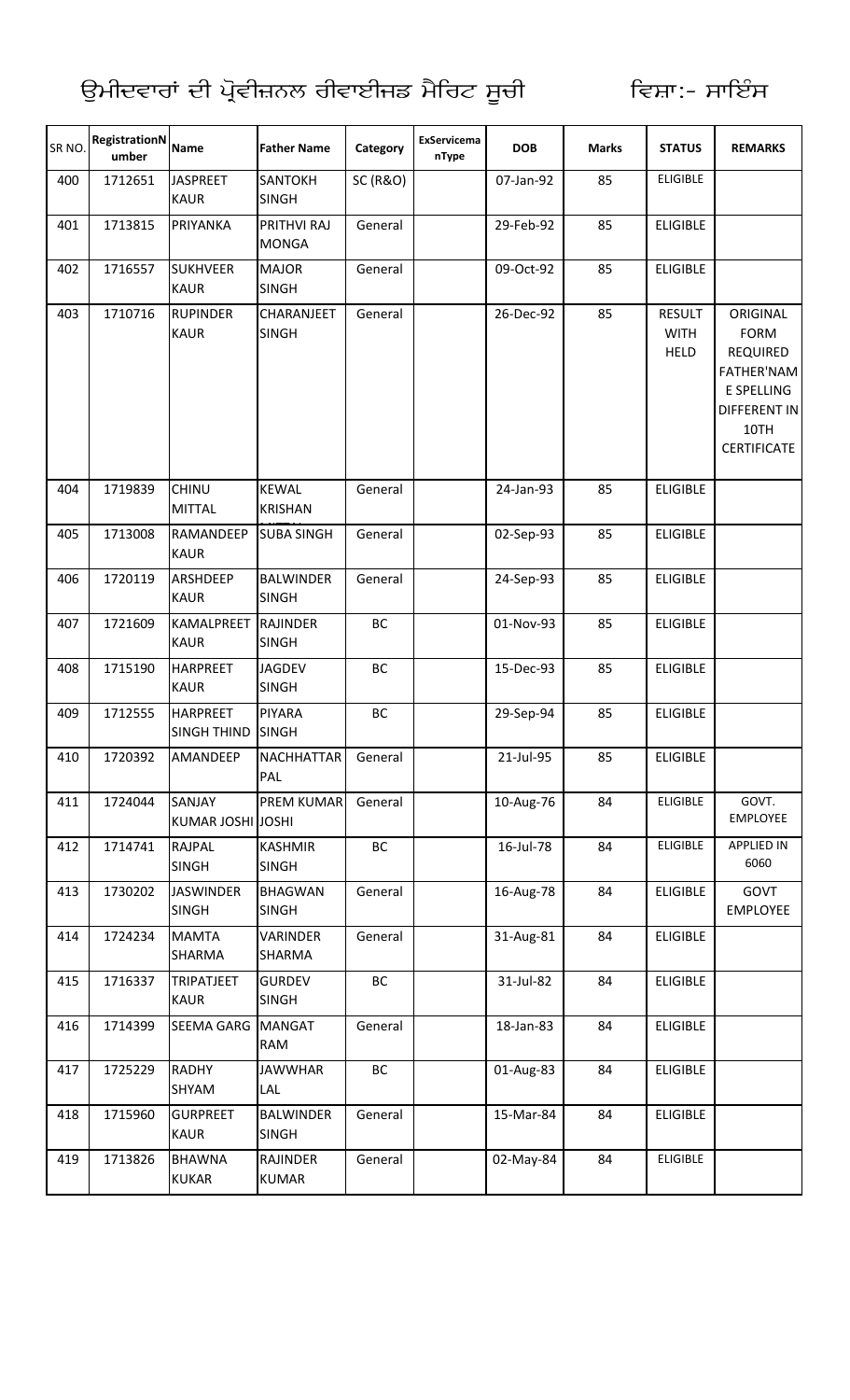| SR <sub>NO</sub> | RegistrationN<br>umber | <b>Name</b>                         | <b>Father Name</b>                 | Category            | <b>ExServicema</b><br>nType | <b>DOB</b> | <b>Marks</b> | <b>STATUS</b>                                                                                                               | <b>REMARKS</b>                                   |
|------------------|------------------------|-------------------------------------|------------------------------------|---------------------|-----------------------------|------------|--------------|-----------------------------------------------------------------------------------------------------------------------------|--------------------------------------------------|
| 420              | 1714429                | <b>RITU BAJAJ</b>                   | <b>SAT PAUL</b><br><b>BAJAJ</b>    | General             |                             | 22-Aug-84  | 84           | <b>ELIGIBLE</b>                                                                                                             |                                                  |
| 421              | 1722340                | <b>MEENAKSHI</b><br><b>ANGRA</b>    | <b>KEWAL</b><br><b>KRISHAN</b>     | General             |                             | 08-Dec-84  | 84           | <b>ELIGIBLE</b>                                                                                                             |                                                  |
| 422              | 1714854                | SANWINDER<br><b>SINGH</b>           | <b>SUKHDEV</b><br><b>SINGH</b>     | General             |                             | 06-Feb-85  | 84           | <b>ELIGIBLE</b>                                                                                                             |                                                  |
| 423              | 1716324                | <b>PARVEEN</b><br><b>KUMARI</b>     | <b>GURBAX RAM</b>                  | BC                  |                             | 26-Mar-85  | 84           | <b>ELIGIBLE</b>                                                                                                             |                                                  |
| 424              | 1723086                | <b>ANURADHA</b><br>AGGARWAL         | <b>RAJKUMAR</b><br>AGGARWAL        | General             |                             | 20-Jul-85  | 84           | <b>ELIGIBLE</b>                                                                                                             |                                                  |
| 425              | 1711841                | PARDEEP<br><b>VERMA</b>             | PRAHLAAD<br><b>VERMA</b>           | BC                  |                             | 19-Aug-85  | 84           | <b>ELIGIBLE</b>                                                                                                             |                                                  |
| 426              | 1710724                | <b>CHANDER</b><br><b>PRABHA</b>     | <b>RAMESH</b><br><b>CHAND</b>      | General             |                             | 13-Mar-86  | 84           | <b>ELIGIBLE</b>                                                                                                             |                                                  |
| 427              | 1721306                | <b>UMESH</b><br><b>KUMAR</b>        | <b>VIJAY KUMAR</b>                 | <b>SC (R&amp;O)</b> |                             | 17-Mar-86  | 84           | <b>ELIGIBLE</b>                                                                                                             | <b>VIMUKT CASTE</b>                              |
| 428              | 1710811                | GAGANDEEP<br><b>KAUR</b>            | <b>RAJINDER</b><br><b>SINGH</b>    | General             |                             | 17-Aug-86  | 84           | <b>ELIGIBLE</b>                                                                                                             |                                                  |
| 429              | 1718902                | <b>ATUL GUPTA</b>                   | <b>VINOD</b><br><b>GUPTA</b>       | General             |                             | 23-Apr-87  | 84           | <b>ELIGIBLE</b>                                                                                                             |                                                  |
| 430              | 1728267                | <b>VANITA</b>                       | <b>NEERAJ</b><br><b>KUMAR</b>      | General             |                             | 14-Jun-87  | 84           | <b>ELIGIBLE</b>                                                                                                             |                                                  |
| 431              | 1721851                | <b>NEERAJ</b><br><b>KUMAR</b>       | SH SUBHASH<br><b>CHANDER</b>       | Freedom<br>Fighter  |                             | 05-Aug-87  | 84           | <b>REJECTED</b><br>IN<br><b>FREEDOM</b><br><b>FIGHTER</b><br>CATEGOR<br>Y BUT<br><b>ELIGIBLE</b><br>IN OPEN<br><b>MERIT</b> | freedom<br>fighter<br>certficate not<br>attached |
| 432              | 1721201                | JASDEEP<br><b>KAUR</b>              | <b>HARNEK</b><br><b>SINGH</b>      | General             |                             | 13-Nov-87  | 84           | <b>ELIGIBLE</b>                                                                                                             |                                                  |
| 433              | 1719524                | RAJNI JINDAL                        | <b>AMRIT LAL</b>                   | General             |                             | 27-Dec-87  | 84           | <b>ELIGIBLE</b>                                                                                                             |                                                  |
| 434              | 1719971                | PAWANPREET BALWINDER<br><b>KAUR</b> | <b>SINGH</b>                       | General             |                             | 26-Sep-88  | 84           | <b>ELIGIBLE</b>                                                                                                             |                                                  |
| 435              | 1711750                | <b>HARJOT</b><br><b>SINGH</b>       | ALBEL SINGH                        | General             |                             | 08-Oct-88  | 84           | <b>ELIGIBLE</b>                                                                                                             |                                                  |
| 436              | 1716815                | <b>NITIKA</b><br>SHARMA             | RAJESH<br><b>KUMAR</b>             | General             |                             | 26-Feb-89  | 84           | <b>ELIGIBLE</b>                                                                                                             |                                                  |
| 437              | 1714189                | <b>AJITPAL</b><br><b>SINGH</b>      | <b>MOHINDER</b><br><b>SINGH</b>    | BC                  |                             | 12-Aug-89  | 84           | <b>ELIGIBLE</b>                                                                                                             |                                                  |
| 438              | 1710740                | <b>NANDINI</b><br><b>GUPTA</b>      | <b>SUBHASH RAJ</b><br><b>GUPTA</b> | General             |                             | 07-Sep-89  | 84           | <b>ELIGIBLE</b>                                                                                                             |                                                  |
| 439              | 1729979                | SONAM<br><b>MEHTO</b>               | PARMJIT                            | <b>SC (R&amp;O)</b> |                             | 01-Jan-90  | 84           | <b>ELIGIBLE</b>                                                                                                             |                                                  |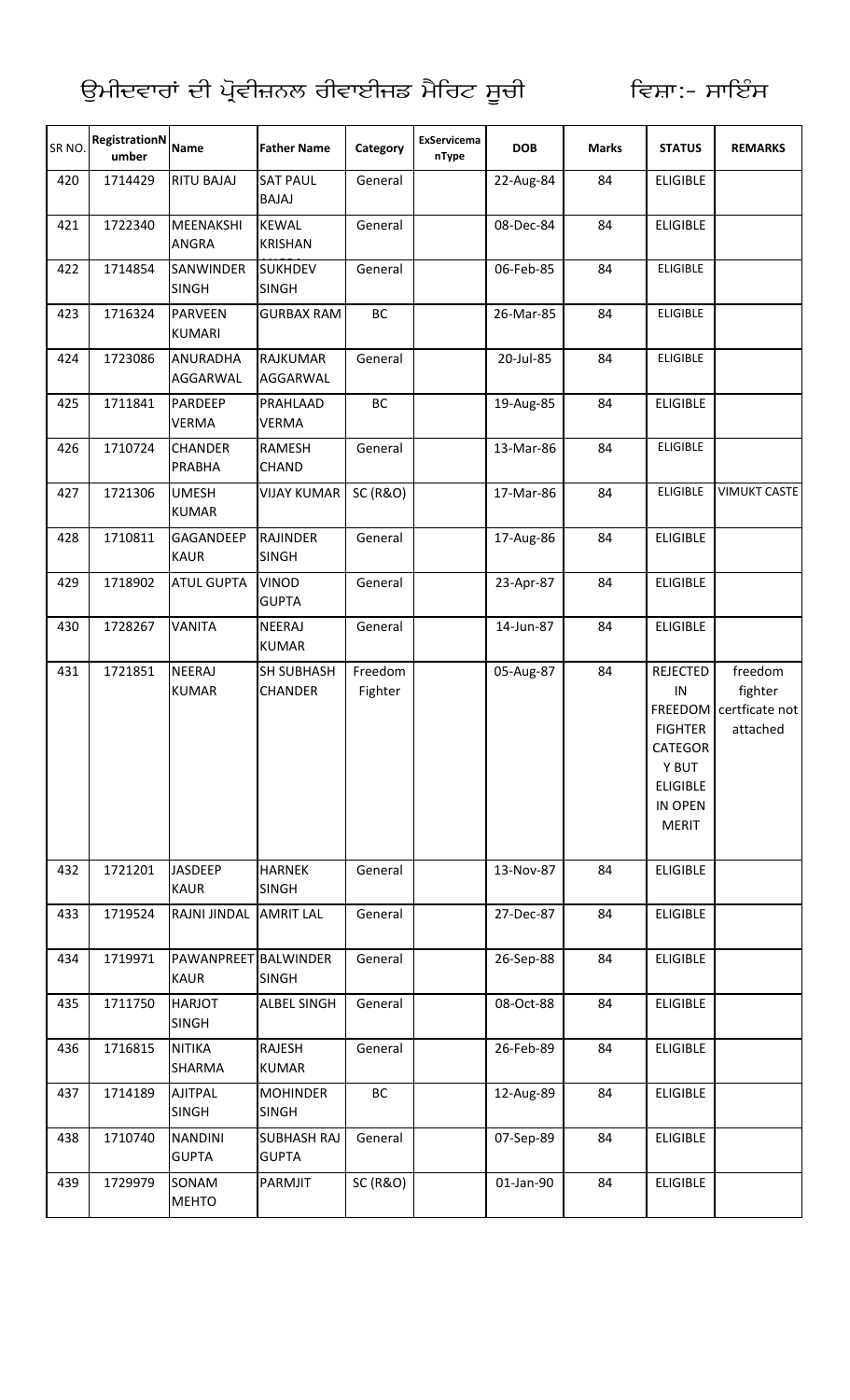| SR NO. | <b>RegistrationN</b><br>umber | <b>Name</b>                         | <b>Father Name</b>                    | Category            | <b>ExServicema</b><br>nType | <b>DOB</b> | <b>Marks</b> | <b>STATUS</b>   | <b>REMARKS</b> |
|--------|-------------------------------|-------------------------------------|---------------------------------------|---------------------|-----------------------------|------------|--------------|-----------------|----------------|
| 440    | 1710507                       | POOJA                               | <b>SATISH</b><br><b>KUMAR</b>         | General             |                             | 25-Sep-90  | 84           | <b>ELIGIBLE</b> |                |
| 441    | 1718136                       | LAVNEET<br><b>KAUR KAINTH SINGH</b> | <b>KULDIP</b>                         | General             |                             | 26-Nov-90  | 84           | <b>ELIGIBLE</b> |                |
| 442    | 1721066                       | <b>HARWINDER</b><br><b>SINGH</b>    | <b>BHURA SINGH</b>                    | General             |                             | 24-Dec-90  | 84           | <b>ELIGIBLE</b> |                |
| 443    | 1714336                       | NANCY GARG PAWAN                    | <b>KUMAR</b>                          | General             |                             | 09-May-91  | 84           | <b>ELIGIBLE</b> |                |
| 444    | 1716813                       | <b>HARSIMRAT</b><br><b>KAUR</b>     | <b>JASVIR SINGH</b>                   | <b>SC (R&amp;O)</b> |                             | 17-Aug-91  | 84           | <b>ELIGIBLE</b> |                |
| 445    | 1711542                       | <b>RENU GHAI</b>                    | <b>HARWINDER</b><br><b>KUMAR</b>      | General             |                             | 28-Aug-91  | 84           | <b>ELIGIBLE</b> |                |
| 446    | 1722798                       | <b>DIMPLE</b><br><b>SHARMA</b>      | <b>KARNAIL</b><br><b>SINGH</b>        | General             |                             | 27-Nov-91  | 84           | <b>ELIGIBLE</b> |                |
| 447    | 1716053                       | <b>SIMRAN</b><br><b>KAUR</b>        | JASPAL SINGH                          | General             |                             | 12-Feb-92  | 84           | <b>ELIGIBLE</b> |                |
| 448    | 1724762                       | PARMINDER<br><b>SINGH</b>           | <b>DURGA DASS</b>                     | General             |                             | 15-Jun-92  | 84           | <b>ELIGIBLE</b> |                |
| 449    | 1710730                       | <b>MANU BAJAJ</b>                   | <b>RAJINDER</b><br><b>KUMAR</b>       | General             |                             | 09-Aug-92  | 84           | <b>ELIGIBLE</b> |                |
| 450    | 1712473                       | <b>JYOTI</b>                        | <b>RAJ KUMAR</b>                      | General             |                             | 24-Aug-92  | 84           | <b>ELIGIBLE</b> |                |
| 451    | 1711760                       | <b>NEHA</b>                         | <b>MANOHAR</b><br>LAL                 | General             |                             | 18-Nov-92  | 84           | <b>ELIGIBLE</b> |                |
| 452    | 1728290                       | <b>MONEY</b>                        | <b>SURESH</b><br><b>KUMAR</b>         | General             |                             | 21-May-93  | 84           | <b>ELIGIBLE</b> |                |
| 453    | 1717323                       | <b>ROMIL</b>                        | RAM<br>PARKASH                        | <b>SC (R&amp;O)</b> |                             | 11-Nov-93  | 84           | <b>ELIGIBLE</b> |                |
| 454    | 1718337                       | <b>SATWINDER</b><br><b>SINGH</b>    | <b>GURCHARAN</b><br><b>SINGH</b>      | General             |                             | 10-Jan-94  | 84           | <b>ELIGIBLE</b> |                |
| 455    | 1713922                       | <b>AANCHAL</b><br><b>SHAHI</b>      | <b>SADHU RAM</b><br><b>SHAHI</b>      | General             |                             | 22-Aug-94  | 84           | <b>ELIGIBLE</b> |                |
| 456    | 1715498                       | <b>GURJEET</b><br><b>SINGH</b>      | <b>GURMEET</b><br><b>SINGH</b>        | General             |                             | 01-May-82  | 83           | <b>ELIGIBLE</b> |                |
| 457    | 1714907                       | <b>DEEPALI</b><br><b>MITTAL</b>     | <b>SHAM LAL</b><br><b>MITTAL</b>      | General             |                             | 06-Sep-82  | 83           | <b>ELIGIBLE</b> |                |
| 458    | 1727761                       | <b>RITU</b>                         | <b>SURJIT SINGH</b>                   | General             |                             | 06-May-84  | 83           | <b>ELIGIBLE</b> |                |
| 459    | 1728898                       | PARMINDER<br><b>KAUR</b>            | <b>SUKHDEV</b><br><b>SINGH</b>        | General             |                             | 02-Oct-84  | 83           | <b>ELIGIBLE</b> |                |
| 460    | 1718198                       | <b>INDERJIT</b><br><b>KAUR</b>      | <b>GURBACHAN</b><br><b>SINGH</b>      | Freedom<br>Fighter  |                             | 19-Mar-85  | 83           | <b>ELIGIBLE</b> |                |
| 461    | 1714551                       | <b>RISHU TEJI</b>                   | <b>SURINDER</b><br><b>SINGH SODHI</b> | General             |                             | 27-Aug-85  | 83           | <b>ELIGIBLE</b> |                |
| 462    | 1710540                       | RAMANDEEP<br>KAUR                   | <b>JAGJIT SINGH</b>                   | General             |                             | 17-Sep-85  | 83           | <b>ELIGIBLE</b> |                |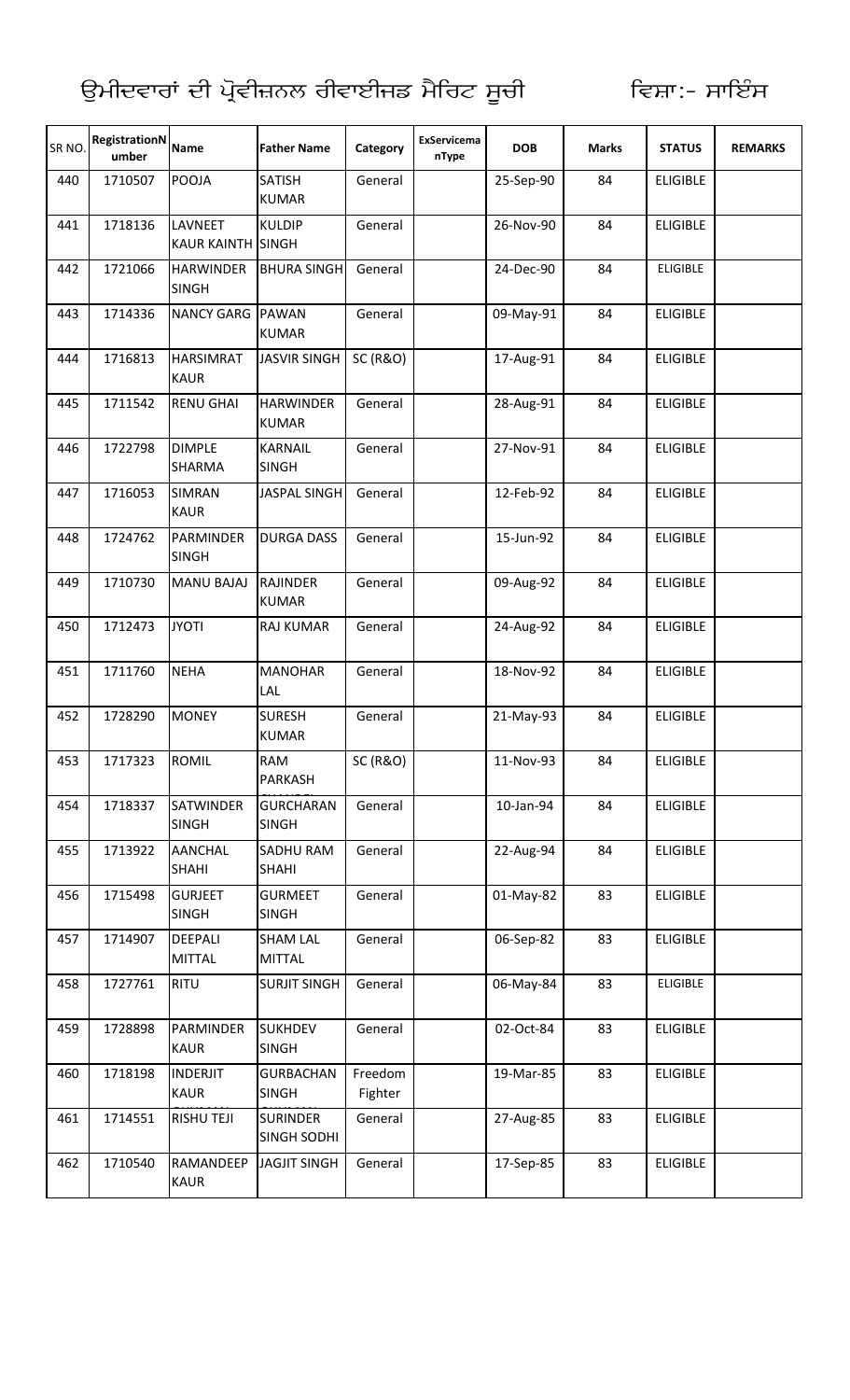| SR <sub>NO</sub> | RegistrationN<br>umber | <b>Name</b>                      | <b>Father Name</b>                 | Category | ExServicema<br>nType | <b>DOB</b> | <b>Marks</b> | <b>STATUS</b>   | <b>REMARKS</b> |
|------------------|------------------------|----------------------------------|------------------------------------|----------|----------------------|------------|--------------|-----------------|----------------|
| 463              | 1718749                | <b>SUNITA</b><br><b>KUMARI</b>   | <b>BALDEV RAJ</b>                  | BC       |                      | 09-Nov-85  | 83           | eLIGIBLE        |                |
| 464              | 1710405                | <b>SUKHDEEP</b><br><b>KAUR</b>   | <b>PUSHPINDER</b><br><b>SINGH</b>  | General  |                      | 25-Oct-86  | 83           | <b>ELIGIBLE</b> |                |
| 465              | 1719098                | AMANDEEP<br><b>SINGH</b>         | ANGREZ<br><b>SINGH</b>             | General  |                      | 08-Dec-87  | 83           | <b>ELIGIBLE</b> |                |
| 466              | 1715056                | <b>GIRIJA</b>                    | <b>CHARANJIT</b><br><b>SINGH</b>   | General  |                      | 13-May-88  | 83           | <b>ELIGIBLE</b> |                |
| 467              | 1711837                |                                  | HARJOT KAUR RANJIT SINGH           | BC       |                      | 20-May-88  | 83           | <b>ELIGIBLE</b> |                |
| 468              | 1721534                | <b>SUNNY</b><br><b>MEHTA</b>     | <b>KUNDUN LAL</b>                  | General  |                      | 05-Sep-88  | 83           | <b>ELIGIBLE</b> |                |
| 469              | 1713254                | <b>VIKAS</b>                     | <b>KISHAN</b><br>CHAND             | BC       |                      | 06-Mar-89  | 83           | <b>ELIGIBLE</b> |                |
| 470              | 1710845                | <b>RAMANDEEP</b><br><b>KAUR</b>  | <b>GURJANT</b><br><b>SINGH</b>     | General  |                      | 13-Apr-89  | 83           | <b>ELIGIBLE</b> |                |
| 471              | 1721114                | <b>POONAM</b>                    | <b>BALVIR SINGH</b>                | General  |                      | 12-Oct-90  | 83           | <b>ELIGIBLE</b> |                |
| 472              | 1713515                | <b>MONIKA</b><br>SHARMA          | <b>PREM CHAND</b><br><b>SHARMA</b> | General  |                      | 19-Nov-91  | 83           | <b>ELIGIBLE</b> |                |
| 473              | 1716562                | <b>GURSEWAK</b><br><b>SINGH</b>  | <b>JAGTAR</b><br><b>SINGH</b>      | General  |                      | 08-Dec-91  | 83           | <b>ELIGIBLE</b> |                |
| 474              | 1712487                | GAGANDEEP<br><b>KAUR</b>         | <b>VARINDER</b><br><b>SINGH</b>    | BC       |                      | 21-Dec-91  | 83           | <b>ELIGIBLE</b> |                |
| 475              | 1712650                | <b>DEEPAK</b><br><b>PATHAK</b>   | <b>NARINDER</b><br><b>KUMAR</b>    | General  |                      | 29-Jan-92  | 83           | <b>ELIGIBLE</b> |                |
| 476              | 1715756                | <b>MILANPREET</b><br><b>KAUR</b> | PARMINDER<br><b>SINGH</b>          | BC       |                      | 10-Feb-92  | 83           | <b>ELIGIBLE</b> |                |
| 477              | 1714677                | <b>SHRUTI</b><br><b>MAHAJAN</b>  | <b>PARMODH</b><br><b>MAHAJAN</b>   | General  |                      | 29-Feb-92  | 83           | <b>ELIGIBLE</b> |                |
| 478              | 1719990                | <b>JAGDEEP</b><br><b>KAUR</b>    | <b>BIKRAMJIT</b><br><b>SINGH</b>   | General  |                      | 11-Mar-92  | 83           | <b>ELIGIBLE</b> |                |
| 479              | 1717318                | NAVJOT KAUR GURRAJ               | <b>SINGH</b>                       | General  |                      | 20-Mar-92  | 83           | <b>ELIGIBLE</b> |                |
| 480              | 1717087                | <b>SIMERJEET</b><br><b>KAUR</b>  | <b>MALKEET</b><br><b>SINGH</b>     | BC       |                      | 20-Mar-92  | 83           | <b>ELIGIBLE</b> |                |
| 481              | 1714441                | <b>MEENA RANI</b>                | <b>ASHOK</b><br><b>KUMAR</b>       | General  |                      | 20-Nov-92  | 83           | <b>ELIGIBLE</b> |                |
| 482              | 1713306                | <b>SUMAN RANI</b>                | <b>KRISHAN</b><br><b>KUMAR</b>     | General  |                      | 18-Jan-93  | 83           | <b>ELIGIBLE</b> |                |
| 483              | 1716211                | <b>RAMNEET</b><br><b>KAUR</b>    | JATINDER PAL<br><b>SINGH</b>       | General  |                      | 29-Mar-93  | 83           | <b>ELIGIBLE</b> |                |
| 484              | 1720207                | <b>DIVYA</b><br><b>MONGA</b>     | <b>RAMESH</b><br><b>KUMAR</b>      | General  |                      | 12-Jul-93  | 83           | <b>ELIGIBLE</b> |                |
| 485              | 1716779                | <b>NAVNIDHI</b>                  | <b>KIRAN</b><br><b>KUMAR</b>       | BC       |                      | 29-Oct-93  | 83           | <b>ELIGIBLE</b> |                |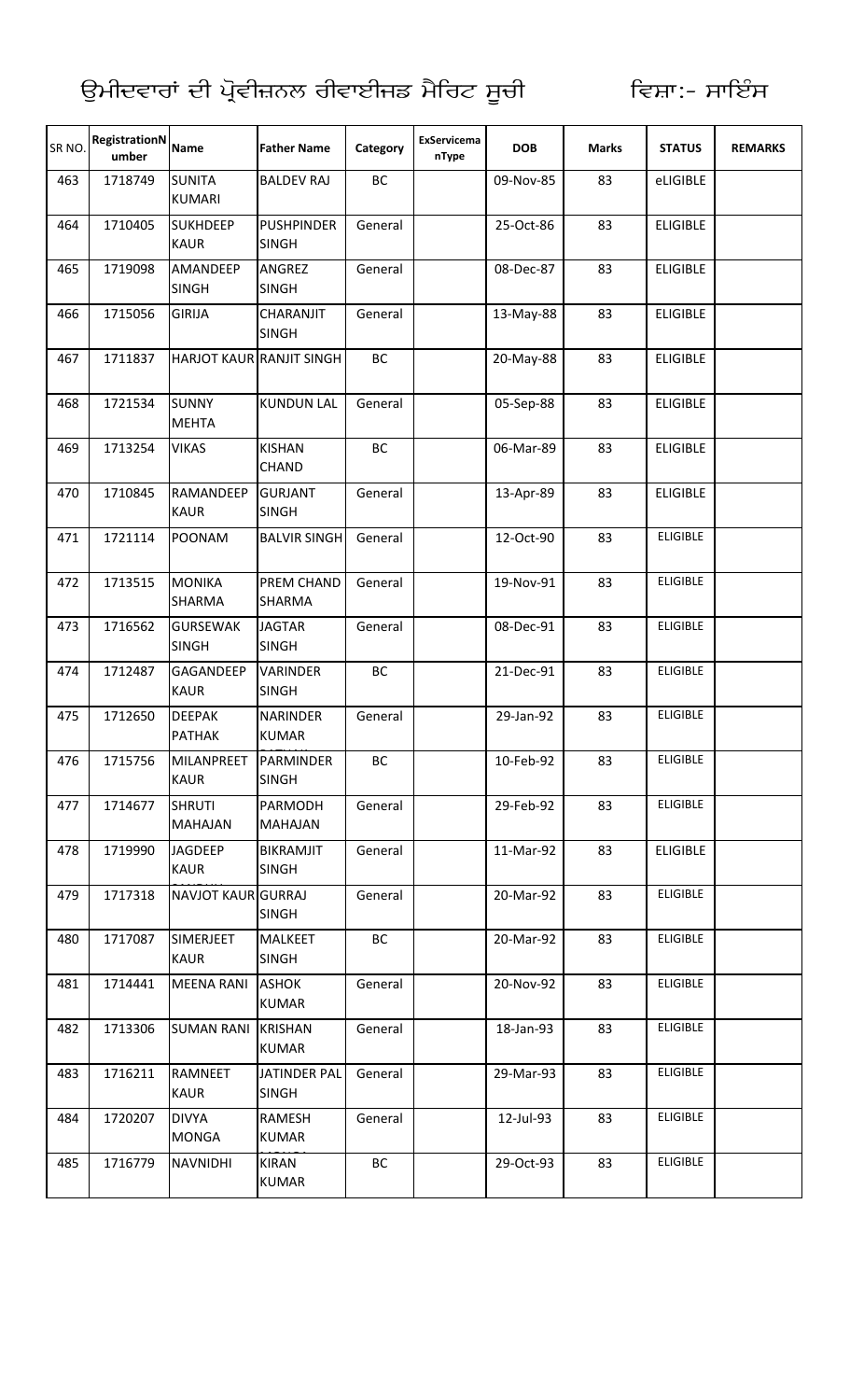| SR <sub>NO</sub> | RegistrationN<br>umber | <b>Name</b>                           | <b>Father Name</b>                   | Category            | ExServicema<br>nType | <b>DOB</b> | <b>Marks</b> | <b>STATUS</b>   | <b>REMARKS</b> |
|------------------|------------------------|---------------------------------------|--------------------------------------|---------------------|----------------------|------------|--------------|-----------------|----------------|
| 486              | 1710700                | <b>ASHA KIRAN</b>                     | <b>KANHAYA LAL</b>                   | BC                  |                      | 17-Aug-94  | 83           | <b>ELIGIBLE</b> |                |
| 487              | 1720139                | <b>NAVNEET</b><br><b>KAUR</b>         | <b>JASPAL SINGH</b>                  | BC                  |                      | 21-Nov-94  | 83           | <b>ELIGIBLE</b> |                |
| 488              | 1718588                | RAMANDEEP<br><b>KAUR</b>              | <b>HARMINDER</b><br><b>SINGH</b>     | General             |                      | 22-Jul-81  | 82           | <b>ELIGIBLE</b> |                |
| 489              | 1717271                | <b>VARINDER</b><br><b>KUMAR</b>       | <b>VIJAY KUMAR</b>                   | General             |                      | 12-Feb-84  | 82           | <b>ELIGIBLE</b> |                |
| 490              | 1716743                | <b>MAMTA RANI JOGINDER</b>            | <b>PAL SINGH</b>                     | General             |                      | 01-Apr-84  | 82           | <b>ELIGIBLE</b> |                |
| 491              | 1716318                | <b>GURPREET</b><br><b>SINGH</b>       | <b>BALBIR SINGH</b>                  | BC                  |                      | 15-Apr-86  | 82           | <b>ELIGIBLE</b> |                |
| 492              | 1714397                | <b>SANDEEP</b><br><b>KAUR</b>         | <b>GURBACHAN</b><br><b>SINGH</b>     | BC                  |                      | 06-Jan-87  | 82           | <b>ELIGIBLE</b> |                |
| 493              | 1718008                | <b>NAVEEN</b><br><b>KUMAR</b>         | <b>PAWAN</b><br><b>KUMAR</b>         | BC                  |                      | 14-Jun-87  | 82           | <b>ELIGIBLE</b> |                |
| 494              | 1718285                | <b>JAPNEET</b><br><b>KAUR</b>         | RAVINDERPAL<br><b>SINGH</b>          | General             |                      | 22-Jul-87  | 82           | <b>ELIGIBLE</b> |                |
| 495              | 1718933                | <b>GURWINDER</b><br><b>SINGH</b>      | <b>DARSHAN</b><br><b>SINGH</b>       | General             |                      | 09-Jul-88  | 82           | <b>ELIGIBLE</b> |                |
| 496              | 1712302                | <b>JASWINDER</b><br><b>KAUR</b>       | <b>SURINDER</b><br><b>SINGH</b>      | BC                  |                      | 15-Apr-89  | 82           | <b>ELIGIBLE</b> |                |
| 497              | 1725131                | <b>MUKTA SAINI</b>                    | <b>BHUPINDER</b><br><b>PAL SAINI</b> | BC                  |                      | 07-Jul-89  | 82           | <b>ELIGIBLE</b> |                |
| 498              | 1710816                | <b>DINESH</b><br><b>KUMARI</b>        | <b>RAJINDER</b><br><b>KUMAR</b>      | BC                  |                      | 09-Nov-89  | 82           | <b>ELIGIBLE</b> |                |
| 499              | 1712311                | <b>BAHADER</b><br><b>SINGH</b>        | <b>MAJOR</b><br><b>SINGH</b>         | <b>SC (R&amp;O)</b> |                      | 22-Feb-90  | 82           | <b>ELIGIBLE</b> |                |
| 500              | 1725668                | <b>GURPREET</b><br><b>KAUR</b>        | <b>HARJINDER</b><br><b>SINGH</b>     | General             |                      | 20-Jul-90  | 82           | <b>ELIGIBLE</b> |                |
| 501              | 1714352                | <b>NISHA RANI</b>                     | <b>DEV PRAKASH</b>                   | General             |                      | 19-Nov-90  | 82           | <b>ELIGIBLE</b> |                |
| 502              | 1715014                | RAMANPREET SARAJ SINGH<br><b>KAUR</b> |                                      | General             |                      | 31-Dec-90  | 82           | <b>ELIGIBLE</b> |                |
| 503              | 1715211                | <b>SUNITA RANI</b>                    | <b>HARKISHAN</b><br>LAL              | BC                  |                      | 10-Jun-91  | 82           | <b>ELIGIBLE</b> |                |
| 504              | 1721515                | <b>CHHAVI</b>                         | <b>AMRISH GOEL</b>                   | General             |                      | 14-Jun-91  | 82           | <b>ELIGIBLE</b> |                |
| 505              | 1716940                | <b>GURPREET</b><br><b>KAUR</b>        | <b>GURMUKH</b><br><b>SINGH</b>       | <b>SC (R&amp;O)</b> |                      | 08-Sep-91  | 82           | <b>ELIGIBLE</b> |                |
| 506              | 1716709                | <b>NAVDEEP</b><br><b>SINGH</b>        | <b>JASWINDER</b><br><b>SINGH</b>     | <b>SC (R&amp;O)</b> |                      | 11-Sep-91  | 82           | <b>ELIGIBLE</b> |                |
| 507              | 1714266                | <b>NAVPREET</b><br><b>KAUR</b>        | <b>BASANT</b><br><b>SINGH</b>        | <b>SC (R&amp;O)</b> |                      | 14-Oct-91  | 82           | <b>ELIGIBLE</b> |                |
| 508              | 1711827                | INDERPAL<br><b>SINGH</b>              | <b>MAJOR</b><br><b>SINGH</b>         | General             |                      | 06-Nov-91  | 82           | <b>ELIGIBLE</b> |                |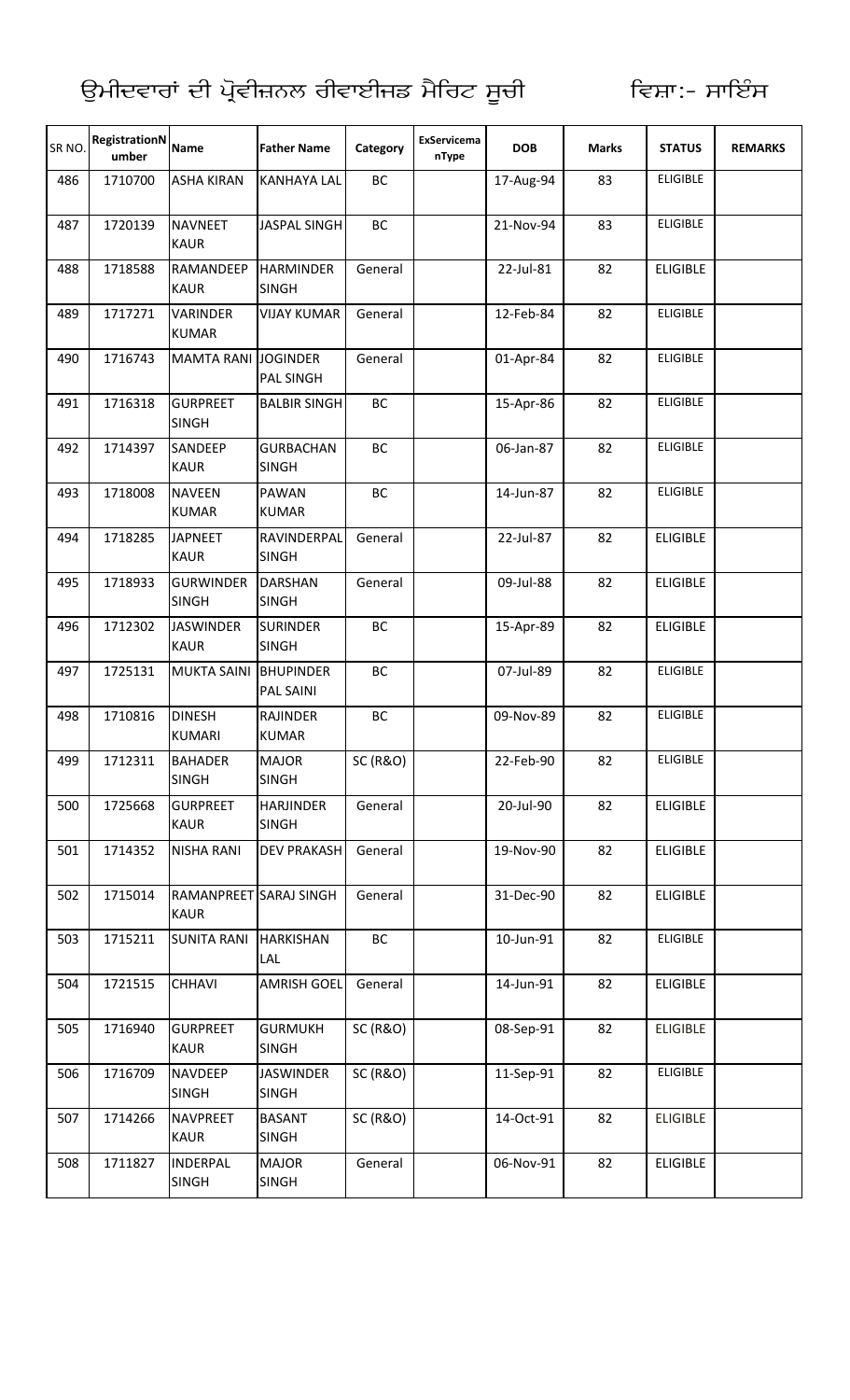| SR <sub>NO</sub> | RegistrationN<br>umber | <b>Name</b>                           | <b>Father Name</b>                 | Category            | ExServicema<br>nType | <b>DOB</b> | <b>Marks</b> | <b>STATUS</b>                               | <b>REMARKS</b>                                                                                                                                                                                                 |
|------------------|------------------------|---------------------------------------|------------------------------------|---------------------|----------------------|------------|--------------|---------------------------------------------|----------------------------------------------------------------------------------------------------------------------------------------------------------------------------------------------------------------|
| 509              | 1710352                | MAMTA RANI PARDEEP                    | <b>KUMAR</b>                       | General             |                      | 19-Nov-91  | 82           | <b>ELIGIBLE</b>                             |                                                                                                                                                                                                                |
| 510              | 1710410                | RAMANPREET IQBAL SINGH<br><b>KAUR</b> |                                    | BC                  |                      | 03-Dec-91  | 82           | <b>ELIGIBLE</b>                             |                                                                                                                                                                                                                |
| 511              | 1726905                | <b>HIMANI</b>                         | SANJEEV<br><b>KUMAR</b>            | General             |                      | 19-Dec-91  | 82           | <b>ELIGIBLE</b>                             |                                                                                                                                                                                                                |
| 512              | 1724479                | <b>ROMY</b><br><b>KAMBOJ</b>          | <b>GURDEEP</b><br><b>CHAND</b>     | BC                  |                      | 01-Jan-92  | 82           | <b>ELIGIBLE</b>                             |                                                                                                                                                                                                                |
| 513              | 1718985                | <b>BALWINDER</b><br><b>KAUR</b>       | <b>KEHAR SINGH</b>                 | SC (M&B)            |                      | 12-May-92  | 82           | <b>ELIGIBLE</b>                             |                                                                                                                                                                                                                |
| 514              | 1710238                | <b>ARSHI</b><br><b>MONGA</b>          | PARSHOTAM<br>LAL MONGA             | General             |                      | 04-Aug-92  | 82           | <b>ELIGIBLE</b>                             |                                                                                                                                                                                                                |
| 515              | 1719714                | <b>RITIKA</b>                         | RAJESH<br><b>KUMAR</b>             | General             |                      | 03-Sep-92  | 82           | <b>ELIGIBLE</b>                             |                                                                                                                                                                                                                |
| 516              | 1716931                | <b>KIRANDEEP</b><br><b>KAUR</b>       | <b>KABAL SINGH</b>                 | General             |                      | 21-Jan-93  | 82           | <b>ELIGIBLE</b>                             |                                                                                                                                                                                                                |
| 517              | 1711129                | <b>SARBJIT KAUR HARWINDER</b>         | <b>SINGH</b>                       | <b>SC (R&amp;O)</b> |                      | 20-Jun-93  | 82           | <b>ELIGIBLE</b>                             |                                                                                                                                                                                                                |
| 518              | 1721601                | RAMANJEET<br><b>KAUR</b>              | <b>HARBHAJAN</b><br><b>SINGH</b>   | General             |                      | 24-Jul-93  | 82           | <b>ELIGIBLE</b>                             |                                                                                                                                                                                                                |
| 519              | 1724734                | <b>SUNITA</b>                         | <b>KHARAITI LAL</b>                | General             |                      | 02-Mar-77  | 81           | <b>ELIGIBLE</b>                             | GOVT<br><b>EMPLOYEE</b>                                                                                                                                                                                        |
| 520              | 1712092                | <b>KANCHAN</b><br><b>BALA</b>         | <b>SURJIT SINGH</b>                | General             |                      | 12-Jun-80  | 81           | <b>ELIGIBLE</b>                             |                                                                                                                                                                                                                |
| 521              | 1716981                | <b>BHARTI</b>                         | <b>SH RAM</b><br><b>SUNDER</b>     | General             |                      | 22-Jul-80  | 81           | <b>ELIGIBLE</b>                             |                                                                                                                                                                                                                |
| 522              | 1713155                | <b>SUNITA RANI</b>                    | <b>GIAN CHAND</b>                  | General             |                      | 16-Oct-80  | 81           | <b>ELIGIBLE</b>                             |                                                                                                                                                                                                                |
| 523              | 1716219                | <b>HARPREET</b><br><b>KAUR</b>        | <b>SWARAN</b><br><b>SINGH GILL</b> | General             |                      | 17-Nov-82  | 81           | <b>RESULT</b><br><b>WITH</b><br><b>HELD</b> | <b>IN 10TH</b><br><b>CERTIFICATE</b><br>CANDIDATE<br><b>NAME IS</b><br><b>HARPREET</b><br><b>KAUR GILL</b><br><b>BUT IN</b><br><b>OTHER</b><br><b>CERTIFICATE</b><br><b>NAME IS</b><br><b>HARPREET</b><br>KAUR |
| 524              | 1712866                | <b>GURPREET</b><br><b>KAUR</b>        | <b>BALDEV</b><br><b>SINGH</b>      | General             |                      | 02-Aug-83  | 81           | <b>ELIGIBLE</b>                             |                                                                                                                                                                                                                |
| 525              | 1711051                | SHABNAM                               | <b>ASHOK</b><br><b>KUMAR</b>       | General             |                      | 02-Sep-84  | 81           | <b>ELIGIBLE</b>                             |                                                                                                                                                                                                                |
| 526              | 1718819                | <b>AARTI GUPTA</b>                    | <b>ASHOK</b><br><b>KUMAR</b>       | General             |                      | 24-Sep-84  | 81           | <b>ELIGIBLE</b>                             |                                                                                                                                                                                                                |
| 527              | 1718002                | <b>MANJINDER</b><br><b>SINGH</b>      | <b>KULDIP</b><br><b>SINGH</b>      | BC                  |                      | 29-Apr-85  | 81           | <b>ELIGIBLE</b>                             |                                                                                                                                                                                                                |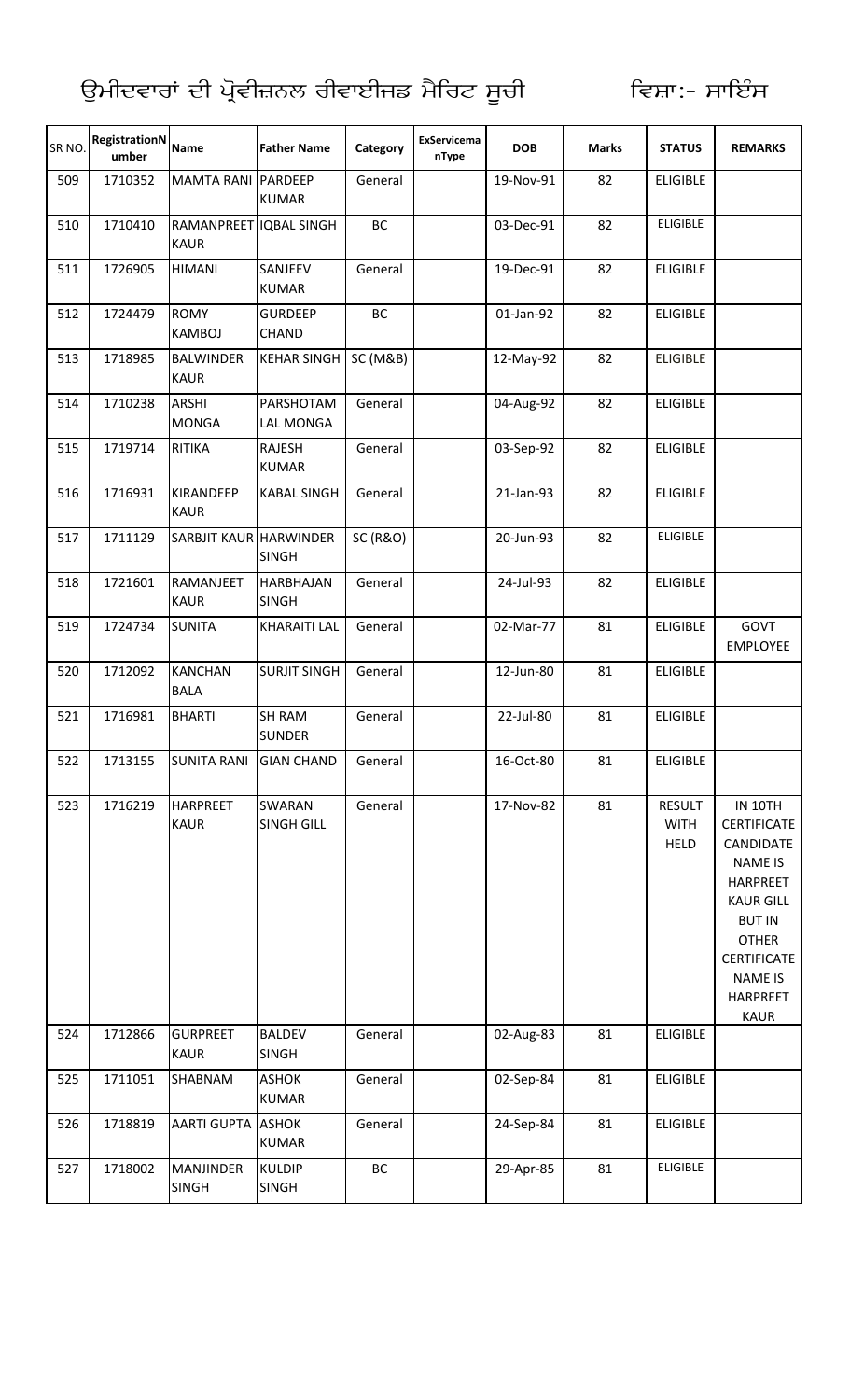| SR <sub>NO</sub> | <b>RegistrationN</b><br>umber | <b>Name</b>                          | <b>Father Name</b>                 | Category            | <b>ExServicema</b><br>nType | <b>DOB</b> | <b>Marks</b> | <b>STATUS</b>   | <b>REMARKS</b> |
|------------------|-------------------------------|--------------------------------------|------------------------------------|---------------------|-----------------------------|------------|--------------|-----------------|----------------|
| 528              | 1715594                       | <b>JASPREET</b><br><b>KAUR</b>       | <b>RAM</b><br><b>PARKASH</b>       | <b>SC (R&amp;O)</b> |                             | 04-Jul-85  | 81           | <b>ELIGIBLE</b> |                |
| 529              | 1721613                       | <b>HARMEET</b><br><b>KAUR</b>        | <b>JASBIR SINGH</b>                | BC                  |                             | 08-Feb-86  | 81           | <b>ELIGIBLE</b> |                |
| 530              | 1722982                       | <b>SHILPI RANI</b>                   | <b>TARSEM LAL</b>                  | General             |                             | 17-Feb-86  | 81           | <b>ELIGIBLE</b> |                |
| 531              | 1710343                       | <b>HARPREET</b><br><b>KAUR KALSI</b> | <b>JIT SINGH</b><br><b>KALSI</b>   | BC                  |                             | 18-Feb-86  | 81           | <b>ELIGIBLE</b> |                |
| 532              | 1713588                       | <b>MANINDER</b><br><b>SINGH</b>      | <b>HARJINDER</b><br><b>SINGH</b>   | BC                  |                             | 20-Mar-86  | 81           | <b>ELIGIBLE</b> |                |
| 533              | 1717853                       | <b>POOJA</b><br><b>SHARMA</b>        | <b>CHAMAN LAL</b><br><b>SHARMA</b> | General             |                             | 23-Jul-86  | 81           | <b>ELIGIBLE</b> |                |
| 534              | 1716913                       | <b>MANPREET</b><br><b>KAUR</b>       | <b>SURJIT SINGH</b>                | BC                  |                             | 25-Nov-86  | 81           | <b>ELIGIBLE</b> |                |
| 535              | 1713604                       | <b>RUPINDER</b><br><b>KAUR</b>       | <b>GURDEEP</b><br><b>SINGH</b>     | BC                  |                             | 09-Feb-87  | 81           | <b>ELIGIBLE</b> |                |
| 536              | 1716271                       | <b>ANU BALA</b>                      | <b>RAJINDER</b><br><b>KUMAR</b>    | General             |                             | 02-Mar-87  | 81           | <b>ELIGIBLE</b> |                |

## 2. ਐਸ ਸੀ (ਐਮ ਐਂਡ ਬੀ)

| SR<br>NO.      | <b>Registration</b><br><b>Number</b> | <b>Name</b>                   | <b>Father Name</b>               | Category            | ExServicemanTyp<br>e | <b>DOB</b> | <b>Marks</b> | <b>STATUS</b>   | <b>REMARKS</b> |
|----------------|--------------------------------------|-------------------------------|----------------------------------|---------------------|----------------------|------------|--------------|-----------------|----------------|
| $\mathbf{1}$   | 1711382                              | <b>ARCHANA</b><br>SONI        | <b>D S SONI</b>                  | SC (M&B)            |                      | 14-Mar-82  | 78           | <b>ELIGIBLE</b> |                |
| $\overline{2}$ | 1714473                              | GAGANDEEP<br><b>SINGH</b>     | <b>MAKHAN</b><br><b>SINGH</b>    | <b>SC (M&amp;B)</b> |                      | 18-Feb-93  | 76           | <b>ELIGIBLE</b> |                |
| $\overline{3}$ | 1710269                              | <b>MANDEEP</b><br><b>KAUR</b> | <b>GURDEEP</b><br><b>SINGH</b>   | <b>SC (M&amp;B)</b> |                      | 04-Dec-89  | 73           | <b>ELIGIBLE</b> |                |
| $\overline{4}$ | 1714025                              | GAGANDEEP<br><b>KAUR</b>      | <b>JASBIR SINGH</b>              | <b>SC (M&amp;B)</b> |                      | 19-Nov-90  | 72           | <b>ELIGIBLE</b> |                |
| 5              | 1716747                              | <b>KULVIR KAUR</b>            | <b>RANJEET</b><br><b>SINGH</b>   | SC (M&B)            |                      | 08-Aug-93  | 69           | <b>ELIGIBLE</b> |                |
| 6              | 1725203                              | <b>DEEPAK</b><br><b>SINGH</b> | <b>GURDAS</b><br><b>SINGH</b>    | SC (M&B)            |                      | 10-Mar-89  | 68           | <b>ELIGIBLE</b> |                |
| $\overline{7}$ | 1711769                              | PRERNA                        | <b>RAM KUMAR</b>                 | <b>SC (M&amp;B)</b> |                      | 08-Oct-86  | 66           | <b>ELIGIBLE</b> |                |
| 8              | 1723309                              | KIRANJEET<br><b>KAUR</b>      | <b>GURMEET</b><br><b>SINGH</b>   | <b>SC (M&amp;B)</b> |                      | 04-Nov-87  | 66           | <b>ELIGIBLE</b> |                |
| 9              | 1714137                              | <b>RAJNI GHARU</b>            | <b>AJIT SINGH</b>                | <b>SC (M&amp;B)</b> |                      | 28-Feb-91  | 66           | <b>ELIGIBLE</b> |                |
| 10             | 1712369                              | <b>RAVNEET</b><br><b>KAUR</b> | <b>KARAMJEET</b><br><b>SINGH</b> | SC (M&B)            |                      | 25-Aug-93  | 62           | <b>ELIGIBLE</b> |                |
| 11             | 1712848                              | MANJINDER<br><b>SINGH</b>     | <b>DARBARA</b><br><b>SINGH</b>   | <b>SC (M&amp;B)</b> |                      | 16-Feb-84  | 61           | <b>ELIGIBLE</b> |                |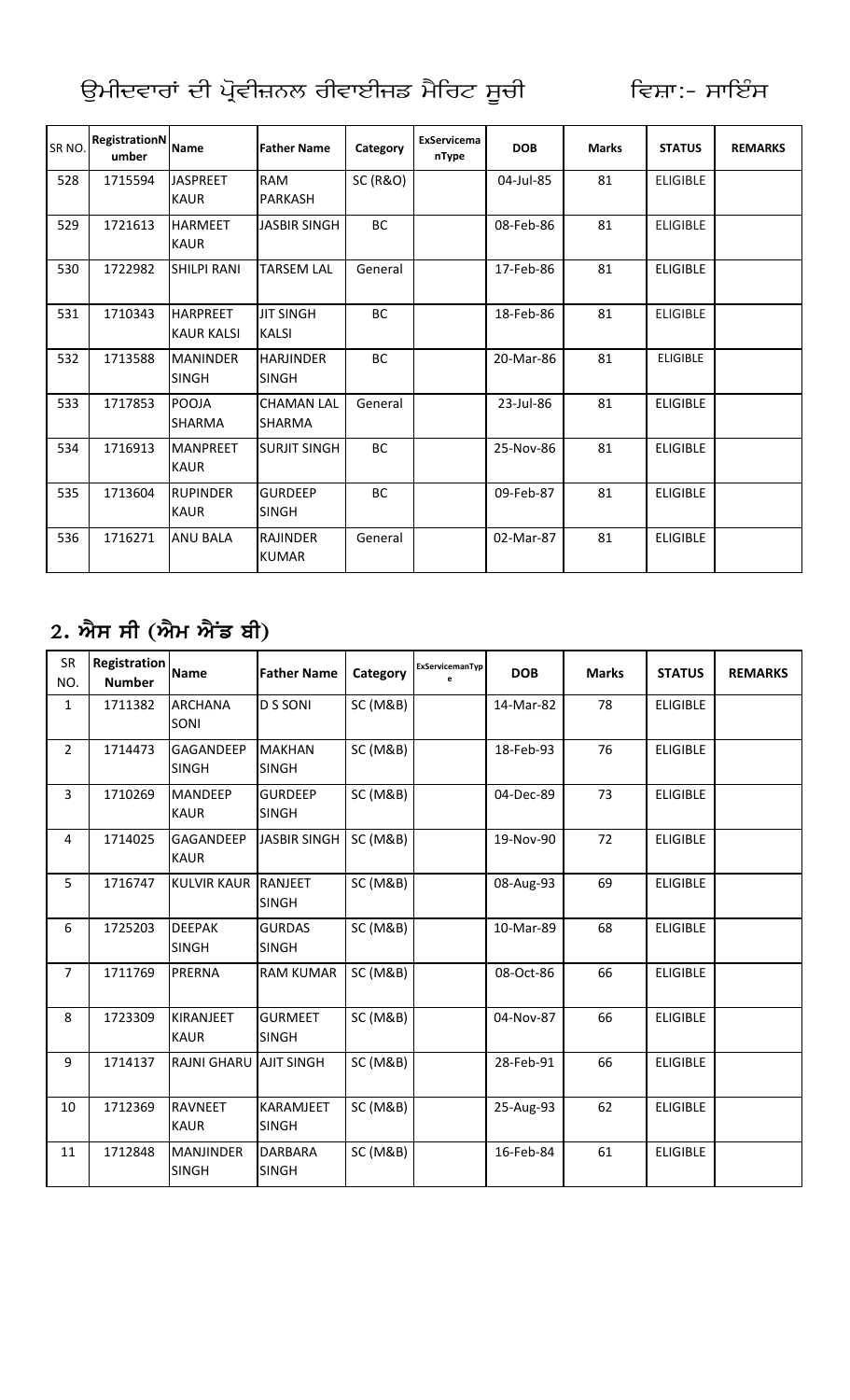| SR NO. | <b>RegistrationN</b><br>umber | <b>Name</b>                          | <b>Father Name</b>               | Category | ExServicema<br>nType | <b>DOB</b> | <b>Marks</b> | <b>STATUS</b>   | <b>REMARKS</b> |
|--------|-------------------------------|--------------------------------------|----------------------------------|----------|----------------------|------------|--------------|-----------------|----------------|
| 12     | 1720988                       | MANJIT KAUR HARCHAND                 | <b>SINGH</b>                     | SC (M&B) |                      | 19-May-87  | 60           | <b>ELIGIBLE</b> |                |
| 13     | 1716930                       | <b>DALJIT KAUR</b>                   | <b>HARBANS</b><br><b>SINGH</b>   | SC (M&B) |                      | 01-Sep-89  | 59           | <b>ELIGIBLE</b> |                |
| 14     | 1711530                       | <b>MANISH</b><br><b>KUMAR</b>        | <b>DHARAM PAL</b>                | SC (M&B) |                      | 19-Apr-80  | 58           | <b>ELIGIBLE</b> |                |
| 15     | 1713009                       | <b>RANVEER</b><br><b>KAUR</b>        | <b>BALDEV</b><br><b>SINGH</b>    | SC (M&B) |                      | 23-Jan-90  | 58           | <b>ELIGIBLE</b> |                |
| 16     | 1727542                       | <b>DEEPAK</b>                        | <b>SURESH</b><br><b>KUMAR</b>    | SC (M&B) |                      | 18-Oct-90  | 58           | <b>ELIGIBLE</b> |                |
| 17     | 1712494                       | <b>HAFIS</b>                         | <b>SANTOKH RAJ</b>               | SC (M&B) |                      | 22-May-91  | 58           | <b>ELIGIBLE</b> |                |
| 18     | 1722443                       | <b>HARPREET</b><br><b>SINGH</b>      | <b>MANOHAR</b><br><b>SINGH</b>   | SC (M&B) |                      | 06-Aug-85  | 57           | <b>ELIGIBLE</b> |                |
| 19     | 1729440                       | <b>PAVITTAR</b><br><b>KAUR</b>       | <b>S AJMEL</b><br><b>SINGH</b>   | SC (M&B) |                      | 20-Mar-86  | 54           | <b>ELIGIBLE</b> |                |
| 20     | 1710447                       | <b>TALWINDER</b><br><b>KAUR</b>      | <b>GURCHARAN</b><br><b>SINGH</b> | SC (M&B) |                      | 02-Feb-90  | 54           | <b>ELIGIBLE</b> |                |
| 21     | 1723656                       | <b>GURCHARAN</b><br><b>SINGH</b>     | DHARAMPAL                        | SC (M&B) |                      | 25-Aug-87  | 51           | <b>ELIGIBLE</b> |                |
| 22     | 1728592                       | <b>GURVINDER</b><br><b>JIT SINGH</b> | <b>JAGTAR</b><br><b>SINGH</b>    | SC (M&B) |                      | 16-Mar-95  | 51           | <b>ELIGIBLE</b> |                |
| 23     | 1716737                       | <b>KUSUM LATA</b>                    | <b>AMAR SINGH</b>                | SC (M&B) |                      | 10-Aug-80  | 45           | <b>ELIGIBLE</b> |                |
| 24     | 1721154                       | <b>JASVEER</b><br><b>KAUR</b>        | <b>IKATTER</b><br><b>SINGH</b>   | SC (M&B) |                      | 06-Jul-93  | 43           | <b>ELIGIBLE</b> |                |

## 3. ਐਸ ਸੀ (ਆਰ ਐਂਡ ਓ)

| <b>SR</b><br>NO. | <b>Registration</b><br><b>Number</b> | <b>Name</b>                    | <b>Father Name</b>              | Category            | ExServicemanTyp | <b>DOB</b> | <b>Marks</b> | <b>STATUS</b>   | <b>REMARKS</b> |
|------------------|--------------------------------------|--------------------------------|---------------------------------|---------------------|-----------------|------------|--------------|-----------------|----------------|
| 1                | 1711819                              | <b>RAVINDER</b><br><b>KAUR</b> | <b>KASHMIRI LAL</b>             | <b>SC (R&amp;O)</b> |                 | 03-Aug-76  | 85           | <b>ELIGIBLE</b> |                |
| $\overline{2}$   | 1715168                              | <b>RANJIT KAUR</b>             | <b>HARBANS</b><br><b>SINGH</b>  | <b>SC (R&amp;O)</b> |                 | 25-Oct-91  | 81           | <b>ELIGIBLE</b> |                |
| 3                | 1716238                              | <b>RAVINDER</b><br>PAL         | <b>SHINGARA</b><br><b>SINGH</b> | <b>SC (R&amp;O)</b> |                 | 08-Jan-92  | 81           | <b>ELIGIBLE</b> |                |
| 4                | 1714714                              | <b>ANITA</b>                   | <b>HARJIT LAL</b>               | <b>SC (R&amp;O)</b> |                 | 06-Dec-87  | 80           | <b>ELIGIBLE</b> |                |
| 5                | 1712561                              | <b>AMITA</b><br><b>KUMARI</b>  | <b>MANOHAR</b><br>LAL           | <b>SC (R&amp;O)</b> |                 | 06-Mar-91  | 80           | <b>ELIGIBLE</b> |                |
| 6                | 1717914                              | SALONI                         | <b>ANUP KUMAR</b>               | <b>SC (R&amp;O)</b> |                 | 24-Feb-92  | 80           | <b>ELIGIBLE</b> |                |
| 7                | 1711495                              | <b>RENUKA</b>                  | <b>HARBANS LAL</b>              | <b>SC (R&amp;O)</b> |                 | 13-Oct-92  | 80           | <b>ELIGIBLE</b> |                |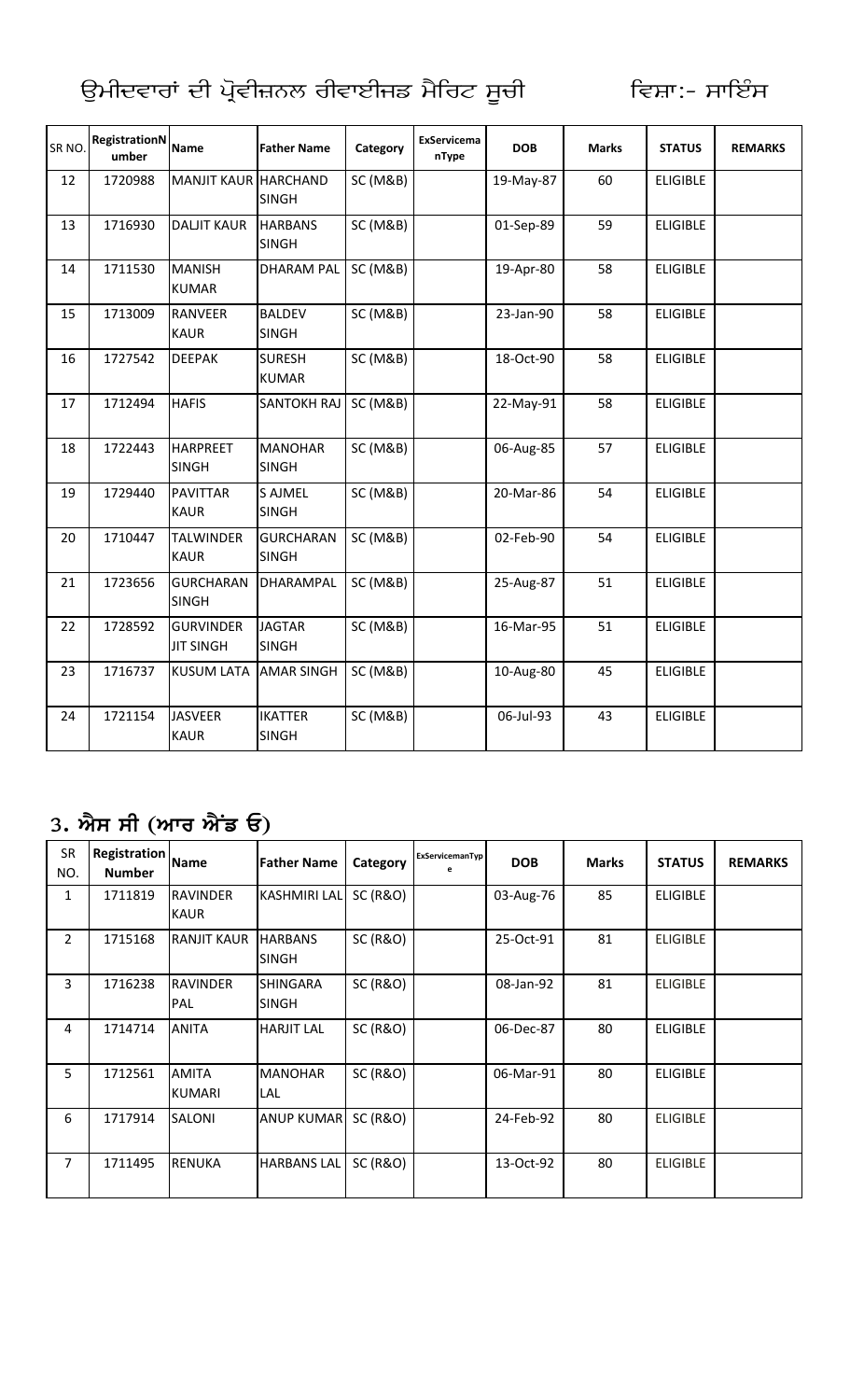| SR <sub>NO</sub> | RegistrationN<br>umber | <b>Name</b>                       | <b>Father Name</b>               | Category            | ExServicema<br>nType | <b>DOB</b> | <b>Marks</b> | <b>STATUS</b>   | <b>REMARKS</b> |
|------------------|------------------------|-----------------------------------|----------------------------------|---------------------|----------------------|------------|--------------|-----------------|----------------|
| 8                | 1715589                | SOPHIA<br><b>GORKHA</b>           | <b>MANOHAR</b><br>LAL            | <b>SC (R&amp;O)</b> |                      | 26-Apr-94  | 80           | <b>ELIGIBLE</b> |                |
| 9                | 1715582                | <b>SUDESH</b><br><b>KUMARI</b>    | <b>JANAK RAJ</b>                 | <b>SC (R&amp;O)</b> |                      | 09-Apr-81  | 79           | <b>ELIGIBLE</b> |                |
| 10               | 1711320                | <b>PAARS</b><br>LAMBA             | <b>KEWAL</b><br>CHAND            | <b>SC (R&amp;O)</b> |                      | 08-Apr-84  | 79           | <b>ELIGIBLE</b> |                |
| 11               | 1720017                | <b>TEJINDER</b><br><b>SINGH</b>   | <b>BAL SINGH</b>                 | <b>SC (R&amp;O)</b> |                      | 11-Oct-86  | 79           | <b>ELIGIBLE</b> |                |
| 12               | 1719418                | SHIVANI                           | <b>SURINDER</b><br>PAL           | <b>SC (R&amp;O)</b> |                      | 12-Feb-87  | 79           | <b>ELIGIBLE</b> |                |
| 13               | 1716744                | <b>SUNITA DEVI</b>                | <b>RATTI RAM</b>                 | <b>SC (R&amp;O)</b> |                      | 01-Jul-87  | 79           | <b>ELIGIBLE</b> |                |
| 14               | 1719037                | PRABHJOT<br><b>KAUR</b>           | SOHAN<br><b>SINGH</b>            | <b>SC (R&amp;O)</b> |                      | 15-Feb-90  | 79           | <b>ELIGIBLE</b> |                |
| 15               | 1724904                | <b>MONIKA</b>                     | <b>SURINDER</b><br>PAL           | <b>SC (R&amp;O)</b> |                      | 16-Oct-90  | 79           | <b>ELIGIBLE</b> |                |
| 16               | 1710112                | <b>KEERTI</b>                     | SARWAN<br><b>SINGH</b>           | <b>SC (R&amp;O)</b> |                      | 26-Sep-91  | 79           | <b>ELIGIBLE</b> |                |
| 17               | 1713078                | <b>GURPREET</b><br><b>KAUR</b>    | <b>HARBHAJAN</b><br><b>SINGH</b> | <b>SC (R&amp;O)</b> |                      | 12-Dec-92  | 79           | <b>ELIGIBLE</b> |                |
| 18               | 1715715                | <b>SURAJ</b>                      | <b>DES RAJ</b>                   | <b>SC (R&amp;O)</b> |                      | 11-Mar-86  | 78           | <b>ELIGIBLE</b> |                |
| 19               | 1713243                | POOJA                             | SUDERSHAN<br><b>KUMAR</b>        | <b>SC (R&amp;O)</b> |                      | 17-Apr-88  | 78           | <b>ELIGIBLE</b> |                |
| 20               | 1717519                | <b>RAMAN DEEP</b><br><b>SINGH</b> | <b>DALIP SINGH</b>               | <b>SC (R&amp;O)</b> |                      | 18-Jul-88  | 78           | <b>ELIGIBLE</b> |                |
| 21               | 1710161                | <b>SUNITA RANI</b>                | <b>MOHINDER</b><br>PAL           | <b>SC (R&amp;O)</b> |                      | 30-Oct-88  | 78           | <b>ELIGIBLE</b> |                |
| 22               | 1721079                | AMANDEEP<br><b>KAUR</b>           | <b>SURJIT SINGH</b>              | <b>SC (R&amp;O)</b> |                      | 18-Jun-86  | 77           | <b>ELIGIBLE</b> |                |
| 23               | 1725347                | <b>NAVNEET</b><br><b>KAUR</b>     | BALVIR SINGH SC (R&O)            |                     |                      | 10-Apr-87  | 77           | <b>ELIGIBLE</b> |                |
| 24               | 1717913                | PRIYANKA                          | <b>ANUP KUMAR</b>                | <b>SC (R&amp;O)</b> |                      | 16-Aug-89  | 77           | <b>ELIGIBLE</b> |                |
| 25               | 1719260                | <b>HARINDER</b><br><b>KAUR</b>    | <b>HARCHAND</b><br><b>SINGH</b>  | <b>SC (R&amp;O)</b> |                      | 27-Jun-90  | 77           | <b>ELIGIBLE</b> |                |
| 26               | 1710758                | RAVNEET<br><b>KAUR</b>            | <b>SUKHVIR</b><br><b>SINGH</b>   | <b>SC (R&amp;O)</b> |                      | 22-May-91  | 77           | <b>ELIGIBLE</b> |                |
| 27               | 1720365                | <b>JYOTI SAHNI</b>                | <b>HARDISH</b><br><b>SINGH</b>   | <b>SC (R&amp;O)</b> |                      | 06-Apr-94  | 77           | <b>ELIGIBLE</b> |                |
| 28               | 1716377                | <b>AMRITA</b><br>KUMARI           | <b>HARI DASS</b>                 | <b>SC (R&amp;O)</b> |                      | 19-Jun-84  | 76           | <b>ELIGIBLE</b> |                |
| 29               | 1712896                | <b>NAVEEN</b><br><b>KUMAR</b>     | <b>ASHOK</b><br><b>KUMAR</b>     | <b>SC (R&amp;O)</b> |                      | 06-Jan-88  | 76           | <b>ELIGIBLE</b> |                |
| 30               | 1713527                | <b>KIRAN</b>                      | PERMESHWA<br>R DASS              | <b>SC (R&amp;O)</b> |                      | 30-Nov-88  | 76           | <b>ELIGIBLE</b> |                |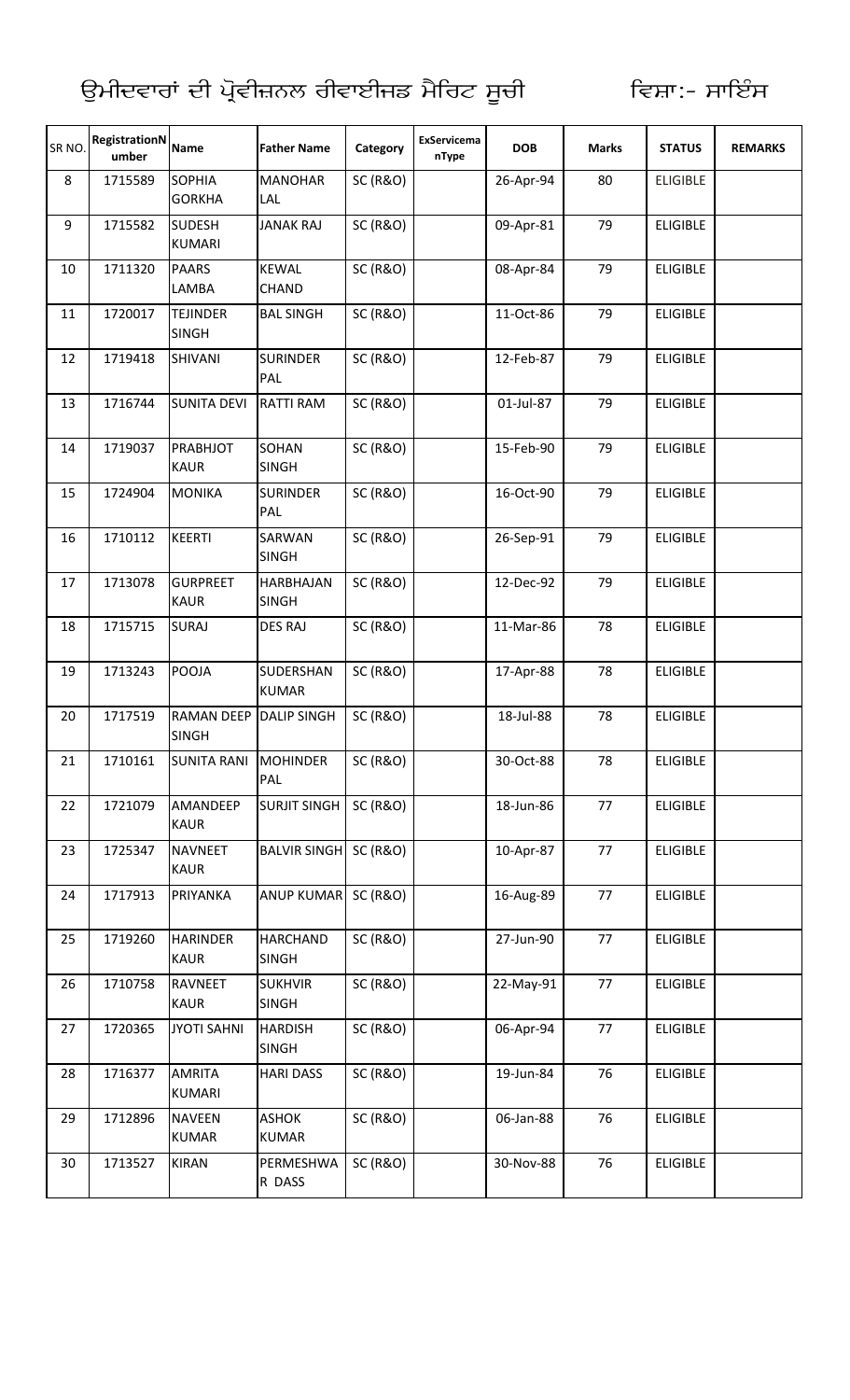| SR <sub>NO</sub> | RegistrationN<br>umber | <b>Name</b>                        | <b>Father Name</b>                | Category            | ExServicema<br>nType | <b>DOB</b> | <b>Marks</b> | <b>STATUS</b>   | <b>REMARKS</b>   |
|------------------|------------------------|------------------------------------|-----------------------------------|---------------------|----------------------|------------|--------------|-----------------|------------------|
| 31               | 1724619                | <b>ROOHI HANS</b>                  | <b>JAGDISH RAJ</b><br><b>HANS</b> | <b>SC (R&amp;O)</b> |                      | 02-Feb-90  | 76           | <b>ELIGIBLE</b> |                  |
| 32               | 1725022                | <b>RAJINDER</b><br><b>KAUR</b>     | <b>SAT PARKASH</b>                | <b>SC (R&amp;O)</b> |                      | 05-Oct-91  | 76           | <b>ELIGIBLE</b> |                  |
| 33               | 1717753                | <b>SUMAN</b><br><b>KARNAWAL</b>    | <b>HARBANS</b><br><b>SINGH</b>    | <b>SC (R&amp;O)</b> |                      | 19-Feb-96  | 76           | <b>ELIGIBLE</b> |                  |
| 34               | 1729100                | <b>RAJINDER</b><br><b>KUMAR</b>    | <b>KULWANT</b><br>RAI             | <b>SC (R&amp;O)</b> |                      | 08-Oct-77  | 75           | <b>ELIGIBLE</b> |                  |
| 35               | 1722136                | <b>NIRMAL</b><br><b>SINGH</b>      | LABH SINGH                        | <b>SC (R&amp;O)</b> |                      | 01-Dec-81  | 75           | <b>ELIGIBLE</b> |                  |
| 36               | 1714641                | <b>BASANT</b><br><b>PARTAP</b>     | <b>SANT RAM</b>                   | <b>SC (R&amp;O)</b> |                      | 28-Sep-83  | 75           | <b>ELIGIBLE</b> |                  |
| 37               | 1718987                | <b>RINKU</b><br><b>KUMAR</b>       | <b>SITA RAM</b>                   | <b>SC (R&amp;O)</b> |                      | 21-Mar-86  | 75           | <b>ELIGIBLE</b> |                  |
| 38               | 1718822                | <b>KAMALDEEP</b><br><b>KAUR</b>    | <b>GIAN SINGH</b>                 | <b>SC (R&amp;O)</b> |                      | 19-Sep-86  | 75           | <b>ELIGIBLE</b> |                  |
| 39               | 1716307                | <b>KULPREET</b>                    | <b>CHUNI LAL</b>                  | <b>SC (R&amp;O)</b> |                      | 11-Mar-87  | 75           | <b>ELIGIBLE</b> |                  |
| 40               | 1715699                | <b>RAJVIR SINGH GURDEV</b>         | <b>SINGH</b>                      | <b>SC (R&amp;O)</b> |                      | 09-Aug-88  | 75           | <b>ELIGIBLE</b> | Govt<br>Employee |
| 41               | 1711787                | SANDEEP                            | <b>KULDEEP</b><br><b>SINGH</b>    | <b>SC (R&amp;O)</b> |                      | 26-Mar-90  | 75           | <b>ELIGIBLE</b> |                  |
| 42               | 1716047                | <b>JAGDEEP</b><br><b>SINGH</b>     | <b>KASHMIR</b><br><b>SINGH</b>    | <b>SC (R&amp;O)</b> |                      | 16-Aug-91  | 75           | <b>ELIGIBLE</b> |                  |
| 43               | 1714326                | ANISH<br><b>KUMAR</b>              | <b>INDERJEET</b>                  | <b>SC (R&amp;O)</b> |                      | 28-Jun-92  | 75           | <b>ELIGIBLE</b> |                  |
| 44               | 1711772                | JEEVAN JYOTI DES RAJ               |                                   | <b>SC (R&amp;O)</b> |                      | 10-Jan-94  | 75           | <b>ELIGIBLE</b> |                  |
| 45               | 1711462                | <b>ANIL KUMAR</b>                  | <b>MANOHAR</b><br><b>SINGH</b>    | <b>SC (R&amp;O)</b> |                      | 18-Jul-94  | 75           | <b>ELIGIBLE</b> |                  |
| 46               | 1720105                | <b>TOLIANMA</b><br><b>KAUR</b>     | <b>HARBHAJAN</b><br><b>SINGH</b>  | <b>SC (R&amp;O)</b> |                      | 19-Dec-85  | 74           | <b>ELIGIBLE</b> |                  |
| 47               | 1724892                | <b>JASVIR KAUR</b>                 | <b>BHUPINDER</b><br><b>SINGH</b>  | <b>SC (R&amp;O)</b> |                      | 10-May-90  | 74           | <b>ELIGIBLE</b> |                  |
| 48               | 1728852                |                                    | NAVNEET PAL VIJAY KUMAR           | <b>SC (R&amp;O)</b> |                      | 06-Feb-92  | 74           | <b>ELIGIBLE</b> |                  |
| 49               | 1721196                | <b>HARMANPRE</b><br><b>ET KAUR</b> | <b>SUKHWINDER</b><br><b>SINGH</b> | <b>SC (R&amp;O)</b> |                      | 25-Jul-92  | 74           | <b>ELIGIBLE</b> |                  |
| 50               | 1724502                | SANDEEP<br><b>KAUR</b>             | <b>GURMEET</b><br><b>SINGH</b>    | <b>SC (R&amp;O)</b> |                      | 04-Jul-93  | 74           | <b>ELIGIBLE</b> |                  |
| 51               | 1711566                | GAGANDEEP<br><b>KAUR</b>           | <b>SUKHWINDER</b><br><b>SINGH</b> | <b>SC (R&amp;O)</b> |                      | 27-Oct-88  | 73           | <b>ELIGIBLE</b> |                  |
| 52               | 1717124                | <b>HARWINDER</b><br><b>KAUR</b>    | <b>GURDEV</b><br><b>SINGH</b>     | <b>SC (R&amp;O)</b> |                      | 20-Nov-90  | 73           | <b>ELIGIBLE</b> |                  |
| 53               | 1712356                | <b>RUBY</b><br>SAGOTRA             | <b>SAT PAL</b>                    | <b>SC (R&amp;O)</b> |                      | 17-Dec-90  | 73           | <b>ELIGIBLE</b> |                  |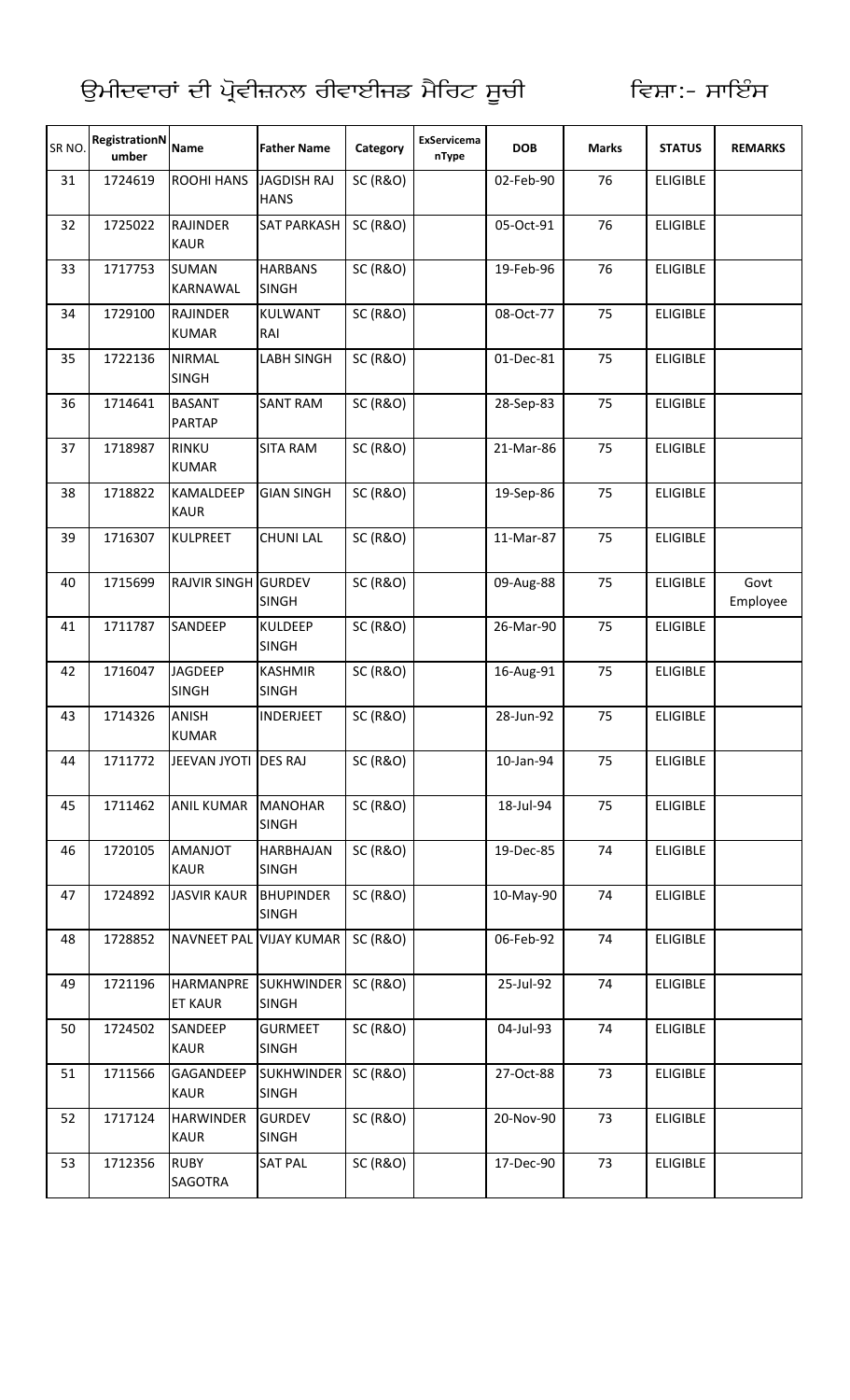| SR <sub>NO</sub> | RegistrationN<br>umber | <b>Name</b>                         | <b>Father Name</b>                  | Category            | ExServicema<br>nType | <b>DOB</b> | <b>Marks</b> | <b>STATUS</b>                                                                 | <b>REMARKS</b>                                                                                                               |
|------------------|------------------------|-------------------------------------|-------------------------------------|---------------------|----------------------|------------|--------------|-------------------------------------------------------------------------------|------------------------------------------------------------------------------------------------------------------------------|
| 54               | 1712117                | ANJANA RANI SANT SINGH              |                                     | <b>SC (R&amp;O)</b> |                      | 01-Dec-91  | 73           | <b>ELIGIBLE</b>                                                               |                                                                                                                              |
| 55               | 1718739                | CHARANJEET<br><b>KAUR</b>           | <b>SUKHDEV</b><br><b>SINGH</b>      | <b>SC (R&amp;O)</b> |                      | 09-Jun-93  | 73           | <b>ELIGIBLE</b>                                                               |                                                                                                                              |
| 56               | 1714800                | <b>SATINDER</b><br>JASSAL           | <b>BALWINDER</b><br><b>SINGH</b>    | <b>SC (R&amp;O)</b> |                      | 27-Oct-94  | 73           | <b>ELIGIBLE</b>                                                               |                                                                                                                              |
| 57               | 1714460                | <b>HARPREET</b><br><b>KAUR</b>      | <b>BALJEET</b><br><b>SINGH</b>      | <b>SC (R&amp;O)</b> |                      | 24-May-95  | 73           | <b>ELIGIBLE</b>                                                               |                                                                                                                              |
| 58               | 1719801                | <b>BALJEET</b><br><b>KAUR BAINS</b> | <b>BALBIR SINGH</b><br><b>BAINS</b> | <b>SC (R&amp;O)</b> |                      | 15-Mar-84  | 72           | <b>ELIGIBLE</b>                                                               |                                                                                                                              |
| 59               | 1724709                | <b>SUBHASH</b><br>CHANDER           | <b>MANJIT</b><br><b>KUMAR</b>       | <b>SC (R&amp;O)</b> |                      | 26-Jun-85  | 72           | <b>ELIGIBLE</b>                                                               |                                                                                                                              |
| 60               | 1726712                | <b>RAVI KUMAR</b>                   | <b>MULKH RAJ</b>                    | <b>SC (R&amp;O)</b> |                      | 01-Feb-86  | 72           | <b>ELIGIBLE</b>                                                               |                                                                                                                              |
| 61               | 1713496                | <b>HONEY</b><br><b>BHATIA</b>       | LEKHRAJ                             | <b>SC (R&amp;O)</b> |                      | 03-Apr-86  | 72           | <b>ELIGIBLE</b>                                                               |                                                                                                                              |
| 62               | 1728694                | <b>BASSO KAUR</b>                   | <b>BHAGWAN</b><br><b>SINGH</b>      | <b>SC (R&amp;O)</b> |                      | 09-Sep-87  | 72           | <b>ELIGIBLE</b>                                                               |                                                                                                                              |
| 63               | 1716645                | <b>MANJEET</b><br><b>KAUR</b>       | <b>GURDEEP</b><br><b>SINGH</b>      | <b>SC (R&amp;O)</b> |                      | 20-Nov-89  | 72           | <b>ELIGIBLE</b>                                                               |                                                                                                                              |
| 64               | 1713187                | <b>SANTOSH</b><br><b>KUMARI</b>     | <b>GURCHARAN</b><br><b>KUMAR</b>    | <b>SC (R&amp;O)</b> |                      | 05-Sep-91  | 72           | <b>ELIGIBLE</b>                                                               |                                                                                                                              |
| 65               | 1711794                | <b>HARPREET</b><br><b>SINGH</b>     | <b>BALDEV</b><br><b>SINGH</b>       | <b>SC (R&amp;O)</b> |                      | 26-Apr-92  | 72           | <b>ELIGIBLE</b>                                                               |                                                                                                                              |
| 66               | 1720153                | <b>KAMALJEET</b><br><b>KAUR</b>     | <b>SWARAN</b><br><b>SINGH</b>       | <b>SC (R&amp;O)</b> |                      | 23-Feb-84  | 71           | RESULT<br>WITH HELD<br>IN SC (R&O)<br><b>ELIGIBLE IN</b><br><b>OPEN MERIT</b> | CASTE<br><b>CERTIFICATRE IS</b><br><b>WITH</b><br>HUSBAND'S<br><b>NAME FATHER</b><br>CASTE<br><b>CERTIFICATE</b><br>REQUIRED |
| 67               | 1711814                | <b>SAROJ RANI</b>                   | <b>SANT RAM</b>                     | <b>SC (R&amp;O)</b> |                      | 23-Aug-84  | 71           | <b>ELIGIBLE</b>                                                               |                                                                                                                              |
| 68               | 1724170                | <b>NEETU BALA</b>                   | <b>PREM LAL</b>                     | <b>SC (R&amp;O)</b> |                      | 06-Jun-85  | 71           | <b>ELIGIBLE</b>                                                               |                                                                                                                              |
| 69               | 1721169                | SANDEEP<br><b>KAUR</b>              | <b>SHER SINGH</b>                   | <b>SC (R&amp;O)</b> |                      | 20-Nov-86  | 71           | <b>ELIGIBLE</b>                                                               |                                                                                                                              |
| 70               | 1713320                | AMANPREET<br><b>KAUR</b>            | <b>DARSHAN</b><br><b>SINGH</b>      | <b>SC (R&amp;O)</b> |                      | 23-Mar-88  | 71           | <b>ELIGIBLE</b>                                                               |                                                                                                                              |
| 71               | 1721248                | <b>GURPREET</b><br><b>SINGH</b>     | <b>DARSHAN</b><br><b>SINGH</b>      | <b>SC (R&amp;O)</b> |                      | 30-Apr-89  | 71           | <b>ELIGIBLE</b>                                                               |                                                                                                                              |
| 72               | 1715066                | <b>GURINDER</b><br><b>KAUR</b>      | <b>HARBANS</b><br><b>SINGH</b>      | <b>SC (R&amp;O)</b> |                      | 01-Jan-93  | 71           | <b>ELIGIBLE</b>                                                               |                                                                                                                              |
| 73               | 1717776                | <b>SUKHWANT</b><br><b>SINGH</b>     | <b>MOHINDER</b><br><b>SINGH</b>     | <b>SC (R&amp;O)</b> |                      | 12-Nov-75  | 70           | <b>ELIGIBLE</b>                                                               |                                                                                                                              |
| 74               | 1726137                | <b>PAWAN</b><br><b>KUMAR</b>        | HARBHAJAN<br><b>SINGH</b>           | <b>SC (R&amp;O)</b> |                      | 10-May-76  | 70           | <b>ELIGIBLE</b>                                                               |                                                                                                                              |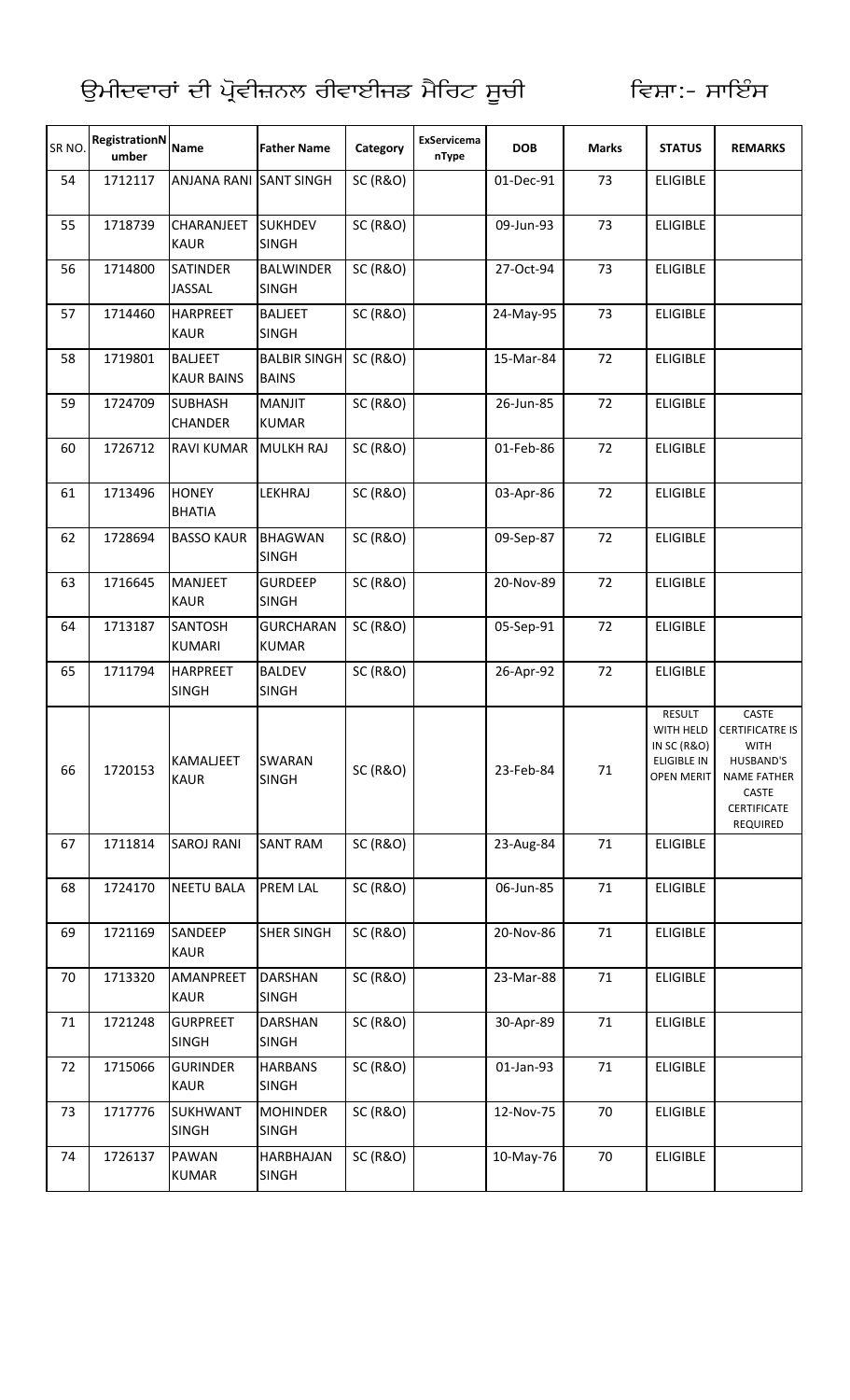| SR <sub>NO</sub> | <b>RegistrationN</b><br>umber | <b>Name</b>                          | <b>Father Name</b>                     | Category            | <b>ExServicema</b><br>nType | <b>DOB</b> | <b>Marks</b> | <b>STATUS</b>   | <b>REMARKS</b> |
|------------------|-------------------------------|--------------------------------------|----------------------------------------|---------------------|-----------------------------|------------|--------------|-----------------|----------------|
| 75               | 1727933                       | SIMRANJEET<br><b>KAUR</b>            | <b>JODH SINGH</b>                      | <b>SC (R&amp;O)</b> |                             | 09-May-81  | 70           | <b>ELIGIBLE</b> |                |
| 76               | 1720288                       | <b>DEVINDER</b><br><b>PREET KAUR</b> | <b>BALBIR SINGH</b>                    | <b>SC (R&amp;O)</b> |                             | 03-Jan-82  | 70           | <b>ELIGIBLE</b> |                |
| 77               | 1723164                       | <b>MANPREET</b><br><b>KAUR</b>       | <b>HARBHAJAN</b><br><b>SINGH</b>       | <b>SC (R&amp;O)</b> |                             | 22-Jun-82  | 70           | <b>ELIGIBLE</b> |                |
| 78               | 1716216                       | <b>SHAMSHER</b><br><b>SINGH</b>      | <b>NIRVAIR</b><br><b>SINGH</b>         | <b>SC (R&amp;O)</b> |                             | 24-Apr-86  | 70           | <b>ELIGIBLE</b> |                |
| 79               | 1722194                       | <b>ARSHDEEP</b><br><b>KAUR</b>       | <b>NACHHATTAR</b><br><b>SINGH</b>      | <b>SC (R&amp;O)</b> |                             | 21-Oct-86  | 70           | <b>ELIGIBLE</b> |                |
| 80               | 1712556                       | AMANDEEP<br><b>SINGH</b>             | <b>JAGTAR</b><br><b>SINGH</b>          | <b>SC (R&amp;O)</b> |                             | 15-Dec-86  | 70           | <b>ELIGIBLE</b> |                |
| 81               | 1714220                       | <b>HARJEET</b><br><b>KAUR</b>        | <b>CHARAN</b><br><b>SINGH</b>          | <b>SC (R&amp;O)</b> |                             | 12-Aug-87  | 70           | <b>ELIGIBLE</b> |                |
| 82               | 1710945                       | <b>KULWINDER</b><br><b>SINGH</b>     | <b>RESHAM</b><br><b>SINGH</b>          | <b>SC (R&amp;O)</b> |                             | 30-Sep-87  | 70           | <b>ELIGIBLE</b> |                |
| 83               | 1710451                       | RAMANPREET JAGTAR<br><b>KAUR</b>     | <b>SINGH</b>                           | <b>SC (R&amp;O)</b> |                             | 26-Mar-89  | 70           | <b>ELIGIBLE</b> |                |
| 84               | 1710492                       | <b>MAMTA</b>                         | <b>JANAK RAJ</b>                       | <b>SC (R&amp;O)</b> |                             | 30-Nov-91  | 70           | <b>ELIGIBLE</b> |                |
| 85               | 1717684                       | <b>RANJIT KAUR</b>                   | <b>SANTOKH</b><br><b>SINGH</b>         | <b>SC (R&amp;O)</b> |                             | 08-Aug-77  | 69           | <b>ELIGIBLE</b> |                |
| 86               | 1729353                       | <b>GURPREET</b><br><b>KAUR</b>       | <b>GURDEV</b><br><b>SINGH</b>          | <b>SC (R&amp;O)</b> |                             | 22-Jul-82  | 69           | <b>ELIGIBLE</b> |                |
| 87               | 1722241                       | <b>RAJNI RANI</b>                    | MR JOGA<br><b>RAM</b>                  | <b>SC (R&amp;O)</b> |                             | 29-Mar-85  | 69           | <b>ELIGIBLE</b> |                |
| 88               | 1723356                       | RAMANDEEP<br><b>KAUR</b>             | <b>JARNAIL</b><br><b>SINGH</b>         | <b>SC (R&amp;O)</b> |                             | 17-Apr-86  | 69           | <b>ELIGIBLE</b> |                |
| 89               | 1710274                       | <b>KIRAN BALA</b>                    | <b>TARSEM LAL</b>                      | <b>SC (R&amp;O)</b> |                             | 12-Jun-88  | 69           | <b>ELIGIBLE</b> |                |
| 90               | 1722220                       | <b>CHANDNI</b>                       | PREM CHAND                             | <b>SC (R&amp;O)</b> |                             | 05-Dec-88  | 69           | <b>ELIGIBLE</b> |                |
| 91               | 1712186                       | VARINDER<br><b>SINGH</b>             | <b>KARNAIL</b><br><b>SINGH</b>         | <b>SC (R&amp;O)</b> |                             | 01-Nov-89  | 69           | <b>ELIGIBLE</b> |                |
| 92               | 1710855                       | <b>BHAVNA</b>                        | KAMALJIT<br><b>SINGH</b>               | <b>SC (R&amp;O)</b> |                             | 18-Jan-92  | 69           | <b>ELIGIBLE</b> |                |
| 93               | 1710166                       | <b>RAJVIR KAUR</b>                   | <b>VIRINDER</b><br><b>SINGH</b>        | <b>SC (R&amp;O)</b> |                             | 15-May-79  | 68           | <b>ELIGIBLE</b> |                |
| 94               | 1723916                       | <b>JASPREET</b><br><b>KAUR</b>       | <b>JAGMOHAN</b><br><b>SINGH</b>        | <b>SC (R&amp;O)</b> |                             | 18-Jan-86  | 68           | <b>ELIGIBLE</b> |                |
| 95               | 1718665                       | <b>JASWANT</b><br><b>SINGH</b>       | <b>NAHAR</b><br><b>SINGH</b>           | <b>SC (R&amp;O)</b> |                             | 14-Oct-86  | 68           | <b>ELIGIBLE</b> |                |
| 96               | 1729113                       | <b>SUKHMEEN</b><br><b>KAUR</b>       | <b>GURBACHAN</b><br><b>SINGH BAINS</b> | <b>SC (R&amp;O)</b> |                             | 25-Aug-87  | 68           | <b>ELIGIBLE</b> |                |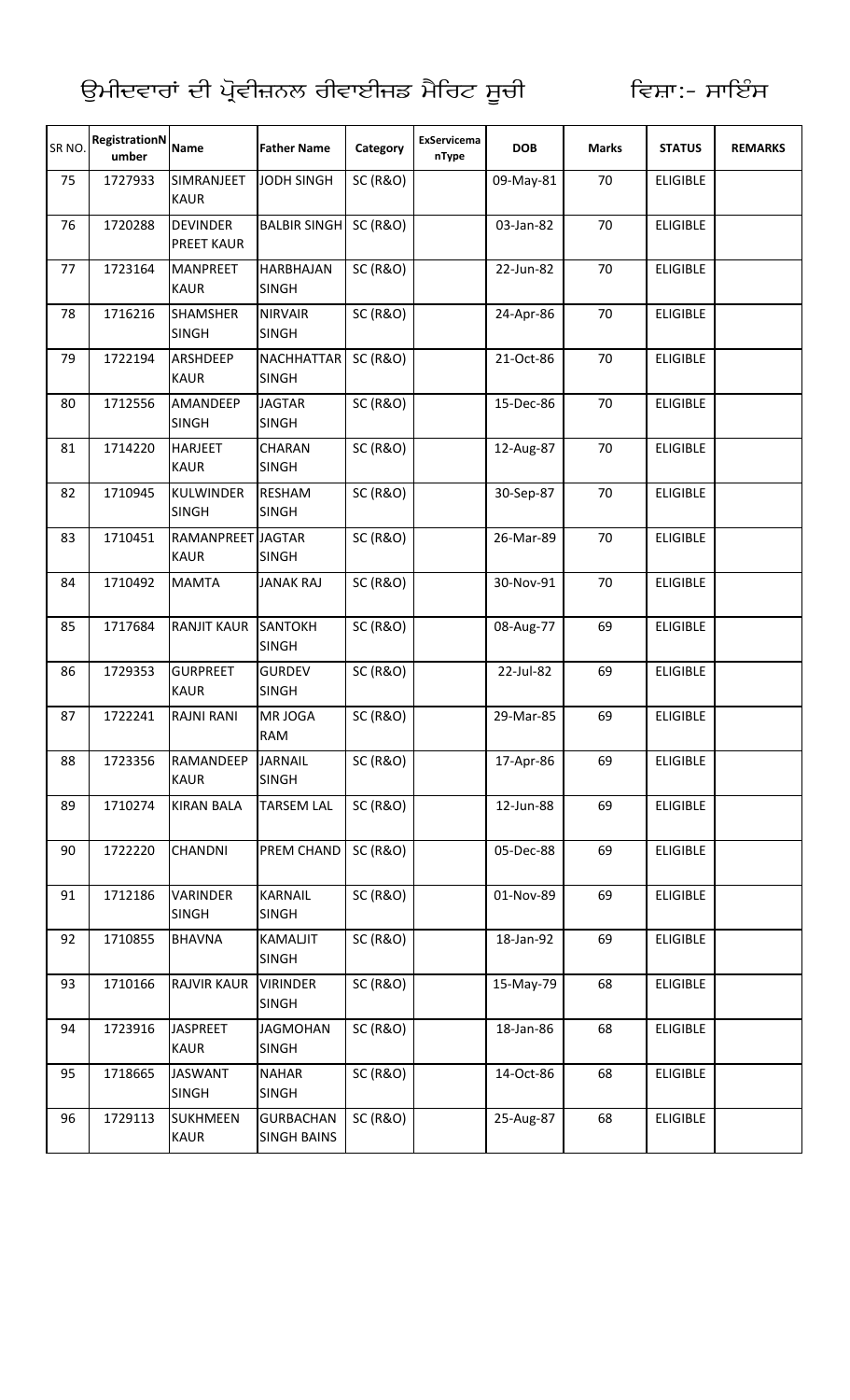| SR NO. | <b>RegistrationN</b><br>umber | <b>Name</b>                      | <b>Father Name</b>                   | Category            | ExServicema<br>nType | <b>DOB</b> | <b>Marks</b> | <b>STATUS</b>                                                                                                       | <b>REMARKS</b>                                                                                                                                            |
|--------|-------------------------------|----------------------------------|--------------------------------------|---------------------|----------------------|------------|--------------|---------------------------------------------------------------------------------------------------------------------|-----------------------------------------------------------------------------------------------------------------------------------------------------------|
| 97     | 1710091                       | <b>SHASHI BALA</b>               | <b>MEHAR</b><br><b>SINGH</b>         | <b>SC (R&amp;O)</b> |                      | 02-Dec-87  | 68           | <b>RESULT</b><br><b>WITH</b><br><b>HELD IN</b><br><b>SC (R&amp;O)</b><br><b>ELIGIBLE</b><br>IN OPEN<br><b>MERIT</b> | <b>FATHER</b><br><b>CERTIFICATE</b><br><b>REQUIRED</b><br>.CASTE<br><b>CERTIFICATE</b><br><b>WITH</b><br><b>HUSBAND</b><br><b>NAME</b><br><b>ATTACHED</b> |
| 98     | 1714421                       | <b>NEHA</b><br><b>VANOTRA</b>    | <b>MANOHAR</b><br><b>LAL VANOTRA</b> | <b>SC (R&amp;O)</b> |                      | 01-Mar-88  | 68           | <b>ELIGIBLE</b>                                                                                                     |                                                                                                                                                           |
| 99     | 1721682                       | <b>MANPREET</b><br><b>KAUR</b>   | <b>MOHINDER</b><br><b>SINGH</b>      | <b>SC (R&amp;O)</b> |                      | 15-May-89  | 68           | <b>ELIGIBLE</b>                                                                                                     |                                                                                                                                                           |
| 100    | 1715212                       | <b>SEEMA RANI</b>                | <b>SURJEET</b><br><b>SINGH</b>       | <b>SC (R&amp;O)</b> |                      | 21-Feb-90  | 68           | <b>ELIGIBLE</b>                                                                                                     |                                                                                                                                                           |
| 101    | 1710151                       | <b>KANCHAN</b>                   | PREM<br><b>PARKASH</b>               | <b>SC (R&amp;O)</b> |                      | 23-Jun-90  | 68           | <b>ELIGIBLE</b><br>IN SC<br>(R&O)<br>CATEGOR<br>Υ                                                                   | <b>CANDIDATE</b><br><b>APLIED IN</b><br>SC(M&B) BUT<br><b>BELONGS TO</b><br><b>SC(R&amp;O)</b>                                                            |
| 102    | 1714269                       | <b>MANDEEP</b><br><b>KAUR</b>    | KEWAL SINGH SC (R&O)                 |                     |                      | 29-Nov-92  | 68           | <b>ELIGIBLE</b>                                                                                                     |                                                                                                                                                           |
| 103    | 1717004                       | <b>JASKARAN</b><br><b>SINGH</b>  | <b>SOHAN LAL</b>                     | <b>SC (R&amp;O)</b> |                      | 19-Mar-93  | 68           | <b>ELIGIBLE</b>                                                                                                     |                                                                                                                                                           |
| 104    | 1710962                       | <b>MANDEEP</b><br><b>KAUR</b>    | <b>SUKHMANDE</b><br><b>R SINGH</b>   | <b>SC (R&amp;O)</b> |                      | 06-May-93  | 68           | <b>ELIGIBLE</b>                                                                                                     |                                                                                                                                                           |
| 105    | 1719271                       | <b>DIVYA DEEP</b>                | <b>BALKAR</b><br><b>CHAND</b>        | <b>SC (R&amp;O)</b> |                      | 14-Nov-80  | 67           | <b>ELIGIBLE</b>                                                                                                     |                                                                                                                                                           |
| 106    | 1721190                       | <b>MONIKA</b>                    | SARUP<br><b>CHAND</b>                | <b>SC (R&amp;O)</b> |                      | 22-Apr-81  | 67           | <b>ELIGIBLE</b>                                                                                                     |                                                                                                                                                           |
| 107    | 1730210                       | <b>DEEPAK</b><br><b>KUMAR</b>    | SATPAL                               | <b>SC (R&amp;O)</b> |                      | 08-Aug-84  | 67           | <b>ELIGIBLE</b>                                                                                                     |                                                                                                                                                           |
| 108    | 1711533                       | <b>AMITA BALA</b>                | <b>AVINASH</b><br><b>KUMAR</b>       | <b>SC (R&amp;O)</b> |                      | 03-Apr-87  | 67           | <b>ELIGIBLE</b>                                                                                                     |                                                                                                                                                           |
| 109    | 1717958                       | HANISH BALA MELA RAM             |                                      | <b>SC (R&amp;O)</b> |                      | 11-Nov-87  | 67           | <b>ELIGIBLE</b>                                                                                                     |                                                                                                                                                           |
| 110    | 1717652                       | <b>JAGROOP</b><br><b>KAUR</b>    | <b>JOGINDER</b><br><b>SINGH</b>      | <b>SC (R&amp;O)</b> |                      | 12-Mar-88  | 67           | <b>ELIGIBLE</b>                                                                                                     |                                                                                                                                                           |
| 111    | 1711656                       | SIMRANJEET<br><b>KAUR</b>        | <b>KULDEEP</b><br><b>SINGH</b>       | <b>SC (R&amp;O)</b> |                      | 09-Aug-88  | 67           | <b>ELIGIBLE</b>                                                                                                     |                                                                                                                                                           |
| 112    | 1719881                       | <b>KUSUM</b><br><b>KUMARI</b>    | <b>GIAN CHAND</b>                    | <b>SC (R&amp;O)</b> |                      | 09-May-89  | 67           | <b>ELIGIBLE</b>                                                                                                     |                                                                                                                                                           |
| 113    | 1715835                       | <b>MONIKA</b>                    | <b>HARPAL</b><br><b>SINGH</b>        | <b>SC (R&amp;O)</b> |                      | 18-Jul-89  | 67           | <b>ELIGIBLE</b>                                                                                                     |                                                                                                                                                           |
| 114    | 1710966                       | NAVJOT KAUR PARAMJIT             | <b>SINGH</b>                         | <b>SC (R&amp;O)</b> |                      | 13-Aug-89  | 67           | <b>ELIGIBLE</b>                                                                                                     |                                                                                                                                                           |
| 115    | 1711329                       | <b>EKAMPREET</b><br><b>SINGH</b> | <b>GAMDOOR</b><br><b>SINGH</b>       | <b>SC (R&amp;O)</b> |                      | 11-Dec-90  | 67           | <b>ELIGIBLE</b>                                                                                                     |                                                                                                                                                           |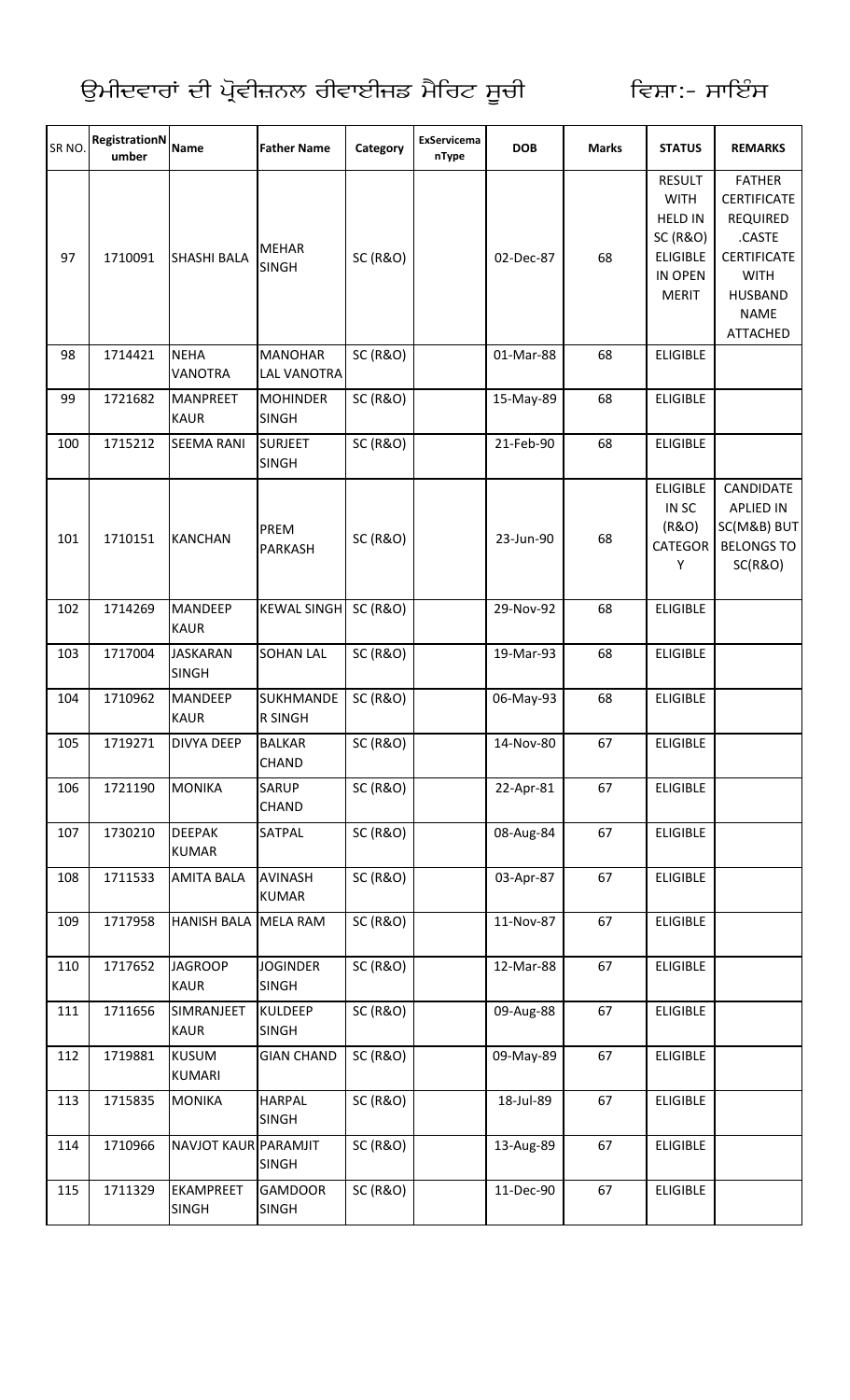| ਉਮੀਦਵਾਰਾਂ ਦੀ ਪ੍ਰੋਵੀਜ਼ਨਲ ਰੀਵਾਈਜਡ ਮੈਰਿਟ ਸੂਚੀ |  |  |  |
|--------------------------------------------|--|--|--|
|                                            |  |  |  |

| SR <sub>NO</sub> | <b>RegistrationN</b><br>umber | <b>Name</b>                     | <b>Father Name</b>             | Category            | ExServicema<br>nType | <b>DOB</b> | <b>Marks</b> | <b>STATUS</b>   | <b>REMARKS</b> |
|------------------|-------------------------------|---------------------------------|--------------------------------|---------------------|----------------------|------------|--------------|-----------------|----------------|
| 116              | 1713073                       | <b>SUNIL</b><br><b>KUMAR</b>    | <b>SUKHDEV</b><br><b>SAHNI</b> | <b>SC (R&amp;O)</b> |                      | 04-Dec-84  | 66           | <b>ELIGIBLE</b> |                |
| 117              | 1715509                       | <b>SANDEEP</b><br><b>KAUR</b>   | <b>SARWAN</b><br><b>SINGH</b>  | <b>SC (R&amp;O)</b> |                      | 08-Oct-85  | 66           | <b>ELIGIBLE</b> |                |
| 118              | 1723395                       | <b>SEEMA RANI</b>               | <b>AMARJIT</b><br><b>SINGH</b> | <b>SC (R&amp;O)</b> |                      | 17-Dec-87  | 66           | <b>ELIGIBLE</b> |                |
| 119              | 1713551                       | <b>SIMMY</b><br><b>SALGOTRA</b> | <b>GULZAR</b><br><b>SINGH</b>  | <b>SC (R&amp;O)</b> |                      | 14-Jul-89  | 66           | <b>ELIGIBLE</b> |                |
| 120              | 1728304                       | <b>SURINDER</b><br><b>KAUR</b>  | PARAMJIT<br><b>SINGH</b>       | <b>SC (R&amp;O)</b> |                      | 28-Jul-89  | 66           | <b>ELIGIBLE</b> |                |

#### 4. ਐਸ ਸੀ (ਐਮ ਐਂਡ ਬੀ) ਸਾਬਕਾ ਫੋਜੀ

| SR<br>NO. | <b>Registration</b><br><b>Number</b> | <b>Name</b>                        | <b>Father Name</b>                | Category                  | ExServicemanTyp | <b>DOB</b> | <b>Marks</b> | <b>STATUS</b>   | <b>REMARKS</b> |
|-----------|--------------------------------------|------------------------------------|-----------------------------------|---------------------------|-----------------|------------|--------------|-----------------|----------------|
|           | 1715227                              | <b>TEJINDERPAL</b><br><b>SINGH</b> | <b>BALWINDER</b><br><b>ISINGH</b> | $ISC(M&B)-$<br>Ex.Service | DEPENDENT       | 23-Jun-92  | 65           | <b>ELIGIBLE</b> |                |

## 5. ਐਸ ਸੀ (ਆਰ ਐਂਡ ਓ) ਸਾਬਕਾ ਫੋਜੀ

| <b>SR</b><br>NO. | Registration<br><b>Number</b> | <b>Name</b>                         | <b>Father Name</b>                 | Category                       | ExServicemanTyp  | <b>DOB</b> | <b>Marks</b> | <b>STATUS</b>   | <b>REMARKS</b>                                   |
|------------------|-------------------------------|-------------------------------------|------------------------------------|--------------------------------|------------------|------------|--------------|-----------------|--------------------------------------------------|
|                  | 1712966                       | <b>HARMANPRE</b><br><b>IET KAUR</b> | <b>HARBANS</b><br><b>ISINGH</b>    | SC (R&O)-<br>Ex.Service        | <b>DEPENDENT</b> | 05-Oct-90  | 75           | <b>ELIGIBLE</b> |                                                  |
| 2                | 1721637                       | <b>BEANT KAUR</b>                   | <b>DARSHAN</b><br><b>SINGH</b>     | SC (R&O)-<br>Ex.Service        | <b>DEPENDENT</b> | 16-Jul-92  | 71           | <b>ELIGIBLE</b> |                                                  |
| 3                | 1720709                       | <b>CHETAN</b><br>KOTRA              | <b>ROOP CHAND</b><br><b>IKOTRA</b> | SC (R&O)-<br>Ex.Service<br>man | <b>DEPENDENT</b> | 11-Jan-84  | 48           | <b>ELIGIBLE</b> | PUNJABI PASSED<br><b>FROM PUNJABI</b><br>PARBODH |

#### 6. ਐਸ ਸੀ (ਐਮ ਐਂਡ ਬੀ) ਖਿਡਾਰੀ

| SR<br>NO. | <b>Registration</b><br>Number | <b>Name</b> | <b>Father Name</b> | <b>Category</b> | ExServicemanTyp<br>е | <b>DOB</b>                               | <b>Marks</b> | <b>STATUS</b> | <b>REMARKS</b> |
|-----------|-------------------------------|-------------|--------------------|-----------------|----------------------|------------------------------------------|--------------|---------------|----------------|
|           |                               |             |                    |                 |                      | CANDIDATE NOT AVAILABLE IN THIS CATEGORY |              |               |                |

|                  | $ 7$ . ਐਸ ਸੀ (ਆਰ ਐਂਡ ਓ) ਖਿਡਾਰੀ           |             |                    |          |                      |            |              |               |                |  |  |  |
|------------------|------------------------------------------|-------------|--------------------|----------|----------------------|------------|--------------|---------------|----------------|--|--|--|
| <b>SR</b><br>NO. | <b>Registration</b><br><b>Number</b>     | <b>Name</b> | <b>Father Name</b> | Category | ExServicemanTyp<br>e | <b>DOB</b> | <b>Marks</b> | <b>STATUS</b> | <b>REMARKS</b> |  |  |  |
|                  | CANDIDATE NOT AVAILABLE IN THIS CATEGORY |             |                    |          |                      |            |              |               |                |  |  |  |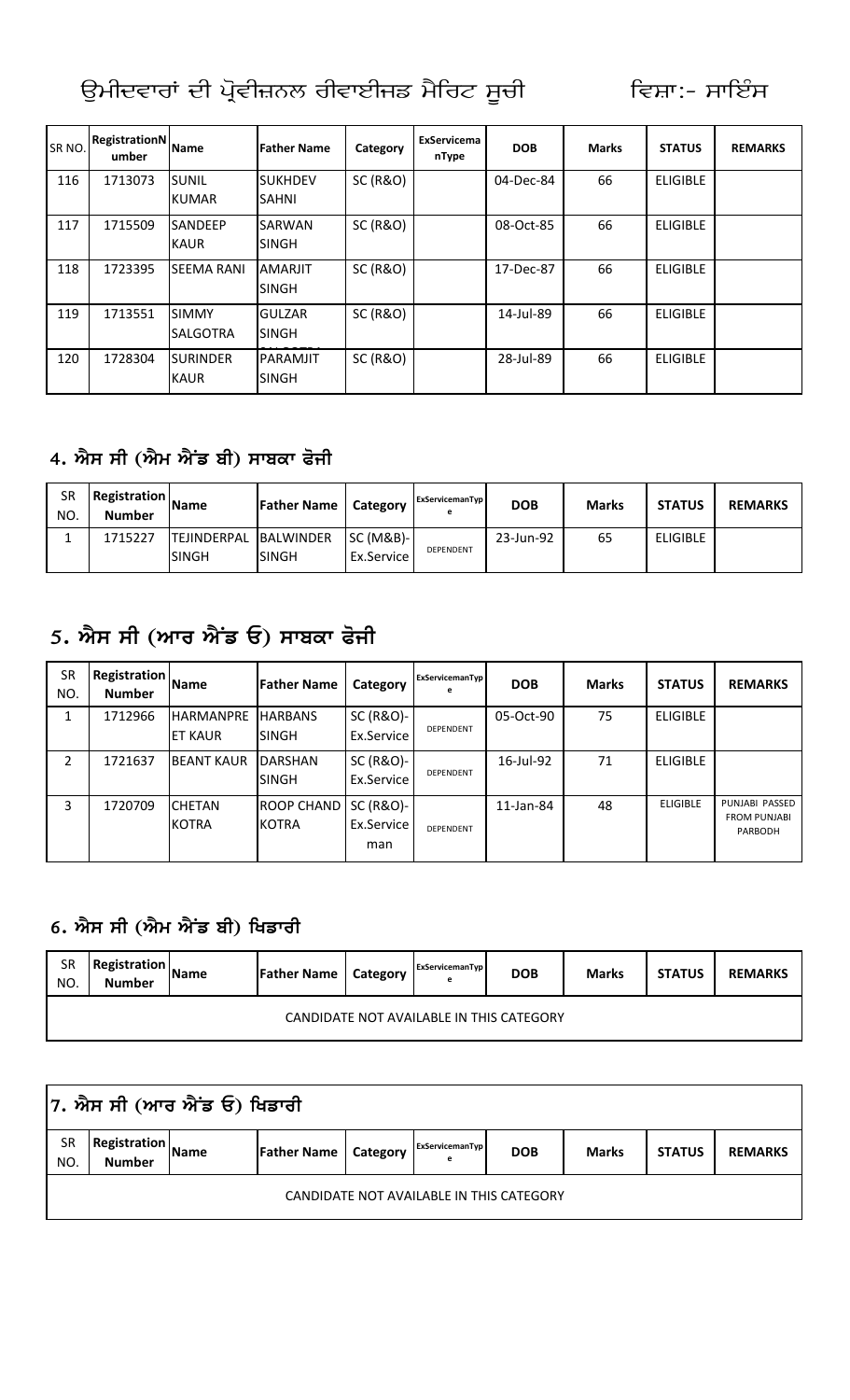ਉਮੀਦਵਾਰਾਂ ਦੀ ਪ੍ਰੋਵੀਜ਼ਨਲ ਰੀਵਾਈਜਡ ਮੈਰਿਟ ਸੂਚੀ

KAUR

**SINGH** 

| SR NO.                  | RegistrationN Name<br>umber          |                                | <b>Father Name</b>                                                                | Category            | ExServicema<br>nType | <b>DOB</b> | <b>Marks</b> | <b>STATUS</b>   | <b>REMARKS</b> |
|-------------------------|--------------------------------------|--------------------------------|-----------------------------------------------------------------------------------|---------------------|----------------------|------------|--------------|-----------------|----------------|
|                         |                                      |                                | 8. ਐਸ ਸੀ (ਐਮ ਐਂਡ ਬੀ),ਐਸ ਸੀ (ਐਮ ਐਂਡ ਬੀ) ਸਾਬਕਾਂ ਫੋਜੀ, ਐਸ ਸੀ (ਆਰ ਐਂਡ ਓ) ਸਾਬਕਾਂ ਫੋਜੀ, |                     |                      |            |              |                 |                |
|                         |                                      |                                | ਐਸ ਸੀ (ਐਮ ਐਂਡ ਬੀ) ਖਿਡਾਰੀ,  ਐਸ ਸੀ (ਆਰ ਐਂਡ ਓ) ਖਿਡਾਰੀ  ਦੀਆਂ ਪੋਸਟਾਂ ਖਾਲੀ ਰਹਿਣ ਕਾਰਨ    |                     |                      |            |              |                 |                |
|                         |                                      |                                | ਐਸ ਸੀ (ਆਰ ਐਂਡ ਓ) ਨੂੰ ਦਿੱਤੀਆਂ ਜਾਂਦੀਆਂ ਹਨ                                           |                     |                      |            |              |                 |                |
| SR<br>NO.               | <b>Registration</b><br><b>Number</b> | <b>Name</b>                    | <b>Father Name</b>                                                                | Category            | ExServicemanTyp      | <b>DOB</b> | <b>Marks</b> | <b>STATUS</b>   | <b>REMARKS</b> |
| 1                       | 1723680                              | <b>ROOBY</b>                   | <b>JAGDISH RAJ</b>                                                                | <b>SC (R&amp;O)</b> |                      | 25-Aug-89  | 66           | <b>ELIGIBLE</b> |                |
| $\overline{2}$          | 1715507                              | NAVJOT KAUR MANJIT             | <b>SINGH</b>                                                                      | <b>SC (R&amp;O)</b> |                      | 08-Apr-90  | 66           | <b>ELIGIBLE</b> |                |
| $\overline{3}$          | 1718810                              | SONIKA<br><b>KATARIA</b>       | RAM SAROOP                                                                        | <b>SC (R&amp;O)</b> |                      | 11-Oct-93  | 66           | <b>ELIGIBLE</b> |                |
| $\overline{\mathbf{4}}$ | 1719481                              | HARMANPRE<br><b>ET KAUR</b>    | <b>MALKIT</b><br><b>SINGH</b>                                                     | <b>SC (R&amp;O)</b> |                      | 25-Nov-94  | 66           | <b>ELIGIBLE</b> |                |
| 5                       | 1719713                              | <b>SONIA RATTU</b>             | <b>GIAN CHAND</b><br><b>RATTU</b>                                                 | <b>SC (R&amp;O)</b> |                      | 03-Apr-78  | 65           | <b>ELIGIBLE</b> |                |
| 6                       | 1721757                              | <b>RITU RANI</b>               | <b>SITAL DASS</b>                                                                 | <b>SC (R&amp;O)</b> |                      | 16-Apr-78  | 65           | <b>ELIGIBLE</b> |                |
| $\overline{7}$          | 1712804                              | <b>DALIP KUMAR MOHINDER</b>    | LAL                                                                               | <b>SC (R&amp;O)</b> |                      | 09-Jun-83  | 65           | <b>ELIGIBLE</b> |                |
| 8                       | 1712468                              | <b>JIVANJOT</b><br><b>KAUR</b> | <b>DARSHAN</b><br><b>SINGH</b>                                                    | <b>SC (R&amp;O)</b> |                      | 03-Dec-84  | 65           | <b>ELIGIBLE</b> |                |
| 9                       | 1729855                              | <b>SEEMA RANI</b>              | <b>ASHOK</b><br><b>KUMAR</b>                                                      | <b>SC (R&amp;O)</b> |                      | 16-Jun-86  | 65           | <b>ELIGIBLE</b> |                |
| 10                      | 1715471                              | PRITPAL<br><b>SINGH</b>        | <b>KAMALJEET</b><br><b>SINGH</b>                                                  | <b>SC (R&amp;O)</b> |                      | 22-Aug-90  | 65           | <b>ELIGIBLE</b> |                |
| 11                      | 1714846                              | MANJU DEVI                     | <b>DES RAJ</b>                                                                    | <b>SC (R&amp;O)</b> |                      | 06-Mar-84  | 64           | ELIGIBLE        |                |
| 12                      | 1710287                              | <b>RUBY RANI</b>               | <b>MADAN LAL</b>                                                                  | <b>SC (R&amp;O)</b> |                      | 27-Oct-87  | 64           | <b>ELIGIBLE</b> |                |
| 13                      | 1712838                              | POONAM<br><b>KUNDAL</b>        | <b>SOM RAJ</b><br>KUNDAL                                                          | <b>SC (R&amp;O)</b> |                      | 13-Nov-87  | 64           | <b>ELIGIBLE</b> |                |
| 14                      | 1716338                              | SUKHWANT<br><b>KAUR</b>        | <b>GURMUKH</b><br><b>SINGH</b>                                                    | <b>SC (R&amp;O)</b> |                      | 18-Nov-89  | 64           | <b>ELIGIBLE</b> |                |
| 15                      | 1724538                              | <b>NAVNEET</b><br><b>KAUR</b>  | <b>KULDEEP</b><br><b>SINGH</b>                                                    | <b>SC (R&amp;O)</b> |                      | 30-Nov-89  | 64           | <b>ELIGIBLE</b> |                |
| 16                      | 1711591                              | KAMALJEET<br><b>KAUR</b>       | <b>SUKHDEV</b><br><b>SINGH</b>                                                    | <b>SC (R&amp;O)</b> |                      | 05-Mar-90  | 64           | <b>ELIGIBLE</b> |                |
| 17                      | 1714355                              | <b>BALJEET</b><br><b>KAUR</b>  | <b>DARSHAN</b><br><b>SINGH</b>                                                    | <b>SC (R&amp;O)</b> |                      | 07-Jul-91  | 64           | <b>ELIGIBLE</b> |                |
| 18                      | 1714455                              | <b>DALVIR KAUR</b>             | <b>SATVINDER</b><br><b>SINGH</b>                                                  | <b>SC (R&amp;O)</b> |                      | 04-Feb-92  | 64           | <b>ELIGIBLE</b> |                |
| 19                      | 1722196                              | MEENA<br>KUMARI                | RESHAM<br><b>DASS</b>                                                             | <b>SC (R&amp;O)</b> |                      | 01-Aug-83  | 63           | <b>ELIGIBLE</b> |                |
| 20                      | 1723230                              | MANDEEP                        | <b>JAGDISH</b>                                                                    | <b>SC (R&amp;O)</b> |                      | 01-Sep-86  | 63           | <b>ELIGIBLE</b> |                |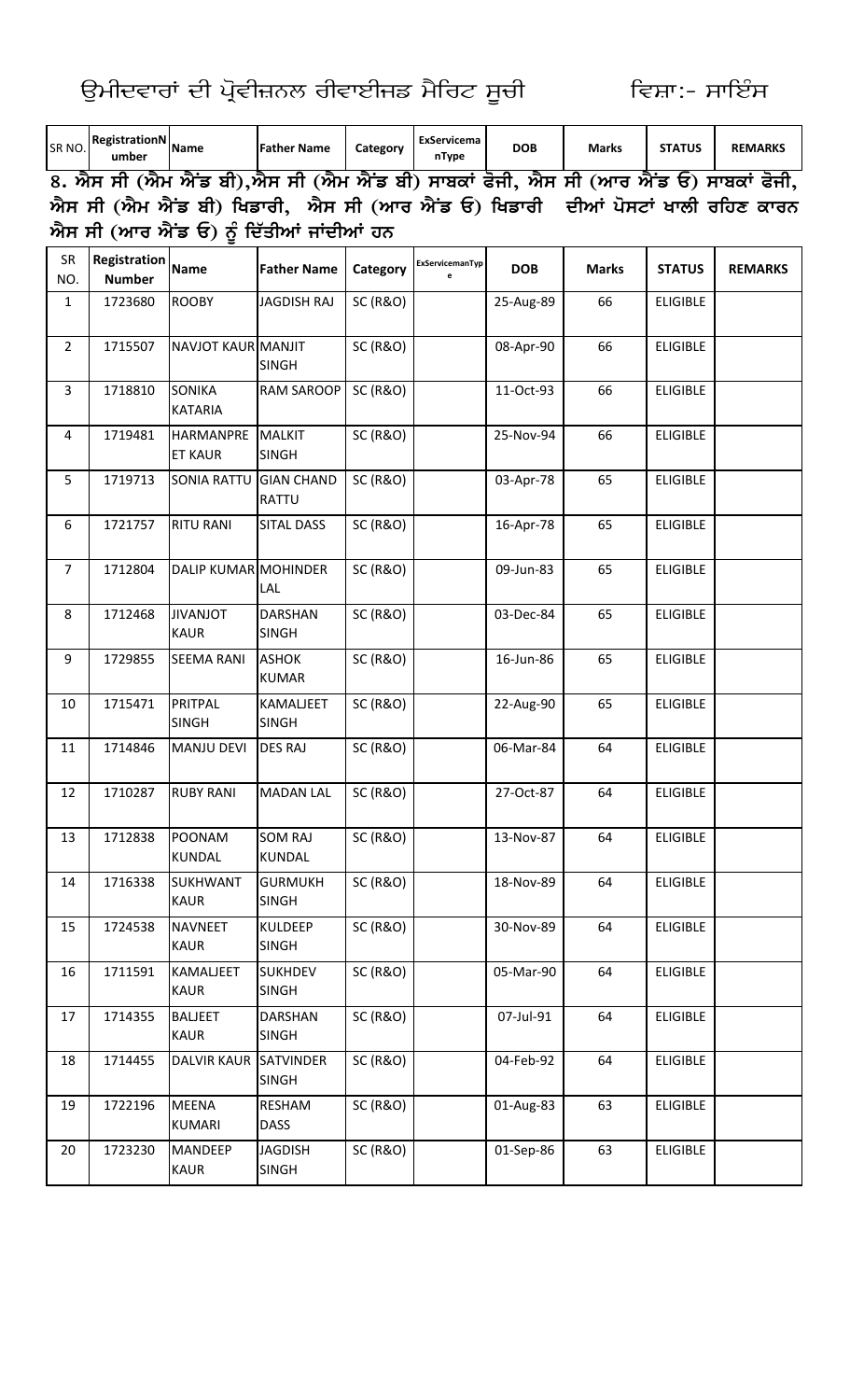| SR <sub>NO</sub> | RegistrationN<br>umber | <b>Name</b>                      | <b>Father Name</b>                   | Category            | ExServicema<br>nType | <b>DOB</b> | <b>Marks</b> | <b>STATUS</b>   | <b>REMARKS</b> |
|------------------|------------------------|----------------------------------|--------------------------------------|---------------------|----------------------|------------|--------------|-----------------|----------------|
| 21               | 1712544                | <b>AMANPREET</b><br><b>KAUR</b>  | <b>DALWINDER</b><br><b>SINGH</b>     | <b>SC (R&amp;O)</b> |                      | 02-Feb-87  | 63           | <b>ELIGIBLE</b> |                |
| 22               | 1720388                | <b>AMANPREET</b><br><b>SINGH</b> | <b>RAM SINGH</b>                     | <b>SC (R&amp;O)</b> |                      | 03-Nov-87  | 63           | <b>ELIGIBLE</b> |                |
| 23               | 1712736                | MANJU<br><b>BHATIA</b>           | <b>KEWAL</b><br><b>KRISHAN</b>       | <b>SC (R&amp;O)</b> |                      | 24-Apr-88  | 63           | <b>ELIGIBLE</b> |                |
| 24               | 1713305                | <b>HARVINDER</b><br><b>KAUR</b>  | <b>HARIPAL</b><br><b>SINGH SAFRI</b> | <b>SC (R&amp;O)</b> |                      | 28-Jul-89  | 63           | <b>ELIGIBLE</b> |                |
| 25               | 1717021                | AMANDEEP<br><b>KAUR</b>          | <b>AMARJIT</b><br><b>SINGH</b>       | <b>SC (R&amp;O)</b> |                      | 02-Dec-89  | 63           | <b>ELIGIBLE</b> |                |
| 26               | 1710623                | <b>POOJA</b>                     | <b>MAJOR RAM</b>                     | <b>SC (R&amp;O)</b> |                      | 06-Jan-91  | 63           | <b>ELIGIBLE</b> |                |
| 27               | 1711133                | <b>UPINDER</b><br><b>KAUR</b>    | <b>GURSHARAN</b><br><b>SINGH</b>     | <b>SC (R&amp;O)</b> |                      | 16-Jan-92  | 63           | <b>ELIGIBLE</b> |                |
| 28               | 1715734                | PRIYANKA                         | <b>TILAK RAJ</b>                     | <b>SC (R&amp;O)</b> |                      | 10-Apr-94  | 63           | <b>ELIGIBLE</b> |                |
| 29               | 1720133                | SARBJIT KAUR BALDEV              | <b>SINGH</b>                         | <b>SC (R&amp;O)</b> |                      | 30-Mar-78  | 62           | <b>ELIGIBLE</b> |                |
| 30               | 1710468                | <b>RAJNISH</b><br><b>BHAGAT</b>  | <b>CHHAJU RAM</b>                    | <b>SC (R&amp;O)</b> |                      | 11-Jul-81  | 62           | <b>ELIGIBLE</b> |                |
| 31               | 1722507                | <b>HARISH</b><br><b>KUMAR</b>    | VAZEER<br><b>CHAND</b>               | <b>SC (R&amp;O)</b> |                      | 02-May-84  | 62           | <b>ELIGIBLE</b> |                |
| 32               | 1713451                | <b>GURMEET</b><br><b>SINGH</b>   | <b>JIWAN SINGH</b>                   | <b>SC (R&amp;O)</b> |                      | 01-Apr-85  | 62           | <b>ELIGIBLE</b> |                |
| 33               | 1713488                | JASBIR SINGH HARBHAJAN           | <b>SINGH</b>                         | <b>SC (R&amp;O)</b> |                      | 22-Apr-85  | 62           | <b>ELIGIBLE</b> |                |
| 34               | 1716919                | <b>NARINDER</b><br><b>KUMAR</b>  | <b>PREM PAL</b>                      | <b>SC (R&amp;O)</b> |                      | 02-Apr-86  | 62           | <b>ELIGIBLE</b> |                |
| 35               | 1720494                | <b>GURMEET</b><br><b>KAUR</b>    | SAUDAGAR<br><b>SINGH</b>             | <b>SC (R&amp;O)</b> |                      | 29-Jun-86  | 62           | <b>ELIGIBLE</b> |                |
| 36               | 1721189                | <b>MANJU BALA</b>                | <b>KALP NATH</b><br>PAL              | <b>SC (R&amp;O)</b> |                      | 09-Sep-86  | 62           | <b>ELIGIBLE</b> |                |
| 37               | 1723735                | <b>RAJNI BALA</b>                | KANWALJIT<br><b>SINGH</b>            | <b>SC (R&amp;O)</b> |                      | 19-Jan-87  | 62           | <b>ELIGIBLE</b> |                |
| 38               | 1718134                | <b>VICKY VIKAS</b>               | PARITAM<br><b>CHAND</b>              | <b>SC (R&amp;O)</b> |                      | 12-Nov-87  | 62           | <b>ELIGIBLE</b> |                |
| 39               | 1716409                | <b>SATINDER</b><br><b>KAUR</b>   | <b>CHANU RAM</b>                     | <b>SC (R&amp;O)</b> |                      | 04-Jan-88  | 62           | <b>ELIGIBLE</b> |                |
| 40               | 1710114                | <b>MONIKA</b><br><b>BUNGER</b>   | <b>PANNA LAL</b><br><b>BUNGER</b>    | <b>SC (R&amp;O)</b> |                      | 21-Mar-89  | 62           | <b>ELIGIBLE</b> |                |
| 41               | 1712341                | <b>RAJPAL KAUR</b>               | <b>BAKHTOUR</b><br><b>SINGH</b>      | <b>SC (R&amp;O)</b> |                      | 04-Jun-89  | 62           | <b>ELIGIBLE</b> |                |
| 42               | 1711477                | <b>HARMANDEE</b><br>P KAUR       | <b>PREM SINGH</b>                    | <b>SC (R&amp;O)</b> |                      | 30-Jul-92  | 62           | <b>ELIGIBLE</b> |                |
| 43               | 1714304                | <b>MANJEET</b><br><b>SINGH</b>   | <b>GOBIND</b><br>RAM                 | <b>SC (R&amp;O)</b> |                      | 11-Jan-93  | 62           | <b>ELIGIBLE</b> |                |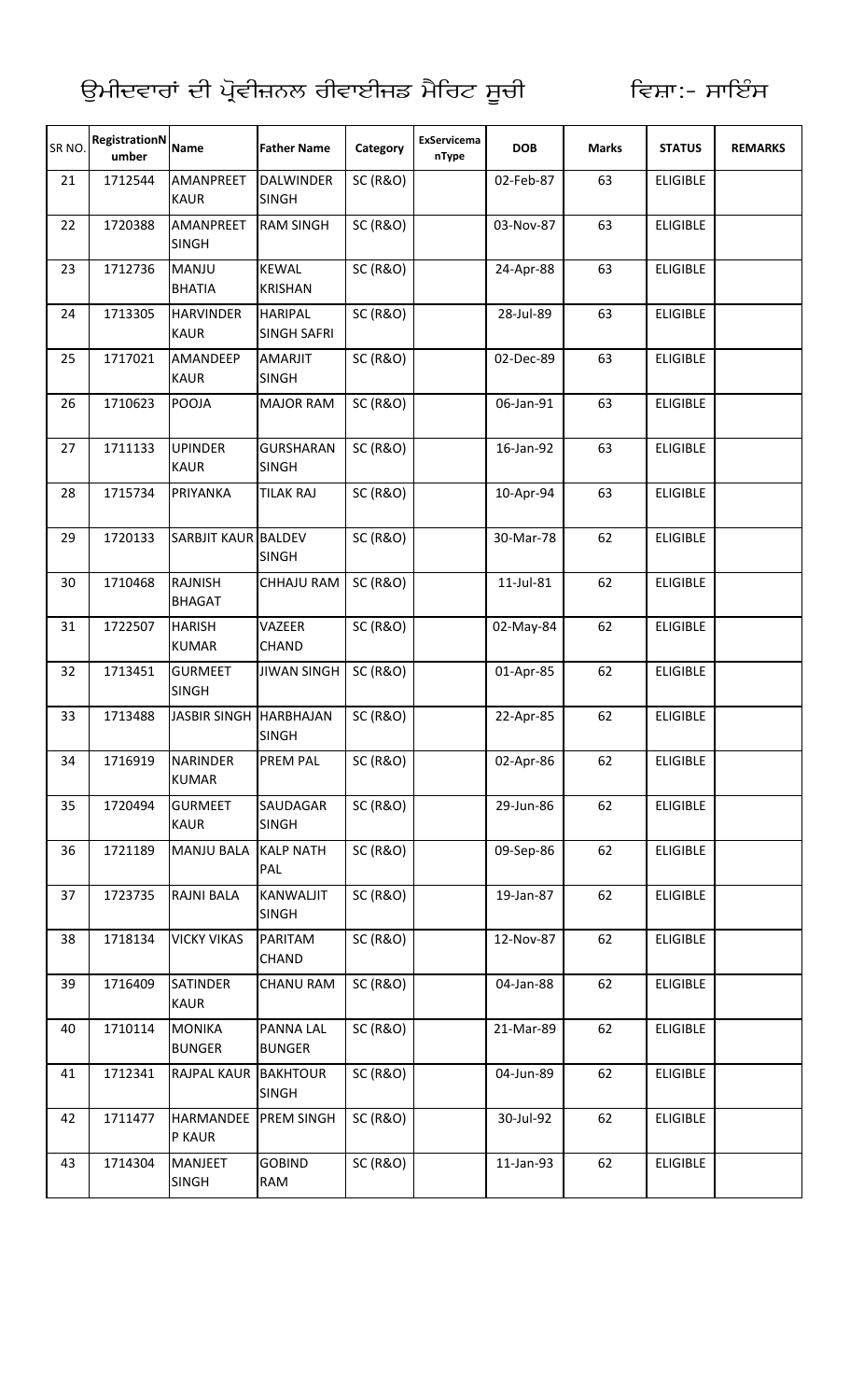| SR <sub>NO</sub> | RegistrationN<br>umber | <b>Name</b>                     | <b>Father Name</b>                 | Category            | ExServicema<br>nType | <b>DOB</b> | <b>Marks</b> | <b>STATUS</b>   | <b>REMARKS</b> |
|------------------|------------------------|---------------------------------|------------------------------------|---------------------|----------------------|------------|--------------|-----------------|----------------|
| 44               | 1720108                | <b>MANDEEP</b><br><b>KAUR</b>   | <b>GURCHARAN</b><br><b>SINGH</b>   | <b>SC (R&amp;O)</b> |                      | 16-Dec-83  | 61           | <b>ELIGIBLE</b> |                |
| 45               | 1723697                | <b>SUNITA</b><br><b>KUMARI</b>  | <b>AJIT KUMAR</b>                  | <b>SC (R&amp;O)</b> |                      | 14-Jul-84  | 61           | <b>ELIGIBLE</b> |                |
| 46               | 1719906                | AMANDEEP<br><b>KAUR</b>         | <b>DILBAGH</b><br><b>SINGH</b>     | <b>SC (R&amp;O)</b> |                      | 04-Jul-85  | 61           | <b>ELIGIBLE</b> |                |
| 47               | 1710077                | <b>SONIA BALI</b>               | <b>MOHINDER</b><br><b>PAL BALI</b> | <b>SC (R&amp;O)</b> |                      | 22-Oct-89  | 61           | <b>ELIGIBLE</b> |                |
| 48               | 1718184                | SANDEEP<br><b>KAUR</b>          | JAGBIR SINGH SC (R&O)              |                     |                      | 14-Dec-89  | 61           | <b>ELIGIBLE</b> |                |
| 49               | 1717213                | <b>MANDEEP</b><br><b>KAUR</b>   | <b>JORA SINGH</b>                  | <b>SC (R&amp;O)</b> |                      | 09-Dec-83  | 60           | <b>ELIGIBLE</b> |                |
| 50               | 1714681                | GAGANDEEP<br><b>SINGH</b>       | <b>MANJIT</b><br><b>SINGH</b>      | <b>SC (R&amp;O)</b> |                      | 17-Dec-86  | 60           | <b>ELIGIBLE</b> |                |
| 51               | 1713223                | <b>SAMITA DEVI</b>              | <b>SH</b><br><b>MOHINDER</b>       | <b>SC (R&amp;O)</b> |                      | 24-Apr-87  | 60           | <b>ELIGIBLE</b> |                |
| 52               | 1713836                | <b>PUNEET</b><br><b>KUMARI</b>  | <b>HANS RAJ</b>                    | <b>SC (R&amp;O)</b> |                      | 15-Mar-88  | 60           | <b>ELIGIBLE</b> |                |
| 53               | 1728373                | <b>SUMANDEEP</b><br><b>KAUR</b> | <b>CHARANJEET</b><br><b>SINGH</b>  | <b>SC (R&amp;O)</b> |                      | 03-Jun-88  | 60           | <b>ELIGIBLE</b> |                |
| 54               | 1711119                | <b>JYOTI</b>                    | <b>HARBILAS</b>                    | <b>SC (R&amp;O)</b> |                      | 29-Apr-89  | 60           | <b>ELIGIBLE</b> |                |
| 55               | 1723450                | MONIKA RANI MOHINDER            | LAL                                | <b>SC (R&amp;O)</b> |                      | 26-Oct-89  | 60           | <b>ELIGIBLE</b> |                |
| 56               | 1719520                | <b>RANVIR KAUR HARPAL</b>       | <b>SINGH</b>                       | <b>SC (R&amp;O)</b> |                      | 23-Sep-78  | 59           | <b>ELIGIBLE</b> |                |
| 57               | 1710752                | <b>SANTOSH</b><br><b>KUMARI</b> | <b>DALJEET</b><br><b>KUMAR</b>     | <b>SC (R&amp;O)</b> |                      | 19-Mar-81  | 59           | <b>ELIGIBLE</b> |                |
| 58               | 1710342                | <b>MANMOHAN</b><br><b>SINGH</b> | <b>HAKUMAT</b><br><b>SINGH</b>     | <b>SC (R&amp;O)</b> |                      | 06-Sep-88  | 59           | <b>ELIGIBLE</b> |                |
| 59               | 1728071                | <b>USHA KIRAN</b>               | <b>DHARAMPAL</b><br><b>SINGH</b>   | <b>SC (R&amp;O)</b> |                      | 11-Feb-89  | 59           | <b>ELIGIBLE</b> |                |
| 60               | 1715573                | <b>KIRANDEEP</b><br><b>KAUR</b> | <b>JARNAIL</b><br><b>SINGH</b>     | <b>SC (R&amp;O)</b> |                      | 16-Dec-89  | 59           | <b>ELIGIBLE</b> |                |
| 61               | 1710292                | JASVIR SINGH JOGINDER           | <b>SINGH</b>                       | <b>SC (R&amp;O)</b> |                      | 07-May-91  | 59           | <b>ELIGIBLE</b> |                |
| 62               | 1712883                | POOJA                           | PRITAM DASS                        | <b>SC (R&amp;O)</b> |                      | 25-Dec-92  | 59           | <b>ELIGIBLE</b> |                |
| 63               | 1717474                | <b>PREETI</b>                   | <b>AJAY KUMAR</b>                  | <b>SC (R&amp;O)</b> |                      | 02-Jul-76  | 58           | <b>ELIGIBLE</b> |                |
| 64               | 1716354                | <b>RAJBEER</b><br><b>KOUR</b>   | <b>MANMOHAN</b><br><b>SINGH</b>    | <b>SC (R&amp;O)</b> |                      | 01-Apr-84  | 58           | <b>ELIGIBLE</b> |                |
| 65               | 1721082                | <b>JASPREET</b><br><b>KAUR</b>  | <b>BALDEV</b><br><b>SINGH</b>      | <b>SC (R&amp;O)</b> |                      | 10-Oct-85  | 58           | <b>ELIGIBLE</b> |                |
| 66               | 1711586                | <b>THAKUR</b><br><b>SINGH</b>   | PRITAM<br><b>SINGH</b>             | <b>SC (R&amp;O)</b> |                      | 26-Mar-87  | 58           | <b>ELIGIBLE</b> |                |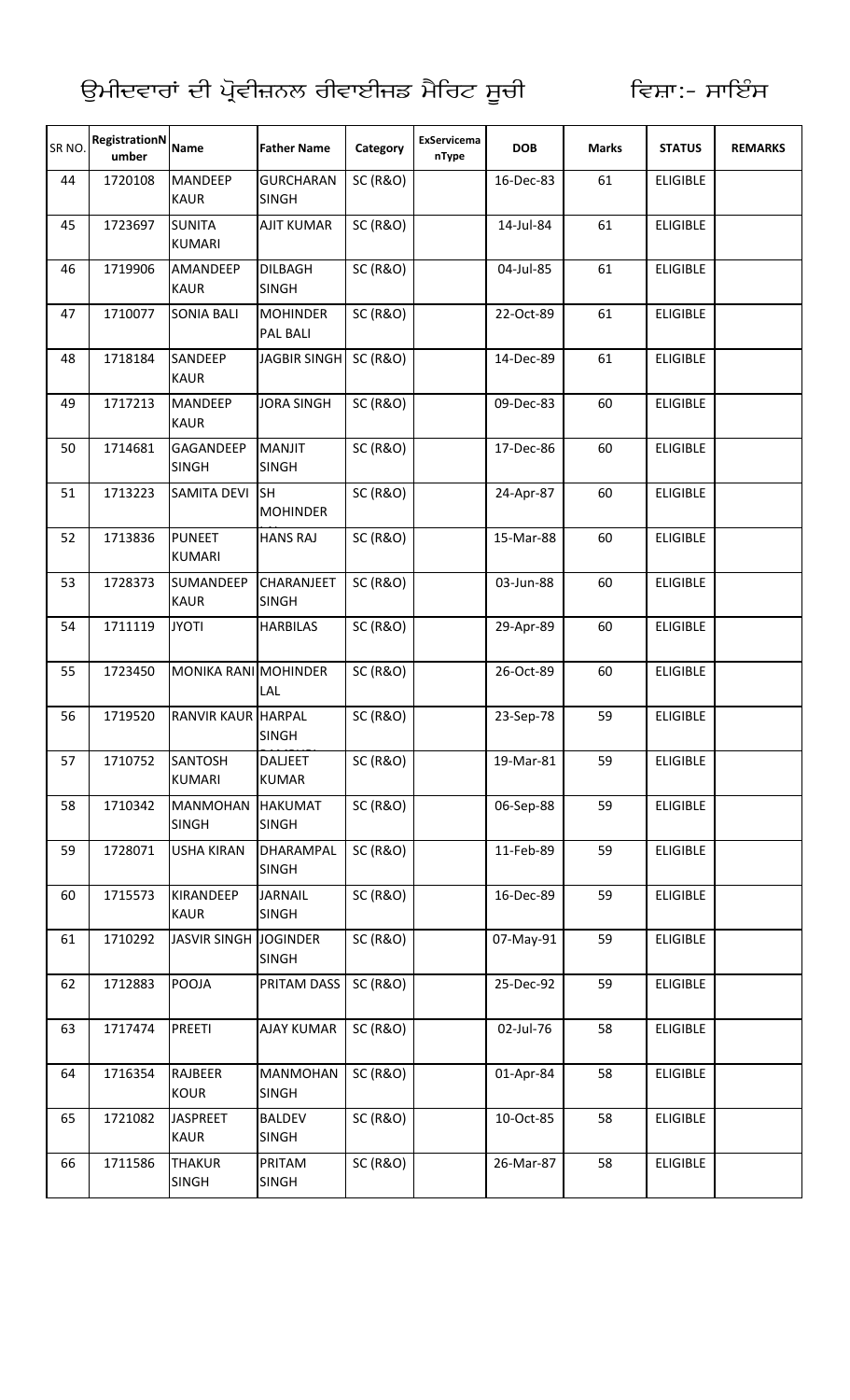| SR <sub>NO</sub> | RegistrationN<br>umber | <b>Name</b>                         | <b>Father Name</b>                        | Category            | ExServicema<br>nType | <b>DOB</b> | <b>Marks</b> | <b>STATUS</b>                               | <b>REMARKS</b>                                                                   |
|------------------|------------------------|-------------------------------------|-------------------------------------------|---------------------|----------------------|------------|--------------|---------------------------------------------|----------------------------------------------------------------------------------|
| 67               | 1711557                | <b>RAJINDER</b><br><b>SINGH</b>     | <b>MOHINDER</b><br><b>SINGH</b>           | <b>SC (R&amp;O)</b> |                      | 25-Dec-87  | 58           | <b>ELIGIBLE</b>                             |                                                                                  |
| 68               | 1710050                |                                     | JASPAL SINGH SUKHWINDER<br><b>SINGH</b>   | <b>SC (R&amp;O)</b> |                      | 05-Sep-88  | 58           | <b>ELIGIBLE</b>                             |                                                                                  |
| 69               | 1712212                | <b>SIMRATPAL</b><br><b>KAUR</b>     | <b>BHUPINDER</b><br><b>SINGH</b>          | <b>SC (R&amp;O)</b> |                      | 27-Sep-88  | 58           | <b>ELIGIBLE</b>                             |                                                                                  |
| 70               | 1716358                | SUKHWINDER HARMESH<br><b>SINGH</b>  | <b>SINGH</b>                              | <b>SC (R&amp;O)</b> |                      | 20-Dec-88  | 58           | <b>ELIGIBLE</b>                             |                                                                                  |
| 71               | 1723363                | CHANDAN                             | <b>RAMESH</b><br><b>CHANDER</b>           | <b>SC (R&amp;O)</b> |                      | 16-Aug-92  | 58           | <b>ELIGIBLE</b>                             |                                                                                  |
| 72               | 1710051                | <b>MEENAKSHI</b>                    | <b>HANS RAJ</b>                           | <b>SC (R&amp;O)</b> |                      | 31-May-94  | 58           | <b>ELIGIBLE</b>                             |                                                                                  |
| 73               | 1716521                | <b>SUKHDEEP</b><br><b>KAUR</b>      | <b>SHINGARA</b><br><b>RAM</b>             | <b>SC (R&amp;O)</b> |                      | 18-Dec-87  | 57           | <b>ELIGIBLE</b>                             |                                                                                  |
| 74               | 1712312                | <b>SHIND PAL</b>                    | LATE<br><b>CHAMAN LAL</b>                 | <b>SC (R&amp;O)</b> |                      | 04-Jan-88  | 57           | <b>ELIGIBLE</b>                             |                                                                                  |
| 75               | 1719707                | ANJALI                              | <b>ASHOK</b><br><b>KUMAR</b>              | <b>SC (R&amp;O)</b> |                      | 20-Aug-89  | 57           | <b>ELIGIBLE</b>                             |                                                                                  |
| 76               | 1723837                | <b>BANDANA</b><br><b>KUMARI</b>     | SARWAN<br><b>KUMAR</b>                    | <b>SC (R&amp;O)</b> |                      | 11-Oct-89  | 57           | <b>ELIGIBLE</b>                             |                                                                                  |
| 77               | 1717831                | <b>HARDEEP</b><br><b>KAUR</b>       | <b>KULPINDER</b><br><b>SINGH</b>          | <b>SC (R&amp;O)</b> |                      | 01-Dec-90  | 57           | <b>ELIGIBLE</b>                             |                                                                                  |
| 78               | 1711464                | <b>HARPREET</b><br><b>KAUR</b>      | <b>JASWANT</b><br><b>SINGH</b>            | <b>SC (R&amp;O)</b> |                      | 06-Dec-90  | 57           | <b>ELIGIBLE</b>                             |                                                                                  |
| 79               | 1715764                | <b>MANDEEP</b><br><b>KAUR</b>       | <b>BALWINDER</b><br><b>SINGH</b>          | <b>SC (R&amp;O)</b> |                      | 19-May-92  | 57           | <b>ELIGIBLE</b>                             |                                                                                  |
| 80               | 1716627                | <b>MANJU BALA</b>                   | <b>MOHINDER</b><br><b>SINGH</b><br>SAROYA | <b>SC (R&amp;O)</b> |                      | 24-Dec-84  | 56           | <b>RESULT</b><br><b>WITH</b><br><b>HELD</b> | <b>FATHER</b><br><b>CASTE</b><br><b>CERTIFICATE</b><br>IS NOT<br><b>PRODUCED</b> |
| 81               | 1729191                | <b>AMANINDER</b><br><b>SINGH</b>    | <b>NIRMAL</b><br><b>SINGH</b>             | <b>SC (R&amp;O)</b> |                      | 21-Aug-85  | 56           | <b>ELIGIBLE</b>                             |                                                                                  |
| 82               | 1713219                | <b>SUNITA RANI</b>                  | <b>BAKHSHISH</b><br><b>SINGH</b>          | <b>SC (R&amp;O)</b> |                      | 28-Dec-85  | 56           | <b>ELIGIBLE</b>                             |                                                                                  |
| 83               | 1721642                | <b>MAMTA</b>                        | <b>VED PARKASH</b>                        | <b>SC (R&amp;O)</b> |                      | 29-Mar-88  | 56           | <b>ELIGIBLE</b>                             |                                                                                  |
| 84               | 1714873                | <b>GURWINDER</b><br><b>KAUR</b>     | <b>GURMUKH</b><br><b>SINGH</b>            | <b>SC (R&amp;O)</b> |                      | 13-Sep-88  | 56           | <b>ELIGIBLE</b>                             |                                                                                  |
| 85               | 1713629                | SUKHWINDER SOHAN LAL<br><b>KAUR</b> |                                           | <b>SC (R&amp;O)</b> |                      | 26-Jan-89  | 56           | <b>ELIGIBLE</b>                             |                                                                                  |
| 86               | 1716424                | <b>MANPREET</b><br><b>KAUR</b>      | KARAMJIT<br><b>SINGH</b>                  | <b>SC (R&amp;O)</b> |                      | 05-Apr-91  | 56           | <b>ELIGIBLE</b>                             |                                                                                  |
| 87               | 1713819                | <b>GURDEEP</b><br><b>SINGH</b>      | <b>JOGINDER</b><br><b>SINGH</b>           | <b>SC (R&amp;O)</b> |                      | 21-Jan-93  | 56           | <b>ELIGIBLE</b>                             |                                                                                  |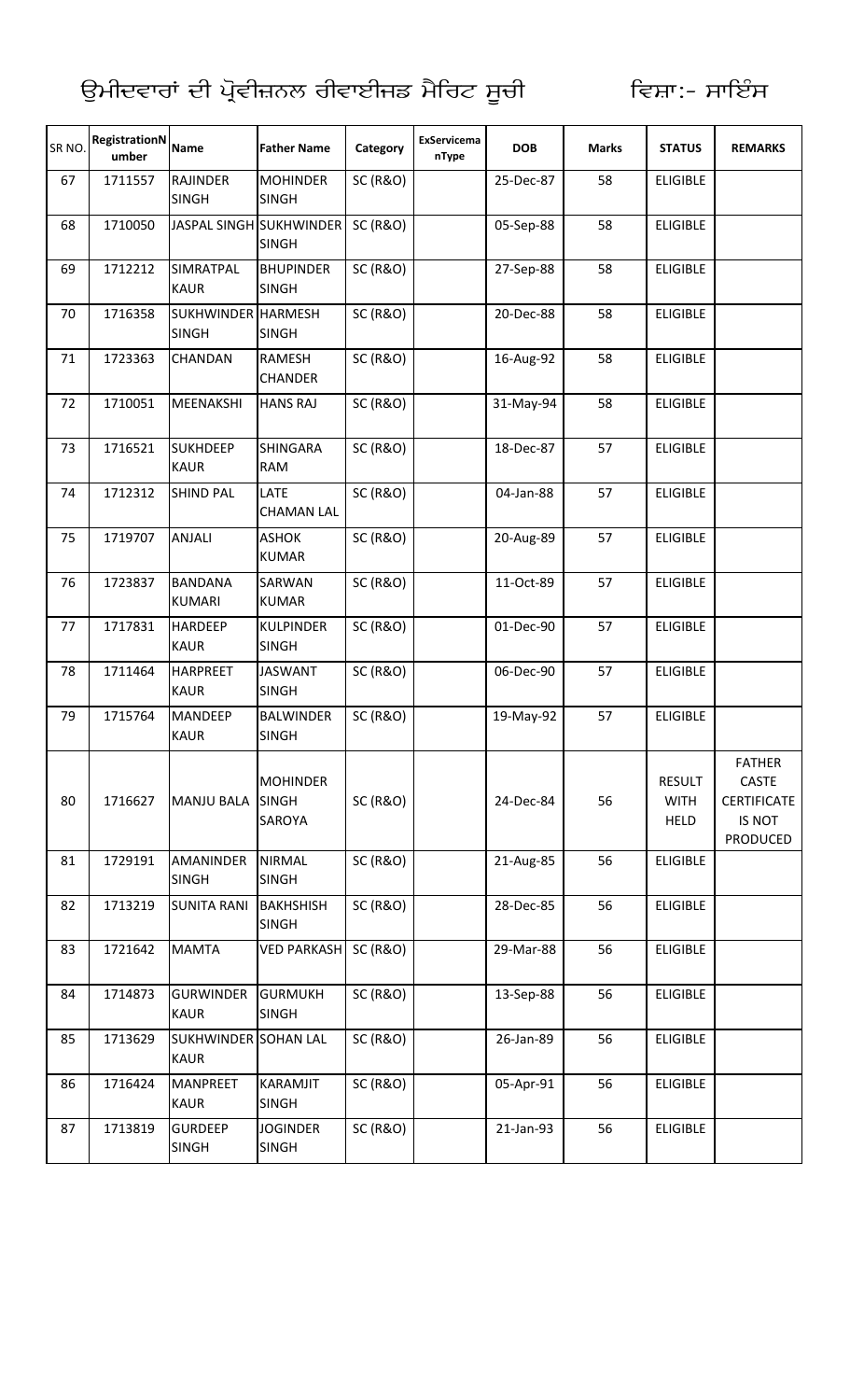| SR NO. | <b>RegistrationN</b><br>umber | <b>Name</b>                             | <b>Father Name</b>              | Category            | ExServicema<br>nType | <b>DOB</b> | <b>Marks</b> | <b>STATUS</b>                                         | <b>REMARKS</b>                                                                                                                             |
|--------|-------------------------------|-----------------------------------------|---------------------------------|---------------------|----------------------|------------|--------------|-------------------------------------------------------|--------------------------------------------------------------------------------------------------------------------------------------------|
| 88     | 1729571                       | <b>JASHANDEEP</b><br><b>KAUR</b>        | <b>GURDEEP</b><br><b>SINGH</b>  | <b>SC (R&amp;O)</b> |                      | 19-Mar-93  | 56           | <b>ELIGIBLE IN</b><br><b>SC (R&amp;O)</b><br>CATEGORY | CANDIDATE<br><b>HAS APPLIED</b><br>IN SC (M&B)<br><b>CATEGORY</b><br><b>BUT SHE</b><br><b>BELONGS TO</b><br>SC(R&O)<br>CATEGORY.           |
| 89     | 1728620                       | POONAM                                  | <b>MOHINDER</b><br><b>KUMAR</b> | <b>SC (R&amp;O)</b> |                      | 03-Oct-84  | 55           | <b>ELIGIBLE</b>                                       |                                                                                                                                            |
| 90     | 1728202                       | LAKHVEER<br><b>SINGH</b>                | <b>MAJOR</b><br><b>SINGH</b>    | <b>SC (R&amp;O)</b> |                      | 01-Jan-86  | 55           | <b>RESULT</b><br><b>WITH</b><br><b>HELD</b>           | SPELLING OF<br>CANDIDATE<br><b>NAME IN</b><br>CASTE &<br><b>RESIDENT</b><br><b>CERTIFICATE IS</b><br><b>DIFFERENT</b><br><b>FROM OTHER</b> |
| 91     | 1710552                       | RAMANJOT                                | <b>MADAN LAL</b>                | <b>SC (R&amp;O)</b> |                      | 12-Jan-86  | 55           | <b>ELIGIBLE</b>                                       |                                                                                                                                            |
| 92     | 1714524                       | <b>BALJIT</b><br><b>KUMAR</b>           | <b>NIRANJAN</b><br><b>DASS</b>  | <b>SC (R&amp;O)</b> |                      | 28-Mar-86  | 55           | <b>ELIGIBLE</b>                                       |                                                                                                                                            |
| 93     | 1710731                       | <b>NAVNEET</b><br><b>KAUR</b>           | <b>LAL SINGH</b>                | <b>SC (R&amp;O)</b> |                      | 22-Jul-86  | 55           | <b>ELIGIBLE</b>                                       |                                                                                                                                            |
| 94     | 1712386                       | SANGEETA                                | <b>MOHAN</b><br><b>SINGH</b>    | <b>SC (R&amp;O)</b> |                      | 03-Jul-87  | 55           | <b>ELIGIBLE</b>                                       |                                                                                                                                            |
| 95     | 1719897                       | KHUSHKARAN KULPINDER<br><b>JIT KAUR</b> | <b>SINGH</b>                    | <b>SC (R&amp;O)</b> |                      | 17-May-88  | 55           | <b>ELIGIBLE</b>                                       |                                                                                                                                            |
| 96     |                               | 1725960 HARPAL KAUR SHAM SINGH SC (R&O) |                                 |                     |                      | 15-Nov-89  | 55           | <b>ELIGIBLE</b>                                       |                                                                                                                                            |
| 97     | 1720655                       | <b>MANJOT</b><br><b>SINGH</b>           | <b>LAL SINGH</b>                | <b>SC (R&amp;O)</b> |                      | 25-Sep-91  | 55           | <b>ELIGIBLE</b>                                       |                                                                                                                                            |
| 98     | 1721693                       | <b>RAJBIR KAUR</b>                      | <b>BALDEV</b><br><b>SINGH</b>   | <b>SC (R&amp;O)</b> |                      | 06-Mar-83  | 54           | <b>ELIGIBLE</b>                                       |                                                                                                                                            |
| 99     | 1728958                       | <b>REENA RANI</b>                       | <b>JAGAN NATH</b>               | <b>SC (R&amp;O)</b> |                      | 11-Jan-87  | 54           | <b>ELIGIBLE</b>                                       |                                                                                                                                            |
| 100    | 1712423                       | PARVEEN<br><b>BASRA</b>                 | <b>HIND PAL</b>                 | <b>SC (R&amp;O)</b> |                      | 01-Aug-76  | 53           | <b>ELIGIBLE</b>                                       |                                                                                                                                            |
| 101    | 1719045                       | <b>SONIKA</b>                           | <b>BALDEV RAJ</b>               | <b>SC (R&amp;O)</b> |                      | 08-Apr-82  | 53           | <b>ELIGIBLE</b>                                       |                                                                                                                                            |
| 102    | 1717245                       | <b>SUCHET</b><br>SAHNI                  | SATPAL<br><b>SINGH</b>          | <b>SC (R&amp;O)</b> |                      | 26-May-86  | 53           | <b>ELIGIBLE</b>                                       |                                                                                                                                            |
| 103    | 1714934                       | RAMANDEEP<br><b>KAUR</b>                | PRITPAL<br><b>SINGH</b>         | <b>SC (R&amp;O)</b> |                      | 15-Nov-89  | 53           | <b>ELIGIBLE</b>                                       |                                                                                                                                            |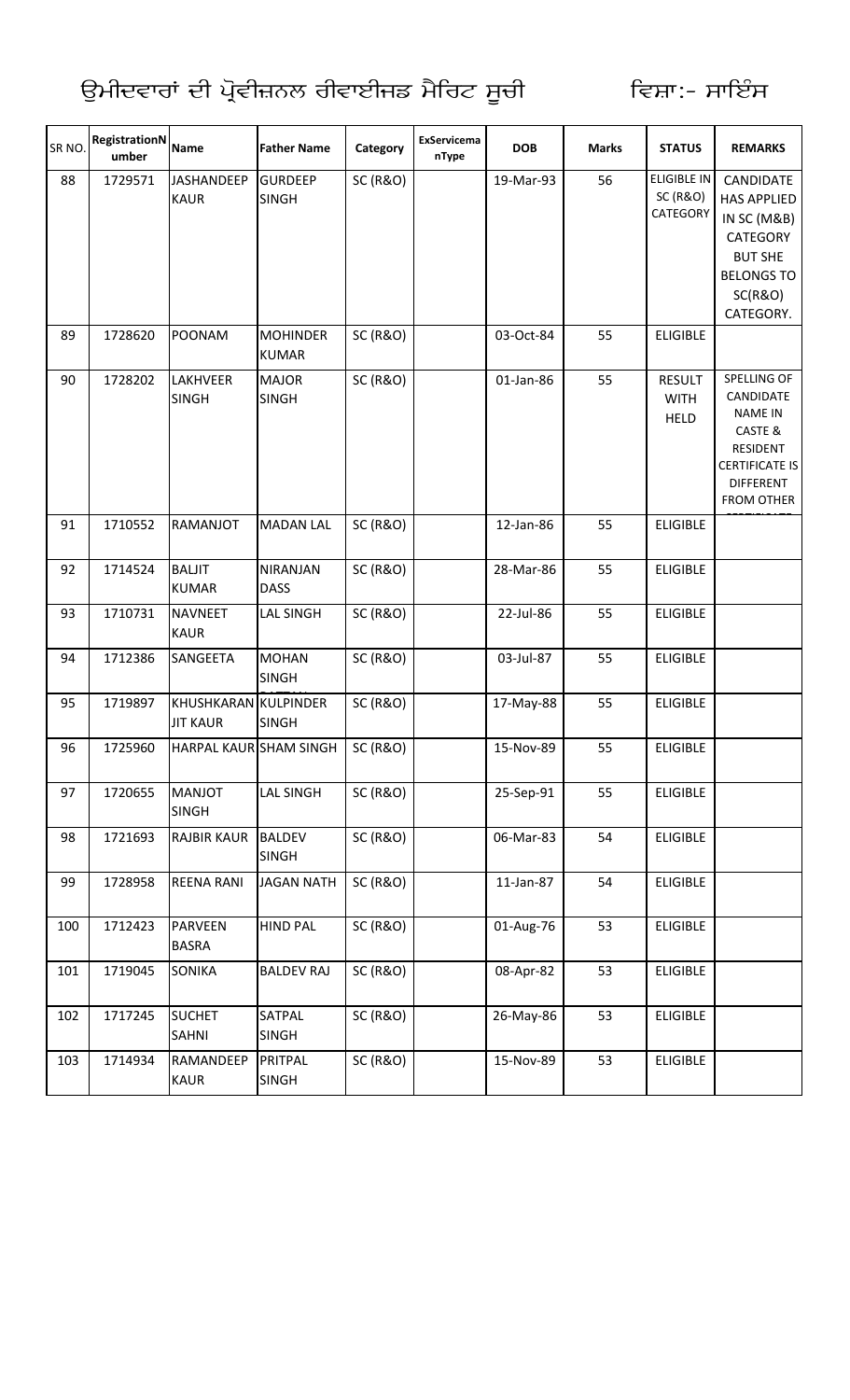| SR NO. | <b>RegistrationN</b><br>umber | <b>Name</b>                      | <b>Father Name</b>              | Category            | ExServicema<br>nType | <b>DOB</b> | <b>Marks</b> | <b>STATUS</b>                                         | <b>REMARKS</b>                                                                                                               |
|--------|-------------------------------|----------------------------------|---------------------------------|---------------------|----------------------|------------|--------------|-------------------------------------------------------|------------------------------------------------------------------------------------------------------------------------------|
| 104    | 1730091                       | <b>MONU</b><br><b>KUMAR</b>      | <b>BHADUR</b><br><b>SHAH</b>    | <b>SC (R&amp;O)</b> |                      | 13-Oct-91  | 53           | <b>RESULT</b><br><b>WITH</b><br><b>HELD</b>           | FIR copy<br>attached but<br>original<br>documents<br>were not<br>shown.<br>2) DUPLICATE<br><b>CERTIFICATES</b><br>PHOTO COPY |
| 105    | 1721903                       | AMANDEEP<br><b>KAUR</b>          | <b>SUKHWANT</b><br><b>SINGH</b> | <b>SC (R&amp;O)</b> |                      | 22-Oct-81  | 52           | <b>ELIGIBLE</b>                                       | <b>ATTACUED</b>                                                                                                              |
| 106    | 1724298                       | <b>MANJINDER</b><br><b>KAUR</b>  | <b>KHAJAN</b><br><b>SINGH</b>   | <b>SC (R&amp;O)</b> |                      | 25-Sep-83  | 52           | <b>RESULT</b><br><b>WITH</b><br><b>HELD</b>           | <b>CASTE CERTIFICATE</b><br>WITH FATHER AS<br>WELL AS<br><b>HUSBAND</b><br>ATTACHED                                          |
| 107    | 1720484                       | <b>RAJNI BALA</b>                | <b>CHAIN RAM</b>                | <b>SC (R&amp;O)</b> |                      | 07-Feb-85  | 52           | <b>ELIGIBLE</b>                                       |                                                                                                                              |
| 108    | 1717292                       | <b>HEENA</b>                     | <b>BABU RAM</b>                 | <b>SC (R&amp;O)</b> |                      | 03-May-87  | 52           | <b>ELIGIBLE</b>                                       |                                                                                                                              |
| 109    | 1726211                       | <b>RANVIR KAUR MOHAN</b>         | <b>SINGH</b>                    | <b>SC (R&amp;O)</b> |                      | 19-Jul-92  | 52           | <b>ELIGIBLE</b>                                       |                                                                                                                              |
| 110    | 1713811                       | POONAM<br><b>KAUR</b>            | PARAMJIT<br><b>SINGH</b>        | <b>SC (R&amp;O)</b> |                      | 23-Jul-93  | 52           | <b>ELIGIBLE</b>                                       |                                                                                                                              |
| 111    | 1713954                       | <b>BEANT KAUR</b>                | <b>SUKHDEV</b><br><b>SINGH</b>  | <b>SC (R&amp;O)</b> |                      | 23-Sep-81  | 51           | <b>ELIGIBLE</b>                                       |                                                                                                                              |
| 112    | 1712273                       | <b>HARPREET</b><br><b>SINGH</b>  | <b>GURMAIL</b><br><b>SINGH</b>  | <b>SC (R&amp;O)</b> |                      | 14-Jun-86  | 51           | <b>ELIGIBLE</b>                                       |                                                                                                                              |
| 113    | 1715184                       | <b>JASVIR KAUR</b>               | <b>DHARAM</b><br><b>PAUL</b>    | <b>SC (R&amp;O)</b> |                      | 12-Mar-88  | 51           | ELIGIBLE                                              |                                                                                                                              |
| 114    | 1720793                       | <b>NAVDEEP</b><br><b>SEHGAL</b>  | AMARJIT<br>SEHGAL               | <b>SC (R&amp;O)</b> |                      | 09-Jul-88  | 51           | <b>ELIGIBLE</b>                                       |                                                                                                                              |
| 115    | 1718111                       | <b>SAPNA</b>                     | <b>ASHOK</b><br><b>KUMAR</b>    | <b>SC (R&amp;O)</b> |                      | 28-Oct-91  | 51           | <b>ELIGIBLE IN</b><br><b>SC (R&amp;O)</b><br>CATEGORY | SC<br>(R&O)CERTFIC<br>ATE ATTACHED                                                                                           |
| 116    | 1716870                       | <b>BANPREET</b><br><b>KAUR</b>   | <b>JASPAL SINGH</b>             | <b>SC (R&amp;O)</b> |                      | 19-Dec-91  | 51           | <b>ELIGIBLE</b>                                       |                                                                                                                              |
| 117    | 1714349                       | <b>DALJINDER</b><br><b>SINGH</b> | SARWAN<br><b>SINGH</b>          | <b>SC (R&amp;O)</b> |                      | 14-Dec-86  | 50           | <b>ELIGIBLE</b>                                       |                                                                                                                              |
| 118    | 1714075                       | <b>DURGA</b><br><b>PARSAD</b>    | GANGA<br><b>PARSAD</b>          | <b>SC (R&amp;O)</b> |                      | 28-Mar-94  | 50           | <b>ELIGIBLE</b>                                       |                                                                                                                              |
| 119    | 1719511                       | <b>NISHA RANI</b>                | <b>FAKIR CHAND</b>              | <b>SC (R&amp;O)</b> |                      | 29-Jul-94  | 50           | <b>ELIGIBLE</b>                                       |                                                                                                                              |
| 120    | 1711715                       | <b>GURPREET</b><br><b>KAUR</b>   | <b>MALKIT</b><br><b>SINGH</b>   | <b>SC (R&amp;O)</b> |                      | 11-Aug-95  | 50           | <b>ELIGIBLE</b>                                       |                                                                                                                              |
| 121    | 1717825                       | <b>BALJINDER</b><br><b>SINGH</b> | <b>DOGAR RAM</b>                | <b>SC (R&amp;O)</b> |                      | 18-Feb-85  | 49           | <b>ELIGIBLE</b>                                       |                                                                                                                              |
| 122    | 1719522                       | <b>BALJEET</b><br><b>SINGH</b>   | SATPAL<br><b>SINGH</b>          | <b>SC (R&amp;O)</b> |                      | 03-Apr-86  | 49           | <b>ELIGIBLE</b>                                       |                                                                                                                              |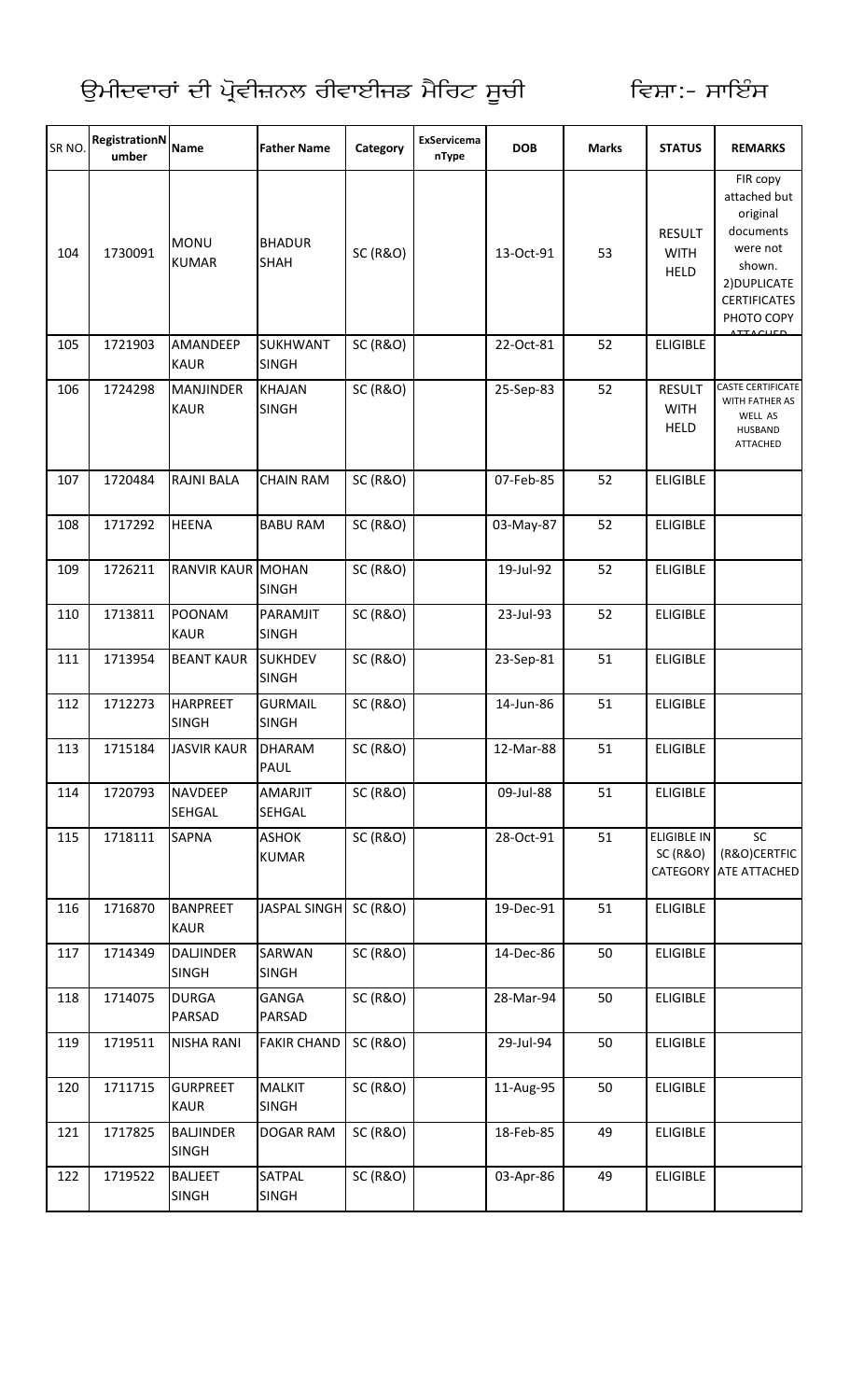| SR NO. | RegistrationN<br>umber | <b>Name</b>                       | <b>Father Name</b>                | Category            | ExServicema<br>nType | <b>DOB</b> | <b>Marks</b> | <b>STATUS</b>   | <b>REMARKS</b> |
|--------|------------------------|-----------------------------------|-----------------------------------|---------------------|----------------------|------------|--------------|-----------------|----------------|
| 123    | 1712730                | <b>SEEMA</b><br><b>KUMARI</b>     | <b>SADHU RAM</b><br><b>BHATIA</b> | <b>SC (R&amp;O)</b> |                      | 14-Aug-86  | 49           | <b>ELIGIBLE</b> |                |
| 124    | 1727046                | <b>JASPREET</b><br><b>KAUR</b>    | <b>HARIPAL</b><br><b>SINGH</b>    | <b>SC (R&amp;O)</b> |                      | 14-Dec-91  | 49           | <b>ELIGIBLE</b> |                |
| 125    | 1729685                | VARUNDEEP<br><b>KAUR</b>          | <b>GURCHARAN</b><br><b>SINGH</b>  | <b>SC (R&amp;O)</b> |                      | 22-Aug-92  | 49           | <b>ELIGIBLE</b> |                |
| 126    | 1716824                | <b>MANDEEP</b><br><b>KAUR</b>     | <b>BAKHTAWAR</b><br><b>SINGH</b>  | <b>SC (R&amp;O)</b> |                      | 15-Feb-85  | 48           | <b>ELIGIBLE</b> |                |
| 127    | 1710407                | <b>SAVITA</b>                     | TARSEM<br><b>CHAND</b>            | <b>SC (R&amp;O)</b> |                      | 17-Jun-88  | 48           | <b>ELIGIBLE</b> |                |
| 128    | 1720582                | AARTI BHATIA OM PARKASH           |                                   | <b>SC (R&amp;O)</b> |                      | 07-Oct-89  | 48           | <b>ELIGIBLE</b> |                |
| 129    | 1725344                | <b>HAKAM</b><br><b>SINGH</b>      | <b>JOGINDER</b><br><b>SINGH</b>   | <b>SC (R&amp;O)</b> |                      | 18-Aug-82  | 46           | Eligible        |                |
| 130    | 1719082                | <b>PUSHPINDER</b><br><b>SINGH</b> | <b>HARPAL</b><br><b>SINGH</b>     | <b>SC (R&amp;O)</b> |                      | 07-Oct-83  | 46           | <b>ELIGIBLE</b> |                |
| 131    | 1716218                | SIMRANJEET<br><b>KAUR</b>         | <b>BALDEV</b><br><b>SINGH</b>     | <b>SC (R&amp;O)</b> |                      | 27-Jul-91  | 46           | <b>ELIGIBLE</b> |                |
| 132    | 1714472                | <b>GURPAL</b><br><b>SINGH</b>     | <b>AJAIB SINGH</b>                | <b>SC (R&amp;O)</b> |                      | 21-Dec-83  | 45           | <b>ELIGIBLE</b> |                |
| 133    | 1710002                | KIRANDEEP                         | <b>HARBANS LAL</b>                | <b>SC (R&amp;O)</b> |                      | 02-Jun-84  | 45           | <b>ELIGIBLE</b> |                |
| 134    | 1713484                | <b>INDERJEET</b><br><b>KAUR</b>   | <b>GURMEET</b><br><b>SINGH</b>    | <b>SC (R&amp;O)</b> |                      | 15-Oct-85  | 45           | <b>ELIGIBLE</b> |                |
| 135    | 1712924                | <b>RITU SINGH</b>                 | <b>MAKHVIR</b><br><b>SINGH</b>    | <b>SC (R&amp;O)</b> |                      | 23-Sep-89  | 45           | <b>ELIGIBLE</b> |                |
| 136    | 1723487                | <b>RAJESH</b><br><b>KUMAR</b>     | RAM AVADH<br>PRASAD               | <b>SC (R&amp;O)</b> |                      | 02-Jan-82  | 44           | <b>ELIGIBLE</b> |                |
| 137    | 1723660                | <b>VIJAY</b><br><b>KUMAR</b>      | <b>BALBIR</b><br>CHAND            | <b>SC (R&amp;O)</b> |                      | 11-Aug-95  | 44           | <b>ELIGIBLE</b> |                |
| 138    | 1716719                | <b>NISHA</b><br>KUMARI            | <b>BACHAN LAL</b>                 | <b>SC (R&amp;O)</b> |                      | 08-Jul-94  | 42           | <b>ELIGIBLE</b> |                |
| 139    | 1721672                | <b>HARKIRAT</b><br><b>SINGH</b>   | <b>BALDEV</b><br><b>SINGH</b>     | <b>SC (R&amp;O)</b> |                      | 13-May-86  | 40           | <b>ELIGIBLE</b> |                |
| 140    | 1710520                | <b>JAGDISH</b><br><b>SINGH</b>    | <b>SURJIT SINGH</b>               | <b>SC (R&amp;O)</b> |                      | 18-Oct-82  | 39           | <b>ELIGIBLE</b> |                |
| 141    | 1710310                | <b>JATINDER</b><br><b>SINGH</b>   | <b>AJIT SINGH</b>                 | <b>SC (R&amp;O)</b> |                      | 20-Dec-80  | 31           | <b>ELIGIBLE</b> |                |

## 9 .ਪੱਛੜੀਆਂ ਸ਼੍ਰੇਣੀਆਂ

| <b>SR</b><br>NO. | <b>Registration</b><br><b>Number</b> | <b>Name</b>                   | <b>Father Name</b>            | Category  | ExServicemanTyp<br>е | <b>DOB</b> | <b>Marks</b> | <b>STATUS</b>   | <b>REMARKS</b> |
|------------------|--------------------------------------|-------------------------------|-------------------------------|-----------|----------------------|------------|--------------|-----------------|----------------|
|                  | 1713228                              | <b>NAMESH</b><br><b>KUMAR</b> | <b>JAGDISH RAMI</b>           | <b>BC</b> |                      | 02-Aug-78  | 82           | <b>ELIGIBLE</b> |                |
|                  | 1711321                              | <b>SONIA</b><br><b>VERMA</b>  | <b>DESRAJ</b><br><b>VERMA</b> | BC        |                      | 04-Jul-87  | 81           | <b>ELIGIBLE</b> |                |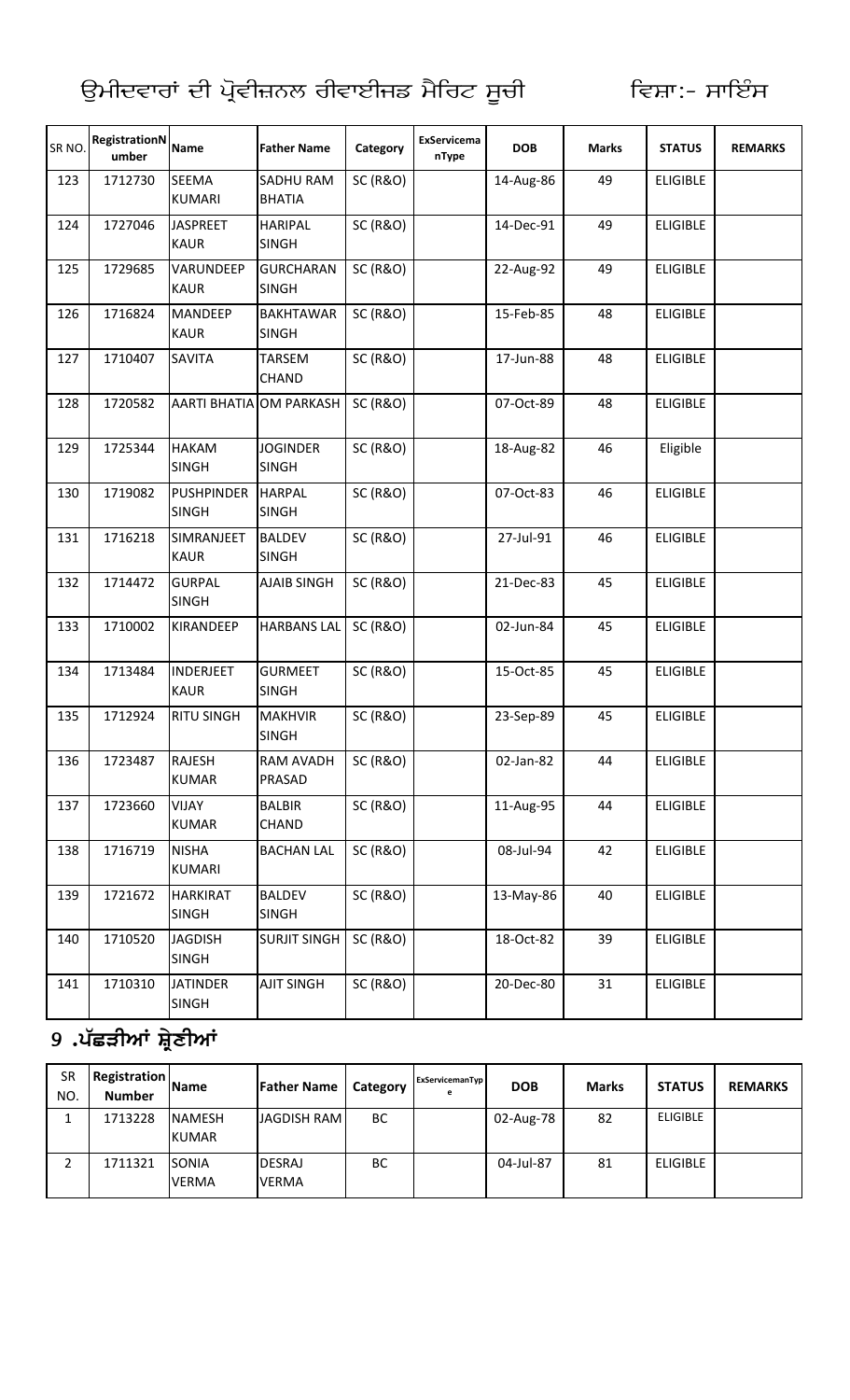| SR NO.         | RegistrationN<br>umber | <b>Name</b>                     | <b>Father Name</b>               | Category  | ExServicema<br>nType | <b>DOB</b> | <b>Marks</b> | <b>STATUS</b>                               | <b>REMARKS</b>                                                            |
|----------------|------------------------|---------------------------------|----------------------------------|-----------|----------------------|------------|--------------|---------------------------------------------|---------------------------------------------------------------------------|
| $\overline{3}$ | 1727561                | PARMINDER<br><b>KAUR</b>        | <b>BIKKAR</b><br><b>SINGH</b>    | BC        |                      | 19-Jul-87  | 81           | <b>RESULT</b><br><b>WITH</b><br><b>HELD</b> | <b>FATHER</b><br><b>CASTE</b><br><b>CERTIFICATE</b><br>IS NOT<br>PRODUCED |
| $\overline{4}$ | 1721842                | <b>POONAM</b><br>CHAUDHARY      | SADANAND<br><b>RAM</b>           | BC        |                      | 29-Oct-88  | 81           | <b>ELIGIBLE</b>                             |                                                                           |
| 5              | 1715928                | PARSHOTAM<br><b>KUMAR</b>       | <b>DAYA NAND</b>                 | BC        |                      | 15-Jan-91  | 81           | <b>ELIGIBLE</b>                             |                                                                           |
| 6              | 1710824                | <b>ROHIT SINGH</b>              | <b>JOGINDER</b><br><b>SINGH</b>  | BC        |                      | 08-Jun-92  | 81           | <b>ELIGIBLE</b>                             |                                                                           |
| $\overline{7}$ | 1715007                | <b>TEHREEM</b>                  | SHAMSHAD<br>AHMED                | BC        |                      | 28-Sep-94  | 81           | <b>ELIGIBLE</b>                             |                                                                           |
| 8              | 1720063                | <b>NEERAJ</b><br><b>KUMAR</b>   | <b>SOHAN LAL</b>                 | BC        |                      | 30-Jul-81  | 80           | <b>ELIGIBLE</b>                             |                                                                           |
| 9              | 1729202                | SIMARJIT<br><b>KAUR</b>         | <b>MALWINDER</b><br><b>SINGH</b> | BC        |                      | 05-Jan-84  | 80           | <b>ELIGIBLE</b>                             |                                                                           |
| 10             | 1714244                | <b>MANDEEP</b><br><b>KAUR</b>   | <b>SURJIT SINGH</b>              | <b>BC</b> |                      | 20-Aug-85  | 80           | <b>RESULT</b><br><b>WITH</b><br><b>HELD</b> | <b>FATHER</b><br>CASTE<br><b>CERTIFICATE</b><br>IS NOT<br><b>PRODUCED</b> |
| 11             | 1719352                | <b>RINKU SINGH</b>              | <b>PARKASH</b><br><b>CHAND</b>   | BC        |                      | 02-Jul-86  | 80           | <b>ELIGIBLE</b>                             |                                                                           |
| 12             | 1710337                | <b>RAVINDER</b><br><b>KUMAR</b> | <b>RAMESHWAR</b><br>YADAV        | BC        |                      | 11-Aug-86  | 80           | <b>ELIGIBLE</b>                             |                                                                           |
| 13             | 1717640                | <b>RAMANDEEP</b><br><b>KAUR</b> | <b>AVTAR SINGH</b>               | BC        |                      | 23-Jan-87  | 80           | <b>ELIGIBLE</b>                             |                                                                           |
| 14             | 1714519                | <b>KAMNA</b><br><b>VERMA</b>    | <b>MANJIT</b><br><b>KUMAR</b>    | BC        |                      | 19-Jan-89  | 80           | <b>ELIGIBLE</b>                             |                                                                           |
| 15             | 1718342                | RITU KAMBOJ NIRMAL              | <b>CHAND</b>                     | BC        |                      | 05-Mar-89  | 80           | <b>ELIGIBLE</b>                             |                                                                           |
| 16             | 1721847                | POONAM                          | <b>AVINASH</b><br><b>KUMAR</b>   | BC        |                      | 23-May-90  | 80           | <b>ELIGIBLE</b>                             |                                                                           |
| 17             | 1722142                | KAMALPREET<br><b>KAUR</b>       | <b>TARLOK</b><br><b>SINGH</b>    | BC        |                      | 21-Aug-92  | 80           | <b>ELIGIBLE</b>                             |                                                                           |
| 18             | 1714283                | <b>RAM MURTI</b>                | <b>BALVIR SINGH</b>              | BC        |                      | 15-Jan-93  | 80           | <b>ELIGIBLE</b>                             |                                                                           |
| 19             | 1712598                | ARSHDEEP<br><b>KAUR</b>         | <b>RAGHBIR</b><br><b>SINGH</b>   | ВC        |                      | 19-Apr-93  | 80           | <b>ELIGIBLE</b>                             |                                                                           |
| 20             | 1717664                | <b>SEEMA DEVI</b>               | <b>KULDEEP</b><br><b>SINGH</b>   | BC        |                      | 04-Sep-93  | 80           | <b>ELIGIBLE</b>                             |                                                                           |
| 21             | 1713839                | PRABHJOT<br><b>KAUR</b>         | <b>BHAJAN</b><br><b>SINGH</b>    | BC        |                      | 08-Jun-94  | 80           | <b>ELIGIBLE</b>                             |                                                                           |
| 22             | 1728720                | ARSHDEEP                        | <b>DAVINDER</b><br><b>SINGH</b>  | ВC        |                      | 08-Aug-94  | 80           | <b>ELIGIBLE</b>                             |                                                                           |
| 23             | 1717978                | <b>RAJ KUMAR</b>                | <b>SURINDER</b><br>PAL           | ВC        |                      | 23-May-82  | 79           | <b>ELIGIBLE</b>                             |                                                                           |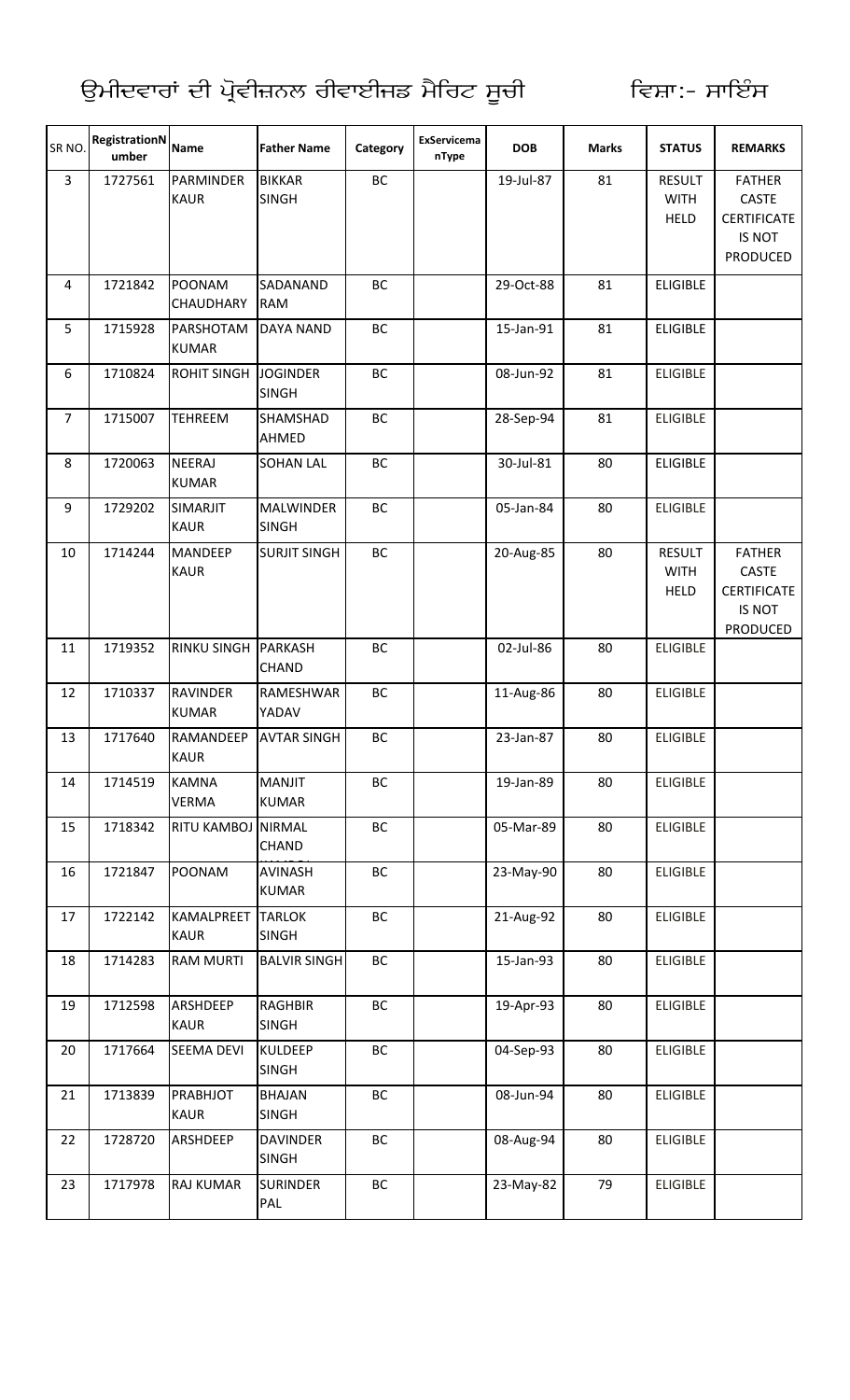| SR NO. | <b>RegistrationN</b><br>umber | <b>Name</b>                    | <b>Father Name</b>               | Category  | ExServicema<br>nType | <b>DOB</b> | <b>Marks</b> | <b>STATUS</b>   | <b>REMARKS</b> |
|--------|-------------------------------|--------------------------------|----------------------------------|-----------|----------------------|------------|--------------|-----------------|----------------|
| 24     | 1716561                       | <b>ASHWANI</b><br><b>KUMAR</b> | <b>KESHAV</b><br><b>KUMAR</b>    | BC        |                      | 01-Jun-85  | 79           | <b>ELIGIBLE</b> |                |
| 25     | 1713925                       | <b>NEELAM</b>                  | LAJJA RAM,                       | BC        |                      | 23-Sep-85  | 79           | <b>ELIGIBLE</b> |                |
| 26     | 1720661                       | SAPNA SAINI                    | <b>SURINDER</b><br>SAINI         | <b>BC</b> |                      | 07-Mar-86  | 79           | <b>ELIGIBLE</b> |                |
| 27     | 1730265                       | <b>CHAND BABY</b>              | ZAMIR<br>AHMAD                   | BC        |                      | 25-Sep-87  | 79           | <b>ELIGIBLE</b> |                |
| 28     | 1711499                       | <b>MANDEEP</b><br><b>KAUR</b>  | <b>NAGINDER</b><br><b>SINGH</b>  | BC        |                      | 06-Oct-87  | 79           | <b>ELIGIBLE</b> |                |
| 29     | 1716949                       | <b>LALITA DEVI</b>             | <b>SAIN DASS</b>                 | <b>BC</b> |                      | 15-Nov-87  | 79           | <b>ELIGIBLE</b> |                |
| 30     | 1715554                       | SATNAM<br><b>KAUR</b>          | <b>BAHADUR</b><br><b>SINGH</b>   | BC        |                      | 28-Aug-88  | 79           | <b>ELIGIBLE</b> |                |
| 31     | 1712658                       | POOJA                          | <b>ANIL KUMAR</b>                | BC        |                      | 27-Jun-89  | 79           | <b>ELIGIBLE</b> |                |
| 32     | 1712944                       | RIDHI BHASIN NAVDEEP           | <b>KUMAR</b>                     | BC        |                      | 08-May-91  | 79           | <b>ELIGIBLE</b> |                |
| 33     | 1720945                       | <b>MANINDER</b><br><b>KAUR</b> | <b>BALJINDER</b><br><b>SINGH</b> | BC        |                      | 06-Sep-92  | 79           | <b>ELIGIBLE</b> |                |
| 34     | 1711677                       | SANDEEP<br><b>KAUR</b>         | <b>BALWINDER</b><br><b>SINGH</b> | BC        |                      | 25-Aug-94  | 79           | <b>ELIGIBLE</b> |                |
| 35     | 1716983                       | <b>KIKKAR SINGH SURINDER</b>   | <b>SINGH</b>                     | BC        |                      | 17-Aug-82  | 78           | <b>ELIGIBLE</b> |                |
| 36     | 1717346                       | <b>NEHA</b><br>CHAAND          | <b>JAGMOHAN</b><br>RAI           | BC        |                      | 11-Jun-85  | 78           | <b>ELIGIBLE</b> |                |
| 37     | 1721808                       | DEEPIKA                        | NARESH<br><b>KUMAR SAINI</b>     | ВC        |                      | 04-Feb-86  | 78           | <b>ELIGIBLE</b> |                |
| 38     | 1723763                       | <b>GURMEET</b><br><b>SINGH</b> | <b>KALA SINGH</b>                | ВC        |                      | 14-Sep-86  | 78           | <b>ELIGIBLE</b> |                |
| 39     | 1710121                       | RAJNI BALA                     | <b>BALWANT</b><br><b>SINGH</b>   | BC        |                      | 21-Oct-87  | 78           | <b>ELIGIBLE</b> |                |
| 40     | 1710120                       | <b>MANISHA</b>                 | NARESH<br><b>KUMAR</b>           | BC        |                      | 25-Dec-91  | 78           | <b>ELIGIBLE</b> |                |
| 41     | 1714265                       | <b>KUSAM LATA</b>              | <b>TARSEM LAL</b>                | ВC        |                      | 30-Jun-92  | 78           | <b>ELIGIBLE</b> |                |
| 42     | 1714267                       | MOHAMMAD<br>SHEHBAZ            | <b>MOHAMMAD</b><br>NAZEER        | BC        |                      | 20-Aug-93  | 78           | <b>ELIGIBLE</b> |                |
| 43     | 1715599                       | <b>DIKSHA</b><br>SALHOTRA      | RAJINDER<br><b>KUMAR</b>         | BC        |                      | 20-Sep-94  | 78           | <b>ELIGIBLE</b> |                |
| 44     | 1721173                       | SHAIVYA<br>KAMBOJ              | <b>BHAGWAN</b><br><b>DASS</b>    | BC        |                      | 28-Feb-95  | 78           | <b>ELIGIBLE</b> |                |
| 45     | 1710885                       | <b>RAJVIR KAUR</b>             | <b>SATPAL</b><br><b>SINGH</b>    | BC        |                      | 11-Nov-82  | 77           | <b>ELIGIBLE</b> |                |
| 46     | 1710029                       | AMANPREET<br>KAUR              | <b>MANMINDER</b><br><b>SINGH</b> | ВC        |                      | 10-May-86  | 77           | <b>ELIGIBLE</b> |                |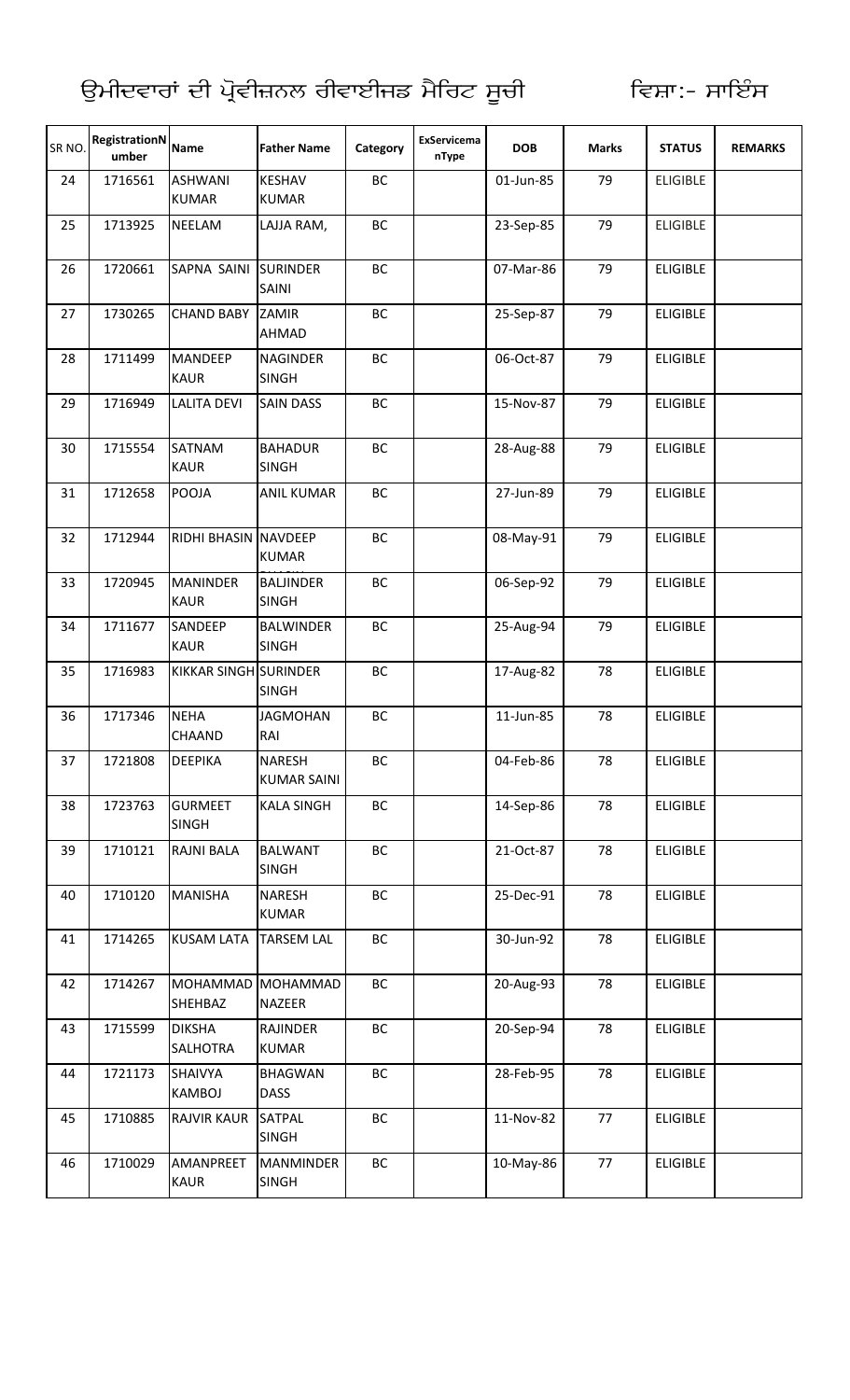| SR <sub>NO</sub> | <b>RegistrationN</b><br>umber | Name                                  | <b>Father Name</b>                | Category | ExServicema<br>nType | <b>DOB</b> | <b>Marks</b> | <b>STATUS</b>   | <b>REMARKS</b> |
|------------------|-------------------------------|---------------------------------------|-----------------------------------|----------|----------------------|------------|--------------|-----------------|----------------|
| 47               | 1724795                       | <b>RAJNISH</b><br>SAINI               | <b>ASHOK</b><br><b>KUMAR</b>      | BC       |                      | 14-Dec-86  | 77           | <b>ELIGIBLE</b> |                |
| 48               | 1710880                       |                                       | NAVJOT KAUR BALVIR SINGH          | BC       |                      | 18-Feb-87  | 77           | <b>ELIGIBLE</b> |                |
| 49               | 1710348                       | <b>RAVEENA</b><br><b>PARVEEN</b>      | <b>ISHAQ</b>                      | BC       |                      | 18-Dec-89  | 77           | <b>ELIGIBLE</b> |                |
| 50               | 1710391                       | LAKHWINDER GURSEWAK<br><b>SINGH</b>   | <b>SINGH</b>                      | BC       |                      | 30-Jun-90  | 77           | <b>ELIGIBLE</b> |                |
| 51               | 1718654                       | <b>RAMANDEEP</b><br><b>KAUR</b>       | <b>DARSHAN</b><br><b>SINGH</b>    | BC       |                      | 01-Aug-90  | 77           | <b>ELIGIBLE</b> |                |
| 52               | 1714230                       | <b>HARWINDER</b><br><b>SINGH</b>      | <b>HARPHUL</b><br><b>SINGH</b>    | BC       |                      | 10-Sep-90  | 77           | <b>ELIGIBLE</b> |                |
| 53               | 1713720                       | <b>MANDEEP</b><br><b>KAUR</b>         | <b>DAVINDER</b><br><b>SINGH</b>   | BC       |                      | 27-Mar-92  | 77           | <b>ELIGIBLE</b> |                |
| 54               | 1720268                       | <b>HARPREET</b><br><b>KAUR</b>        | KARAMJIT<br><b>SINGH</b>          | BC       |                      | 07-Jan-93  | 77           | <b>ELIGIBLE</b> |                |
| 55               | 1720676                       | <b>LOVEPREET</b><br><b>SINGH</b>      | <b>HARJINDER</b><br><b>SINGH</b>  | BC       |                      | 08-Feb-93  | 77           | <b>ELIGIBLE</b> |                |
| 56               | 1714925                       | <b>ZEENAT</b><br><b>BEGUM</b>         | <b>RAMZAAN</b><br><b>MOHAMMAD</b> | BC       |                      | 18-Oct-93  | 77           | <b>ELIGIBLE</b> |                |
| 57               | 1728350                       | <b>NAVNEET</b><br><b>KAUR</b>         | <b>DILBAG</b><br><b>SINGH</b>     | BC       |                      | 07-Feb-94  | 77           | <b>ELIGIBLE</b> |                |
| 58               | 1711393                       | POONAMPRE BALWINDER<br><b>ET KAUR</b> | <b>SINGH</b>                      | BC       |                      | 19-Oct-94  | 77           | <b>ELIGIBLE</b> |                |
| 59               | 1714339                       | <b>SANJU RANI</b>                     | <b>BEG CHAND</b>                  | BC       |                      | 11-Oct-95  | 77           | <b>ELIGIBLE</b> |                |
| 60               | 1715987                       | <b>RAJNI BALA</b>                     | <b>KULWANT</b><br><b>SINGH</b>    | ВC       |                      | 10-Mar-78  | 76           | <b>ELIGIBLE</b> |                |
| 61               | 1720677                       | AMRIT SAGAR SUKHSAGAR<br><b>SINGH</b> | <b>SINGH</b>                      | ВC       |                      | 09-Nov-83  | 76           | <b>ELIGIBLE</b> |                |
| 62               | 1713939                       | <b>JAGDEEP</b><br><b>SINGH</b>        | <b>CHHINDERPA</b><br>L SINGH      | BC       |                      | 01-Apr-84  | 76           | <b>ELIGIBLE</b> |                |
| 63               | 1716873                       | <b>KAMINI</b>                         | TARSEM<br><b>KUMAR</b>            | BC       |                      | 22-Nov-85  | 76           | <b>ELIGIBLE</b> |                |
| 64               | 1719551                       | <b>SARITA</b><br><b>DOGRA</b>         | <b>RATTAN LAL</b><br><b>DOGRA</b> | BC       |                      | 27-Jul-86  | 76           | <b>ELIGIBLE</b> |                |
| 65               | 1716929                       | <b>SAMIRA</b>                         | <b>ABDUL</b><br><b>GHAFOOR</b>    | BC       |                      | 01-Aug-86  | 76           | <b>ELIGIBLE</b> |                |
| 66               | 1715515                       | <b>MINAL SAINI</b>                    | <b>KULDEEP</b><br><b>SINGH</b>    | BC       |                      | 09-Mar-87  | 76           | <b>ELIGIBLE</b> |                |
| 67               | 1710543                       | SHEFALI<br>YADAV                      | <b>RAM LAKHAN</b><br>YADAV        | BC       |                      | 04-Feb-89  | 76           | <b>ELIGIBLE</b> |                |
| 68               | 1718307                       | <b>GAURAV</b><br>SANDHAL              | <b>BRIJ MOHAN</b><br>SANDHAL      | BC       |                      | 03-Apr-89  | 76           | <b>ELIGIBLE</b> |                |
| 69               | 1712691                       | KANWALDEEP SURJEET<br>KAUR            | <b>SINGH</b>                      | BC       |                      | 03-Jan-90  | 76           | <b>ELIGIBLE</b> |                |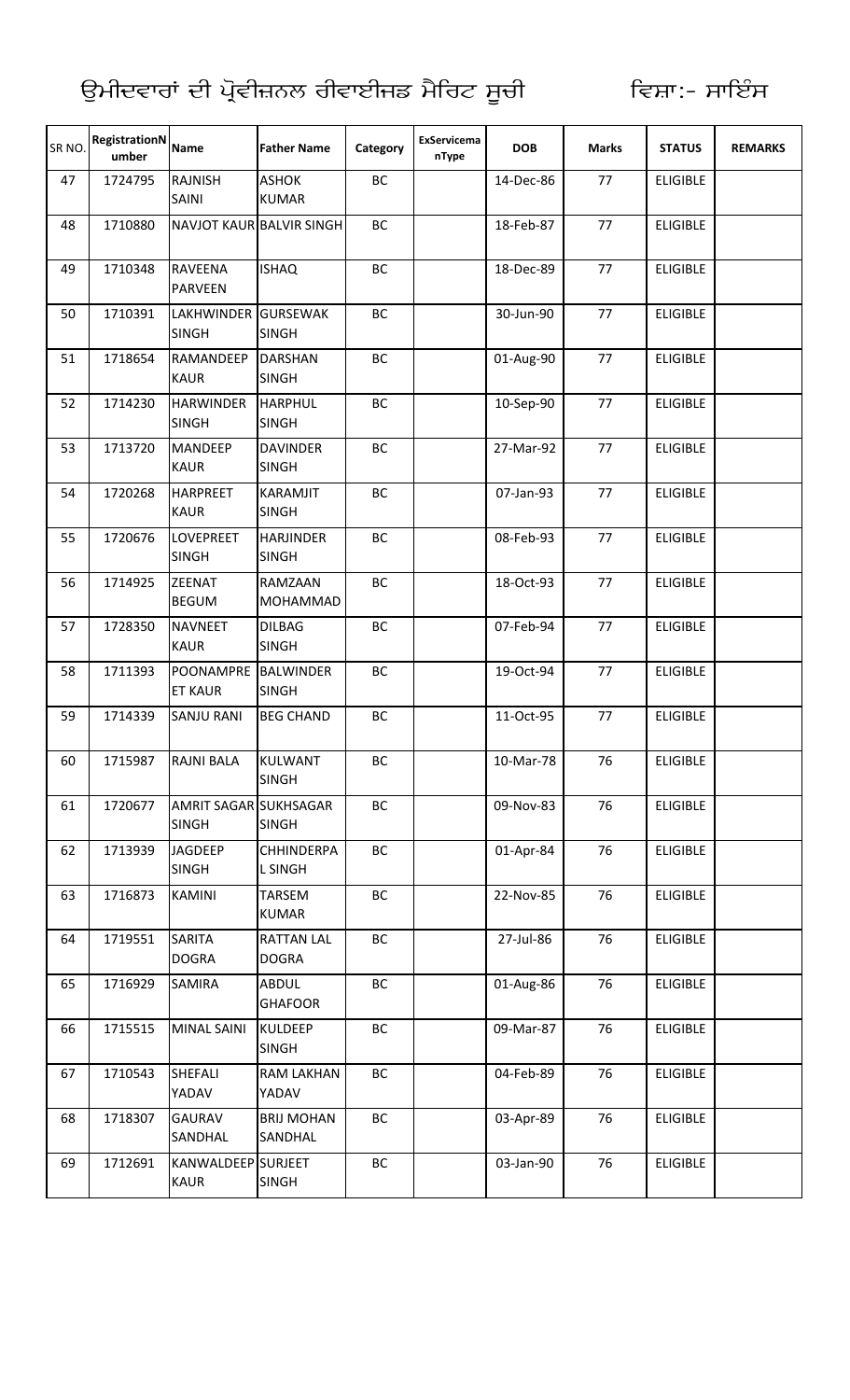| SR NO. | RegistrationN<br>umber | <b>Name</b>                      | <b>Father Name</b>              | Category  | ExServicema<br>nType | <b>DOB</b> | <b>Marks</b> | <b>STATUS</b>   | <b>REMARKS</b> |
|--------|------------------------|----------------------------------|---------------------------------|-----------|----------------------|------------|--------------|-----------------|----------------|
| 70     | 1716138                | RAMANPREET KULWANT               | <b>SINGH</b>                    | BC        |                      | 07-Dec-90  | 76           | <b>ELIGIBLE</b> |                |
| 71     | 1714978                | <b>NAVPREET</b><br><b>KAUR</b>   | <b>BALWINDER</b><br>PAL         | BC        |                      | 31-Mar-91  | 76           | <b>ELIGIBLE</b> |                |
| 72     | 1721055                | <b>NAVDEEP</b><br><b>KAUR</b>    | <b>BALKAR</b><br><b>SINGH</b>   | BC        |                      | 09-Sep-91  | 76           | <b>ELIGIBLE</b> |                |
| 73     | 1719725                | RAMANDEEP<br><b>KAUR</b>         | <b>SUKHWANT</b><br><b>SINGH</b> | BC        |                      | 15-Dec-91  | 76           | <b>ELIGIBLE</b> |                |
| 74     | 1711169                | SIMRANJIT<br><b>KAUR</b>         | <b>SURJIT SINGH</b>             | BC        |                      | 16-Jul-92  | 76           | <b>ELIGIBLE</b> |                |
| 75     | 1729723                | <b>TARANJEET</b><br><b>KAUR</b>  | <b>KARNAIL</b><br><b>SINGH</b>  | <b>BC</b> |                      | 25-Dec-76  | 75           | <b>ELIGIBLE</b> |                |
| 76     | 1713891                | <b>SUNIL</b><br><b>KUMAR</b>     | <b>BALI RAM</b>                 | BC        |                      | 23-Oct-77  | 75           | <b>ELIGIBLE</b> |                |
| 77     | 1719797                | <b>RANJANA</b>                   | NARESH<br><b>CHANDER</b>        | BC        |                      | 15-Oct-80  | 75           | <b>ELIGIBLE</b> |                |
| 78     | 1717717                | <b>AMANDEEP</b><br><b>KAUR</b>   | <b>BALVIR SINGH</b>             | <b>BC</b> |                      | 01-Nov-83  | 75           | <b>ELIGIBLE</b> |                |
| 79     | 1714033                | <b>INDERJIT</b><br><b>KAUR</b>   | <b>NARINDER</b><br><b>SINGH</b> | BC        |                      | 09-Aug-85  | 75           | <b>ELIGIBLE</b> |                |
| 80     | 1716575                | <b>KIRAN BALA</b>                | <b>HARYASH PAL</b>              | BC        |                      | 25-Aug-85  | 75           | <b>ELIGIBLE</b> |                |
| 81     | 1715858                | <b>GURIQUBAL</b><br><b>SINGH</b> | <b>DARSHAN</b><br><b>SINGH</b>  | BC        |                      | 14-Sep-85  | 75           | <b>ELIGIBLE</b> |                |
| 82     | 1711487                | <b>PARVEEN</b><br><b>KAUR</b>    | <b>RAJINDER</b><br><b>SINGH</b> | BC        |                      | 23-Aug-88  | 75           | <b>ELIGIBLE</b> |                |
| 83     | 1716198                | <b>RANJEET</b><br><b>KAUR</b>    | <b>JASWANT</b><br><b>SINGH</b>  | ВC        |                      | 11-Aug-89  | 75           | <b>ELIGIBLE</b> |                |
| 84     | 1714287                | <b>HARPREET</b><br>KAUR          | <b>JASWANT</b><br><b>SINGH</b>  | ВC        |                      | 11-Sep-89  | 75           | <b>ELIGIBLE</b> |                |
| 85     | 1712120                | <b>MANMOHAN</b><br><b>KAUR</b>   | <b>PREM SINGH</b>               | BC        |                      | 18-Feb-90  | 75           | <b>ELIGIBLE</b> |                |
| 86     | 1712028                | <b>JAGMANDIP</b><br><b>KAUR</b>  | <b>JAGJIT SINGH</b>             | BC        |                      | 13-Jan-91  | 75           | <b>ELIGIBLE</b> |                |
| 87     | 1712779                | SHIVALI DEVI                     | <b>ASHOK</b><br><b>KUMAR</b>    | BC        |                      | 03-Oct-91  | 75           | <b>ELIGIBLE</b> |                |
| 88     | 1716904                | AMANDEEP                         | <b>HOSHIAR</b><br><b>SINGH</b>  | BC        |                      | 28-May-93  | 75           | <b>ELIGIBLE</b> |                |
| 89     | 1721719                | <b>NAVJOT</b><br><b>KAUR</b>     | <b>KULWINDER</b>                | BC        |                      | 11-Nov-93  | 75           | <b>ELIGIBLE</b> |                |
| 90     | 1710398                | <b>MANPREET</b><br><b>KAUR</b>   | <b>JAGJEET</b><br><b>SINGH</b>  | ВC        |                      | 21-Dec-93  | 75           | <b>ELIGIBLE</b> |                |
| 91     | 1715147                | <b>NISHA</b><br><b>KAMBOJ</b>    | DHARAM<br><b>CHAND</b>          | BC        |                      | 11-Aug-94  | 75           | <b>ELIGIBLE</b> |                |
| 92     | 1716305                | AMANPREET<br><b>KAUR</b>         | SATNAM<br><b>SINGH</b>          | ВC        |                      | 12-Mar-96  | 75           | <b>ELIGIBLE</b> |                |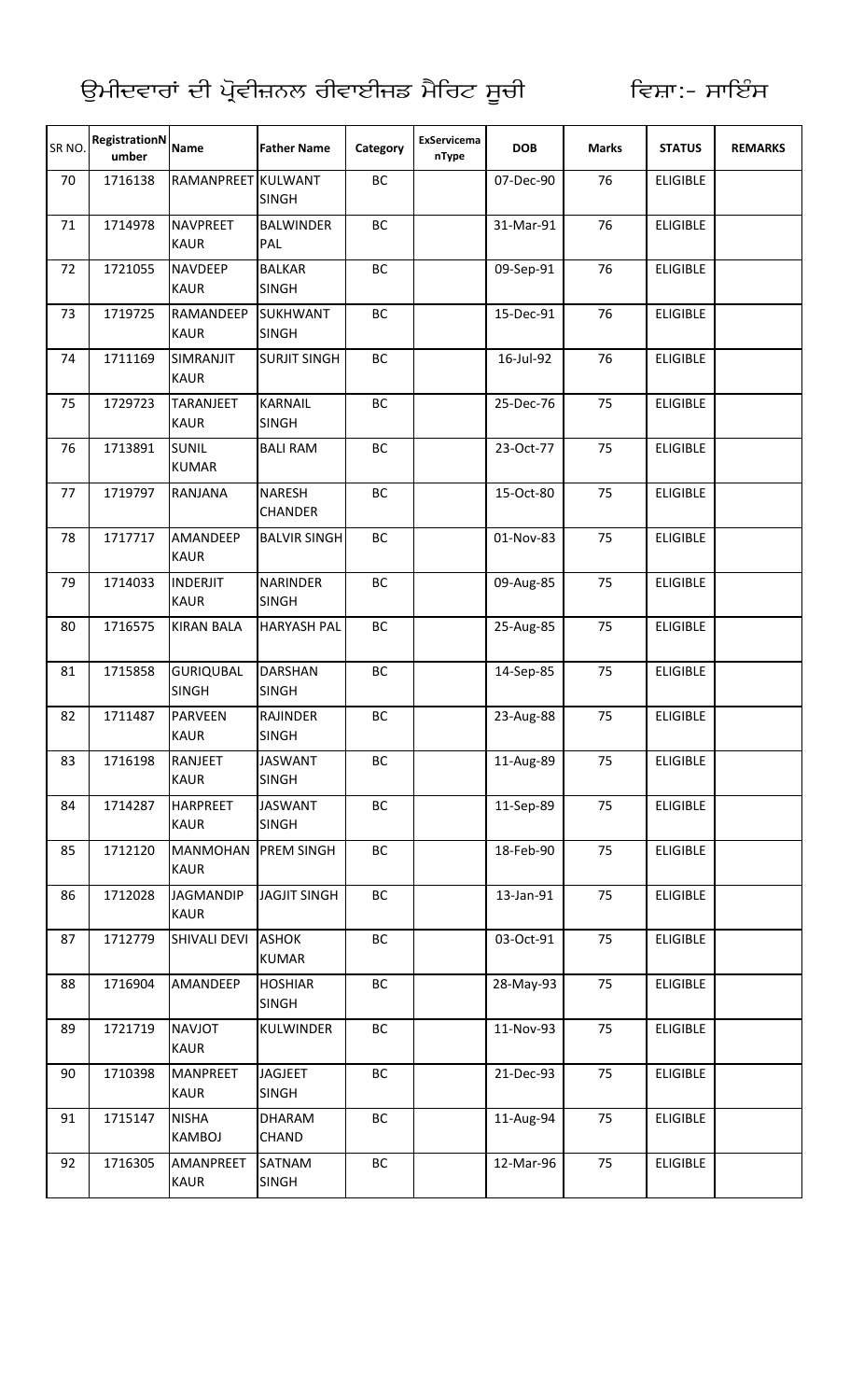| ਉਮੀਦਵਾਰਾਂ ਦੀ ਪ੍ਰੋਵੀਜ਼ਨਲ ਰੀਵਾਈਜਡ ਮੈਰਿਟ ਸੂਚੀ |  |  |  |
|--------------------------------------------|--|--|--|
|                                            |  |  |  |

| SR <sub>NO</sub> . | <b>RegistrationN</b><br>umber | <b>Name</b>                           | <b>Father Name</b>              | Category  | ExServicema<br>nType | <b>DOB</b> | <b>Marks</b> | <b>STATUS</b>                               | <b>REMARKS</b>                                                                    |
|--------------------|-------------------------------|---------------------------------------|---------------------------------|-----------|----------------------|------------|--------------|---------------------------------------------|-----------------------------------------------------------------------------------|
| 93                 | 1713268                       | <b>KAMALJIT</b><br><b>KAUR</b>        | <b>BALBIR SINGH</b>             | <b>BC</b> |                      | 23-Nov-77  | 74           | <b>ELIGIBLE</b>                             |                                                                                   |
| 94                 | 1716160                       | DHARMINDER DAULAT RAM<br><b>KUMAR</b> |                                 | <b>BC</b> |                      | 13-Apr-82  | 74           | <b>ELIGIBLE</b>                             |                                                                                   |
| 95                 | 1722306                       | <b>SUSHIL</b><br><b>KUMAR</b>         | <b>KASHMIR</b><br><b>SINGH</b>  | <b>BC</b> |                      | 11-Mar-84  | 74           | <b>ELIGIBLE</b>                             |                                                                                   |
| 96                 | 1728038                       | <b>BHUSHAN</b><br><b>KUMAR</b>        | <b>RAMESH</b><br><b>CHANDER</b> | <b>BC</b> |                      | 28-Nov-84  | 74           | <b>ELIGIBLE</b>                             |                                                                                   |
| 97                 | 1726929                       | <b>JASPREET</b><br><b>SINGH</b>       | <b>NARAYAN</b><br><b>DASS</b>   | BC        |                      | 04-Aug-85  | 74           | <b>ELIGIBLE</b>                             |                                                                                   |
| 98                 | 1720483                       | <b>MANPREET</b><br><b>KAUR</b>        | <b>AMRIK SINGH</b>              | <b>BC</b> |                      | 01-Jan-86  | 74           | <b>RESULT</b><br><b>WITH</b><br><b>HELD</b> | bc certificate<br>in mother<br>name sisiter<br>attached<br>name father<br>expired |
| 99                 | 1723328                       | <b>HARDEEP</b><br><b>SINGH</b>        | <b>DARSHAN</b><br><b>SINGH</b>  | <b>BC</b> |                      | 15-Jan-87  | 74           | <b>ELIGIBLE</b>                             |                                                                                   |
| 100                | 1719622                       | <b>SURYA KANT</b>                     | <b>MADAN LAL</b>                | BC        |                      | 01-Feb-87  | 74           | <b>ELIGIBLE</b>                             |                                                                                   |
| 101                | 1715092                       | <b>SINDER PAL</b>                     | <b>SUKHDEV</b><br><b>SINGH</b>  | BC        |                      | 18-Feb-87  | 74           | <b>ELIGIBLE</b>                             |                                                                                   |
| 102                | 1722107                       | <b>GURMIT</b><br><b>SINGH</b>         | <b>KASHMIR</b><br><b>SINGH</b>  | <b>BC</b> |                      | 07-Apr-87  | 74           | <b>ELIGIBLE</b>                             |                                                                                   |
| 103                | 1718090                       | <b>RAVINDER</b><br><b>KAUR</b>        | <b>KEWAL SINGH</b>              | <b>BC</b> |                      | 23-Jul-87  | 74           | <b>ELIGIBLE</b>                             |                                                                                   |

#### 10 .ਪੱਛੜੀਆਂ ਸ਼੍ਰੇਣੀਆਂ ਸਾਬਕਾ ਫੋਜੀ

| SR<br>NO. | Registration<br><b>Number</b> | <b>IName</b>                   | <b>Father Name</b>      | Category          | ExServicemanTyp<br>е | <b>DOB</b> | <b>Marks</b> | <b>STATUS</b>   | <b>REMARKS</b> |
|-----------|-------------------------------|--------------------------------|-------------------------|-------------------|----------------------|------------|--------------|-----------------|----------------|
|           | 1719913                       | <b>SAPNA</b>                   | <b>SARDARI LAL</b>      | BC-<br>Ex.Service | DEPENDENT            | 18-Oct-93  | 55           | <b>ELIGIBLE</b> |                |
|           | 1719928                       | <b>KANCHAN</b><br><b>SINGH</b> | <b>WARYAM</b><br>ISINGH | BC-<br>Ex.Service | <b>DEPENDENT</b>     | 07-Feb-81  | 44           | <b>ELIGIBLE</b> |                |

# 11. ਪੱਛੜੀਆਂ ਸ਼੍ਰੇਣੀਆਂ ਸਾਬਕਾ ਫੋਜੀ ਦੀਆਂ ਪੋਸਟਾਂ ਖਾਲੀ ਰਹਿਣ ਕਾਰਨ ਪੱਛੜੀਆਂ ਸ਼੍ਰੇਣੀਆਂ ਨੂੰ ਦਿੱਤੀਆਂ<br>ਜਾਂਦੀਆਂ ਹਨ

| SR<br>NO. | <b>Registration</b><br><b>Number</b> | <b>Name</b>                    | <b>Father Name</b>               | Category  | ExServicemanTyp<br>е | <b>DOB</b> | <b>Marks</b> | <b>STATUS</b>   | <b>REMARKS</b> |
|-----------|--------------------------------------|--------------------------------|----------------------------------|-----------|----------------------|------------|--------------|-----------------|----------------|
| 1         | 1718006                              | <b>KASHIF</b><br>AZEEM         | <b>MOHD</b><br><b>YASEEN</b>     | <b>BC</b> |                      | 04-May-88  | 74           | <b>ELIGIBLE</b> |                |
| 2         | 1720963                              | <b>VARINDER</b><br><b>KAUR</b> | <b>BALJINDER</b><br><b>SINGH</b> | <b>BC</b> |                      | 16-Jun-88  | 74           | <b>ELIGIBLE</b> |                |
| 3         | 1718329                              | <b>SANDEEP</b><br><b>KAUR</b>  | <b>GURSEWAK</b><br><b>SINGH</b>  | <b>BC</b> |                      | 15-Oct-89  | 74           | <b>ELIGIBLE</b> |                |
| 4         | 1710160                              | <b>REETIKA</b>                 | <b>BHAGWAN</b><br><b>DASS</b>    | <b>BC</b> |                      | 30-Jan-91  | 74           | <b>ELIGIBLE</b> |                |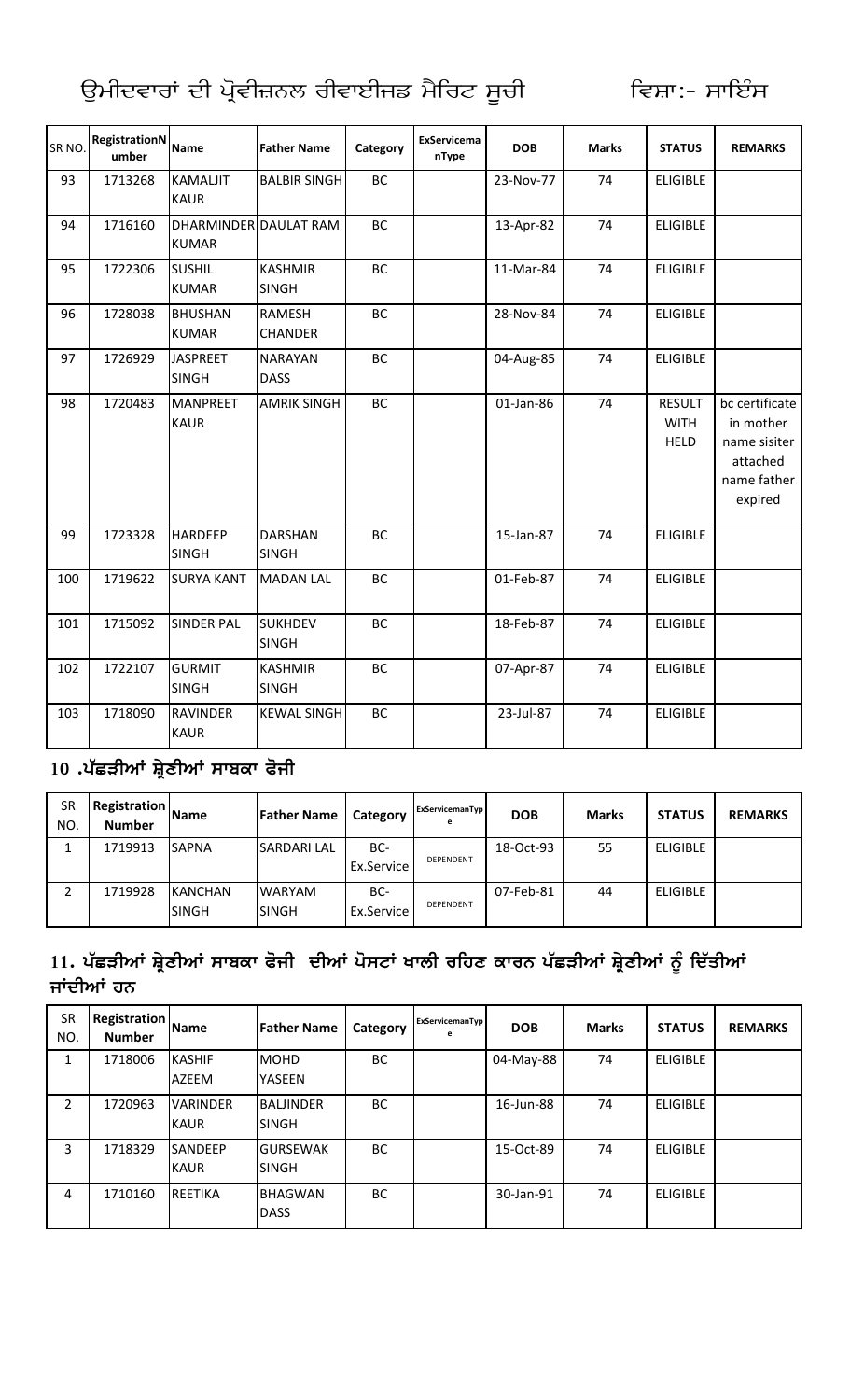| SR <sub>NO</sub> | RegistrationN<br>umber | <b>Name</b>                     | <b>Father Name</b>              | Category  | ExServicema<br>nType | <b>DOB</b> | <b>Marks</b> | <b>STATUS</b>   | <b>REMARKS</b> |
|------------------|------------------------|---------------------------------|---------------------------------|-----------|----------------------|------------|--------------|-----------------|----------------|
| 5                | 1718990                | <b>MANDEEP</b><br><b>KAUR</b>   | <b>MAJOR</b><br><b>SINGH</b>    | BC        |                      | 18-Jun-91  | 74           | <b>ELIGIBLE</b> |                |
| 6                | 1722376                | <b>GURDEEP</b><br><b>KAUR</b>   | <b>GURMEET</b><br><b>SINGH</b>  | <b>BC</b> |                      | 16-Nov-91  | 74           | <b>ELIGIBLE</b> |                |
| $\overline{7}$   | 1715202                | RAMANJIT<br><b>KAUR</b>         | <b>BALKAR</b><br><b>SINGH</b>   | BC        |                      | 15-Mar-92  | 74           | <b>ELIGIBLE</b> |                |
| 8                | 1722009                | <b>HARPREET</b><br><b>SINGH</b> | <b>SURJEET</b><br><b>SINGH</b>  | ВC        |                      | 02-Jul-92  | 74           | <b>ELIGIBLE</b> |                |
| 9                | 1712652                | <b>NEELAM</b>                   | <b>TARSEM</b><br><b>SINGH</b>   | BC        |                      | 01-Sep-92  | 74           | <b>ELIGIBLE</b> |                |
| 10               | 1716460                | <b>MANPREET</b><br><b>KAUR</b>  | <b>JASWANT</b><br><b>SINGH</b>  | BC        |                      | 04-Feb-93  | 74           | <b>ELIGIBLE</b> |                |
| 11               | 1720029                | AMANPREET<br><b>KAUR</b>        | <b>MALKEET</b><br><b>SINGH</b>  | BC        |                      | 20-Jan-94  | 74           | <b>ELIGIBLE</b> |                |
| 12               | 1710854                | <b>MANPREET</b>                 | <b>DAVINDER</b><br><b>SINGH</b> | BC        |                      | 25-Feb-94  | 74           | <b>ELIGIBLE</b> |                |
| 13               | 1712599                | <b>VARUN</b><br><b>KUMAR</b>    | <b>SUBASH</b><br><b>CHANDER</b> | BC        |                      | 23-Mar-94  | 74           | <b>ELIGIBLE</b> |                |
| 14               | 1715999                | AMRITPAL<br><b>SINGH</b>        | <b>BAHADUR</b><br><b>SINGH</b>  | BC        |                      | 02-Jul-94  | 74           | <b>ELIGIBLE</b> |                |
| 15               | 1729824                | <b>BALJIT SINGH</b>             | <b>ZAIL SINGH</b>               | BC        |                      | 22-Feb-76  | 73           | <b>ELIGIBLE</b> |                |
| 16               | 1716151                | <b>KANCHAN</b>                  | <b>CHUNI LAL</b>                | BC        |                      | 05-Sep-77  | 73           | <b>ELIGIBLE</b> |                |
| 17               | 1718942                | <b>SURINDER</b><br><b>KUMAR</b> | <b>BALBIR SINGH</b>             | BC        |                      | 15-Feb-83  | 73           | <b>ELIGIBLE</b> |                |
| 18               | 1722157                | <b>SUKHPREET</b><br><b>KAUR</b> | <b>SUKHDEV</b><br><b>SINGH</b>  | ВC        |                      | 18-Sep-84  | 73           | <b>ELIGIBLE</b> |                |
| 19               | 1720781                | DALJIT SINGH TARLOCHAN          | <b>SINGH</b>                    | BC        |                      | 17-Dec-84  | 73           | <b>ELIGIBLE</b> |                |
| 20               | 1719593                | SONIA                           | <b>MOHINDER</b><br>PAL          | ВC        |                      | 16-Jan-85  | 73           | <b>ELIGIBLE</b> |                |
| 21               | 1715175                | KARANJOT                        | <b>BALBIR SINGH</b>             | ВC        |                      | 25-Feb-86  | 73           | <b>ELIGIBLE</b> |                |

#### 12**.** ਜਨਰਲ ਖਿਡਾਰੀ

| SR<br>NO. | Registration<br><b>Number</b> | <b>Name</b>                   | <b>Father Name</b>       | Category            | ExServicemanTyp<br>е | <b>DOB</b> | <b>Marks</b> | <b>STATUS</b>   | <b>REMARKS</b> |
|-----------|-------------------------------|-------------------------------|--------------------------|---------------------|----------------------|------------|--------------|-----------------|----------------|
|           | 1712657                       | <b>BALJEET</b><br><b>KAUR</b> | <b>BALWANT</b><br>ISINGH | General(S<br>ports) |                      | 05-Sep-93  | 65           | <b>ELIGIBLE</b> |                |
|           | 1718218                       | <b>IDEEPA</b><br><b>RAWAT</b> | <b>DEVI SINGH</b>        | General(S<br>ports) |                      | 05-Jul-92  | 56           | <b>ELIGIBLE</b> |                |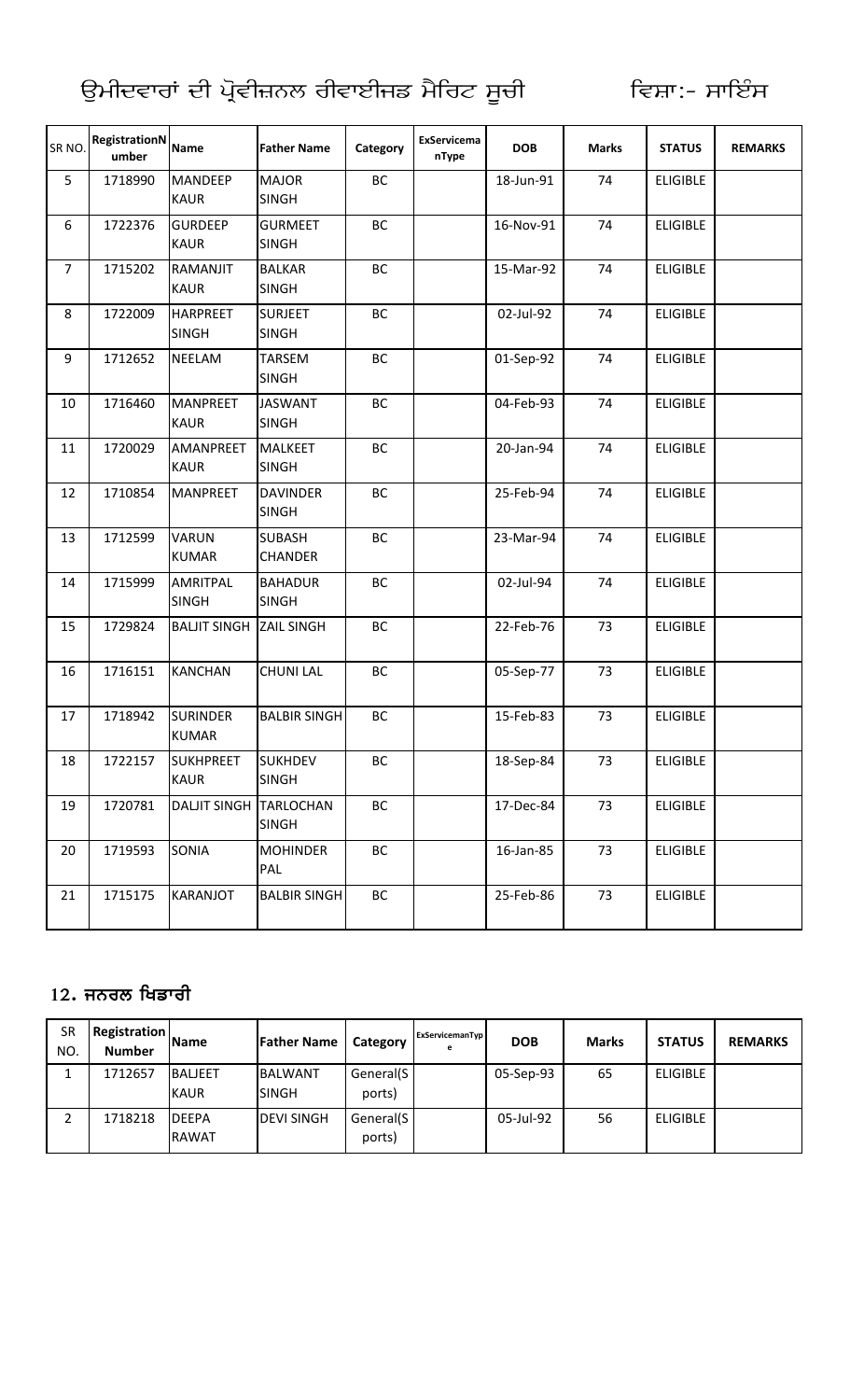| SR NO. | RegistrationN<br>umber | <b>IName</b> | <b>Father Name</b> | Category | ExServicema<br>nType | <b>DOB</b> | <b>Marks</b> | <b>STATUS</b> | <b>REMARKS</b> |
|--------|------------------------|--------------|--------------------|----------|----------------------|------------|--------------|---------------|----------------|
|--------|------------------------|--------------|--------------------|----------|----------------------|------------|--------------|---------------|----------------|

## 13. ਅਜਾਦੀ ਘੁਲਾਟੀਏ

| <b>SR</b><br>NO. | <b>Registration</b><br><b>Number</b> | <b>Name</b>                      | <b>Father Name</b>               | Category           | ExServicemanTyp<br>e | <b>DOB</b> | <b>Marks</b> | <b>STATUS</b>   | <b>REMARKS</b> |
|------------------|--------------------------------------|----------------------------------|----------------------------------|--------------------|----------------------|------------|--------------|-----------------|----------------|
| 1                | 1722716                              | <b>RAMANJEET</b><br><b>KAUR</b>  | <b>GURCHARAN</b><br><b>SINGH</b> | Freedom<br>Fighter |                      | 25-Nov-89  | 62           | <b>ELIGIBLE</b> |                |
| $\overline{2}$   | 1726627                              | <b>SIMRANJEET</b><br><b>KAUR</b> | <b>RANJEET</b><br><b>SINGH</b>   | Freedom<br>Fighter |                      | 02-Feb-87  | 61           | <b>ELIGIBLE</b> |                |
| 3                | 1714457                              | <b>MANDEEP</b><br><b>KAUR</b>    | <b>KISHAN</b><br><b>SINGH</b>    | Freedom<br>Fighter |                      | 29-Dec-86  | 58           | <b>ELIGIBLE</b> |                |
| 4                | 1716048                              | <b>RAJBEER</b><br><b>KAUR</b>    | <b>DILBAG</b><br><b>SINGH</b>    | Freedom<br>Fighter |                      | 29-Aug-88  | 45           | <b>ELIGIBLE</b> |                |

#### 14. ਜਨਰਲ ਸਾਬਕਾ ਫੋਜੀ

| SR<br>NO.      | Registration<br><b>Number</b> | <b>Name</b>        | <b>Father Name</b>  | Category                | ExServicemanTyp | <b>DOB</b> | <b>Marks</b> | <b>STATUS</b>   | <b>REMARKS</b>   |
|----------------|-------------------------------|--------------------|---------------------|-------------------------|-----------------|------------|--------------|-----------------|------------------|
| $\mathbf{1}$   | 1710318                       | <b>RICHA</b>       | <b>SUBHASH</b>      | Ex.Service              |                 | 26-Sep-90  | 74           | <b>ELIGIBLE</b> |                  |
|                |                               | <b>MANHAS</b>      | <b>SINGH</b>        |                         | DEPENDENT       |            |              |                 |                  |
|                |                               |                    |                     | man<br>(General)        |                 |            |              |                 |                  |
| $\overline{2}$ | 1719130                       | <b>GURPREET</b>    | <b>JAGDEV</b>       | Ex.Service              |                 | 10-Jan-87  | 73           | <b>ELIGIBLE</b> |                  |
|                |                               | <b>KAUR</b>        | <b>SINGH</b>        |                         | DEPENDENT       |            |              |                 |                  |
|                |                               |                    |                     | man                     |                 |            |              |                 |                  |
| $\overline{3}$ | 1710282                       | <b>SATBIR KAUR</b> | JARNAIL             | (General)<br>Ex.Service |                 | 28-Aug-91  | 71           | <b>ELIGIBLE</b> |                  |
|                |                               |                    | <b>SINGH</b>        |                         | DEPENDENT       |            |              |                 |                  |
|                |                               |                    |                     | man                     |                 |            |              |                 |                  |
|                |                               |                    |                     | (General)<br>Ex.Service |                 |            |              |                 | ORIGINAL         |
|                |                               | KULWINDER          | <b>MOHINDER</b>     |                         | DEPENDENT       | 16-Nov-80  | 69           |                 | LDC              |
| 4              | 1711333                       | <b>KAUR MANN</b>   | <b>SINGH</b>        | man                     |                 |            |              | <b>ELIGIBLE</b> | <b>SUBMITTED</b> |
| 5              | 1718051                       | <b>MANDEEP</b>     | <b>GURMEJ</b>       | (General)<br>Ex.Service |                 | 21-Nov-88  | 69           | <b>ELIGIBLE</b> |                  |
|                |                               | <b>KAUR</b>        | <b>SINGH</b>        |                         | DEPENDENT       |            |              |                 |                  |
|                |                               |                    |                     | man<br>(General)        |                 |            |              |                 |                  |
| 6              | 1725758                       | <b>SATNAM</b>      | <b>ROHI SINGH</b>   | Ex.Service              |                 | 11-Oct-91  | 66           | <b>ELIGIBLE</b> |                  |
|                |                               | <b>SINGH</b>       |                     |                         | DEPENDENT       |            |              |                 |                  |
|                |                               |                    |                     | man                     |                 |            |              |                 |                  |
| $\overline{7}$ | 1711337                       | AMANPREET          | <b>AMARJIT</b>      | (General)<br>Ex.Service |                 | 11-Oct-91  | 65           | <b>ELIGIBLE</b> |                  |
|                |                               |                    | <b>SINGH</b>        | man                     | DEPENDENT       |            |              |                 |                  |
|                |                               |                    |                     | (General)               |                 |            |              |                 |                  |
| 8              | 1720989                       | RAJNI              | <b>RAMESH</b>       | Ex.Service              |                 | 04-Jul-84  | 61           | <b>ELIGIBLE</b> |                  |
|                |                               | SHARMA             | <b>CHAND</b>        | man                     | DEPENDENT       |            |              |                 |                  |
|                |                               |                    | <b>SHARMA</b>       | (General)               |                 |            |              |                 |                  |
| 9              | 1725565                       | <b>SATINDER</b>    | <b>RANJIT SINGH</b> | Ex.Service              |                 | 06-Sep-90  | 61           | <b>ELIGIBLE</b> |                  |
|                |                               | <b>KAUR</b>        |                     | man                     | DEPENDENT       |            |              |                 |                  |
|                |                               |                    |                     | (General)               |                 |            |              |                 |                  |
| 10             | 1714347                       | <b>JASWINDER</b>   | <b>UJAGAR</b>       | Ex.Service              |                 | 19-Jun-83  | 54           | <b>ELIGIBLE</b> |                  |
|                |                               | <b>SINGH</b>       | <b>SINGH</b>        | man                     | DEPENDENT       |            |              |                 |                  |
|                |                               |                    |                     | (General)               |                 |            |              |                 |                  |
| 11             | 1721209                       | PRIYA              | <b>MOHINDER</b>     | Ex.Service              |                 | 09-Jun-92  | 54           | <b>ELIGIBLE</b> |                  |
|                |                               | <b>BHARDWAJ</b>    | <b>SINGH</b>        |                         | DEPENDENT       |            |              |                 |                  |
|                |                               |                    |                     | man                     |                 |            |              |                 |                  |
|                |                               |                    |                     | (General)               |                 |            |              |                 |                  |